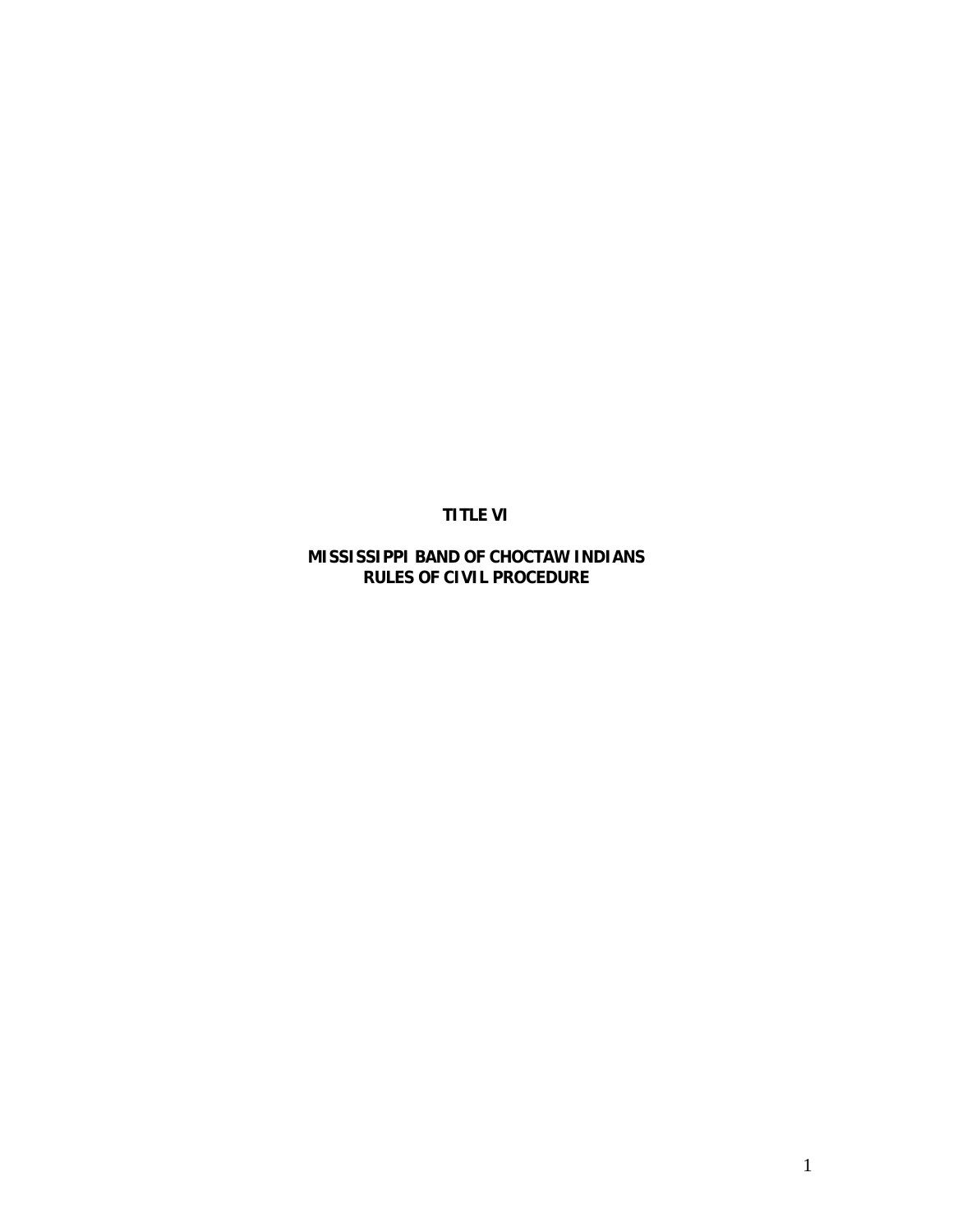| Rule 1              |                                                                            |  |
|---------------------|----------------------------------------------------------------------------|--|
| Rule 2              |                                                                            |  |
| <b>ARTICLE II -</b> | COMMENCEMENT OF ACTION: SERVICE OF PROCESS, PLEADINGS,                     |  |
|                     |                                                                            |  |
| Rule 3              |                                                                            |  |
| Rule 4              |                                                                            |  |
| Rule 5              |                                                                            |  |
| Rule 6              |                                                                            |  |
|                     |                                                                            |  |
| Rule 7              |                                                                            |  |
| Rule 8              |                                                                            |  |
| Rule 9              |                                                                            |  |
| Rule 10             |                                                                            |  |
| Rule 11             |                                                                            |  |
| Rule 12             | Defenses And Objections - When And How Presented - By Pleading Or Motion - |  |
|                     |                                                                            |  |
| Rule 13             |                                                                            |  |
| Rule 14             |                                                                            |  |
| Rule 15             |                                                                            |  |
| Rule 16             |                                                                            |  |
|                     |                                                                            |  |
| Rule 17             |                                                                            |  |
| Rule 18             |                                                                            |  |
| Rule 19             |                                                                            |  |
| Rule 20             |                                                                            |  |
| Rule 21             |                                                                            |  |
| Rule 22             |                                                                            |  |
| Rule 23             |                                                                            |  |
| Rule 23.1           |                                                                            |  |
| <b>Rule 23.2</b>    |                                                                            |  |
| Rule 24             |                                                                            |  |
| Rule 25             |                                                                            |  |
|                     |                                                                            |  |
| Rule 26             |                                                                            |  |
| Rule 27             |                                                                            |  |
| Rule 28             |                                                                            |  |
| Rule 29             |                                                                            |  |
| Rule 30             |                                                                            |  |
| Rule 31             |                                                                            |  |
| Rule 32             |                                                                            |  |
| Rule 33             |                                                                            |  |
| Rule 34             | Production Of Documents And Things And Entry Upon Land For Inspection      |  |
|                     |                                                                            |  |
| Rule 35             |                                                                            |  |
| Rule 36             |                                                                            |  |
| Rule 37             |                                                                            |  |
|                     |                                                                            |  |
| Rule 38             |                                                                            |  |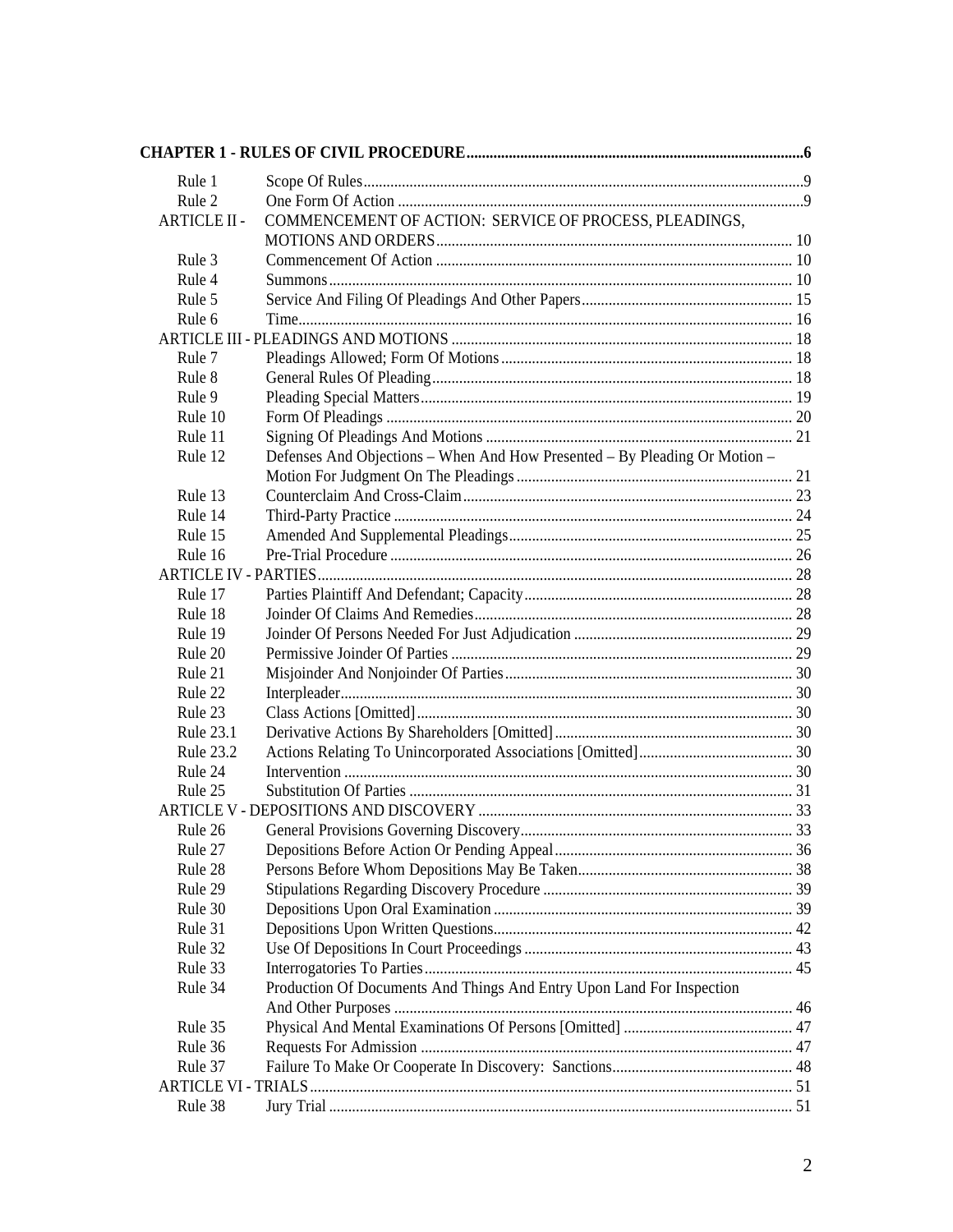| Rule 39          |                                                                                |  |
|------------------|--------------------------------------------------------------------------------|--|
| Rule 40          |                                                                                |  |
| Rule 41          |                                                                                |  |
| Rule 42          |                                                                                |  |
| Rule 43          |                                                                                |  |
| Rule 44          |                                                                                |  |
| <b>Rule 44.1</b> |                                                                                |  |
| Rule 45          |                                                                                |  |
| Rule 46          |                                                                                |  |
| Rule 47          |                                                                                |  |
| Rule 48          |                                                                                |  |
| Rule 49          |                                                                                |  |
| Rule 50          | Motions For A Directed Verdict And For Judgment Notwithstanding The Verdict 59 |  |
| Rule 51          |                                                                                |  |
| Rule 52          |                                                                                |  |
| Rule 53          |                                                                                |  |
|                  |                                                                                |  |
| Rule 54          |                                                                                |  |
| Rule 55          |                                                                                |  |
| Rule 56          |                                                                                |  |
| Rule 57          |                                                                                |  |
| Rule 58          |                                                                                |  |
| Rule 59          |                                                                                |  |
| Rule 60          |                                                                                |  |
| Rule 61          |                                                                                |  |
| Rule 62          |                                                                                |  |
| Rule 63          |                                                                                |  |
|                  | ARTICLE VIII - PROVISIONAL AND FINAL REMEDIES AND SPECIAL PROCEEDINGS  69      |  |
| Rule 64          |                                                                                |  |
| Rule 65          |                                                                                |  |
| <b>Rule 65.1</b> |                                                                                |  |
| Rule 66          |                                                                                |  |
| Rule 67          |                                                                                |  |
| Rule 68          |                                                                                |  |
| Rule 69          |                                                                                |  |
| Rule 70          |                                                                                |  |
| Rule 71          |                                                                                |  |
| Rule 71a         |                                                                                |  |
|                  |                                                                                |  |
|                  |                                                                                |  |
|                  |                                                                                |  |
| Rule 77          |                                                                                |  |
| Rule 78          |                                                                                |  |
| Rule 79          |                                                                                |  |
| Rule 80          |                                                                                |  |
| Rule 81          |                                                                                |  |
|                  |                                                                                |  |
| Rule 82          |                                                                                |  |
| Rule 83          |                                                                                |  |
| Rule 84          |                                                                                |  |
| Rule 85          |                                                                                |  |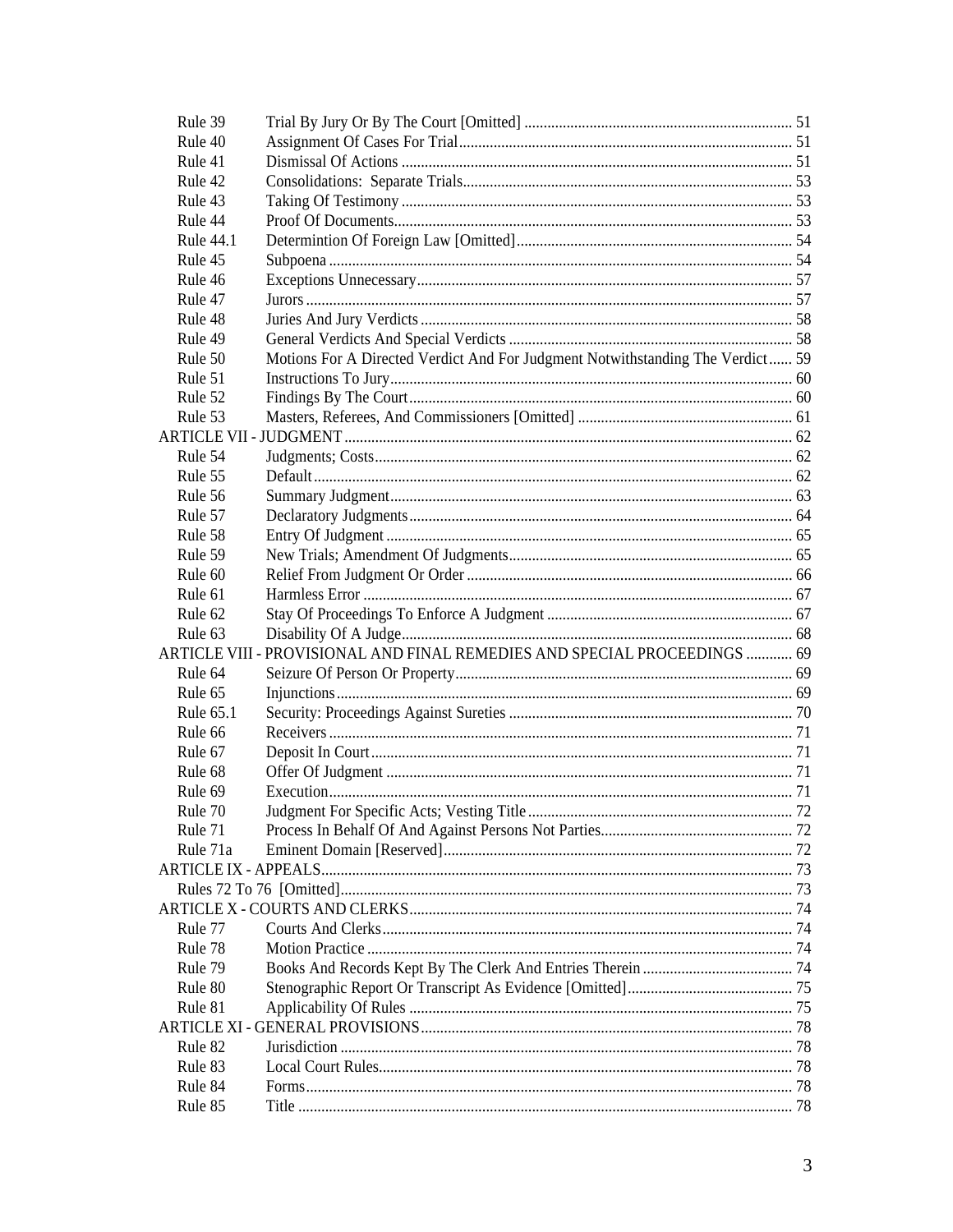# **CHAPTER 2**

| <b>CHAPTER 3</b>     |                                                                                 |    |
|----------------------|---------------------------------------------------------------------------------|----|
|                      |                                                                                 |    |
| Rule 101             |                                                                                 |    |
| Rule 102             |                                                                                 |    |
| Rule 103             |                                                                                 |    |
| Rule 104             |                                                                                 |    |
| <b>Rule 105</b>      |                                                                                 |    |
| <b>Rule 106</b>      |                                                                                 |    |
|                      |                                                                                 |    |
| Rule 201             |                                                                                 |    |
|                      |                                                                                 |    |
| Rule 301             |                                                                                 |    |
|                      |                                                                                 |    |
| Rule 401             |                                                                                 |    |
| Rule 402             | Relevant Evidence Generally Admissible; Irrelevant Evidence Inadmissible  85    |    |
| Rule 403             | Exclusion Of Relevant Evidence On Grounds Of Prejudice, Confusion, Or Waste     |    |
| Of Time              | 85                                                                              |    |
| Rule 404             | Character Evidence Not Admissible To Prove Conduct; Exceptions; Other Crimes 85 |    |
| Rule 405             |                                                                                 |    |
| Rule 406             |                                                                                 |    |
| Rule 407             |                                                                                 |    |
| Rule 408             |                                                                                 |    |
| Rule 409             |                                                                                 |    |
| Rule 410             | Inadmissibility Of Pleas, Plea Discussions, And Related Statements  87          |    |
| Rule 411             |                                                                                 |    |
|                      |                                                                                 |    |
| Rule 501             |                                                                                 |    |
| Rule 502<br>Rule 503 |                                                                                 |    |
| <b>Rule 504</b>      |                                                                                 |    |
| Rule 505             |                                                                                 |    |
|                      |                                                                                 |    |
| Rule $601$           |                                                                                 | 91 |
| Rule 602             |                                                                                 |    |
| Rule 603             |                                                                                 |    |
| Rule 604             |                                                                                 |    |
| Rule 605             |                                                                                 |    |
| Rule 606             |                                                                                 |    |
| Rule 607             |                                                                                 |    |
| Rule 608             |                                                                                 |    |
| Rule 609             |                                                                                 |    |
| <b>Rule 610</b>      |                                                                                 |    |
| Rule 611             |                                                                                 |    |
| Rule 612             |                                                                                 |    |
| Rule 613             |                                                                                 |    |
| Rule 614             |                                                                                 |    |
| Rule 615             |                                                                                 |    |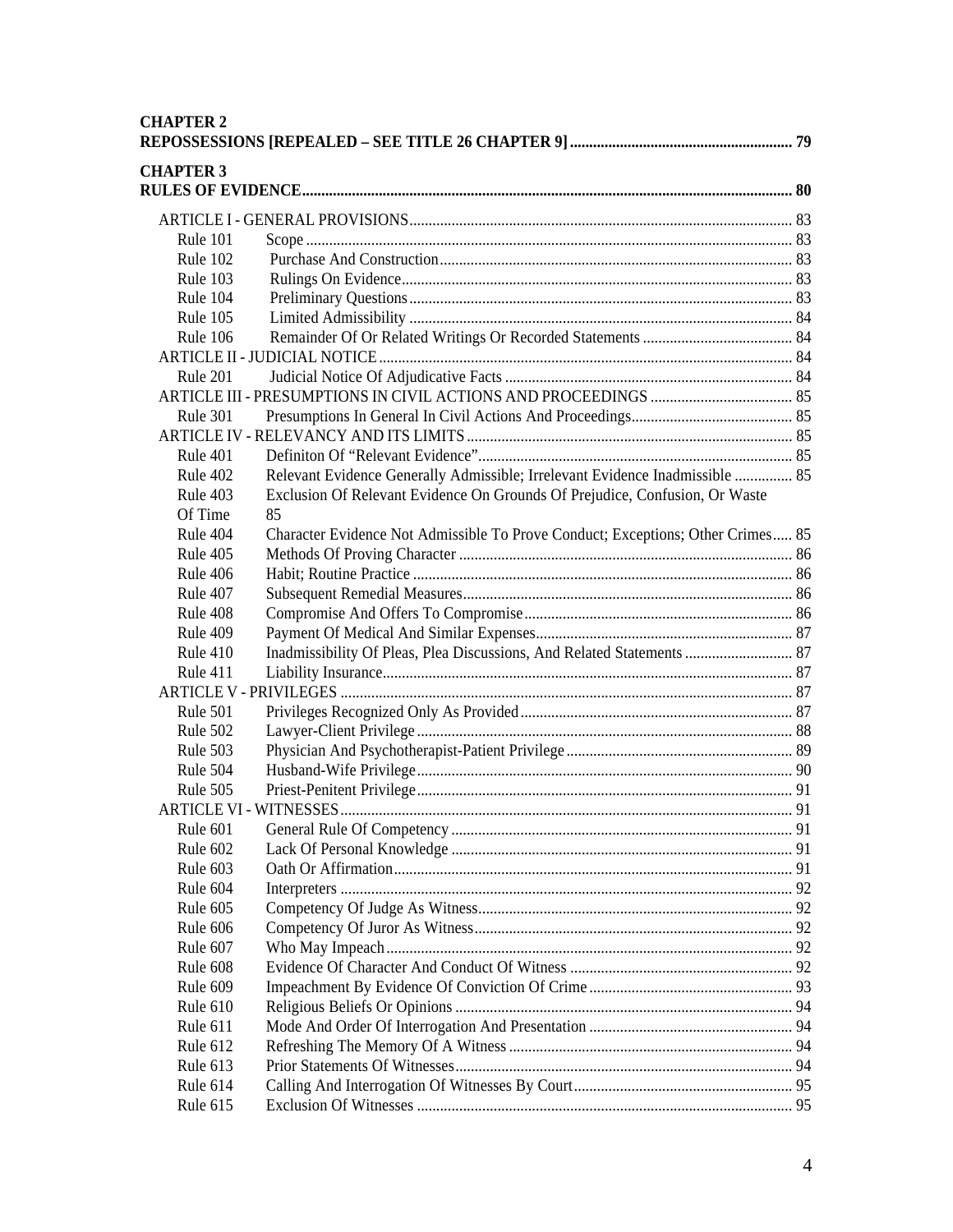| <b>Rule 616</b>                                                   |  |  |
|-------------------------------------------------------------------|--|--|
| Rule 617                                                          |  |  |
|                                                                   |  |  |
| Rule 701                                                          |  |  |
| Rule 702                                                          |  |  |
| Rule 703                                                          |  |  |
| <b>Rule 704</b>                                                   |  |  |
| <b>Rule 705</b>                                                   |  |  |
| <b>Rule 706</b>                                                   |  |  |
|                                                                   |  |  |
| Rule 801                                                          |  |  |
| Rule 802                                                          |  |  |
| Rule 803                                                          |  |  |
| Rule 804                                                          |  |  |
| Rule 805                                                          |  |  |
| <b>Rule 806</b>                                                   |  |  |
|                                                                   |  |  |
| Rule 901                                                          |  |  |
| Rule 902                                                          |  |  |
| Rule 903                                                          |  |  |
| ARTICLE X - CONTENTS OF WRITINGS, RECORDINGS, AND PHOTOGRAPHS 107 |  |  |
| <b>Rule 1001</b>                                                  |  |  |
| <b>Rule 1002</b>                                                  |  |  |
| <b>Rule 1003</b>                                                  |  |  |
| <b>Rule 1004</b>                                                  |  |  |
| <b>Rule 1005</b>                                                  |  |  |
| <b>Rule 1006</b>                                                  |  |  |
| <b>Rule 1007</b>                                                  |  |  |
| <b>Rule 1008</b>                                                  |  |  |
|                                                                   |  |  |
| <b>Rule 1101</b>                                                  |  |  |
| <b>Rule 1102</b>                                                  |  |  |
| <b>Rule 1103</b>                                                  |  |  |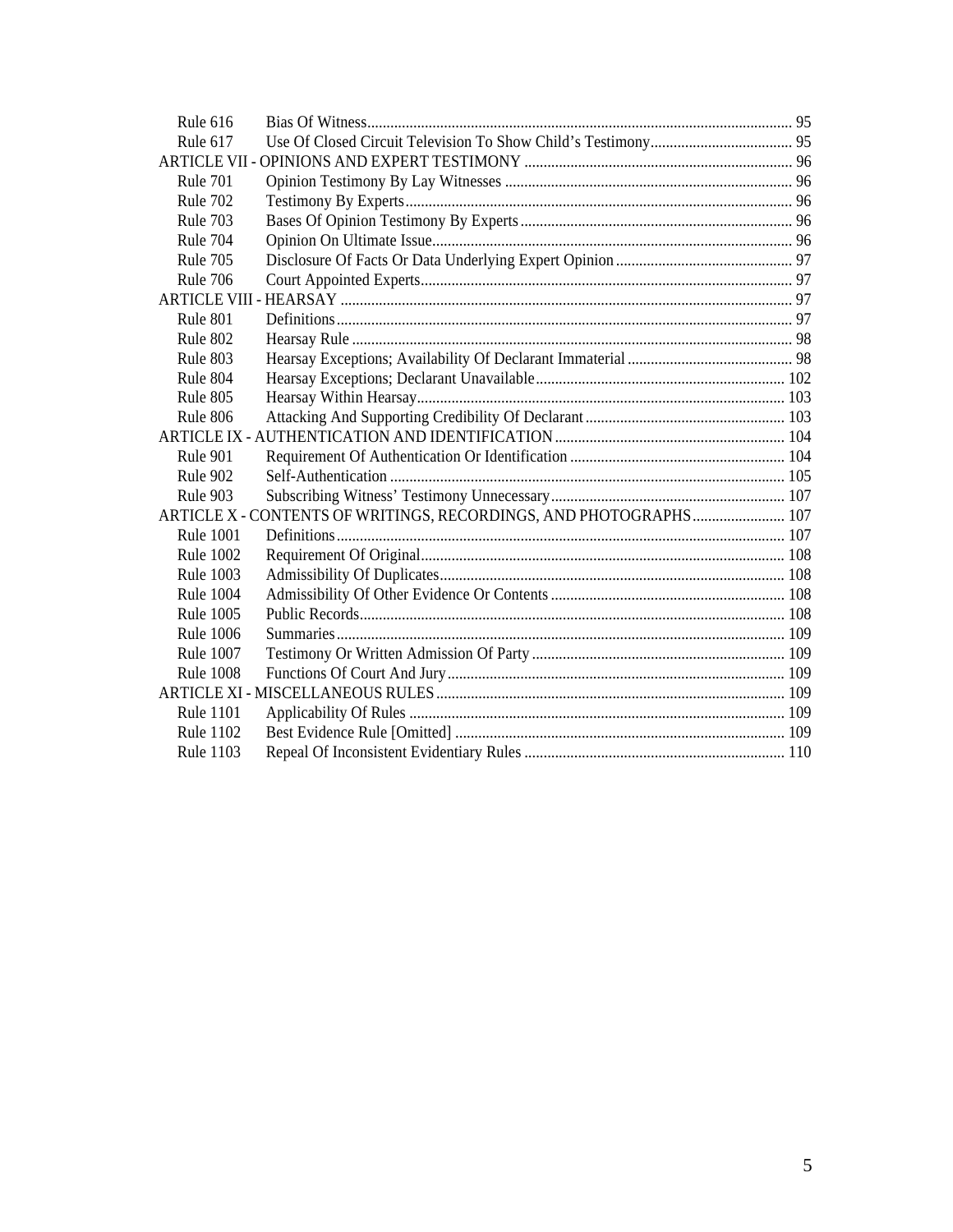# **CHAPTER 1 - RULES OF CIVIL PROCEDURE**

# **ARTICLE I ‐ SCOPE OF RULES – ONE FORM OF ACTION**

- **RULE 1 SCOPE OF RULES**
- **RULE 2 ONE FORM OF ACTION**

# **ARTICLE II ‐ COMMENCEMENT OF ACTION: SERVICE OF PROCESS, PLEADINGS, MOTIONS AND ORDERS**

- **RULE 3 COMMENCEMENT OF ACTION**
- **RULE 4 SUMMONS**
- **RULE 5 SERVICE AND FILING OF PLEADINGS AND OTHER PAPERS**
- **RULE 6 TIME**

**ARTICLE III ‐ PLEADINGS AND MOTIONS**

- **RULE 7 PLEADINGS ALLOWED; FORM OF MOTIONS**
- **RULE 8 GENERAL RULES OF PLEADING**
- **RULE 9 PLEADING SPECIAL MATTERS**
- **RULE 10 FORM OF PLEADINGS**
- **RULE 11 SIGNING OF PLEADINGS AND MOTIONS**
- **RULE 12 DEFENSES AND OBJECTIONS – WHEN AND HOW PRESENTED‐BY PLEADING OR MOTION – MOTION FOR JUDGMENT ON THE PLEADINGS**
- **RULE 13 COUNTERCLAIM AND CROSS‐CLAIM**
- **RULE 14 THIRD‐PARTY PRACTICE**
- **RULE 15 AMENDED AND SUPPLEMENTAL PLEADINGS**
- **RULE 16 PRE‐TRIAL PROCEDURE**

## **ARTICLE IV ‐ PARTIES**

- **RULE 17 PARTIES PLAINTIFF AND DEFENDANT; CAPACITY**
- **RULE 18 JOINDER OF CLAIMS AND REMEDIES**
- **RULE 19 JOINDER OF PERSONS NEEDED FOR JUST ADJUDICATION**
- **RULE 20 PERMISSIVE JOINDER OF PARTIES**
- **RULE 21 MISJOINDER AND NONJOINDER OF PARTIES**
- **RULE 22 INTERPLEADER**
- **RULE 23 CLASS ACTIONS [OMITTED]**
- **RULE 23.1 DERIVATIVE [OMITTED]**
- **RULE 24 INTERVENTION**
- **RULE 25 SUBSTITUTION OF PARTIES**

**ARTICLE V ‐ DEPOSITIONS AND DISCOVERY**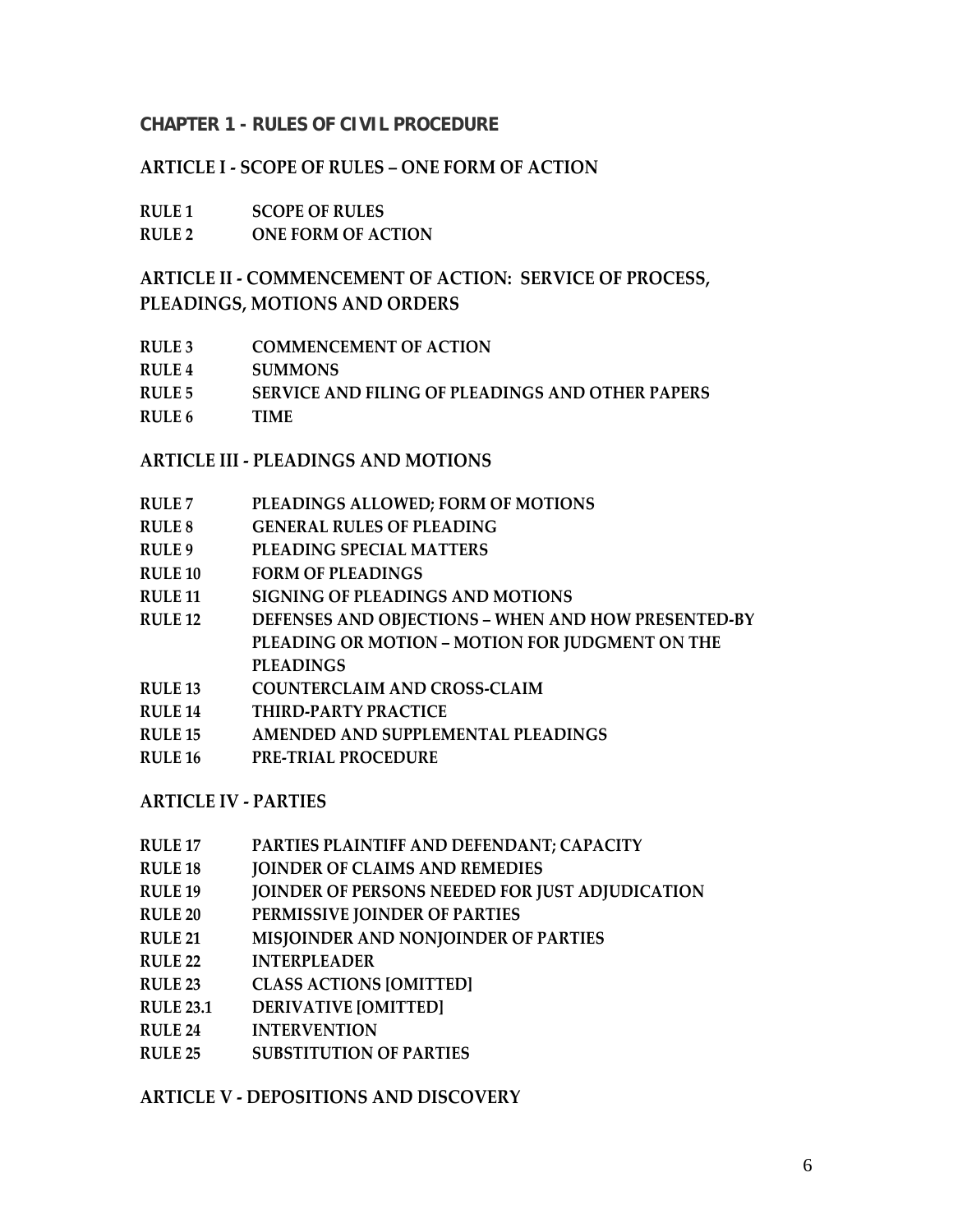- **RULE 26 GENERAL PROVISIONS GOVERNING DISCOVERY**
- **RULE 27 DEPOSITIONS BEFORE ACTION OR PENDING APPEAL**
- **RULE 28 PERSONS BEFORE WHOM DEPOSITIONS MAY BE TAKEN**
- **RULE 29 STIPULATIONS REGARDING DISCOVERY PROCEDURE**
- **RULE 30 DEPOSITIONS UPON ORAL EXAMINATION**
- **RULE 31 DEPOSITIONS UPON WRITTEN QUESTIONS**
- **RULE 32 USE OF DEPOSITIONS IN COURT PROCEEDINGS**
- **RULE 33 INTERROGATORIES TO PARTIES**
- **RULE 34 PRODUCTION OF DOCUMENTS AND THINGS AND ENTRY UPON LAND FOR INSPECTION AND OTHER PURPOSES**
- **RULE 35 PHYSICAL AND MENTAL EXAMINATIONS OF PERSONS [OMITTED]**
- **RULE 36 REQUESTS FOR ADMISSION**
- **RULE 37 FAILURE TO MAKE OR COOPERATE IN DISCOVERY: SANCTIONS**

# **ARTICLE VI ‐ TRIALS**

- **RULE 38. JURY TRIAL OF RIGHT**
- **RULE 39. TRIAL BY JURY OR BY THE COURT [OMITTED]**
- **RULE 40 ASSIGNMENT OF CASES FOR TRIAL**
- **RULE 41 DISMISSAL OF ACTIONS**
- **RULE 42 CONSOLIDATION: SEPARATE TRIALS**
- **RULE 43 TAKING OF TESTIMONY**
- **RULE 44 PROOF OF DOCUMENTS**
- **RULE 44. I DETERMINATION OF FOREIGN LAW [OMITTED]**
- **RULE 45 SUBPOENA**
- **RULE 46 EXCEPTIONS UNNECESSARY**
- **RULE 47 JURORS**
- **RULE 48 JURIES AND JURY VERDICTS**
- **RULE 49 GENERAL VERDICTS AND SPECIAL VERDICTS**
- **RULE 50 MOTIONS FOR A DIRECTED VERDICT AND FOR JUDGMENT NOTWITHSTANDING THE VERDICT**
- **RULE 51 INSTRUCTIONS TO JURY**
- **RULE 52 FINDINGS BY THE COURT**

# **ARTICLE VII ‐ JUDGMENT**

- **RULE 54 JUDGMENTS; COSTS**
- **RULE 55 DEFAULT**
- **RULE 56 SUMMARY JUDGMENT**
- **RULE 57 DECLARATORY JUDGMENTS**
- **RULE 58 ENTRY OF JUDGMENT**
- **RULE 59 NEW TRIALS; AMENDMENT OF JUDGMENTS**
- **RULE 60 RELIEF FROM JUDGMENT OR ORDER**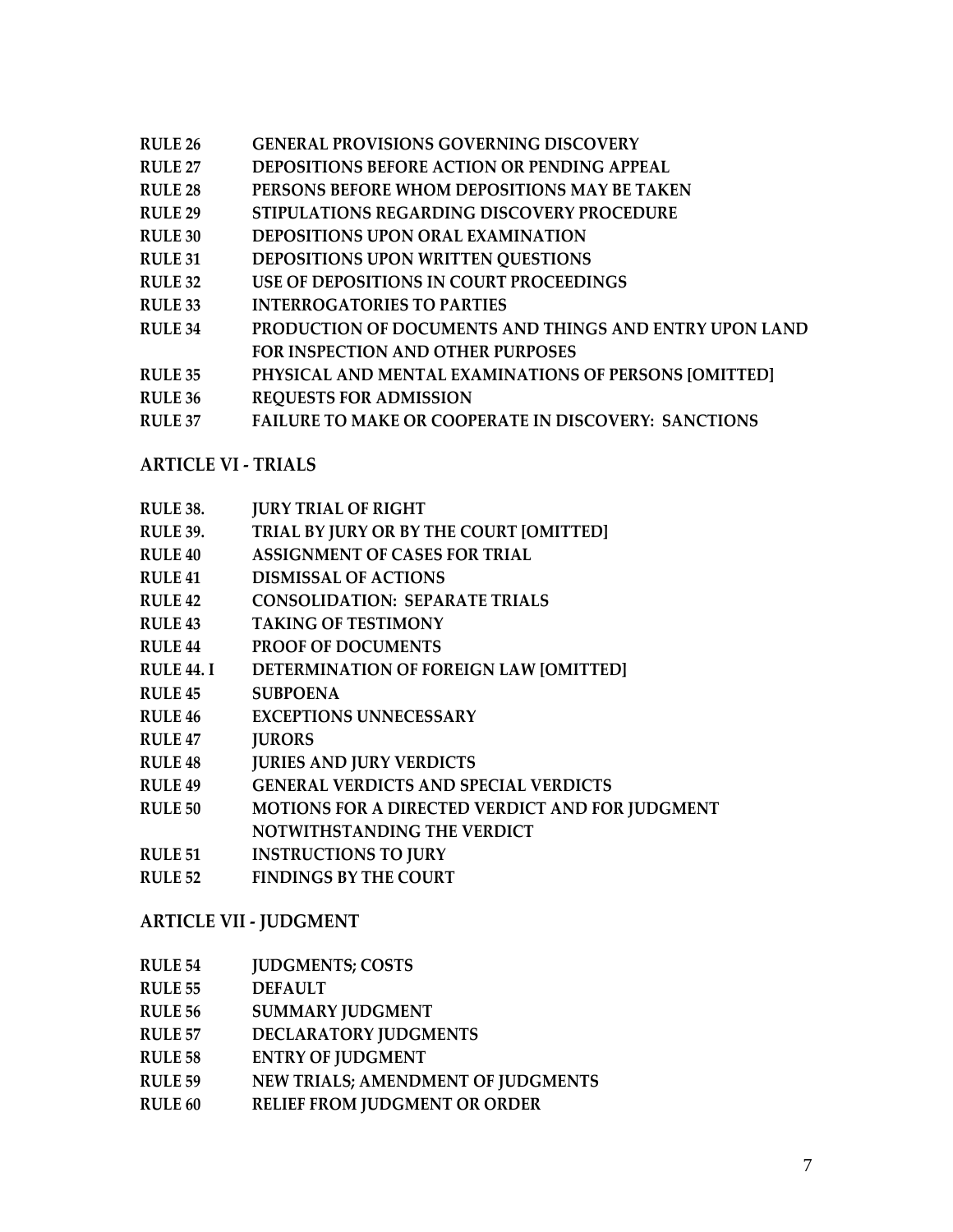- **RULE 61 HARMLESS ERROR**
- **RULE 62 STAY OF PROCEEDINGS TO ENFORCE A JUDGMENT**
- **RULE 63 DISABILITY OF A JUDGE**

# **ARTICLE VIII ‐ PROVISIONAL AND FINAL REMEDIES AND SPECIAL PROCEEDINGS**

- **RULE 64 SEIZURE OF PERSON OR PROPERTY**
- **RULE 65 INJUNCTIONS**
- **RULE 65. I SECURITY: PROCEEDINGS AGAINST SURETIES**
- **RULE 66 RECEIVERS**
- **RULE 67 DEPOSIT IN COURT**
- **RULE 68 OFFER OF JUDGMENT**
- **RULE 69 EXECUTION**
- **RULE 70 JUDGMENT FOR SPECIFIC ACTS; VESTING TITLE**
- **RULE 71 PROCESS IN BEHALF OF AND AGAINST PERSONS NOT PARTIES**
- **RULE 71. A EMINENT DOMAIN [RESERVED]**

## **ARTICLE IX ‐ APPEALS**

| <b>RULES 72 TO 76</b> | <b>[OMITTED]</b> |
|-----------------------|------------------|
| <b>RULES 72 TO 76</b> | <b>[OMITTED]</b> |
| <b>RULES 72 TO 76</b> | [OMITTED]        |
| <b>RULES 72 TO 76</b> | <b>[OMITTED]</b> |
| <b>RULES 72 TO 76</b> | <b>[OMITTED]</b> |

## **ARTICLE X ‐ COURTS AND CLERKS**

- **RULE 77 COURTS AND CLERKS**
- **RULE 78 MOTION PRACTICE**
- **RULE 79 BOOKS AND RECORDS KEPT BY THE CLERK AND ENTRIES THEREIN**
- **RULE 80 STENOGRAPHIC REPORT OR TRANSCRIPT AS EVIDENCE [OMITTED]**
- **RULE 81 APPLICABILITY OF RULES**

# **ARTICLE XI ‐ GENERAL PROVISIONS**

- **RULE 82 JURISDICTION AND VENUE**
- **RULE 83 LOCAL COURT RULES**
- **RULE 84 FORMS**
- **RULE 85 TITLE**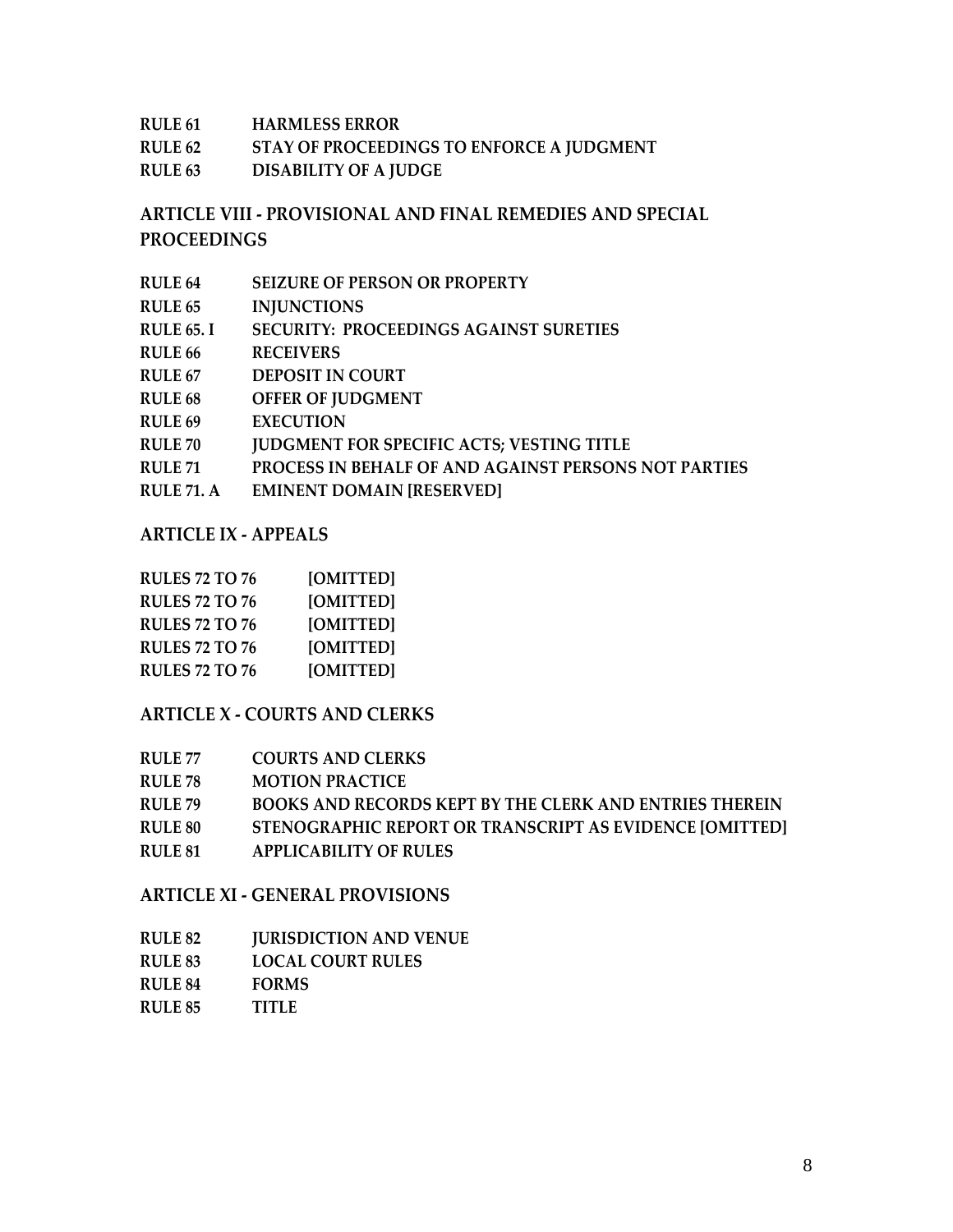# **ARTICLE I ‐ SCOPE OF RULES – ONE FORM OF ACTION**

### **RULE 1 SCOPE OF RULES**

 Unless otherwise specified in the Choctaw Tribal Code, these rules govern procedure in all suits of a civil nature, whether cognizable as cases at law or in equity, subject to certain limitations enumerated in Rule 81; however, even those enumerated proceedings are still subject to these rules where no Code provisions applicable to the proceedings provides otherwise or sets forth procedures inconsistent with these rules. These rules shall be construed to secure the just, speedy, and inexpensive determination of every action.

### **RULE 2 ONE FORM OF ACTION**

There shall be one form of action to be known as "civil action."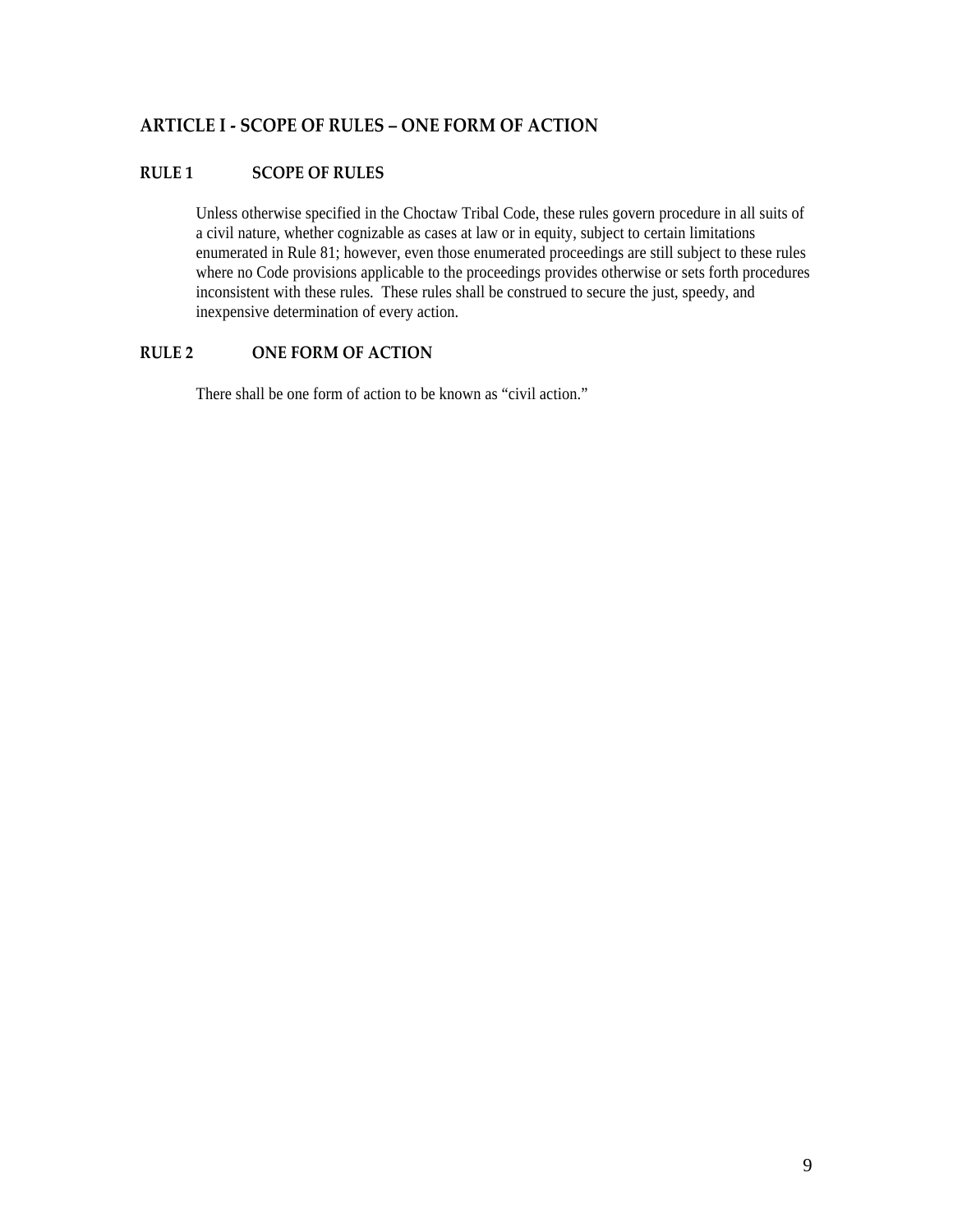# **ARTICLE II ‐ COMMENCEMENT OF ACTION: SERVICE OF PROCESS, PLEADINGS, MOTIONS AND ORDERS**

## **RULE 3 COMMENCEMENT OF ACTION**

(a) Filing of Complaint. A civil action is commenced by filing a complaint with the court. A costs deposit shall be made with the filing of the complaint, such deposit to be in the amount required by the applicable Uniform Rule or Code Provision governing the court in which the complaint is filed.

The amount of the required costs deposit shall become effective immediately upon promulgation of the applicable Uniform Court Rule or applicable Code provision.

- (b) Motion for Security for Costs. The plaintiff may be required on motion of the clerk or any party to the action to give security within sixty days after an order of the court for all costs accrued or to accrue in the action. The person making such motion shall state by affidavit that the plaintiff is a nonresident of the Reservation and has not, as affiant believes, sufficient property on the Reservation out of which costs can be made if adjudged against him; or if the plaintiff be a resident of the Reservation that he has good reason to believe and does believe, that such plaintiff cannot be made to pay the costs of the action if adjudged against him. When the affidavit is made by a defendant it shall state the affiant has, as he believes, a meritorious defense and that the affidavit is not made for delay; when the affidavit is made by one not a party defendant it shall state that it is not made at the instance of a party defendant. If the security be not given the suit shall be dismissed and execution issued for the costs that have accrued; however, the court may, for good cause shown, extend the time for giving such security.
- (c) Proceeding In Forma Pauperis. If a pauper's affidavit is filed in the action the costs deposit and security for costs may be waived. The court may, however, on the motion of any party, on the motion of the Clerk of the Court, or on its own initiative, examine the affiant as to the facts and circumstances of his pauperism.
- (d) Accounting for Costs. Within sixty days of the conclusion of an action, whether by dismissal or by final judgment, the clerk shall prepare an itemized statement of costs incurred in the action and shall submit the statement to the parties or, if represented, to their attorneys. If a refund of costs deposit is due, the clerk shall include payment with the statement; if additional costs are due, a bill for same shall accompany the statement.

## **RULE 4 SUMMONS**

- (a) Summons: Issuance. Upon filing of the complaint, the clerk shall forthwith issue a summons.
	- (1) At the written election of the plaintiff or the plaintiff's attorney, the clerk shall:
		- (A) Deliver the summons to the plaintiff or plaintiff's attorney for service under subparagraphs  $(c)(1)$  or  $(c)(3)$  or  $(c)(4)$  or  $(c)(5)$  of this rule.
		- (B) Deliver the summons to the Choctaw Police Department for service under subparagraph  $(c)(2)$  of this rule.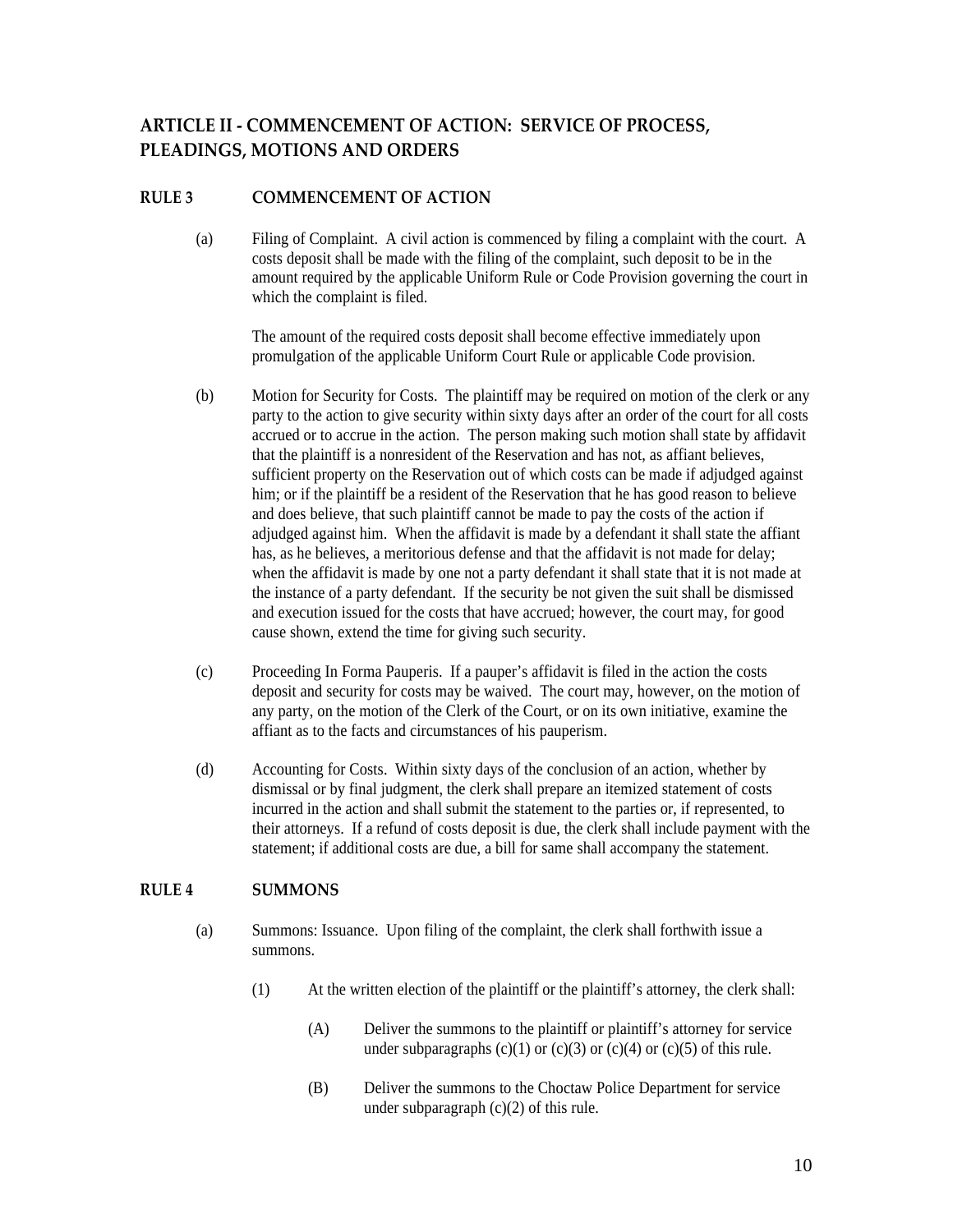- (C) Make service by publication under subparagraph (c)(4) of this rule.
- (2) The person to whom the summons is delivered shall be responsible for prompt service of the summons and a copy of the complaint. Upon request of the plaintiff, separate or additional summons shall issue against any defendants.
- (b) Same: Form. The summons shall be dated and signed by the clerk, be under the seal of the court, contain the name of the court and the names of the parties, be directed to the Defendant, state the name and address of the plaintiff's attorney, if any, otherwise the plaintiff's address, and the time within which these rules required the Defendant to appear and defend, and shall notify him that in case of his failure to do so judgment by default will be rendered against him for the relief demanded in the complaint. Where there are multiple plaintiffs or multiple defendants, or both, the summons except where service is made by publication, may contain, in lieu of the names of all parties, the name of the first party on each side and the name and address of the party to be served. Summons served by Choctaw Police Department shall substantially conform to Form 1AA.
- (c) Service.
	- (1) By Process Server. A summons and complaint shall, except as provided in subparagraphs (2) and (4) of this subdivision, be served by any person who is not a party and is not less than 18 years of age. When a summons and complaint are served by process server, an amount not exceeding \$25.00 may be taxed as recoverable costs in the action, unless good cause is shown for an additional amount.
	- (2) By Choctaw Police Department. A summons and complaint shall, at the written request of a party seeking service or such party's attorney; be served by the Choctaw Police Department if the Defendant resides or is found on the Reservation. The officer shall make on all summons the date of the receipt by him, and within fifteen (15) days of the date of such receipt of the summons, or such shorter time as required by the court or clerk, the officer shall return the same to the Clerk of the Court from which it was issued.
	- (3) By Mail.
		- (A) A summons and complaint may be served upon a defendant of any class referred to in Paragraph 1 or 4 of subsection (d) of this rule by mailing a copy of the summons and of the complaint (by first-class mail, postage prepaid) to the person to be served, together with two copies of a notice and acknowledgement conforming substantially to Form 1-B and a return envelope, postage prepaid, addressed to the sender.
		- (B) If no acknowledgment of service under this subdivision of this rule is received by the sender within 20 days after the date of mailing, service of such summons and complaint may be made in any other manner permitted by this rule.
		- (C) Unless good cause is shown for not doing so, the court shall order the payment of the costs of personal service by the person served if such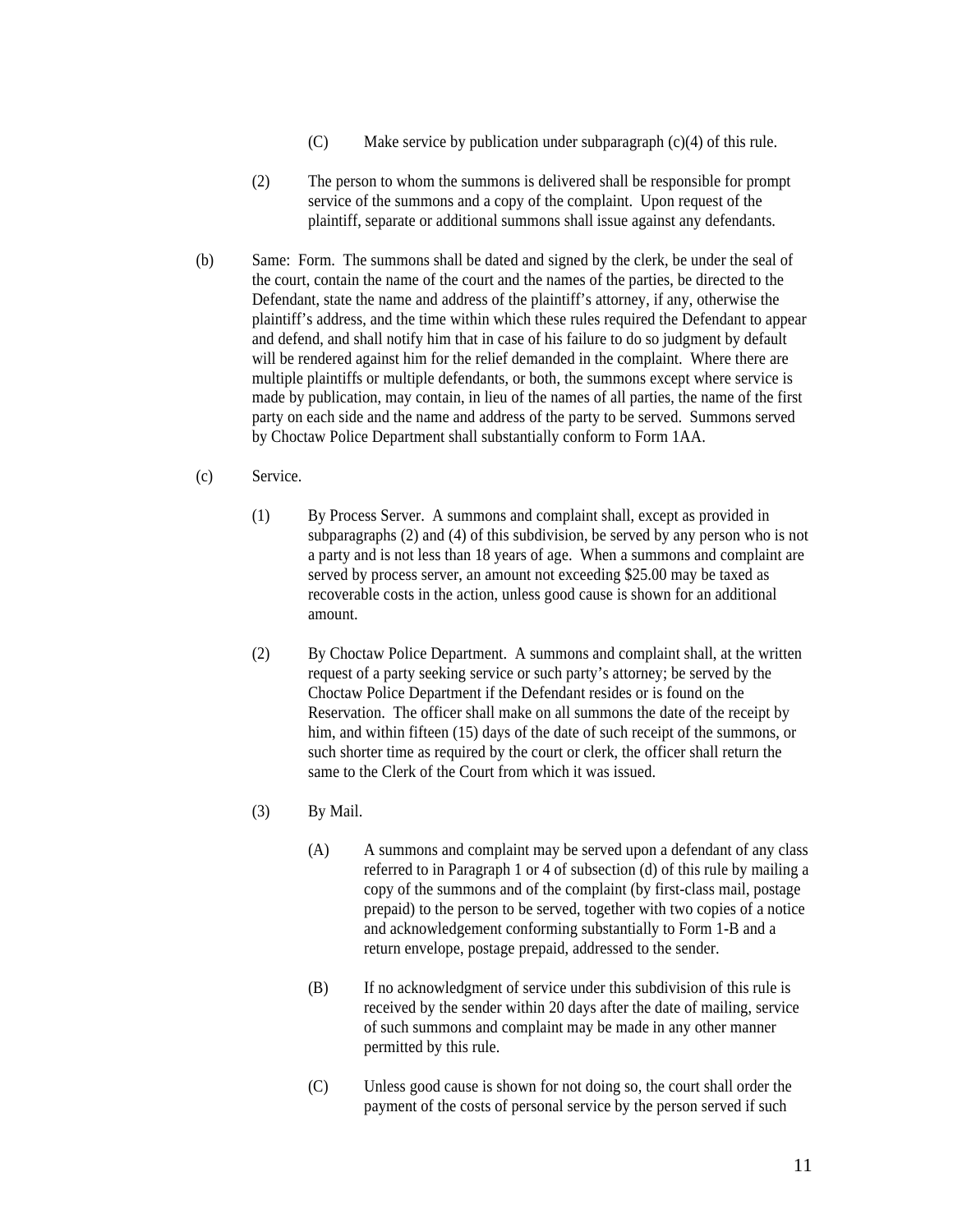person does not complete and return within 20 days after mailing, the notice and acknowledgement of receipt of summons.

- (D) The notice and acknowledgement of receipt of summons and complaint shall be executed under oath or affirmation.
- (4) By Publication.
	- (A) If the Defendant in any proceeding in a civil court, or in any proceeding in any other court where process by publication is authorized, by statute, be shown by sworn complaint or sworn petition, or by a filed affidavit, to be a nonresident of this state or not be found therein on diligent inquiry and the post office address of such defendant be stated in the complaint, petition, or affidavit, or if it be stated in such sworn complaint or petition that the post office address of the Defendant be stated in the complaint or petition that the post office address of the Defendant is not known to the plaintiff or petitioner after diligent inquiry, or if the affidavit be made by another for the plaintiff or petitioner, that such post office address is unknown to the affiant after diligent inquiry and he believes it is unknown to the plaintiff or petitioner after diligent inquiry by the plaintiff or petitioner, the clerk, upon filing the complaint or petition, account or other commencement of a proceeding, shall promptly prepare and publish a summons to the Defendant to appear and defend the suit. The summons shall be substantially in the form set forth in Form 1-C.
	- (B) The publication of said summons shall be made once in each week during three successive weeks in a public newspaper of general circulation on the Reservation in the community where it is shown that the Defendant last resided. Upon completion of publication, proof of the prescribed publication shall be filed in the papers in the cause. The Defendant shall have thirty (30) days from the date of first publication in which to appear and defend. Where the post office address of a defendant is given, the street address, if any, shall also be stated unless the complaint, petition, or affidavit above mentioned, aver that after diligent search and inquiry said street address cannot be ascertained.
	- (C) It shall be the duty of the clerk to hand the summons to the plaintiff or petitioner to be published. Where the post office address of the absent defendant is stated, it shall be the duty of the plaintiff to send by mail (first class mail, postage prepaid) to the address of the Defendant, at his post office, a copy of the summons and complaint and to file a statement in the court file as evidence of the summons having been mailed to the Defendant.
	- (D) When unknown heirs are made parties defendant in any proceeding in the Tribal court, upon affidavit that the names of such heirs are unknown, the plaintiff may have publication of summons for them and such proceedings shall be thereupon in all respects as are authorized in the case of a nonresident defendant. When the parties in interest are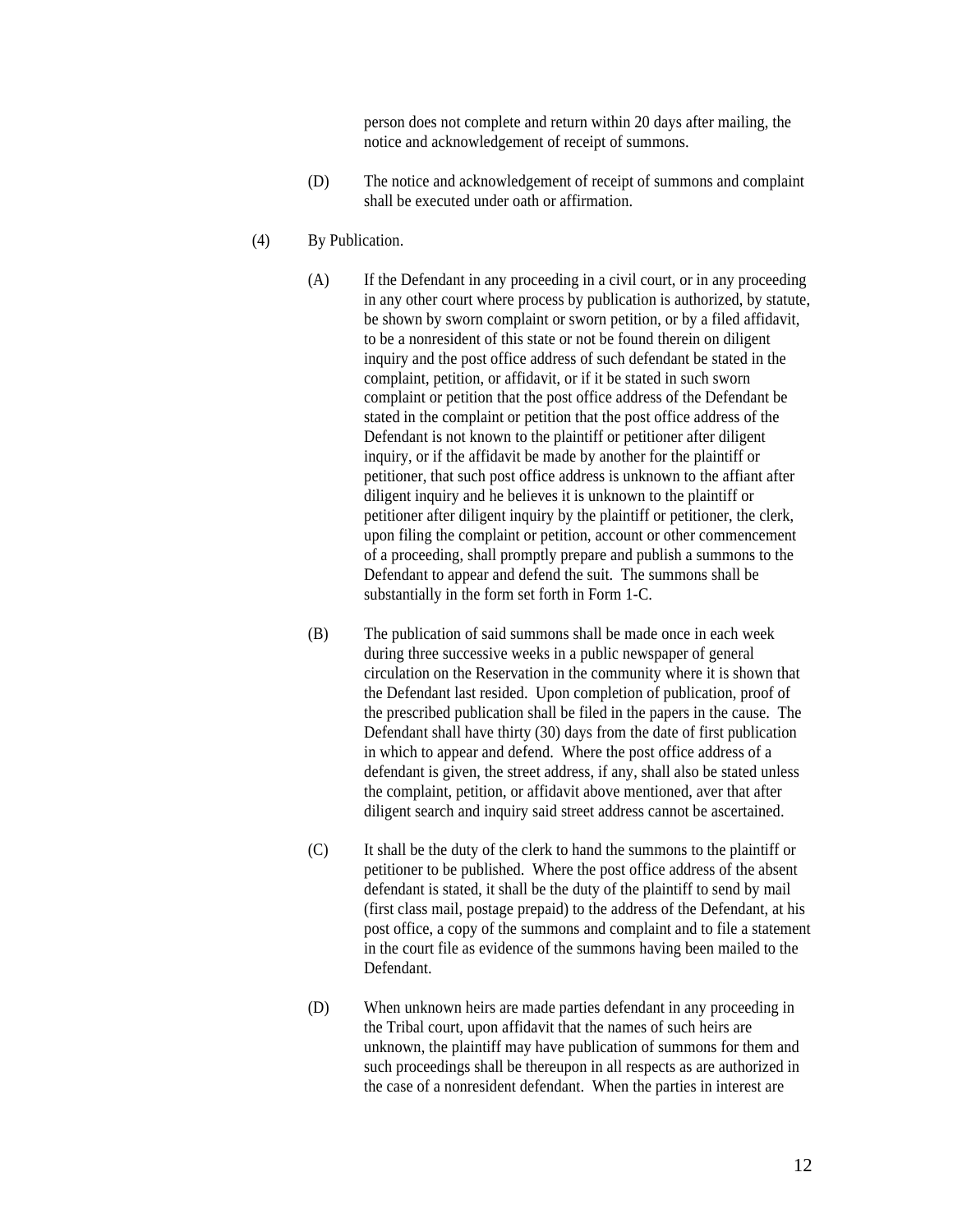unknown, and affidavit of that fact be filed, they may be made parties by publication to them as unknown parties in interest.

- (E) Where summons by publication is upon any unmarried infant, mentally incompetent person, or other person who by reason of advanced age, physical incapacity or mental weakness is incapable of managing his own estate, summons shall also be had upon such other person as shall be required to receive a copy of the summons under Paragraph 2 of subsection (d) of this rule.
- (5) Service by Certified Mail on Person Outside State. In addition to service by any other method provided by this rule, a summons may be served on a person outside this state by sending a copy of the summons and of the complaint to the person to be served by certified mail, return receipt requested. Where the Defendant is a natural person, the envelope containing the summons and complaint shall be marked "restricted delivery." Service by this method shall be deemed complete as of the date of delivery as evidenced by the return receipt or by the returned envelope marked "Refused."
- (d) Summons and Complaint: Person to Be Served. The summons and complaint shall be served together. Service by Choctaw Police or process server shall be made as follows:
	- (1)
- (A) Upon an individual other than an unmarried infant or a mentally incompetent person, by delivering a copy of the summons and of the complaint to him personally or to an agent authorized by appointment or by law to receive service to process; or
- (B) if service under subparagraph  $(1)(A)$  of this subdivision cannot be made with reasonable diligence, by leaving a copy of the summons and complaint (by first class mail, postage prepaid) to the person to be served at the place where a copy of the summons and of the complaint were left. Service of a summons in this manner is deemed complete on the 10th day after such mailing.
- (2)
- (A) upon an unmarried infant by delivering a copy of the summons and complaint to any one of the following: the infant's mother, father, legal guardian (of either the person or the estate), or the person having care of such infant or with whom he lives, and if the infant be 12 years of age or older, by delivering a copy of the summons and complaint to both the infant and the appropriate person as designated above.
- (B) Upon a mentally incompetent person who is not judicially confined to an institution for the mentally ill or mentally deficient or upon any other person who by reason of advanced age, physical incapacity or mental weakness is incapable of managing his own estate by delivering a copy of the summons and complaint to such person and by delivering copies to his guardian (of either the person or the estate) or conservator (of either the person or the estate) but if such person has no guardian or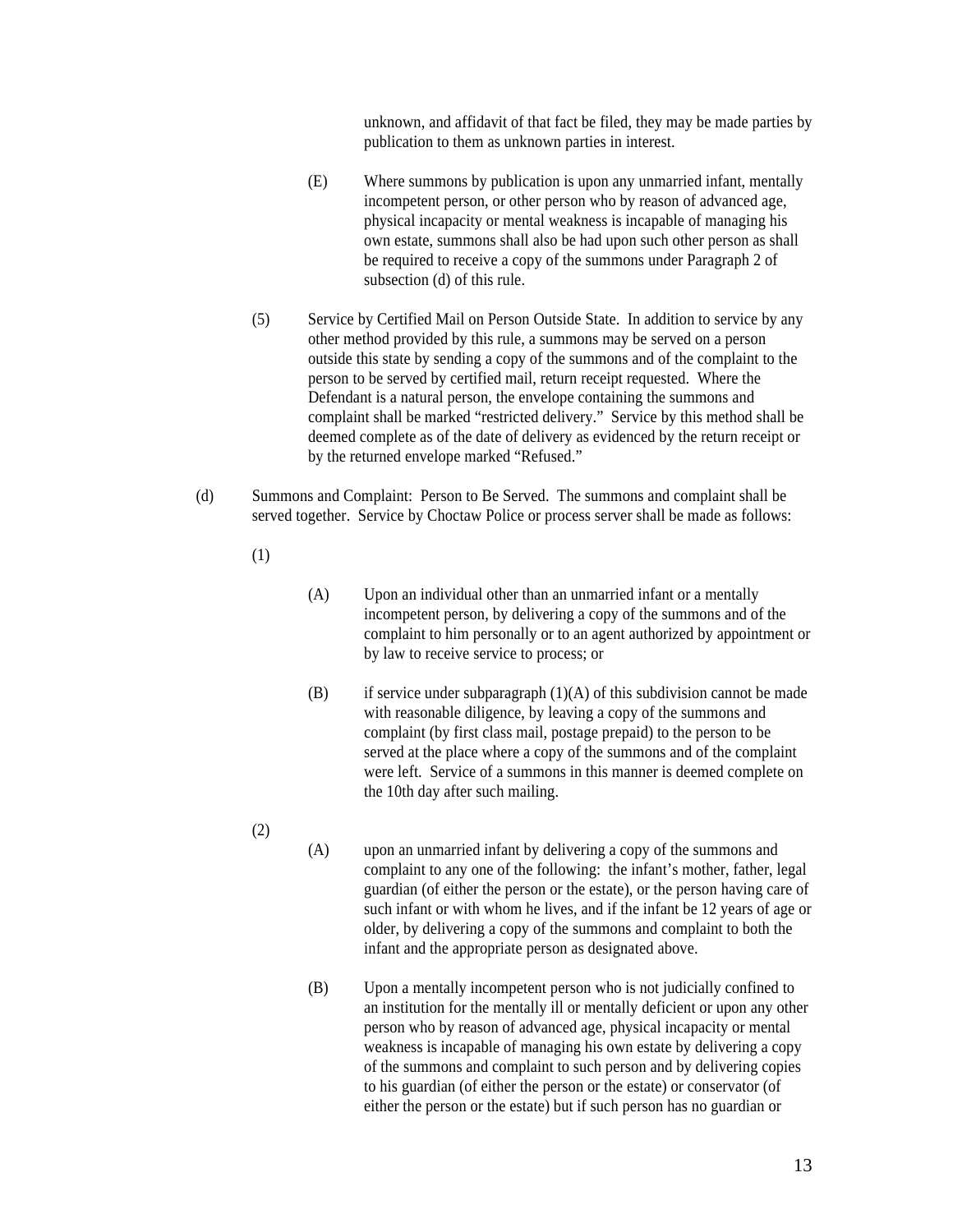conservator, then by delivering copies to him and copies to a person with whom he lives or to a person who cares for him.

- (C) Upon a mentally incompetent person who is judicially confined in an institution for the mentally ill or mentally retarded by delivering a copy of the summons and complaint to the incompetent person and by delivering copies to said incompetent's guardian (of either the person or the estate) if any he has. If the superintendent of said institution or similar official or person shall certify by certificate endorsed on or attached to the summons that said incompetent is mentally incapable of responding to process, service of summons and complaint on such incompetent shall not be required. Where said confined incompetent has neither guardian nor conservator the court shall appoint a guardian ad litem for said incompetent to whom copies shall be delivered.
- (D) Where service of a summons is required under (A), (B) and (C) of this subparagraph to be made upon a person other than the infant, incompetent, or incapable defendant and such person is a plaintiff in the action or has an interest therein adverse to that of said defendant, then such person shall be deemed not to exist for the purpose of service and the requirement of service in  $(A)$ ,  $(B)$  and  $(C)$  of this subparagraph shall not be met by service upon such person.
- $(E)$  If none of the persons required to be served in  $(A)$  and  $(B)$  above exist other than the infant, incompetent or incapable defendant, then the court shall appoint a guardian ad litem for an infant defendant under the age of 12 years and may appoint a guardian ad litem for such other defendant to whom a copy of the summons and complaint shall be delivered. Delivery of a copy of the summons and complaint to such guardian ad litem shall not dispense with delivery of copies to the infant, incompetent or incapable defendant where specifically required in (A) and (B) of this subparagraph.
- (3) Upon an individual confined to a penal institution of the Reservation or the State of Mississippi or of a subdivision thereof by delivering a copy of the summons and complaint to the individual, except that when the individual to be served is an unmarried infant or mentally incompetent person the provisions of subparagraph  $(d)(2)$  of this rule shall be followed.
- (4) Upon a domestic or foreign corporation or upon a partnership or other unincorporated association which is subject to suit under a common name, by delivering a copy of the summons and of the complaint to an officer, a managing or general agent, or to any other agent authorized by appointment or by law to receive service of process.
- (e) Waiver. Any party defendant who is not an unmarried minor, mentally incompetent, or convict of felony may, without filing any pleading therein, waive the service of process or enter his or her appearance, either or both in any action, with the same effect as if he or she had been duly served with process, in the manner required by law on the day of the date thereof. Such waiver of service or entry of appearance shall be in writing dated and signed by the Defendant and duly sworn to or acknowledged by him or her, or his or her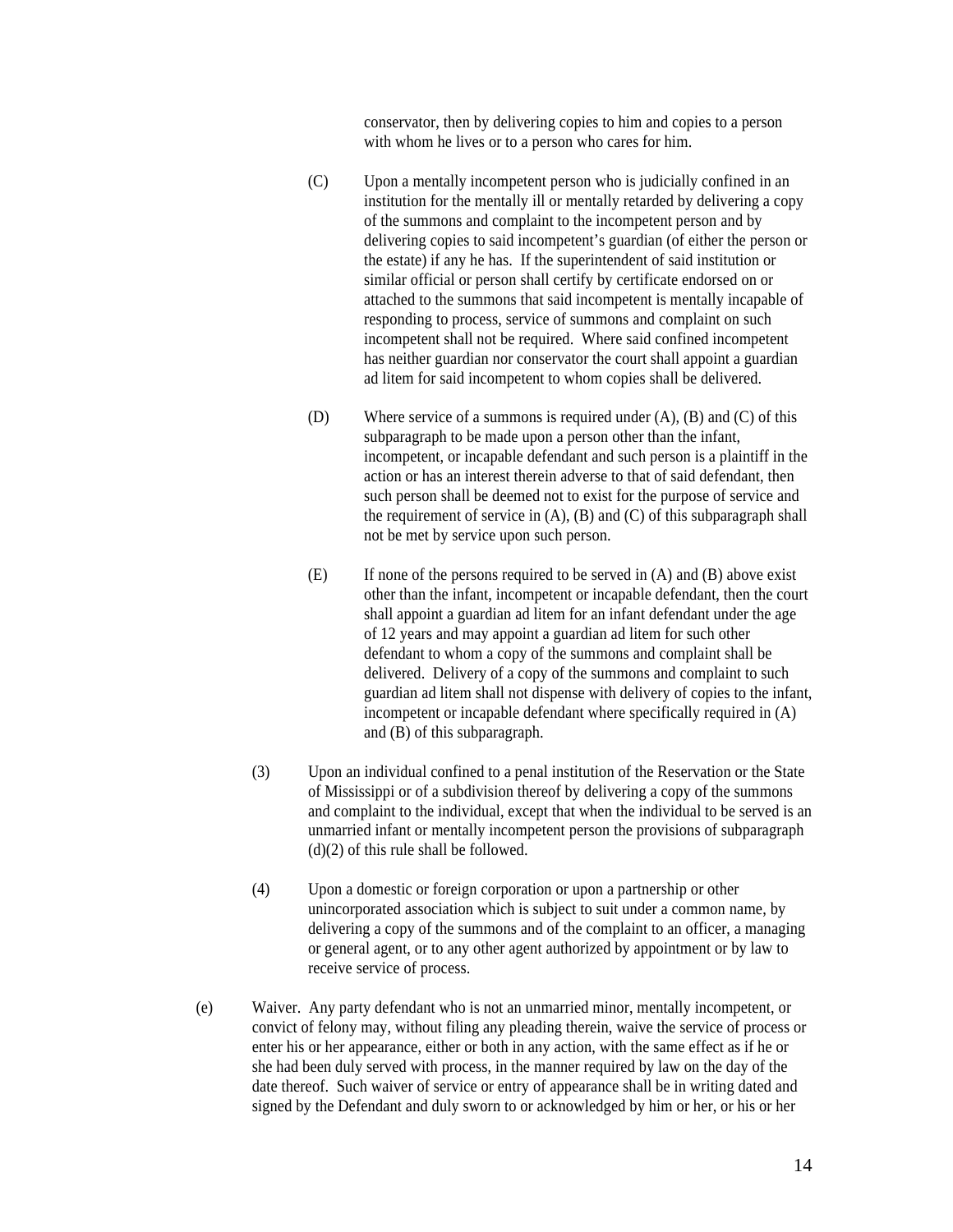signature thereto be proven by two (2) subscribing witnesses before some officer authorized to administer oaths. Any guardian or conservator may likewise waive process on himself and/or his ward, and any executor, administrator, or trustee may likewise waive process on himself in his fiduciary capacity. However, such written waiver of service or entry or appearance must be executed after the day on which the action was commenced and be filed among the papers in the cause and noted on the general docket.

- (f) Return. The person serving the process shall make proof of service thereof to the court promptly. If service is made by a person other than a Choctaw police officer, such person shall make affidavit thereof. If service is made under Paragraph (c)(3) of this rule, return shall be made by the sender's filing with the court the acknowledgement received pursuant to such subdivision. If service is made under Paragraph  $(c)(5)$  of this rule, the return shall be made by the sender's filing with the court the return receipt or the returned envelope marked "Refused". Failure to make proof of service does not affect the validity of the service.
- (g) Amendment. At any time in its discretion and upon such terms as it deems just, the court may allow any process or proof of service thereof to be amended, unless it clearly appears that material prejudice would result to the substantial rights of the party against whom the process if issued.
- (h) Summons: Time Limit for Service. If a service of the summons and complaint is not made upon a defendant within 120 days after the filing of the complaint and the party on whose behalf such service was required cannot show good cause why such service was not made within that period, the action shall be dismissed as to that defendant without prejudice upon the court's own initiative with notice to such party or upon motion.

#### **RULE 5 SERVICE AND FILING OF PLEADINGS AND OTHER PAPERS**

(a) Service: When Required. Except as otherwise provided in these rules, every order required by its terms to be served, every pleading subsequent to the original complaint unless the court otherwise orders because of numerous defendants, every paper relating to discovery required to be served upon a party unless the court otherwise orders, every written motion other than one which may be heard ex parte, and every written notice, appearance, demand, offer of judgment, designation of record on appeal and similar paper shall be served upon each of the parties. No service need be made on parties in default for failure to appear except that pleadings asserting new or additional claims for relief against them shall be served upon them in the manner provided in Rule 4 for service of summons.

In an action begun by seizure of property, in which no person need be or is named as defendant, any service required to be made prior to the filing of an answer, claim, or appearance shall be made upon the person having custody or possession of the property at the time of its seizure.

(b) Service: How Made. Whenever under these rules service is required or permitted to be made upon a party who is represented by an attorney of record in the proceedings, the service shall be made upon such attorney unless service upon party himself is ordered by the court. Service upon the attorney or upon a party shall be made by delivering a copy to him; or by transmitting it to him by electronic means; or by mailing it to him at his last known address, or if no address is known, by leaving it with the Clerk of the Court, or by transmitting it to the clerk by electronic means. Delivery of a copy within this rule means: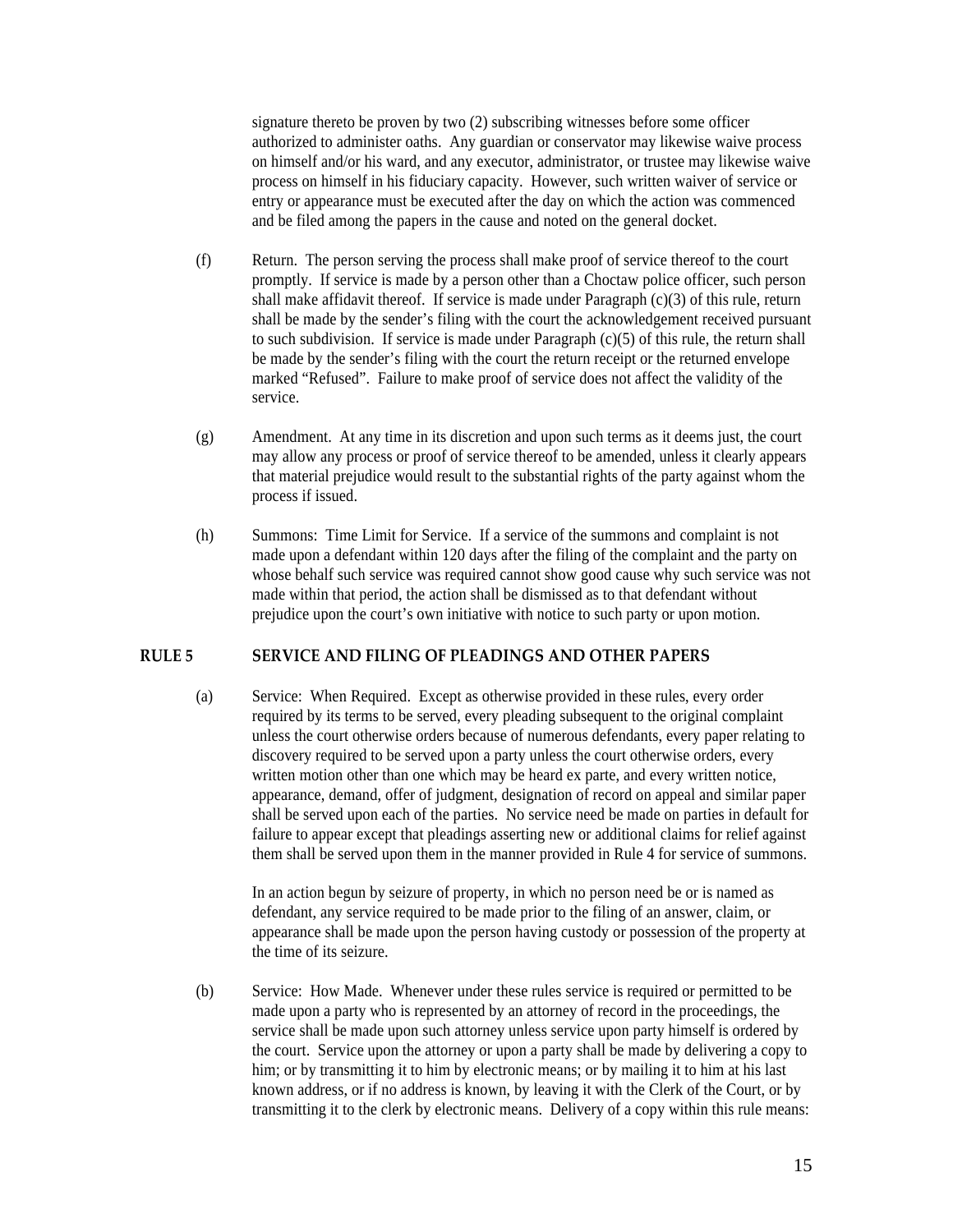handing it to the attorney or to the party; or leaving it at his office with his clerk or other person in charge thereof; or, if there is no one in charge, leaving it in a conspicuous place therein; or, if the office is closed or the person to be served has no office, leaving it at his dwelling house or usual place of abode with some person of suitable age and discretion then residing therein. Service by electronic means is complete when the electronic equipment being used by the attorney or party being served acknowledges receipt of the material. If the equipment used by the attorney or party being served does not automatically acknowledge the transmission, service is not complete until the sending party obtains an acknowledgment from the recipient. Service by mail is complete upon mailing.

- (c) Service: Numerous Defendants. In any action in which there are unusually large numbers of defendants, the court, upon motion or of its own initiative, may order that service of the pleadings of the Defendants and replies thereto need not be made as between the Defendants, and that any cross-claim, counterclaim, or matter constituting an avoidance or affirmative defense contained therein shall be deemed to be denied or avoided by all other parties and that the filing of any such pleading and service upon the plaintiff constitutes due notice of it to the parties. A copy of every such order shall be served upon the parties in such manner and form as the court directs.
- (d) Filing. All papers after the complaint required to be served upon a party shall be filed with the court either before service or within a reasonable time thereafter but, unless ordered by the court, discovery papers need not be filed until used with respect to any proceeding. Proof of service of any paper shall be upon certificate of the person executing same.
- (e) Filing With the Court Defined. The filing of pleadings and other papers with the court as required by these rules shall be made by filing them with the Clerk of the Court, except that the judge may permit the papers to be filed with him, in which event he shall note thereon the filing date and forthwith transmit them to the office of the clerk. Filing may be accomplished by delivering the pleadings or other papers to the Clerk of the Court or to the judge, or by transmitting them by electronic means.

#### **RULE 6 TIME**

- (a) Computation. In computing any period of time prescribed or allowed by these rules, by order of court, or by any applicable statute, the day of the act, event, or default from which the designated period of time begins to run shall not be included. The last day of the period so computed shall be included, unless it is a Saturday, a Sunday, or a legal holiday, as defined by statute, or any other day when the courthouse or the clerk's office is in fact closed, whether with or without legal authority, in which event the period runs until the end of the next day which is not a Saturday, a Sunday, a legal holiday, or any other day when the courthouse or the clerk's office is closed. When the period of time prescribed or allowed is less than seven days, intermediate Saturdays, Sundays, and legal holidays shall be excluded in the computation. In the event any legal holiday falls on a Sunday, the next following day shall be a legal holiday.
- (b) Enlargement. When by these rules or by notice given thereunder or by order of court an act is required or allowed to be done at or within a specified time, the court for cause shown may at any time in its discretion (1) with or without motion or notice order the period enlarged if request therefore is made before the expiration of the period originally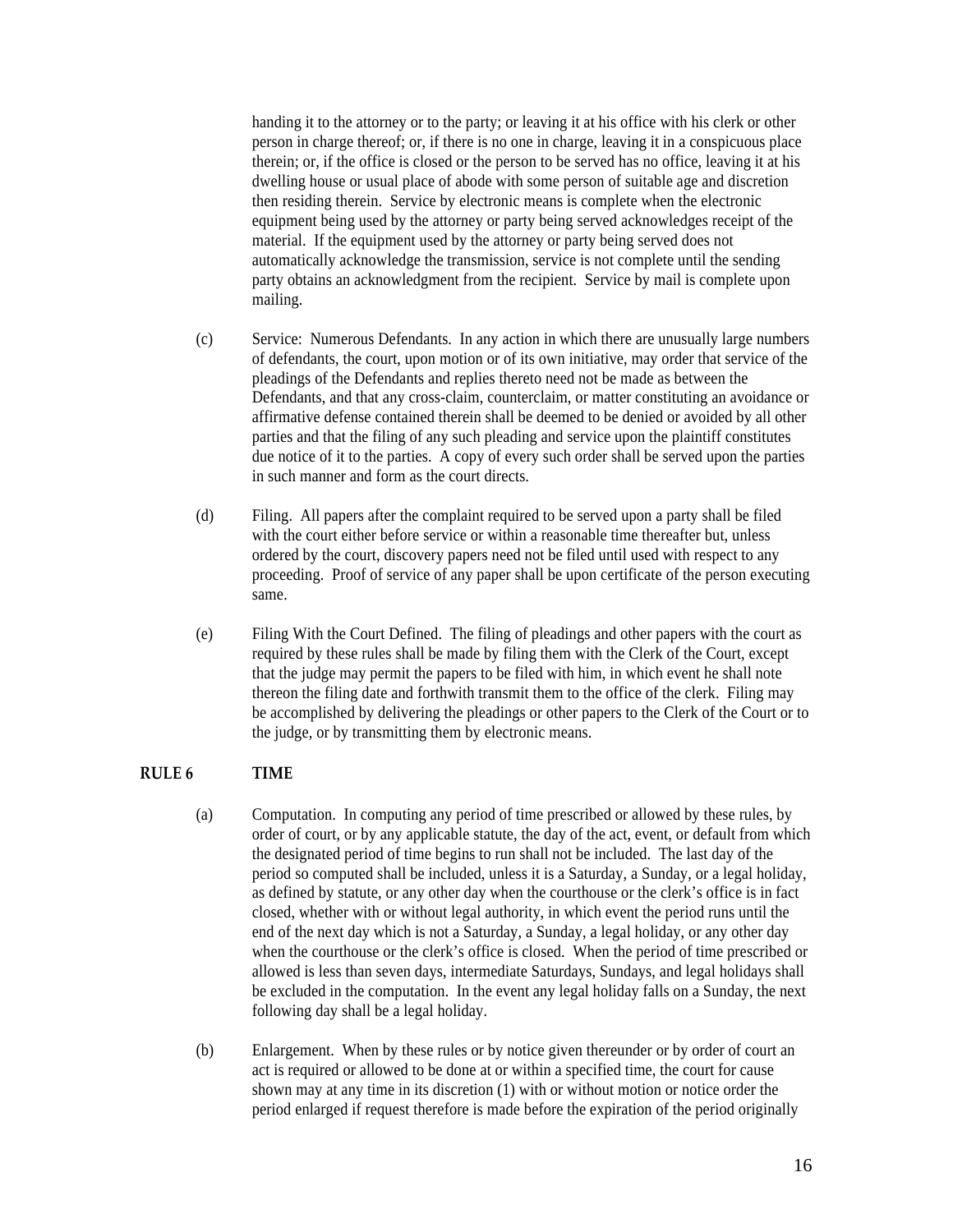prescribed or as extended by a previous order, or (2) upon motion made after the expiration of the specified period permit the act to be done where failure to act was the result of excusable neglect; but it may not extend the time for taking any action under Rules  $50(b)$ ,  $52(b)$ ,  $59(b)$ ,  $59(d)$ ,  $59(e)$ , and  $60(b)$ , except to the extent and under the conditions therein stated.

- (c) Unaffected by Expiration of Term. The period of time provided for the doing of any act or the taking of any proceeding is not affected or limited by the continued existence or expiration of a term of court. The existence or expiration of a term of court in no way affects the power of a court to do any act or take any proceeding in a civil action consistent with these rules.
- (d) Motions. A written motion, other than one which may be heard ex parte, and notice of the hearing thereof, shall be served not later than five days before the time fixed for the hearing, unless a different period is fixed by these rules or by order of the court. Such an order may for cause shown be made on ex parte application. When a motion is supported by affidavit, the affidavit shall be served with the motion; and, except as otherwise provided in Rule 59(c), opposing affidavits may be served not later than one day before the hearing, unless the court permits them to be served at some other time.
- (e) Additional Time After Service by Mail. Whenever a party has the right or is required to do some act or take some proceedings within a prescribed period after the service of a notice or other paper upon him and the notice or paper is served upon him by mail, three days shall be added to the prescribed period. This subdivision does not apply to responses to service of summons under Rule 4.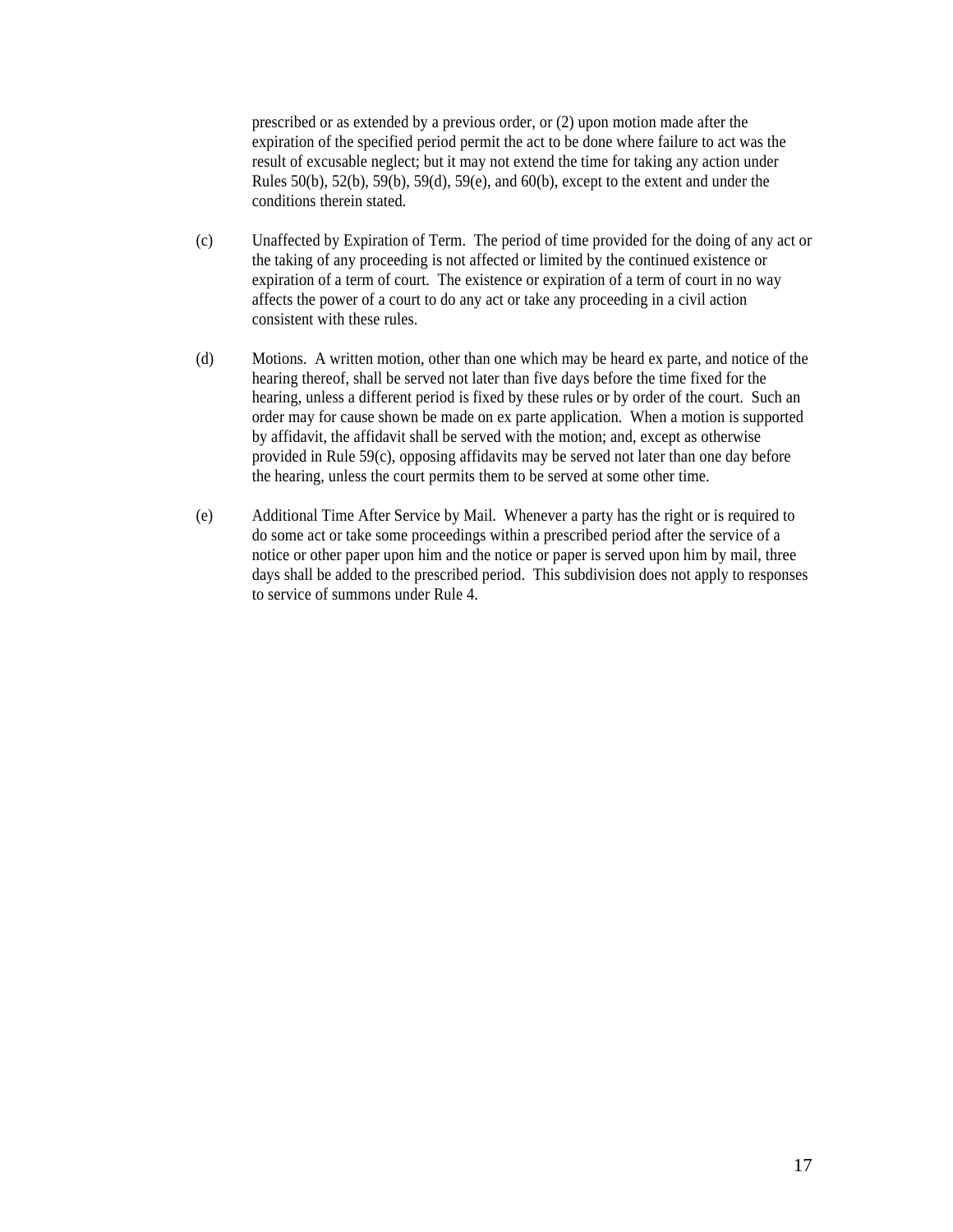# **ARTICLE III ‐ PLEADINGS AND MOTIONS**

#### **RULE 7 PLEADINGS ALLOWED; FORM OF MOTIONS**

- (a) Pleadings. There shall be a complaint and an answer, a reply to a counterclaim denominated as such; an answer to a cross-claim, if the answer contains a cross-claim; a third-party complaint, if a person who is not an original party is summoned under the provisions of Rule 14; and a third-party answer, if a third-party complaint is served. No other pleading shall be allowed, except that the court may order a reply to an answer or a third-party answer.
- (b) Motions and Other Papers
	- (1) An application to the court for an order shall be by motion which, unless made during a hearing or trial, shall be made in writing, shall state with particularity the grounds therefore, and shall set forth the relief or order sought. The requirement of writing is fulfilled if the motion is stated in a written notice of the hearing of the motion.
	- (2) The rules applicable to captions, signing, or other matters of form to all motions and other papers provided for by these rules.
- (c) Size of Paper. All pleadings, motions and other papers, including depositions, shall be on 8 ½" by 11" paper. The format for all depositions shall comply with the Guidelines for Court Reporters as provided in Mississippi Supreme Court Rule 11.
- (d) Demurrers, Pleas, etc., Abolished. Demurrers, pleas, and exceptions for insufficiency of a pleading shall not be used.

#### **RULE 8 GENERAL RULES OF PLEADING**

- (a) Claims for Relief. A pleading which sets forth a claim for relief, whether an original claim, counterclaim, cross-claim, or third-party claim, shall contain (1) a short and plain statement of the claim showing that the pleader is entitled to relief, and, (2) a demand for judgment for the relief to which he deems himself entitled. Relief in the alternative or of several different types may be demanded.
- (b) Defenses: Form of Denials. A party shall state in short and plain terms his defenses to each claim asserted and shall admit or deny the averments upon which the adverse party relies. If he is without knowledge or information sufficient to form a belief as to the truth of an averment, he shall so state and this has the effect of a denial. Denials shall fairly meet the substance of the averments denied. When a pleader intends in good faith to deny only a part or a qualification of an averment, he shall specify so much of it as is true and material and shall deny only the remainder. Unless the pleader intends in good faith to controvert all the averments of the preceding pleadings, he may make his denials as specific denials or designated averments or paragraphs, or he may generally deny all the averments except such designated averments or paragraphs as he expressly admits; but, when he does so intend to controvert all of its averments, he may do so by general denial subject to the obligations set forth in Rule 11.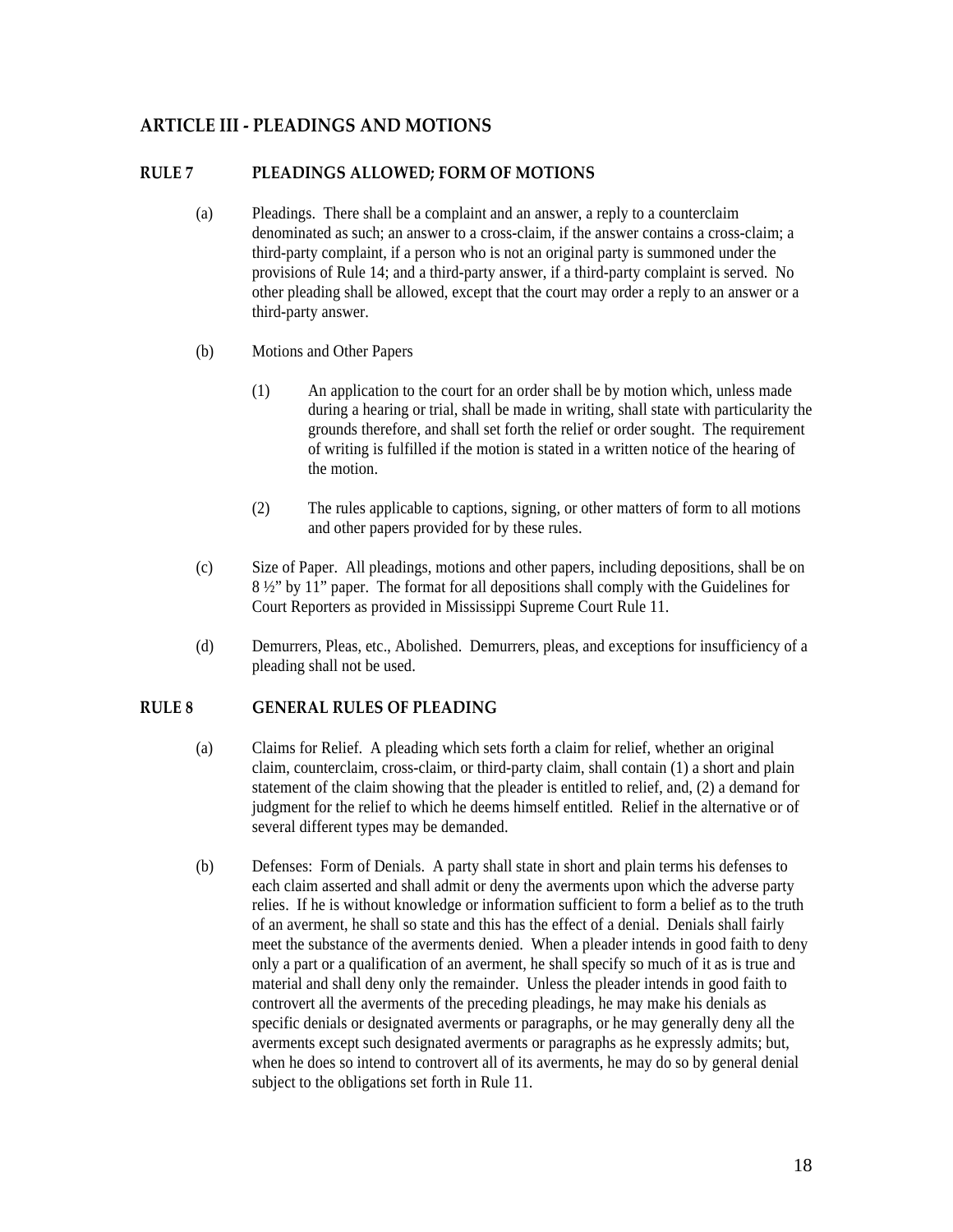- (c) Affirmative Defenses. In pleading to preceding pleading, a party shall set forth affirmatively accord and satisfaction, arbitration and award, assumption of risk, contributory negligence, discharge in bankruptcy, duress, estoppel, failure of consideration, fraud, illegality, injury by fellow servant, laches, license, payment, release, res judicata, statute of frauds, statute of limitations, waiver, and any other matter constituting an avoidance or affirmative defense. When a party has mistakenly designated a defense as a counterclaim or a counterclaim as a defense, the court on terms, if justice so requires, shall treat the pleading as if there had been proper designation.
- (d) Effect of Failure to Deny. Averments in a pleading to which a responsive pleading is required, other than those as to the amount of damages, are admitted when not denied in the responsive pleading. Averments in a pleading to which no responsive pleading is required or permitted shall be taken as denied or avoided.
- (e) Pleading to Be Concise and Direct: Consistency.
	- (1) Each averment of a pleading shall be simple, concise, and direct. No technical forms of pleading or motions are required.
	- (2) A party may set forth two or more statements of a claim or defense alternatively or hypothetically, either in one count or defense or in separate counts or defenses. When two or more statements are made in the alternative and one of them if made independently would be sufficient, the pleading is not made insufficient by the insufficiency of one or more of the alternative statements. A party may also state as may separate claims or defenses as he has, regardless of consistency. All statements shall be made subject to the obligations set forth in Rule 11.
- (f) Construction of Pleadings. All pleadings shall be so construed as to do substantial justice.
- (g) Pleadings Shall Not Be Read or Submitted. Pleadings shall not be carried by the jury into the jury room when they retire to consider their verdict, except insofar as a pleading or portion thereof has been admitted in evidence.
- (h) Disclosure of Minority or Legal Disability. Every pleading or motion made by or on behalf of a person under legal disability shall set forth such fact unless the fact of legal disability has been disclosed in a prior pleading or motion in the same action or proceeding.

#### **RULE 9 PLEADING SPECIAL MATTERS**

- (a) Capacity. The capacity in which one sues or is sued must be stated in one's initial pleading.
- (b) Fraud, Mistake, Condition of the Mind. In all averments of fraud or mistake, the circumstances constituting fraud or mistake shall be stated with particularity. Malice, intent, knowledge, and other conditions of mind of a person may be averred generally.
- (c) Conditions Precedent. In pleading the performance or occurrence of conditions precedent, it is sufficient to aver generally that all conditions precedent have been performed or have occurred. A denial of performance of occurrence shall be made specifically and with particularity.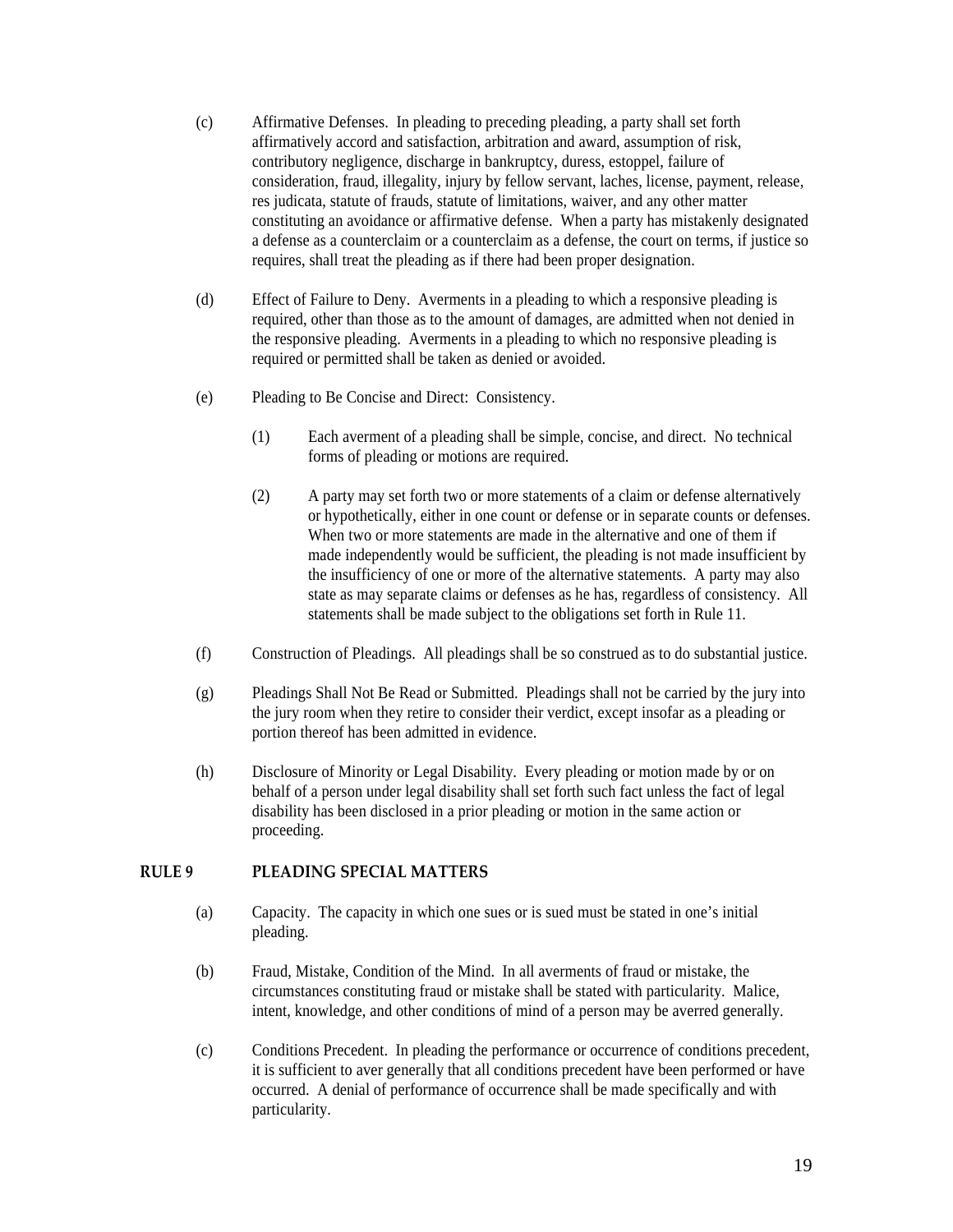- (d) Official Document or Act: Ordinance or Special Statute. In pleading an official document or official act it is sufficient to aver that the document was issued or the act was done in compliance with the law. In pleading an ordinance of the Choctaw Tribal Council or of a municipality or a county, or a special, local, or private statute or any right derived therefrom, it is sufficient to identify specifically the ordinance or statute by its title or by the date of its approval, or otherwise.
- (e) Judgment. In pleading a judgment or decision of a domestic or foreign court, judicial or quasi-judicial tribunal, or of a board or officer, it is sufficient to aver the judgment or decision without setting forth matter showing jurisdiction to render it.
- (f) Time and Place. For the purpose of testing the sufficiency of a pleading, averments of time and place are material and shall be considered like all other averments of material matter.
- (g) Special Damage. When items of special damage are claimed, they shall be specifically stated.
- (h) Fictitious Parties. When a party is ignorant of the name of an opposing party and so alleges in his pleading, the opposing party may be designated by any name, and when his true name is discovered the process and all pleadings and proceedings in the action may be amended by substituting the true name and giving proper notice to the opposing party.
- (i) Unknown Parties In Interest. In an action where unknown proper parties are interested in the subject matter of the action, they may be designated as unknown parties in interest.

#### **RULE 10 FORM OF PLEADINGS**

- (a) Caption; Names of Parties. Every pleading shall contain a caption setting forth the name of the court, the title of the action, the file number, and a designation as in Rule 7(a). In the complaint the title of the action shall include the names of all parties, but in other pleadings it is sufficient to state the name of the first party on each side with an appropriate indication of other parties.
- (b) Paragraphs; Separate Statement. The first paragraph of a claim for relief shall contain the names and, if known, the addresses of all the parties. All averments of claim or defense shall be made in numbered paragraphs, the contents of each of which shall be limited as far as practicable to a statement of a single set of circumstances; and the paragraph may be referred to by number in all succeeding pleadings. Each claim founded upon a separate transaction or occurrence and each defense other than denial shall be stated in a separate county or defense whenever a separation facilitates the clear presentation of the matters set forth.
- (c) Adoption by Reference; Exhibits. Statements in a pleading may be adopted by reference in a different part of the same pleading or in another pleading or in any motion. A copy of any written instrument, which is an exhibit to a pleading is a part thereof for all purposes.
- (d) Copy Must be Attached. When any claim or defense is founded on an account or other written instrument, a copy thereof must be attached to or filed with the pleading unless sufficient jurisdiction for its omission is stated in the pleading.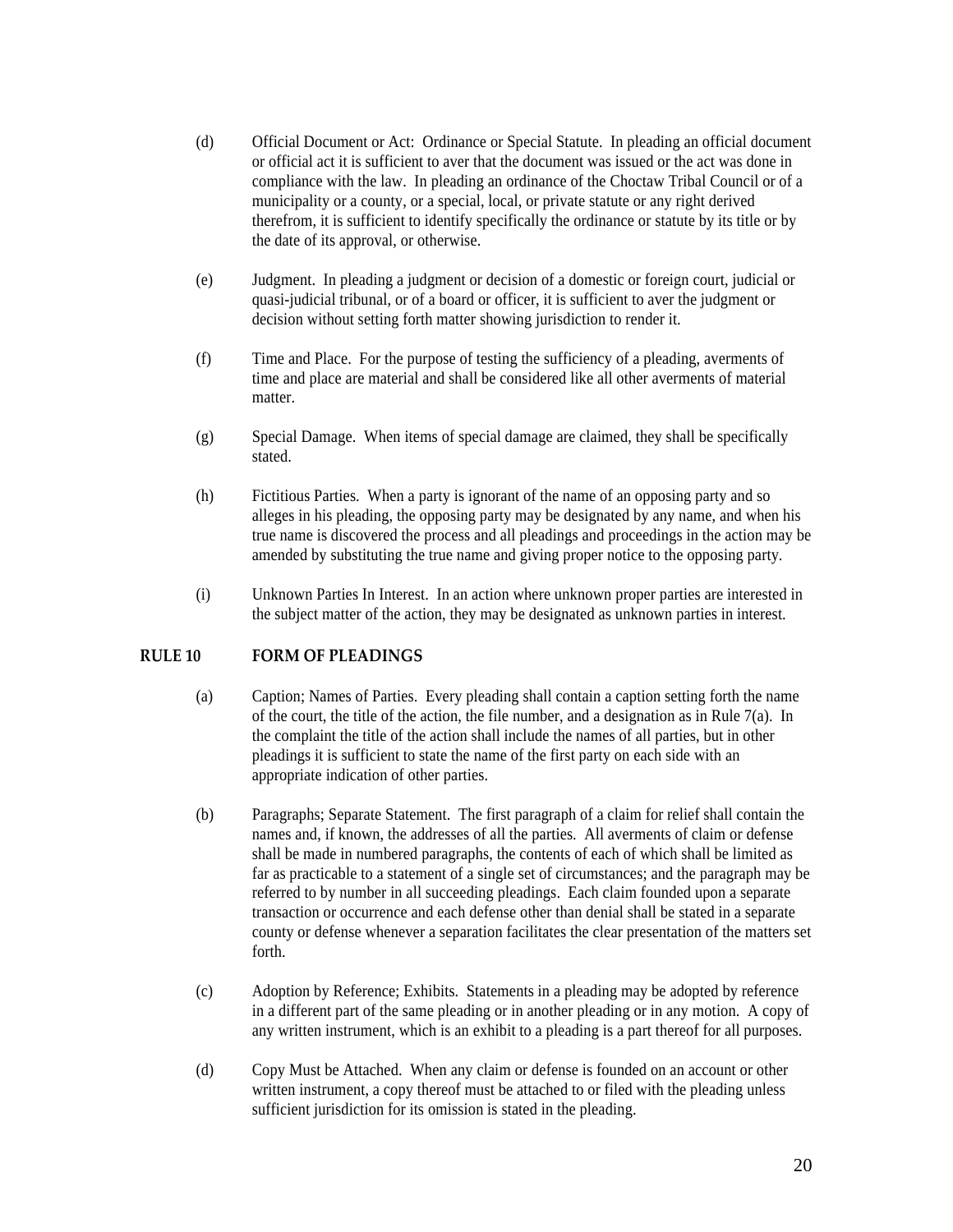#### **RULE 11 SIGNING OF PLEADINGS AND MOTIONS**

- (a) Signature Required. Every pleading or motion of a party represented by an attorney shall be signed by at least one attorney of record in his individual name, whose address shall be stated. A party whose is not represented by an attorney shall sign his pleading or motion and state his address. Except when otherwise specifically provided by rule or statute, pleadings need not be verified or accompanied by affidavit. The signature of an attorney constitutes a certificate by him that he has read the pleading or motion; that to the best of his knowledge, information, and belief there is good ground to support it; and that it is not interposed by delay.
- (b) Sanctions. If a pleading or motion is not signed or is signed with intent to defeat the purpose of this rule, it may be stricken as sham and false and the action may proceed as though the pleading or motion had not been served. For willful violation of this rule an attorney may be subjected to appropriate disciplinary action. Similar action may be taken if scandalous or indecent matter is inserted. If any party files a motion or pleading which, in the opinion of the court, is frivolous or is filed for the purpose of harassment or delay, the court may order such a party, or his attorney, or both, to pay to the opposing party or parties the reasonable expenses incurred by such other parties and by their attorneys, including reasonable attorneys' fees.

# **RULE 12 DEFENSES AND OBJECTIONS – WHEN AND HOW PRESENTED – BY PLEADING OR MOTION – MOTION FOR JUDGMENT ON THE PLEADINGS**

- (a) When Presented. A defendant shall serve his answer within thirty days after the service of the summons and complaint upon him or within such time as is directed pursuant to Rule 4. A party served with a pleading stating a cross-claim against him shall serve an answer thereto within thirty days after the service upon him. The plaintiff shall serve his reply to a counterclaim in the answer within thirty days after service of the answer or, if a reply is ordered by the court, within thirty days after service of the order, unless the order otherwise directs. The service of a motion permitted under this rule alters these periods of time as follows, unless a different time is fixed by order of the court:
	- (1) if the court denies the motion or postpones its disposition until the trial on the merits, the responsive pleading shall be served within ten days after notice of the court's action;
	- (2) if the court grants a motion for a more definite statement the responsive pleading shall be served within ten days after the service of the more definite statement.

The times stated under this subparagraph may be extended, once only, for a period not to exceed ten days, upon the written stipulation of counsel filed in the records of the action.

(b) How Presented. Every defense, in law or fact, to a claim for relief in any pleading, whether a claim, counterclaim, cross-claim, or third-party claim, shall be asserted in the responsive pleading thereto if one is required, except that the following defenses may at the option of the pleader be made by motion: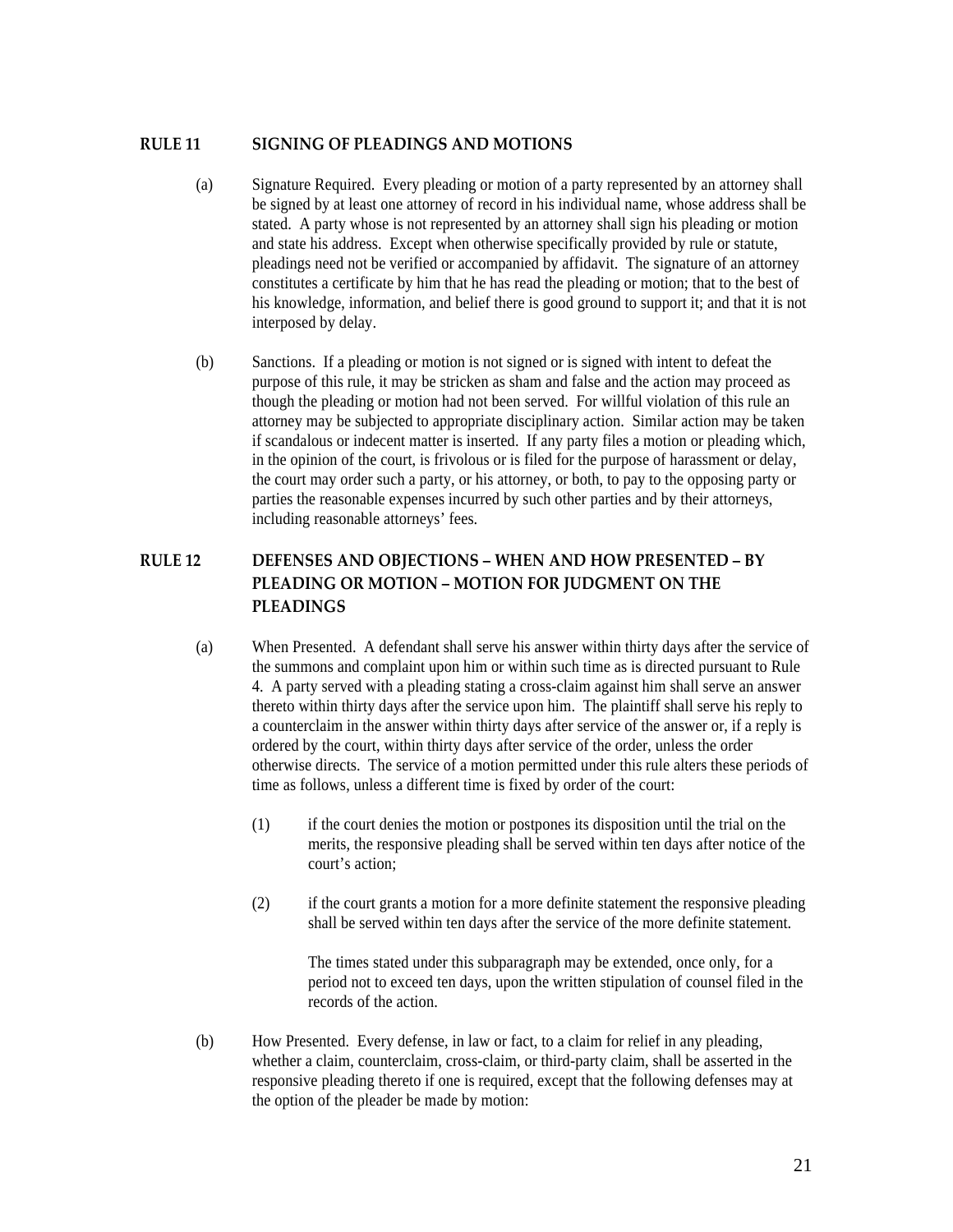- (1) Lack of jurisdiction over the subject matter,
- (2) Lack of jurisdiction over the person,
- (3) Improper venue,
- (4) Insufficiency of process,
- (5) Insufficiency of service of process,
- (6) Failure to state a claim upon which relief can be granted,
- (7) Failure to join a party under Rule 19.

No defense or objection is waived by being joined with one or more other defenses or objections in a responsive pleading or motion. If a pleading sets forth a claim for relief to which the adverse party is not required to serve a responsive pleading, he may assert at the trial any defense in law or fact to that claim for relief. If, on a motion to dismiss for failure of the pleading to state a claim upon which relief can be granted, matters outside the pleading are presented to and not excluded by the court, the motion shall be treated as one for summary judgment and disposed of as provided in Rule 56, and all parties shall be given responsible opportunity to present all material made pertinent to such a motion by Rule 56, however, if on such a motion matters outside the pleadings are not present, and if the motion is granted, leave to amend shall be granted in accordance with Rule 15(a).

- (c) Motion for Judgment on the Pleadings. After the pleadings are closed but within such time as not to delay the trial, any party may move for judgment on the pleadings. If, on a motion for judgment on the pleadings, matters outside the pleadings are presented to and not excluded by the court, the motion shall be treated as one for summary judgment and disposed of as provided in Rule 56, and all parties shall be given reasonable opportunity to present all material made pertinent to such a motion by Rule 56; however, if on such a motion matters outside the pleadings are not presented, and if the motion is granted, leave to amend shall be granted in accordance with Rule 15(a).
- (d) Preliminary Hearings. The defenses specifically enumerated (1) through (7) in subsection (b) of this rule, whether made in a pleading or by motion, and the motion for judgment on the pleadings (subsection (c) of this rule), shall be heard and determined before trial on application of any party, unless the court orders that the hearing and determination thereof be deferred until the trial.
- (e) Motion for More Definite Statement. If a pleading to which a responsive pleading is permitted is so vague or ambiguous that a party cannot reasonably be required to frame a responsive pleading, he may move for a more definite statement before interposing his responsive pleading. The motion shall point out the defects complained of and the details desired. If the motion is granted and the order of the court is not obeyed within ten days after notice of the order or within such other time as the court may fix, the court may strike the pleading to which the motion was directed or make such other as it deems just.
- (f) Motion to Strike. Upon motion made by a party before responding to a pleading or, if no responsive pleading is permitted by these rules, upon motion made by a party within thirty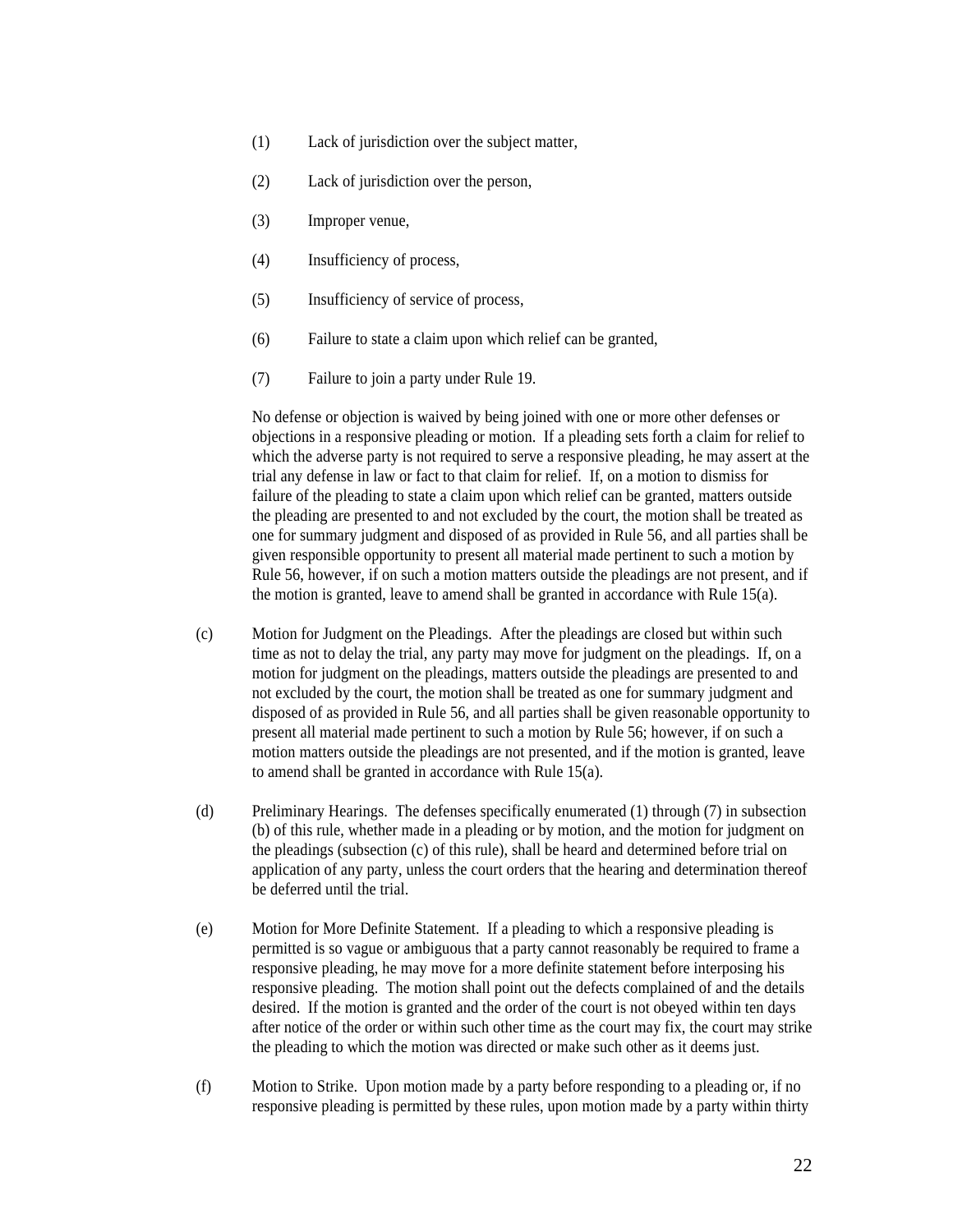days after the service of the pleading upon him or upon the court's own initiative at any time, the court may order stricken from any pleading any insufficient defense or any redundant, immaterial, impertinent, or scandalous matter.

- (g) Consolidation of Defenses in Motion. A party who makes a motion under this rule may join with it any other motions herein provided for and then available to him. If a party makes a motion under this rule but omits therefrom any defense or objection then available to him which this rule permits to be raised by motion, he shall not thereafter make a motion based on the defense or objection so omitted, except a motion as provided in subdivision (h)(2) hereof on any of the grounds there stated.
- (h) Waiver or Presentation of Certain Defenses
	- (1) A defense of lack of jurisdiction over the person, improper venue, insufficiency of process, or insufficiency of service of process is waived:
		- (A) if omitted from a motion in the circumstances described in subdivision (g), or
		- (B) if it is neither made by a motion under this rule nor included in a responsive pleading or an amendment thereof permitted by Rule 15(a) to be made as a matter of course.
	- (2) A defense of failure to state a claim upon which relief can be granted, a defense of failure to join a party indispensable under Rule 19, and an objection of failure to state a legal defense to a claim may be made in any pleading permitted or ordered under Rule 7(a), or by motion for judgment on the pleadings, or at the trial on the merits.
	- (3) Whenever it appears by suggestion of the parties or otherwise that the court lacks jurisdiction of the subject matter, the court shall dismiss the action or transfer the action to the court of proper jurisdiction.

#### **RULE 13 COUNTERCLAIM AND CROSS‐CLAIM**

- (a) Compulsory Counterclaims. A pleading shall state as a counterclaim any claim which at the time of serving the pleading the pleader has against any opposing party if it arises out of the transaction or occurrence that is the subject matter of the opposing party's claim and does not require for its adjudication the presence of third parties over whom the court cannot acquire jurisdiction. But the pleader need not state the claim if:
	- (1) at the time the action was commenced the claim was the subject of another pending action; or
	- (2) the opposing party brought suit upon his claim by attachment or other process by which the court did not acquire jurisdiction to render a personal judgment on that claim, and the pleader is not stating any counterclaim under this Rule 13; or
	- (3) the opposing party's claim is one which an insurer is defending.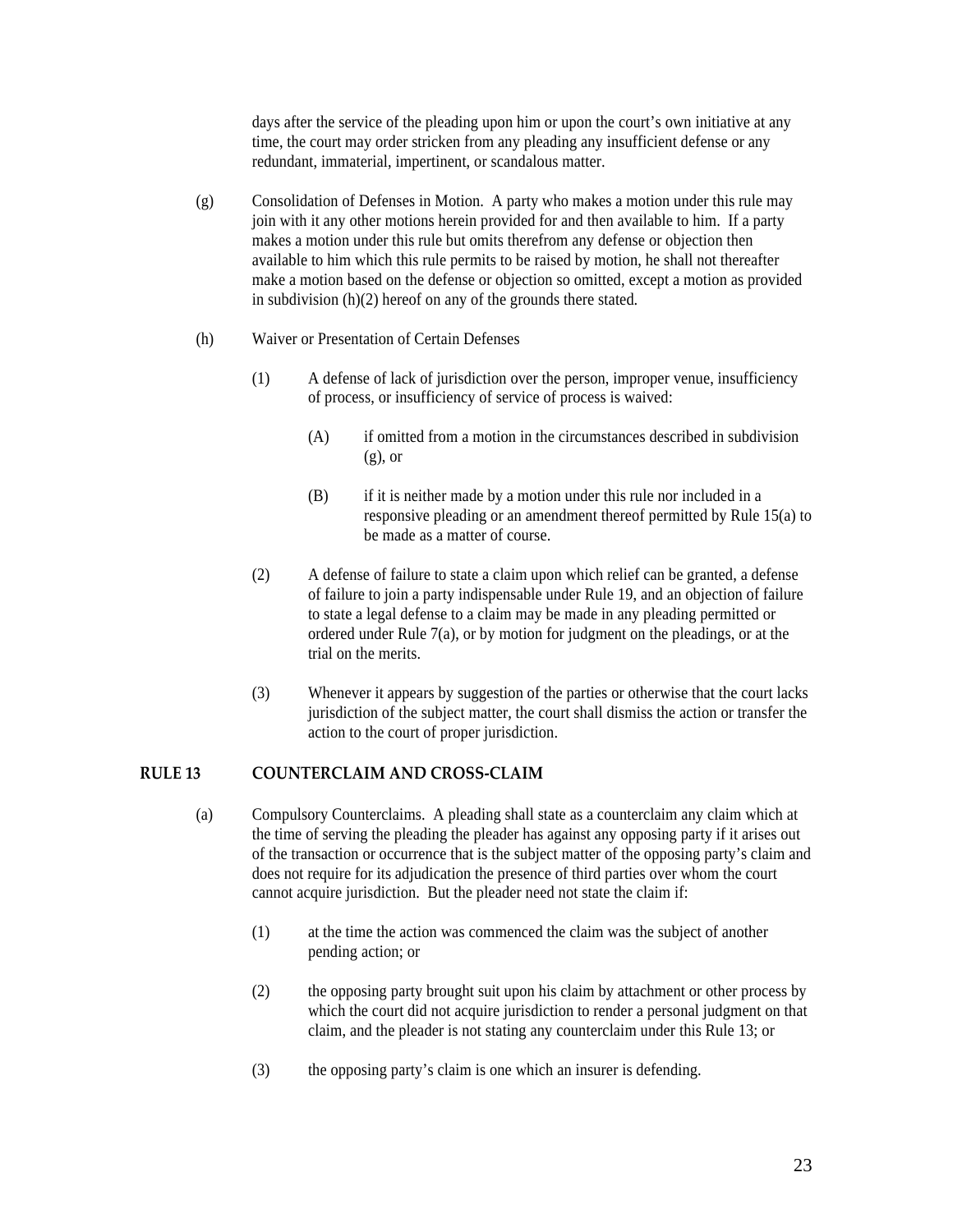In the event an otherwise compulsory counterclaim is not asserted in reliance upon any exception stated in Paragraph (a), relitigation of the claim may nevertheless be barred by the doctrines of res judicata or collateral estoppel by judgment in the event certain issues are determined adversely to the party electing not to assert the claim.

- (b) Permissive Counterclaims. A pleading may state as a counterclaim any claim against an opposing party not arising out of the transaction or occurrence that is the subject matter of the opposing party's claim.
- (c) Counterclaim Exceeding Opposing Claim. A counterclaim may or may not diminish or defeat the recovery sought by the opposing party. It may claim relief exceeding in amount or different in kind from that sought in the pleading of the opposing party.
- (d) Counterclaim Against the Mississippi Band of Choctaw Indians. These rules shall not be construed to enlarge beyond the limits fixed by law the right to assert counterclaims or to claim credits against the Mississippi Band of Choctaw Indians, its officers, representatives or agents.
- (e) Counterclaim Maturing or Acquired After Pleading. A claim which either matured or was acquired by the pleader after serving his pleading may, with the permission of the court, be presented as a counterclaim by supplemental pleading.
- (f) Omitted Counterclaim. When a pleader fails to set up a counterclaim through oversight, inadvertence, or excusable neglect, or when justice requires, he may by leave of court set up the counterclaim by amendment on such terms as the court deems just.
- (g) Cross-Claim Against Co-party. A pleading may state as a cross-claim any claim by one party against a co-party arising out of the transaction or occurrence that is the subject matter either of the original action or of a counterclaim therein or relating to any property that is the subject matter of the original action. Such cross-claim may include a claim that the party against whom it is asserted is or may be liable to the cross-claimant for all or part of the claim asserted in the action against the cross-claimant.
- (h) [Abrogated]
- (i) Joinder of Additional Parties. Persons other than those made parties to the original action may be made parties to a counterclaim or cross-claim in accordance with the provisions of Rules 19 and 20.
- (j) Separate trials; Separate Judgments. If the court orders separate trials as provided in Rule 42(b), judgment on a counterclaim or cross-claim may be rendered in accordance with the terms of Rule 54(b) when the court has jurisdiction so to do, even if the claims of the opposing parties have been dismissed or otherwise disposed of.
- (k) [Abrogated]

#### **RULE 14 THIRD‐PARTY PRACTICE**

(a) When Defendant May Bring In Third Party. After commencement of the action and upon being so authorized by the court in which the action is pending on motion and for good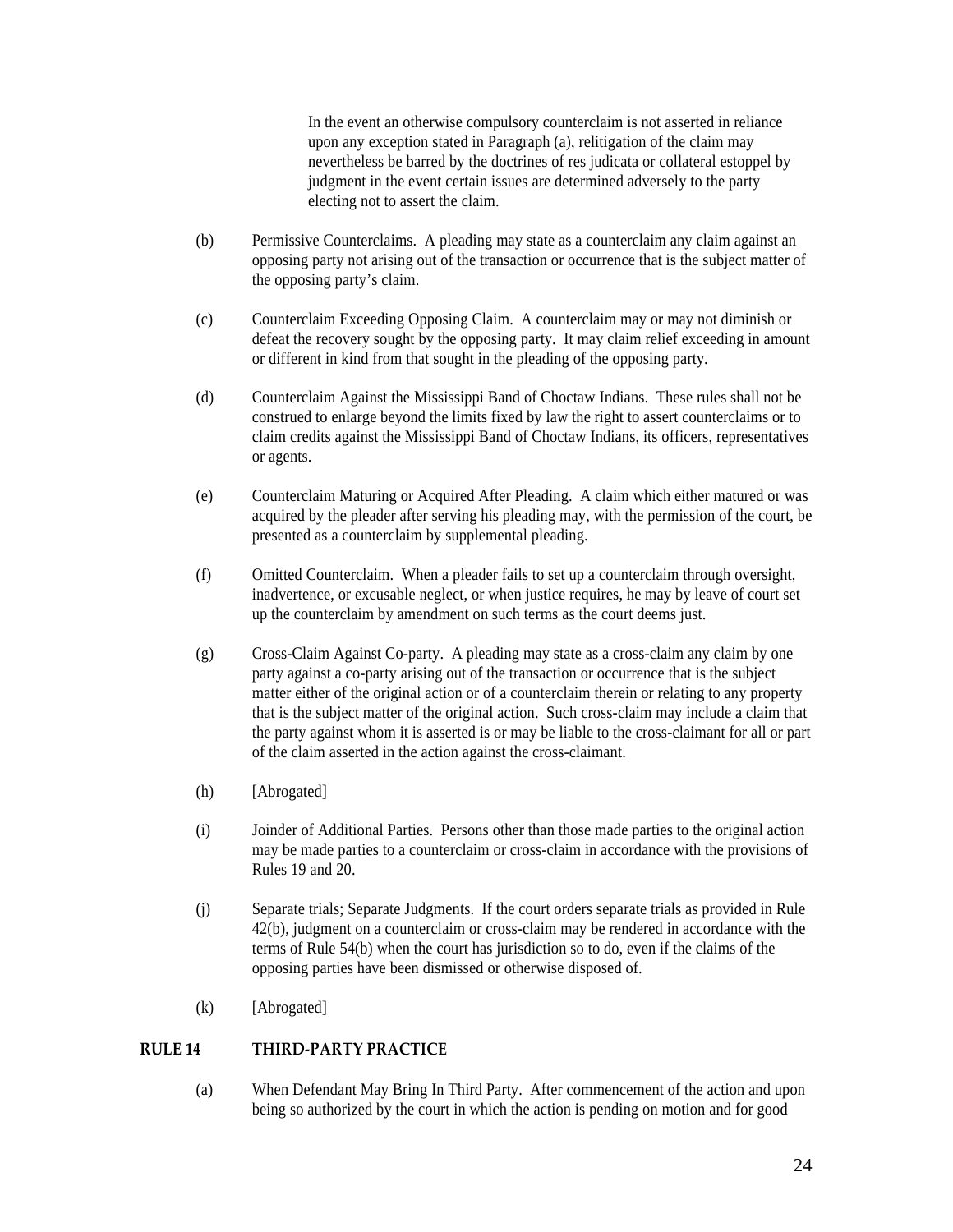cause shown, a defending party may cause a summons and complaint to be served upon a person not a party to the action who is or may be liable to him for all or part of the plaintiff's claim against him. The person served with the summons and third-party complaint, hereinafter called the third-party defendant, shall make his defenses to the third-party plaintiff's claim as provided in Rule 12 and his counterclaims against the thirdparty plaintiff and cross-claims against other third-party defendants as provided in Rule 13. The third-party defendant may assert against the plaintiff any defenses which the third-party plaintiff has to the plaintiff's claim. The third-party defendant may also assert any claim against the plaintiff arising out of the transaction or occurrence that is the subject matter of the plaintiff's claim against the third-party plaintiff. The plaintiff may assert any claim against the third-party defendant arising out the transaction or occurrence that is the subject matter of the plaintiff's claim against the third-party plaintiff and the third-party defendant thereupon shall assert his defenses as provided in Rule 12 and his counterclaims and cross-claims as provided in Rule 13. Any party may move to strike the third-party claim, or for its severance or separate trial. A third-party defendant may proceed under this rule against any person not a party to the action who is or may be liable to him for all or part of the claim made in the action against the third-party defendant.

- (b) When Plaintiff May Bring In Third Party. When a counterclaim is asserted against a plaintiff, he may cause a third party to be brought in under circumstances which under this rule would entitle a defendant to do so.
- (c) Admiralty and Maritime Claims [Omitted].

#### **RULE 15 AMENDED AND SUPPLEMENTAL PLEADINGS**

- (a) Amendments. A party may amend his pleading as a matter of course at any time before a responsive pleading is served, or, if the pleading is one to which no responsive pleading is permitted and the action has not been placed upon the trial calendar, he may so amend it at any time within thirty days after it is served. On sustaining a motion to dismiss for failure to state a claim upon which relief can be granted, pursuant to Rule 12(b)(6), or for judgment on the pleadings, pursuant to Rule 12(c), thirty days leave to amend shall be granted, provided matters outside the pleadings are not presented at the hearing on the motion. Otherwise a party may amend his pleading only by leave of court or upon written consent of the adverse party; leave shall be freely given when justice so requires. A party shall plead in response to an amended pleading within the time remaining for response to the original pleading or within ten days after service of the amended pleading, whichever period may be longer, unless the court otherwise orders.
- (b) Amendment to Conform to the Evidence. When issues not raised by the pleadings are tried by expressed or implied consent of the parties, they shall be treated in all respects as if they had been raised in the pleadings. Such amendment of the pleadings as may be necessary to cause them to conform to the evidence and to raise these issues may be made upon motion of any party at any time, even after judgment; but failure so to amend does not affect the result of the trial of these issues. If evidence is objected to at the trial on the ground that it is not within the issues made by the pleadings, the court may allow the pleadings to be amended and shall do so freely when the presentation of the merits of the action will be subserved thereby and the objecting party fails to satisfy the court that the admission of such evidence would prejudice him in the maintaining of his action or defense upon the merits. The court may grant a continuance to enable the objecting party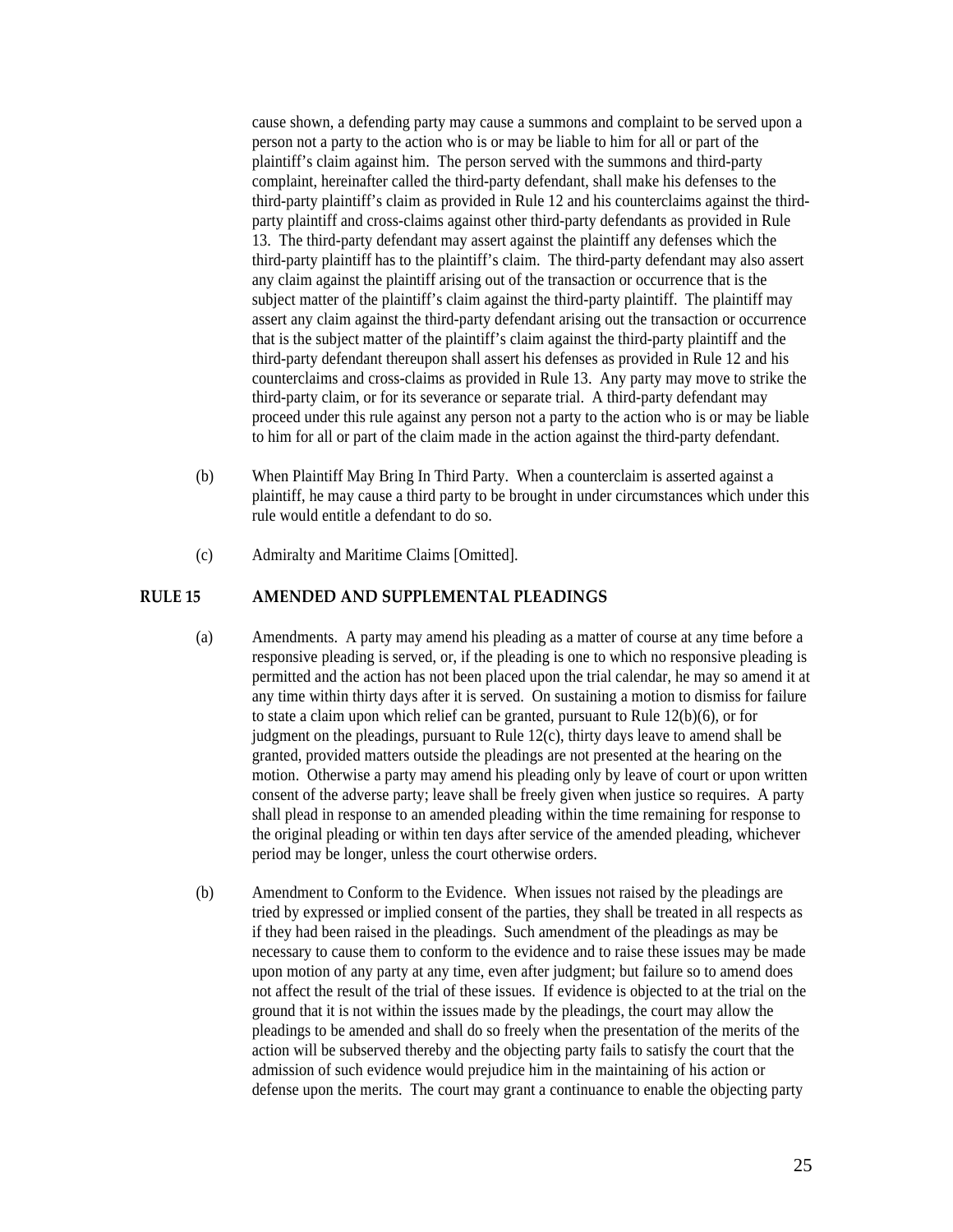to meet such evidence. The court is to be liberal in granting permission to amend when justice so requires.

- (c) Relation Back of Amendments. Whenever the claim or defense asserted in the amended pleading arose out of the conduct, transaction, or occurrence set forth or attempted to be set forth in the original pleading, the amendment relates back to the date of the original pleading. An amendment changing the party against whom a claim is asserted relates back if the foregoing provision is satisfied and, within the period provided by Rule 4(h) for service of the summons and complaint, the party to be brought in by amendment:
	- (1) has received such notice of the institution of the action that he will not be prejudiced in maintaining his defense on the merits, and
	- (2) knew or should have known that, but for a mistake concerning the identity of the proper party, the action would have been brought against him. An amendment pursuant to Rule 9(h) is not an amendment changing the party against whom a claim is asserted and such amendment relates back to the date of the original pleading.
- (d) Supplemental Pleadings. Upon motion of a party the court may, upon reasonable notice and upon such terms as are just, permit him to serve a supplemental pleading setting forth transactions, occurrences, or events which have happened since the date of the pleading sought to be supplemented. Permission may be granted even though the original pleading is defective in its statement of a claim for relief or defense. If the court deems it advisable that the adverse party plead to the supplemental pleading, it shall so order, specifying the time therefore.

#### **RULE 16 PRE‐TRIAL PROCEDURE**

In any action the court may, on the motion of any party, and shall on the motion of all parties to the cause, direct and require the attorney's for the parties to appear before it at least twenty days before the case is set for trial for a conference to consider and determine:

- (a) the possibility of settlement of the action;
- (b) the simplification of the issues;
- (c) the necessity or desirability of amendments to the pleadings;
- (d) itemizations of expenses and special damages;
- (e) the limitation of the number of expert witnesses;
- (f) the exchange of reports of expert witnesses expected to be called by each party;
- (g) the exchange of medical reports and hospital records, but only to the extent that such exchange does not abridge the physician-patient privilege;
- (h) the advisability of a preliminary reference of issues to a master for findings to be used as evidence when the trial is to be by jury;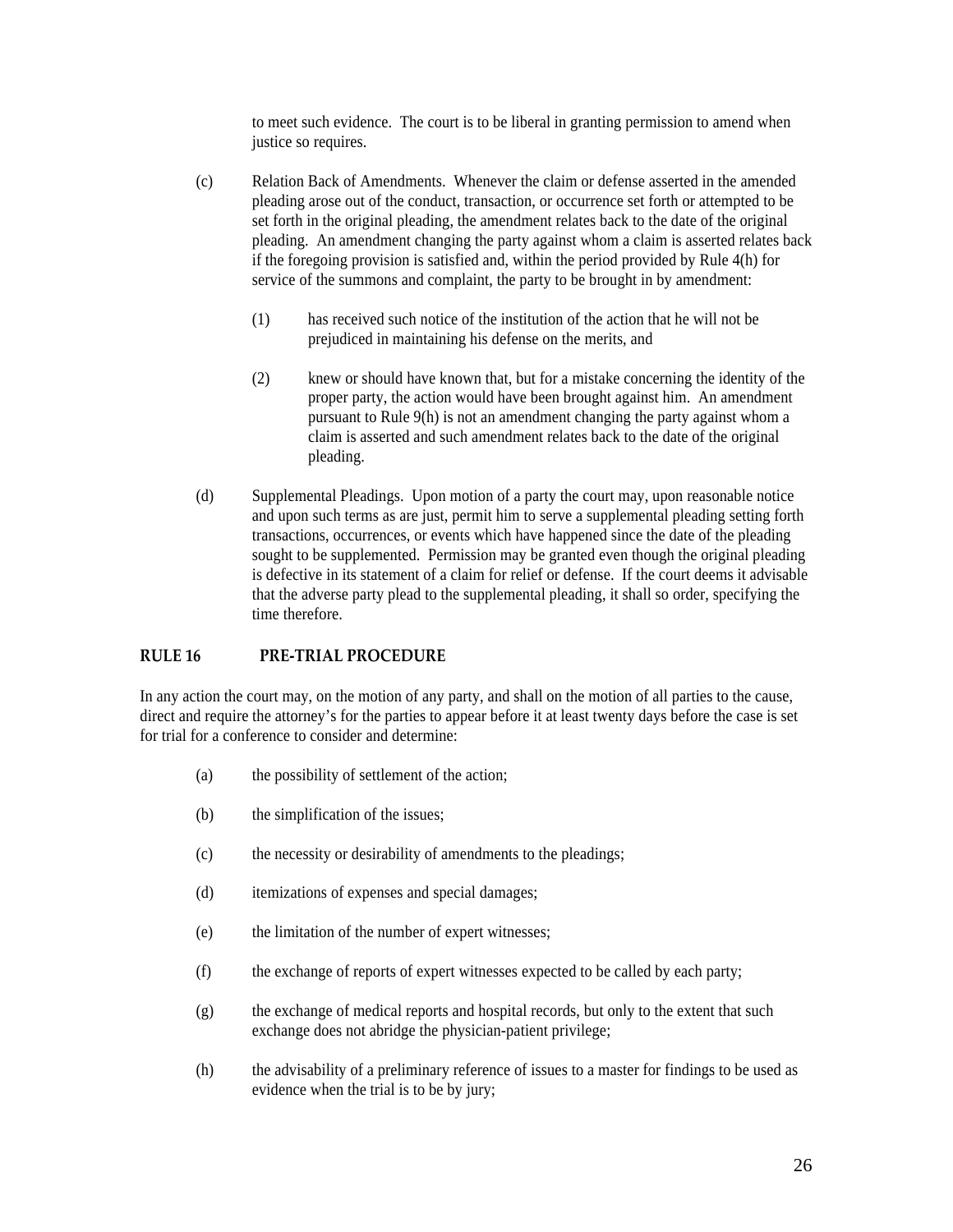- (i) the imposition of sanctions as authorized by Rule 37;
- (j) the possibility of obtaining admissions of fact and of documents and other exhibits which will avoid unnecessary proof;
- (k) in jury cases, proposed instructions, and in non-jury cases, proposed findings of fact and conclusions of law, all of which may be subsequently amended or supplemented as justice may require;
- (l) such other matters as may aid in the disposition of the action.

The court may enter an order reciting the action taken at the conference, the amendments allowed to the pleadings, and the agreements made by the parties as to any other matters considered, and limiting issues for trial to those not disposed of by admissions or agreements of counsel; and such order when entered shall control the subsequent course of the action, unless modified at the trial to prevent manifest injustice.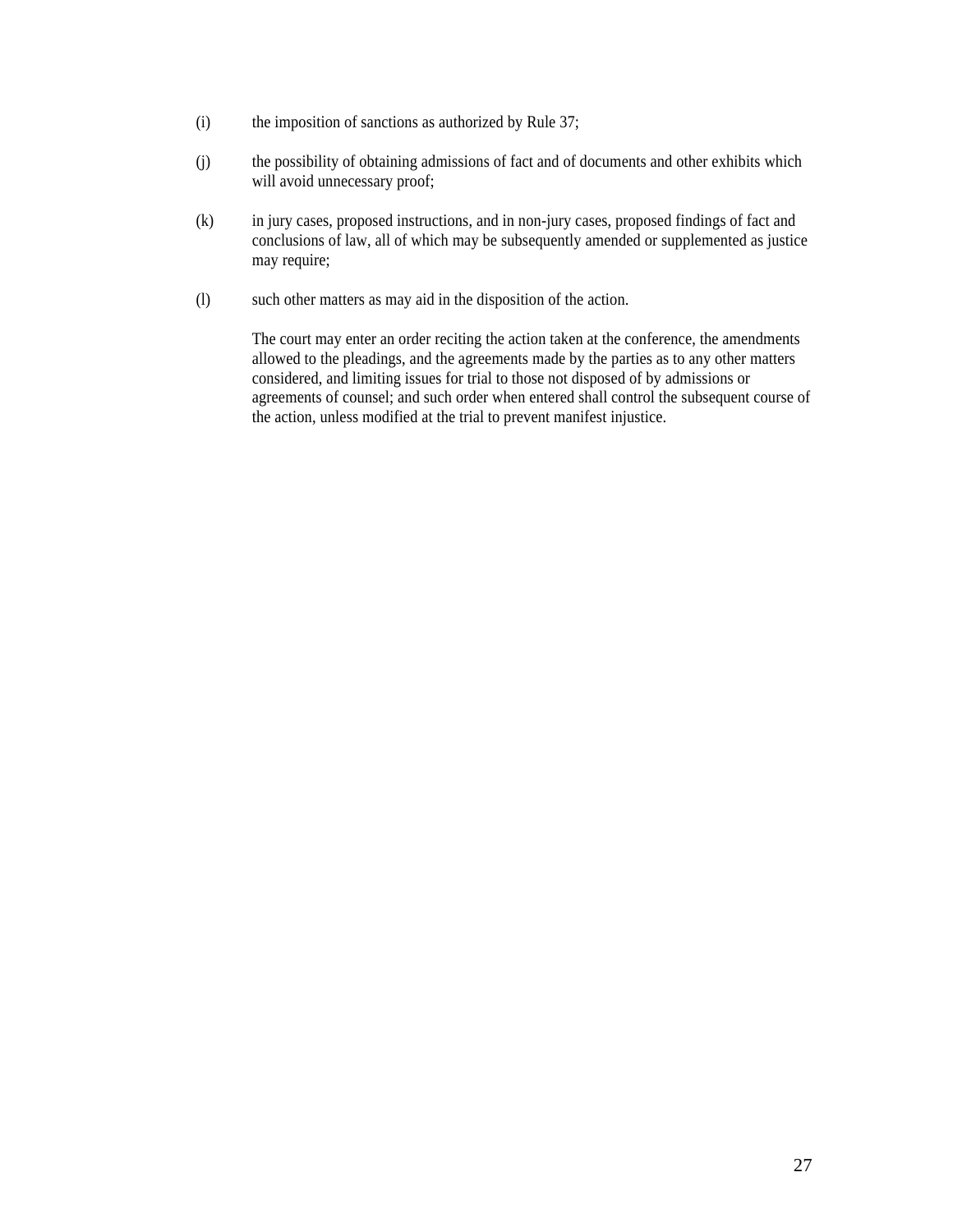### **ARTICLE IV ‐ PARTIES**

#### **RULE 17 PARTIES PLAINTIFF AND DEFENDANT; CAPACITY**

- (a) Real Party in Interest. Every action shall be prosecuted in the name of the real party in interest. An executor, administrator, guardian, bailee, trustee, a party with whom or in whose name a contract has been made for the benefit of another, or a party authorized by statute may sue in his representative capacity without joining with him the party for whose benefit the action is brought. No action shall be dismissed on the ground that is not prosecuted in the name of the real party in interest until a reasonable time has been allowed after objection for ratification of commencement of the action by, or joinder or substitution of, the real party in interest; and such ratification, joinder or substitution shall have the same effect as if the action had been commenced in the name of the real party in interest.
- (b) Subrogation Cases. In subrogation cases, regardless of whether subrogation has occurred by operation of law, assignment, loan receipt, or otherwise, if the subrogor no longer has a pecuniary interest in the claim the action shall be brought in the name of subrogee. If the subrogor still has a pecuniary interest in the claim the action shall be brought in the names of the subrogor and subrogee.
- (c) Infants or Persons Under Legal Disability. Whenever a party to an action is an infant or is under legal disability and has a representative duly appointed under the laws of the Choctaw Tribal Code or of the State of Mississippi or the laws of a foreign state or country, the representative may sue or defend on behalf of such party. A party defendant who is an infant or is under legal disability and is not so represented may be represented by a guardian ad litem appointed by the court when the court considers such appointment necessary for the protection of the interest of such defendant. The guardian ad litem shall be a suitable person as determined by the court, shall file his consent and oath with the clerk, and shall give such bond as the court may require. The court may make any other orders it deems proper for the protection of the Defendant. When the interest of an unborn or unconceived person is before the court, the court may appoint a guardian ad litem for such interest. If an infant or incompetent person does not have a duly appointed representative, he may sue by his next friend.
- (d) Guardian Ad Litem; How Chosen. Whenever a guardian ad litem shall be necessary, the court in which the action is pending shall appoint an attorney or other suitable person to serve in that capacity. In all cases in which a guardian ad litem is required, the court must ascertain a reasonable fee or compensation to be allowed and paid to such guardian ad litem for his service rendered in such cause, to be taxed as a part of the cost in such action.
- (e) Public Officers. When a public officer sues or is sued in his official capacity, he may be described as a party by his official title rather than by name; but the court may require his name to be added.

#### **RULE 18 JOINDER OF CLAIMS AND REMEDIES**

(a) Joinder of Claims. A party asserting a claim to relief as an original claim, counterclaim, cross-claim, or third-party claim, may join, either as independent or as alternate claims, as many claims as he has against an opposing party.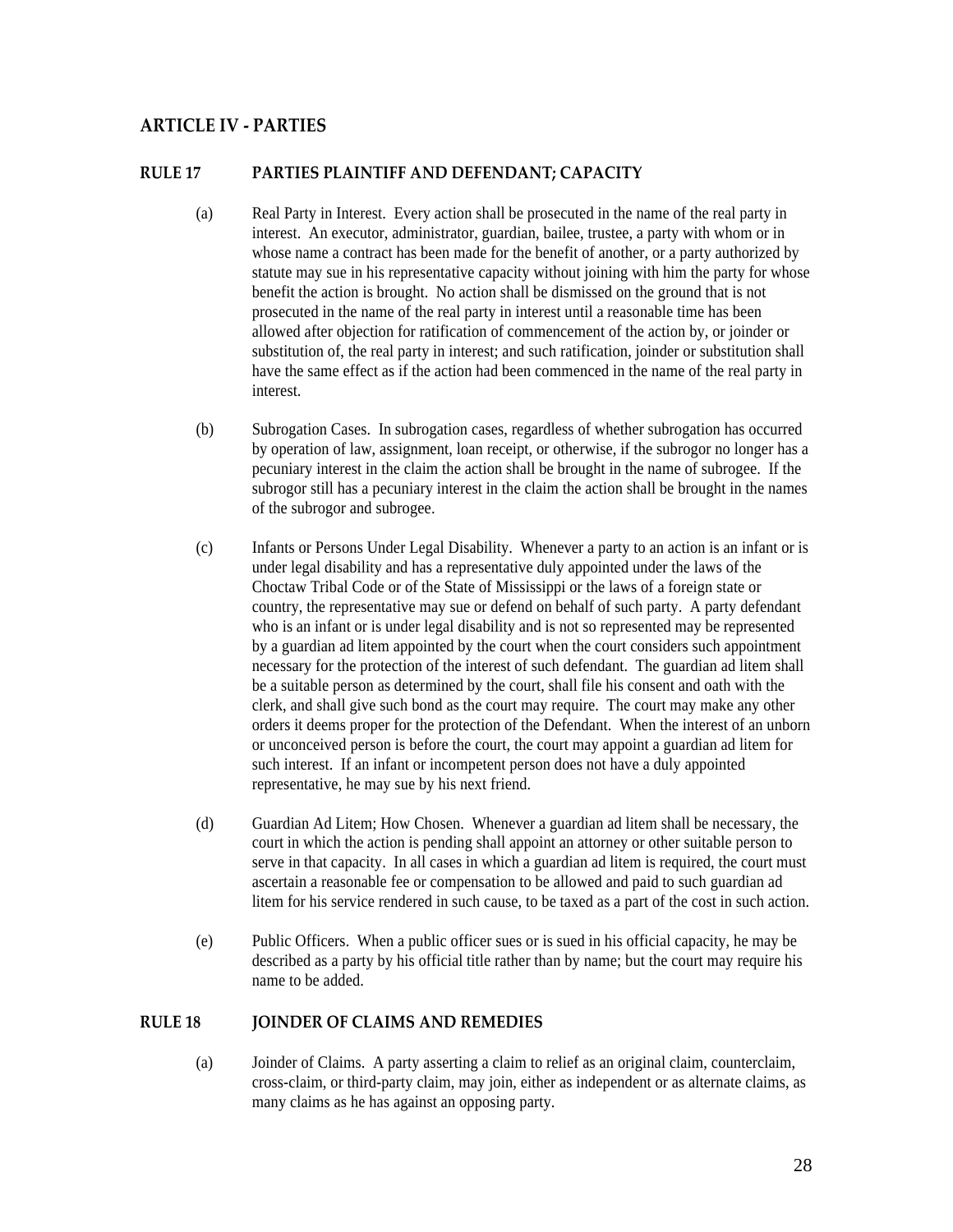(b) Joinder of Remedies. Whenever a claim is one heretofore cognizable only after another claim has been prosecuted to a conclusion, the two claims may be joined in a single action; but the court shall grant relief in that action only in accordance with the relative substantive rights of the parties.

#### **RULE 19 JOINDER OF PERSONS NEEDED FOR JUST ADJUDICATION**

- (a) Persons to Be Joined If Feasible. A person who is subject to the jurisdiction of the court shall be joined as a party in the action if:
	- (1) in his absence complete relief cannot be accorded among those already parties, or
	- (2) he claims an interest relating to the subject of the action and is so situated that the disposition of the action in his absence may (i) as a practical matter impair or impede his ability to protect that interest or (ii) leave any of the persons already parties subject to a substantial risk of incurring double, multiple, or otherwise inconsistent obligations by reason of his claimed interest.

If he has not been so joined, the court shall order that he be made a party. If he should join as a plaintiff but refuses to do so, he may be made a defendant or, in a proper case, an involuntary plaintiff.

- (b) Determination by Court Whenever Joinder Not Feasible. If a person as described in subdivision (a) hereof cannot be made a party, the court shall determine whether in equity and good conscience the action should proceed among the parties before it or should be dismissed, the absent person being thus regarded as indispensable. The factors to be considered by the court include: First, to what extent a judgment rendered in the person's absence might be prejudicial to him or those already parties; second, the extent to which, by protective provisions in the judgment, by the shaping of relief, or other measures, the prejudice can be lessened or avoided; third, whether a judgment rendered in the person's absence will be adequate; fourth, whether the plaintiff will have an adequate remedy if the action is dismissed for nonjoinder.
- (c) Pleading Reasons for Nonjoinder. A pleading asserting a claim for relief shall state the names, if known to the pleader, of any persons as described in subdivision (a)(1) through (2) who are not joined, and the reasons why they are not joined.

#### **RULE 20 PERMISSIVE JOINDER OF PARTIES**

(a) Permissive Joinder. All persons may join in one action as plaintiffs if they asset any right to relief jointly, severally, or in the alternative in respect of or arising out of the same transaction, occurrence, or series of transactions or occurrences, and if any question of law or fact common to all these persons will arise in the action. All persons may be joined in one action as defendants if there is asserted against them jointly, severally, or in the alternative, any right to relief in respect of or arising out of the same transaction, occurrence, or series of transactions or occurrences, and if any question of law or fact common to all defendants will arise in the action. A plaintiff or defendant need not be interested in obtaining or defending against all the relief demanded. Judgment may be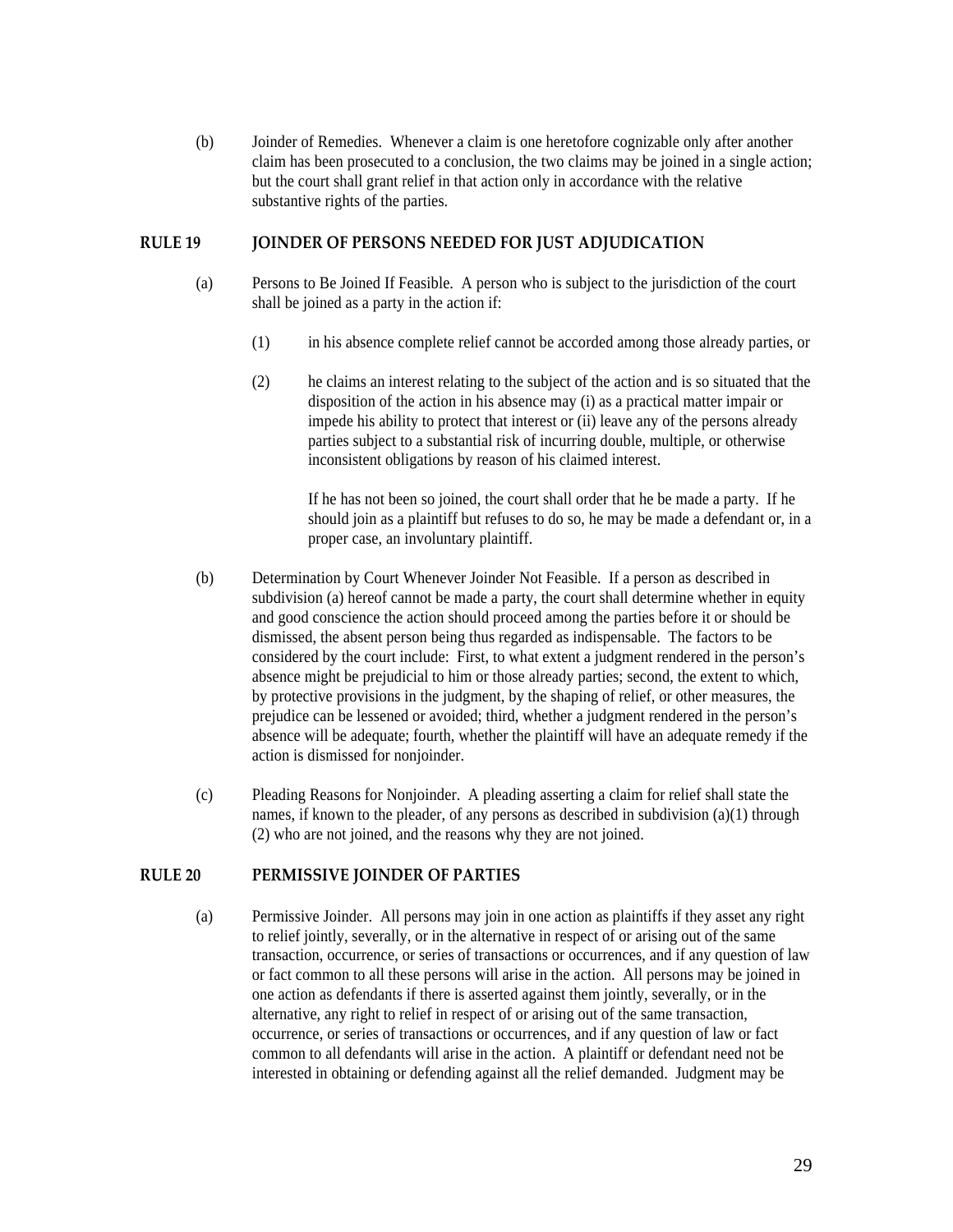given for one or more of the plaintiffs according to their respective rights to relief, and against one or more defendants according to their respective liabilities.

(b) Separate Trials. The court may make such orders as will prevent a party from being embarrassed, delayed, or put to expense by the inclusion of a party against whom he asserts no claim and who asserts no claim against him, and may order separate trials to make other orders to prevent delay or prejudice.

#### **RULE 21 MISJOINDER AND NONJOINDER OF PARTIES**

Misjoinder of parties is not ground for dismissal of an action. Parties may be dropped or added by order of the court on motion of any party or of its own initiative at any stage of the action and on such terms as are just. Any claim against a party may be severed and proceeded with separately.

#### **RULE 22 INTERPLEADER**

- (a) Plaintiff or Defendant. Persons having claims against the plaintiff may be joined as defendants and required to interplead when their claims are such that the plaintiff is or may be exposed to double or multiple liability. It is not ground for objection to the joinder that the claims of the several claimants or the titles on which their claims depend do not have a common origin or are not identical but are adverse to and independent of one another, or that the plaintiff avers that he is not liable in whole or in part to any or all of the claimants. A defendant exposed to similar liability may obtain such interpleader by way of cross-claim or counterclaim. The provisions of this rule supplement and do not in any way limit the joinder of parties permitted in Rule 20.
- (b) Release from Liability; Deposit or Delivery. Any party seeking interpleader, as provided in subdivision (a) of this rule, may deposit with the court the amount claimed, or deliver to the court or as otherwise directed by the court, the property claimed, and the court may thereupon order such party discharged from liability as to such claims and the action shall continue as between the claimants of such money or property.

#### **RULE 23 CLASS ACTIONS [OMITTED]**

#### **RULE 23.1 DERIVATIVE ACTIONS BY SHAREHOLDERS [OMITTED]**

## **RULE 23.2 ACTIONS RELATING TO UNINCORPORATED ASSOCIATIONS [OMITTED]**

#### **RULE 24 INTERVENTION**

- (a) Intervention of Right. Upon timely application, anyone shall be permitted to intervene in an action:
	- (1) when a statute confers an unconditional right to intervene; or
	- (2) when the applicant claims an interest relating to the property or transaction which is the subject of the action and he is so situated that the disposition of the action may as a practical matter impair or impede his ability to protect that interest, unless the applicant's interest is adequately represented by existing parties.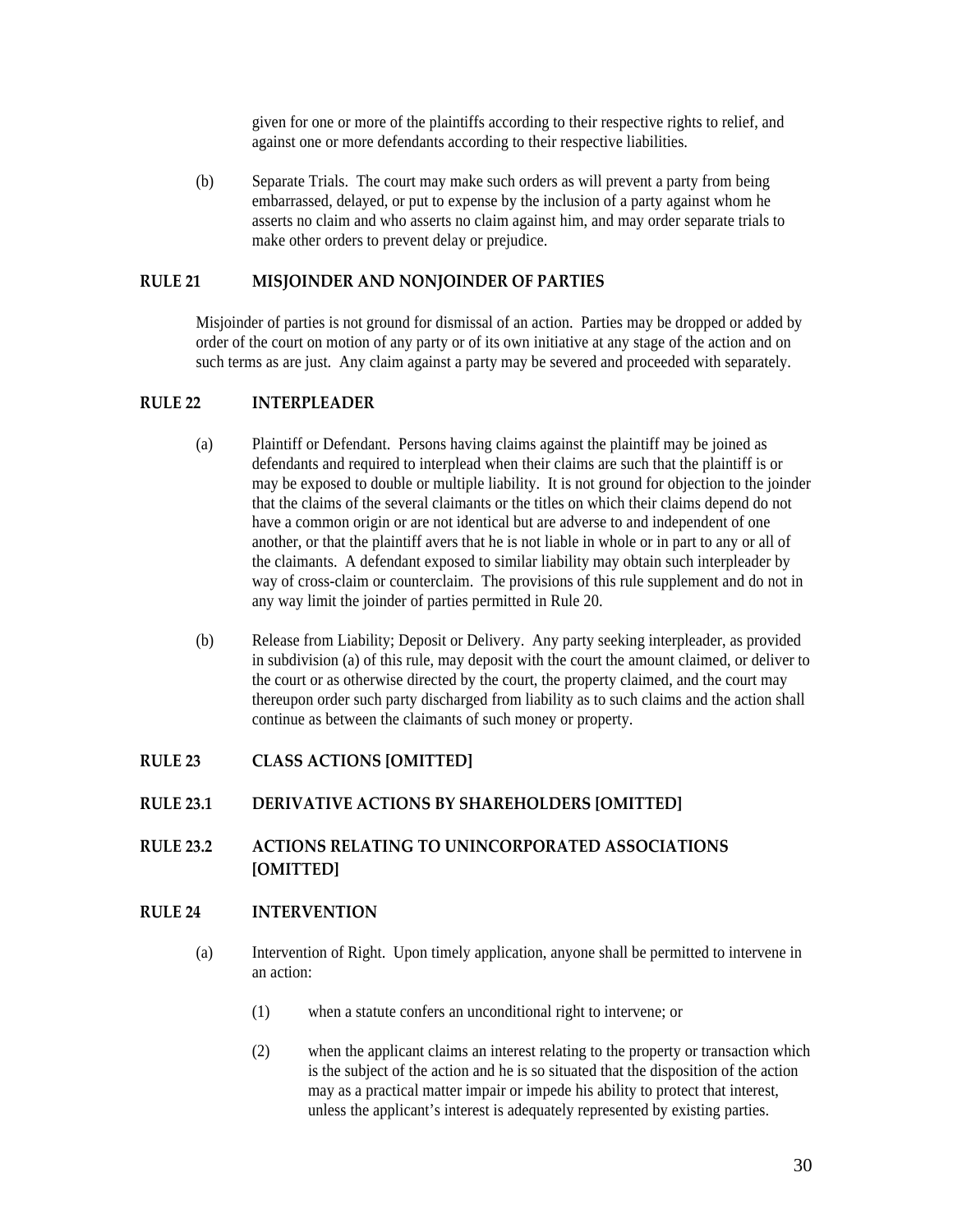- (b) Permissive Intervention. Upon timely application anyone may be permitted to intervene in an action:
	- (1) when a statute confers a conditional right to intervene; or
	- (2) when an applicant's claim or defense and the main action have a question of law or fact in common.

When a party to an action relies for ground of claim or defense upon any statute or executive order administered by a tribal, federal or state governmental officer or agency, or upon any regulation, order, requirement, or agreement issued or made pursuant to the statute or executive order, the officer or agency upon timely application may be permitted to intervene in the action. In exercising its discretion the court shall consider whether the intervention will unduly delay or prejudice the adjudication of the rights of the original parties.

- (c) Procedure. A person desiring to intervene shall serve a motion to intervene upon the parties as provided in Rule 5. The motion shall state the grounds therefore and shall be accompanied by a pleading setting forth the claim or defense for which intervention is sought. The same procedure shall be followed when a statute gives a right to intervene.
- (d) Intervention by the Mississippi Band of Choctaw Indians. In any action:
	- (1) to restrain or enjoin the enforcement, operation, or execution of any statute or ordinance of the Choctaw Tribal Code or Choctaw Tribal Council by restraining or enjoining the action of any officer of the Tribe, or the action of any agency, board, or commission acting under Tribal law, in which a claim is asserted that the statute under which the action sought to be restrained or enjoined is to be taken is unconstitutional, or
	- (2) for declaratory relief brought pursuant to Rule 57 in which a declaration or adjudication of the unconstitutionality of any statute or ordinance of the Choctaw Tribal Code or Choctaw Tribal Council is among the relief requested, the party asserting the unconstitutionality of the statute shall notify the Attorney General of the Mississippi Band of Choctaw Indians within such time as to afford him an opportunity to intervene and argue the question of constitutionality.

#### **RULE 25 SUBSTITUTION OF PARTIES**

- (a) Death.
	- (1) If a party dies and the claim is not thereby extinguished, the court shall, upon motion, order substitution of the proper parties. The motion for substitution may be made by any party or by the successors or representatives of the deceased party and, together with the notice of hearing, shall be served on the parties as provided in Rule 5 and upon persons not parties in the manner provided in Rule 4 for the service of summons. The action shall be dismissed without prejudice as to the deceased party if the motion for substitution is not made within ninety days after the death is suggested upon the record by service of a statement of the fact of the death as herein provided for the service of the motion.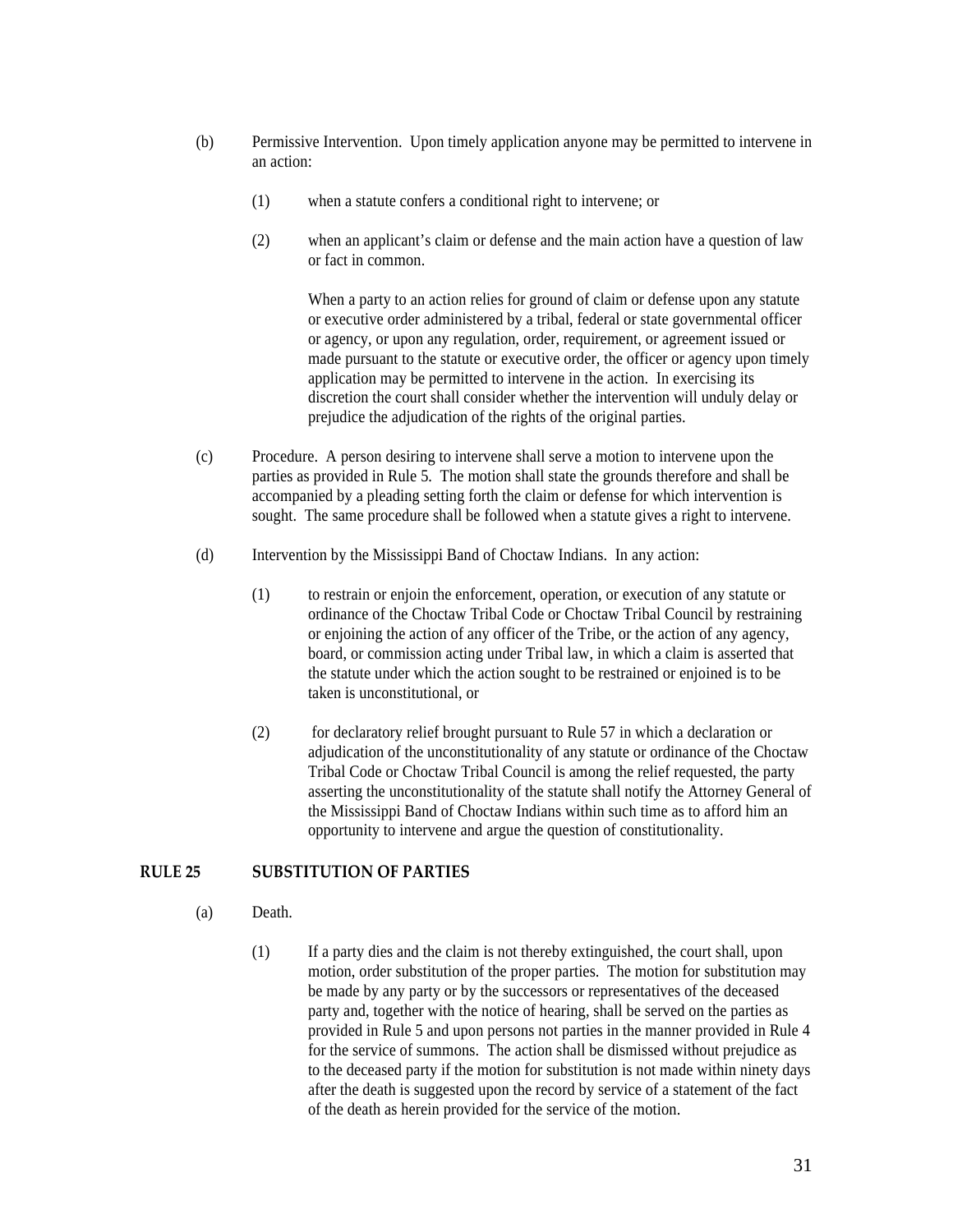- (2) In the event of the death of one or more of the plaintiffs or of one or more of the defendants in an action in which the right sought to be enforced survives only to the surviving plaintiff or only against the surviving defendants, the action does not abate. The death shall be suggested upon the record and the action shall proceed in favor of or against the surviving parties.
- (b) Legal Disability. If a party comes under a legal disability the court upon motion served as provided in subdivision (a) of this rule may allow the action to be continued by or against his representative.
- (c) Transfer of Interest. In case of any transfer of interest, the action may be continued by or against the original party, unless the court upon motion directs the person to whom the interest is transferred to be substituted in the action or joined with the original party. Service of the motion shall be made as provided in subdivision (a) of this rule.
- (d) Public Officers; Death or Separation From Office. When a public officer is a party to an action in his official capacity and during its pendency dies, resigns, or otherwise ceases to hold office, the action does not abate and his successor is automatically substituted as a party. Proceedings following the substitution shall be in the name of the party, but any misnomer not affecting the substantial rights of the parties shall be disregarded. An order of substitution may be entered at any time, but the omission to enter such an order shall not affect the substitution.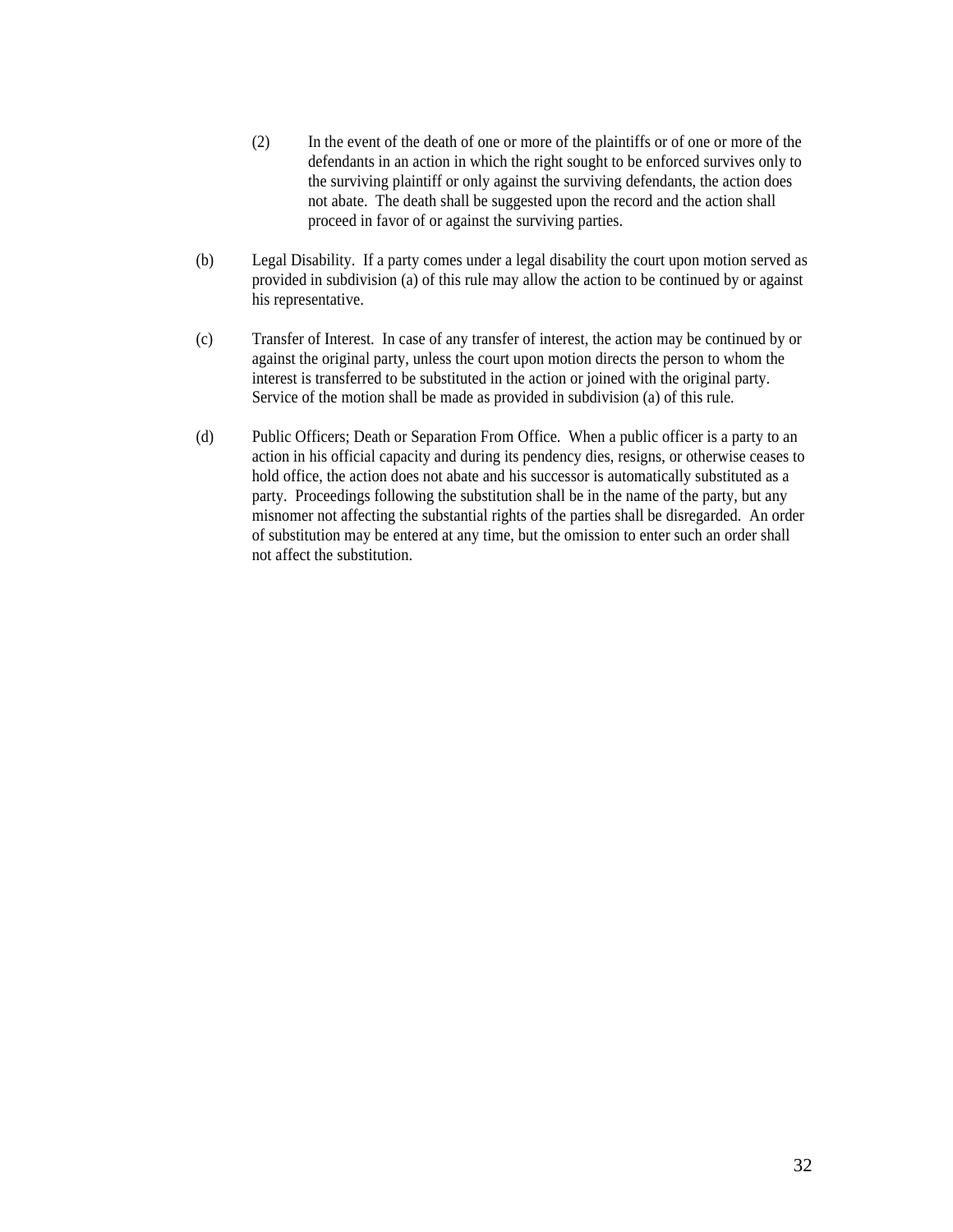### **ARTICLE V ‐ DEPOSITIONS AND DISCOVERY**

#### **RULE 26 GENERAL PROVISIONS GOVERNING DISCOVERY**

- (a) Discovery Methods. Parties may obtain discovery by one or more of the following methods: depositions upon oral examination or written questions; written interrogatories; production of documents or things or permission to enter upon land or other property, for inspection and other purposes; and requests for admission. Unless the court orders otherwise under subdivisions (c) or (d) of this rule, the frequency of use of these methods is not limited.
- (b) Scope of Discovery. Unless otherwise limited by order of the court in accordance with these rules, the scope of discovery is as follows:
	- (1) In General. Parties may obtain discovery regarding any matter, not privileged, which is relevant to the issues raised by the claims or defenses of any party. The discovery may include the existence, description, nature, custody, condition and location of any books, documents, or other tangible things; and the identity and location of persons (i) having knowledge of any discoverable matter or (ii) who may be called as witnesses at the trial. It is not ground for objection that the information sought will be inadmissible at the trial if the information sought appears reasonably calculated to lead to the discovery of admissible evidence.
	- (2) Insurance Agreements. A party may obtain discovery of the existence and contents any insurance agreement under which any person carrying on an insurance business may be liable to satisfy part or all of a judgment which may be entered in the action or to indemnify or reimburse for payments made to satisfy the judgment. Information concerning the insurance agreement is not by reason of disclosure admissible in evidence at trial. For purposes of this paragraph, an application for insurance shall not be treated as part of an insurance agreement.
	- (3) Trial Preparation: Materials. Subject to the provisions of subdivision (b)(4) of this rule, a party may obtain discovery of documents and tangible things otherwise discoverable under subdivision (b)(1) of this rule and prepared in anticipation of litigation or for trial by or for another party or by or for that other party's representative (including his attorney, consultant, surety, indemnitor, insurer, or agent) only upon a showing that the party seeking discovery has substantial need of the materials in the preparation of this case and that he is unable without undue hardship to obtain the substantial equivalent of the materials by other means. In ordering discovery of such materials when the required showing has been made, the court shall protect against disclosure of the mental impressions, conclusions, opinions, or legal theories of an attorney or other representative of a party concerning the litigation.

A party may obtain without the required showing a statement concerning the action or its subject matter previously made by that party. Upon request, a person not a party may obtain without the required showing a statement concerning the action or its subject matter previously made by that person. If the request is refused, the person may move for a court order. Rule  $37(a)(4)$  applies to the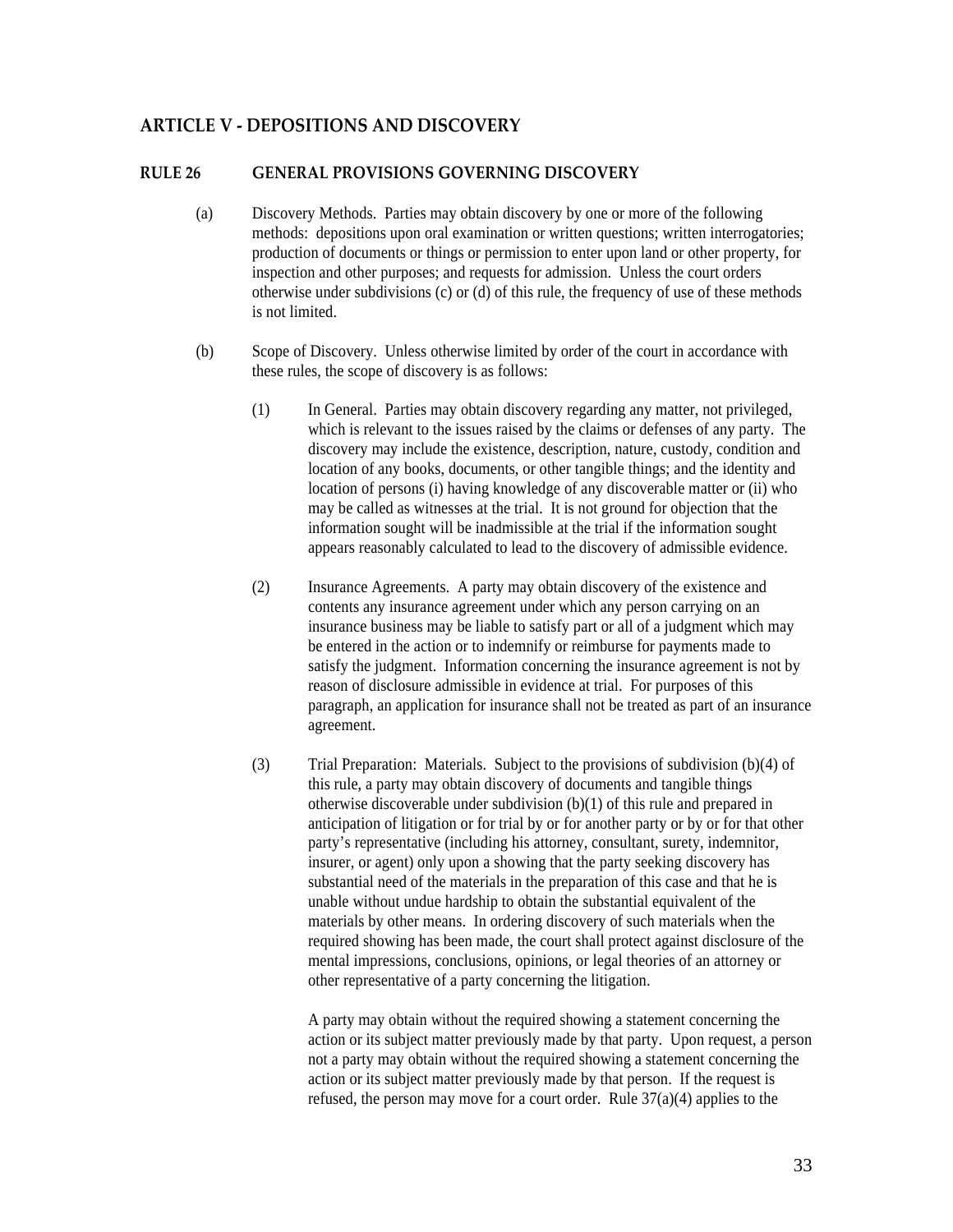award of expenses incurred in relation to the motion. For purposes of this paragraph, a statement previously made is: (A) a written statement signed or otherwise adopted or approved by the person making it, or (B) a stenographic, mechanical, electrical, or other recording, or a transcription thereof, which is a substantially verbatim recital of an oral statement by the person making it and contemporaneously recorded.

- (4) Trial Preparations: Experts. Discovery of facts known and opinions held by experts, otherwise discoverable under subsection (b)(1) of this rule and acquired or developed in anticipation of litigation or for trial, may be obtained only as follows:
	- (A)
- (i) A party may through interrogatories require any other party to identify each person whom the other party expects to call as an expert witness at trial, to state the subject matter on which the expert is expected to testify, and to state the substance of the facts and opinions to which the expert is expected to testify and a summary of the grounds for each opinion.
- (ii) Upon motion, the court may order further discovery by other means, subject to such restrictions as to scope and such provisions, pursuant to subsection  $(b)(4)(C)$  of this rule, concerning fees and expenses, as the court may deem appropriate.
- (B) A party may discover facts known or opinions held by an expert who has been retained or specially employed by another party in anticipation of litigation or preparation for trial and who is not expected to be called as a witness at trial only upon a showing of exceptional circumstances under which it is impracticable for the party seeking discovery to obtain facts or opinions on the same subject by other means.
- (C) Unless manifest injustice would result:
	- (i) the court shall require that the party seeking discovery pay the expert a reasonable fee for time spent in responding to discovery under subsections  $(b)(4)(A)(ii)$  and  $(b)(4)(B)$  of this rule, and
	- (ii) with respect to discovery obtained under subsection  $(b)(4)(A)(ii)$  of this rule, the court may require, and with respect to discovery obtained under subsection (b)(4)(B) of this rule, the court shall require, the party seeking discovery to pay the other party a fair portion of the fees and expenses reasonably incurred by the latter party in obtaining facts and opinions from the expert.
- (c) Discovery Conference. After the joinder of issue, the court shall hold a conference on the subject of discovery if requested by any party. The request for discovery conference shall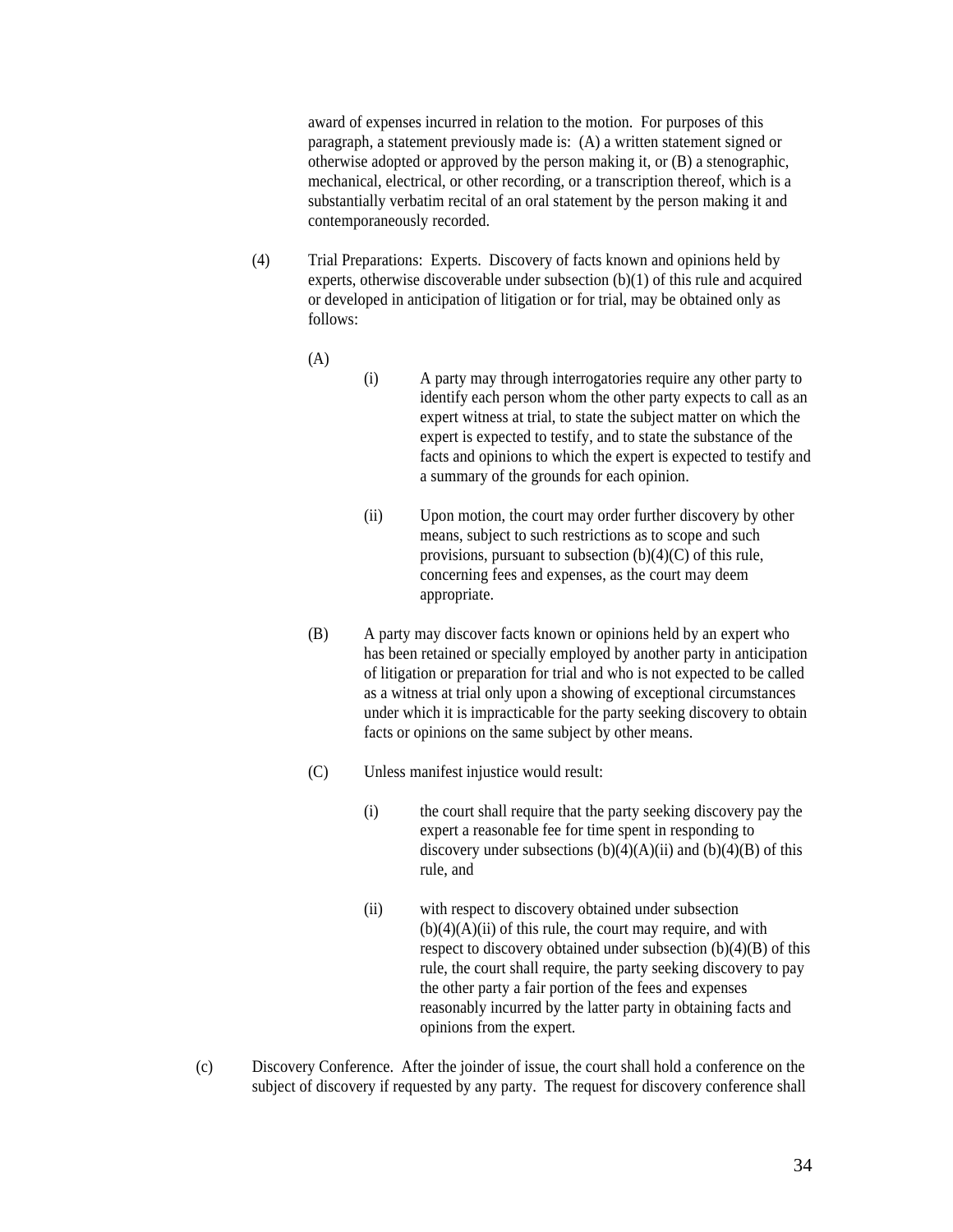certify that counsel has conferred, or made reasonable effort to confer, with opposing counsel concerning the matters set forth in the request, and shall include:

- (1) a statement of the issues to be tried;
- (2) a plan and schedule of discovery;
- (3) limitations to be placed on discovery, if any; and
- (4) other proposed orders with respect to discovery.

Any objections or additions to the items contained in the request shall be served and filed no later than ten days after service of the request.

Following the discovery conference, the court shall enter an order fixing the issues; establishing a plan and schedule of discovery; setting limitations upon discovery, if any; and determining such other matters, including the allocation of expenses, as are necessary for the proper management of discovery in the case.

The court may impose sanctions for the failure of a party or counsel without good cause to have cooperated in the framing of an appropriate discovery plan by agreement.

Upon a showing of good cause, any order entered pursuant to this subdivision may be altered or amended.

- (d) Protective Orders. Upon motion by a party or by the person from whom discovery is sought, and for good cause shown, the court in which the action is pending, or in the case of a deposition the court that issued a subpoena therefor, may make any order which justice requires to protect a party or person from annoyance, embarrassment, oppression, or undue burden or expense, including one or more of the following:
	- (1) that the discovery not be had;
	- (2) that the discovery may be had only on specified terms and conditions, including a designation of the time or place;
	- (3) that the discovery may be had only by a method of discovery other than that selected by the party seeking discovery;
	- (4) that certain matters not inquired into, or that the scope of the discovery be limited to certain matters;
	- (5) that discovery be conducted with no one present except persons designated by the court;
	- (6) that a deposition after being sealed to be opened only by order of the court;
	- (7) that a trade secret or other confidential research, development, or commercial information not be disclosed or be disclosed only in a designated way;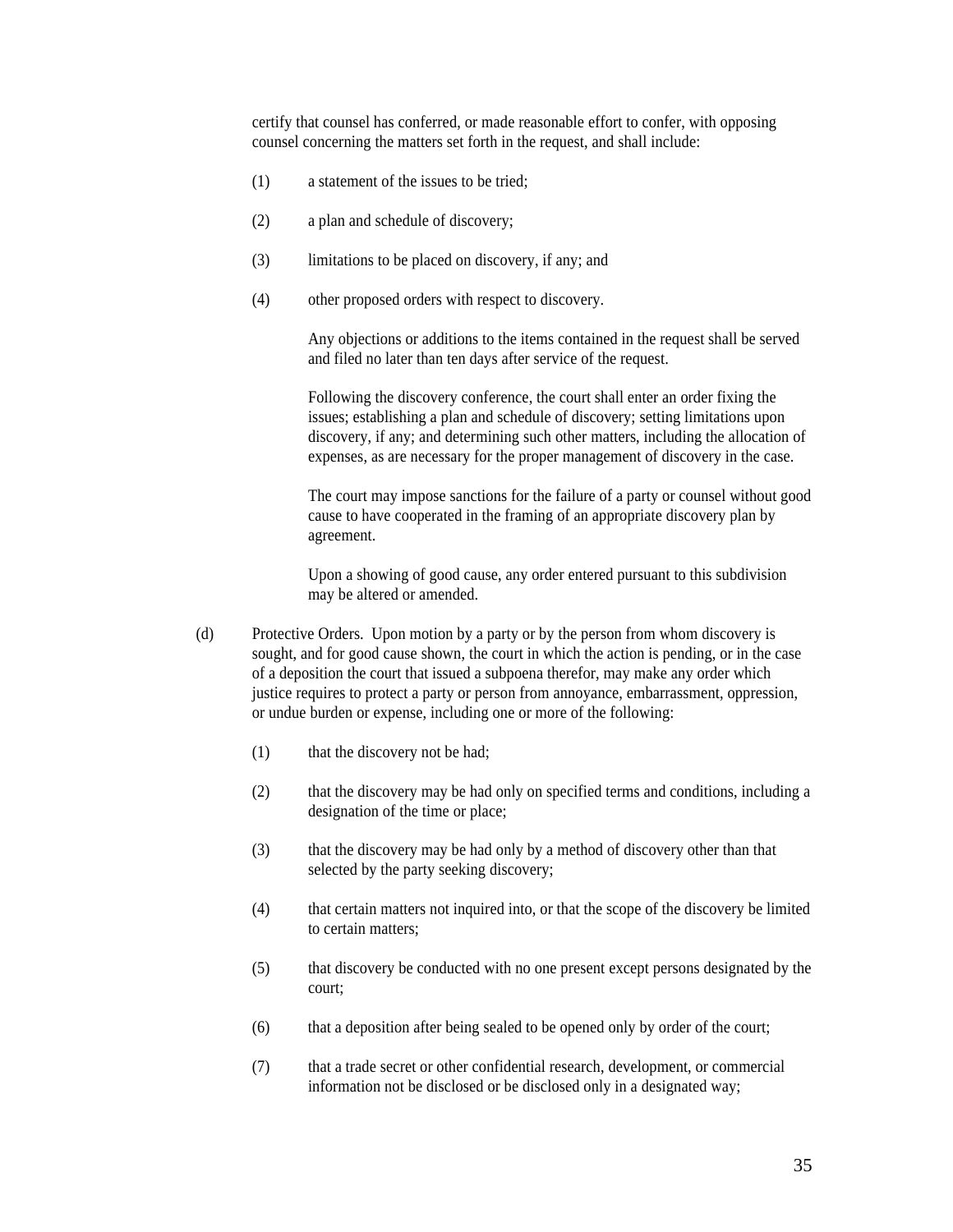- (8) that the parties simultaneously file specified documents or information enclosed in sealed envelopes to be opened as directed by the court;
- (9) the court may make any other order which justice requires to protect the party or witness from annoyance, embarrassment, oppression or undue burden or expense, including provision for payment of expenses attendant upon such deposition or other discovery device by the party seeking same.

If the motion for protective order is denied in whole or in part, the court may, on such terms and conditions as are just, order that any party or person provide or permit discovery. Rule 37(a)(4) applies to the award of expenses incurred in relation to the motion.

- (e) Sequence and Timing of Discovery. Unless the court upon motion, for the convenience of parties and witnesses and in the interests of justice, orders otherwise, methods of discovery may be used in any sequence and the fact that a party is conducting discovery, whether by deposition or otherwise, shall not operate to delay any other party's discovery.
- (f) Supplementation of Responses. A party who has responded to a request for discovery with a response that was complete when made is under no duty to supplement his response to include information thereafter acquired, except as follows:
	- (1) A party is under a duty seasonably to supplement his response with respect to any question directly addressed to
		- (A) the identity and location of persons
			- (i) having knowledge of discoverable matters, or
			- (ii) who may be called as witnesses at the trial, and
		- (B) the identity of each person expected to be called as an expert witness at trial, the subject matter on which he is expected to testify, and the substance of his testimony.
	- (2) A party is under a duty seasonably to amend a prior response if he obtains information upon the basis of which
		- (A) he knows that the response was incorrect when made, or
		- (B) he knows that the response though correct when made is not longer true and the circumstances are such that a failure to amend the response is in substance a knowing concealment.
	- (3) A duty to supplement responses may be imposed by order of the court, agreement of the parties, or at any time prior to trial through new requests for supplementation of prior responses.

### **RULE 27 DEPOSITIONS BEFORE ACTION OR PENDING APPEAL**

(a) Before Action.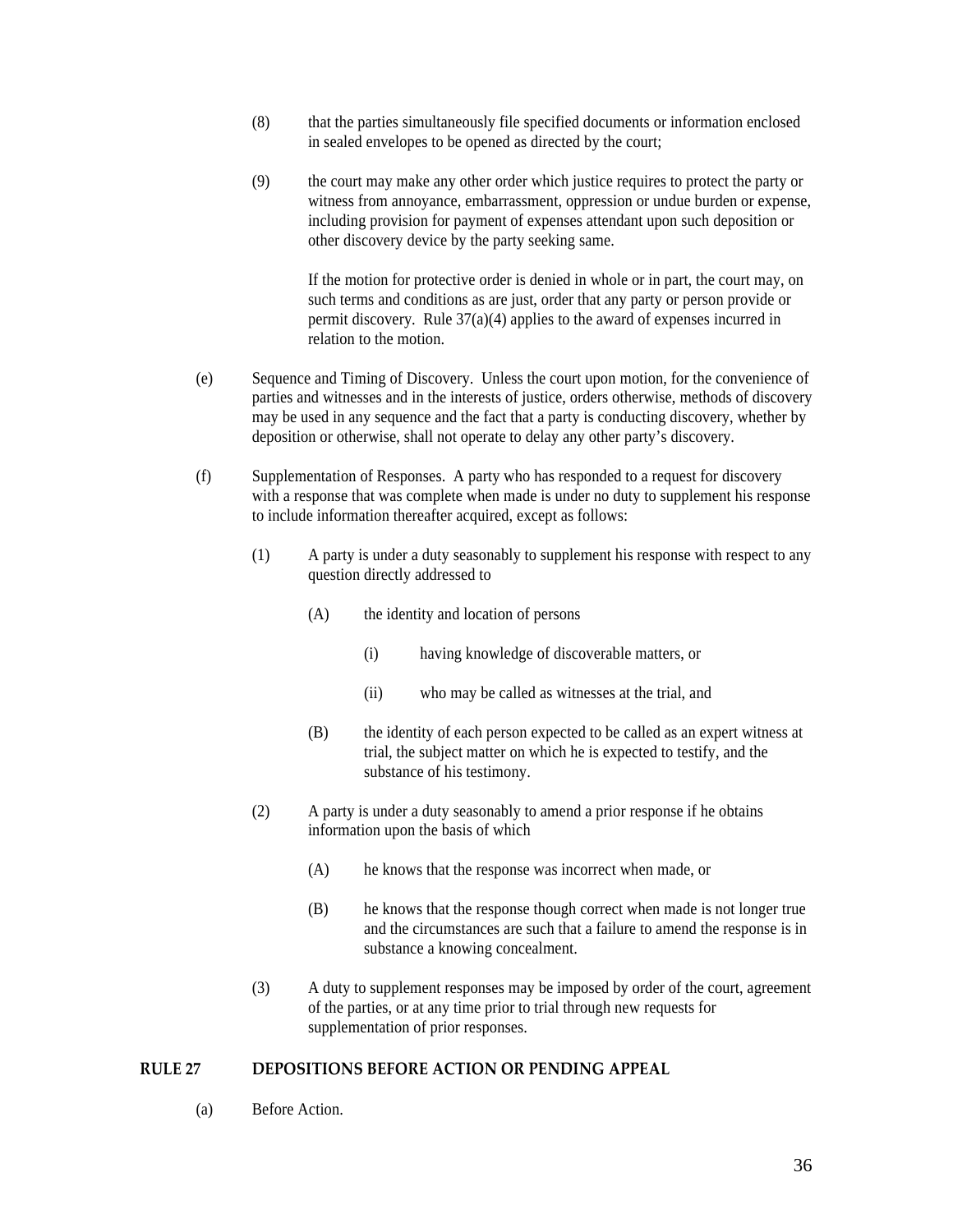- (1) Petition. A person who desires to perpetuate his own testimony or that of another person regarding any matter that may be cognizable in any court of this state may file a verified petition in the Tribal Court. The petition shall be entitled in the name of the petitioner and shall show:
	- (A) that the petitioner expects to be a party to an action cognizable in the Tribal Court but is presently unable to bring it or cause it to be brought,
	- (B) the subject matter of the expected action and his interest therein, (3) the facts which he desires to establish by the proposed testimony and his reasons for desiring to perpetuate it, (4) the names or a description of the persons he expects will be adverse parties and their addresses so far as known, and (5) the names and addresses of the persons to be examined and the substance of the testimony which he expects to elicit from each, and shall ask for an order authorizing the petitioner to take the depositions of the persons to be examined named in the petition, for the purpose of perpetuating their testimony.
- (2) Notice and Service. The petitioner shall thereafter serve a notice upon each person named in the petition as an expected adverse party, stating that the petitioner will apply to the court, at a time and place named therein, for the order described in the petition. At least twenty days before the date of hearing the notice shall be served in the same manner for service of summons; but if such service cannot with due diligence be made upon any expected adverse party named in the petition, the court may make such order as is just for service by publication or otherwise, and shall appoint, for persons not served in the manner provided by law, an attorney who shall represent them, and, in case they are not otherwise represented, shall cross-examine the deponent.
- (3) Order and Examination. If the court is satisfied that the perpetuation of the testimony may prevent a failure or delay of justice, it shall make an order designating or describing the persons whose depositions may be taken and specifying the subject matter of the examination and whether the depositions shall be taken upon oral examination or written interrogatories. The depositions may then be taken in accordance with these rules; and the court may make orders of the character provided for by Rule 34. For the purpose of applying these rules to depositions for perpetuating testimony, each reference therein to the court in which the action is pending shall be deemed to refer to the court in which the petition for such deposition was filed.
- (4) Use of Deposition. If a deposition to perpetuate testimony is taken under these rules, it may be used in any action involving the same subject matter subsequently brought in Tribal Court in accordance with Rule 32(a).
- (b) Pending Appeal. If an appeal has been taken from a judgment of a court, or before the taking of an appeal if the time therefore has not expired, the court in which the judgment was rendered may allow the taking of the depositions of witnesses to perpetuate their testimony for use in the event of further proceedings in the court. In such case the party who desires to perpetuate the testimony may make a motion in the court for leave to take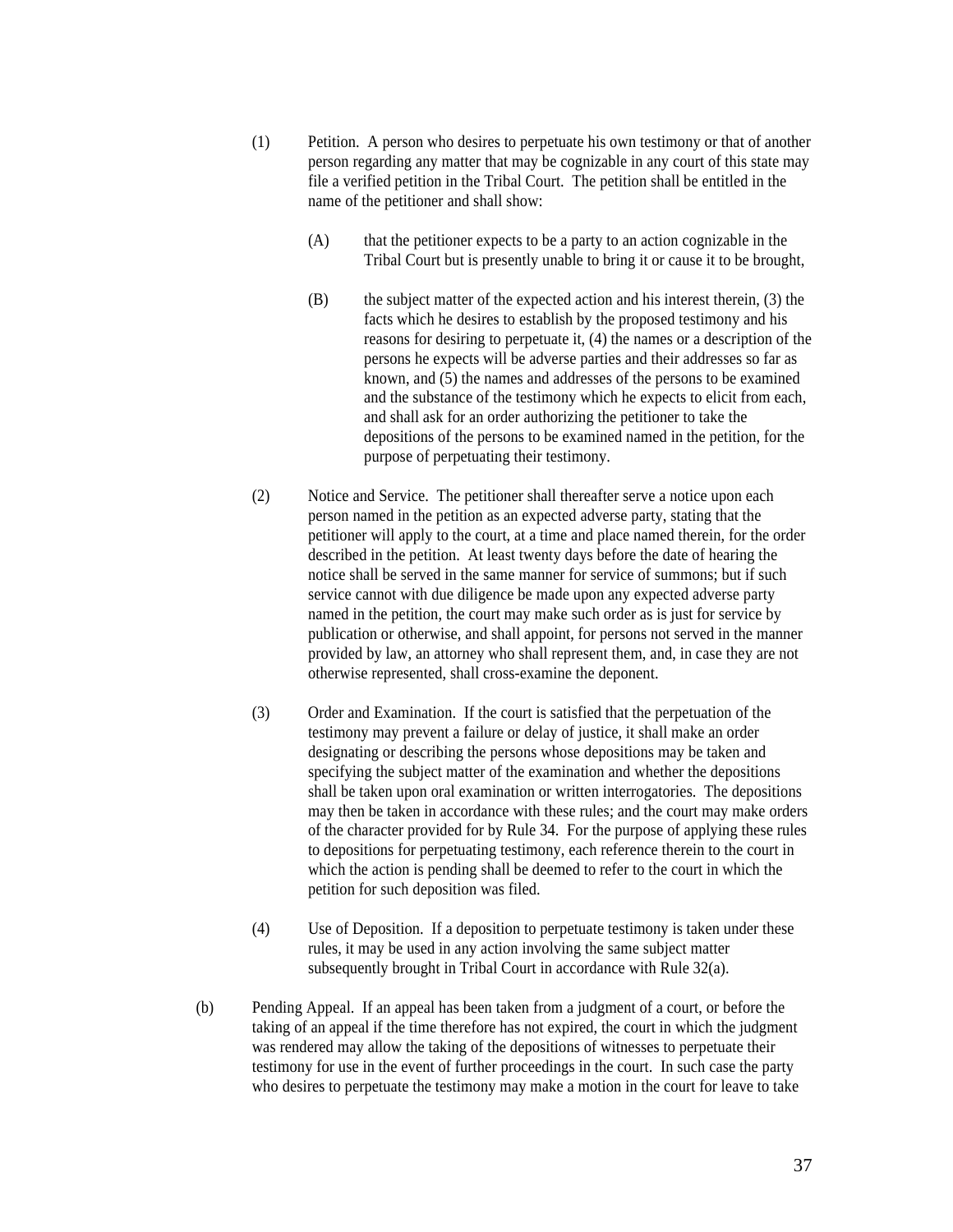the depositions, upon the same notice and service thereof as if the action were pending in the court. The motion shall show

- (1) the names and addresses of persons to be examined and the substance of the testimony which he expects to elicit from each;
- (2) the reasons for perpetuating their testimony. If the court finds that the perpetuation of the testimony is proper to avoid a failure or delay of justice, it may make an order allowing the depositions to be taken and may make orders of the character provided for by Rule 34, and thereupon the depositions may be taken and used in the same manner and under the same conditions as are prescribed in these rules for depositions taken in actions pending in the court.
- (c) Perpetuation by Action. This rule does not limit the power of a court to entertain an action to perpetuate testimony.

### **RULE 28 PERSONS BEFORE WHOM DEPOSITIONS MAY BE TAKEN**

- (a) Within the United States. Within the United States or within a territory or insular possession subject to the dominion of the United States, depositions shall be initiated by an oath or affirmation administered to the deponent by an officer authorized to administer oaths by the laws of the United States or of the place where the examination is held, or by a person specially appointed by the court in which the action is pending.
- (b) In Foreign Countries. In a foreign country, depositions may be taken:
	- (1) on notice before a person authorized to administer oaths in the place in which the examination is held, either by the law thereof or by the law of the United States, or
	- (2) before a person commissioned by the court, and a person so commissioned shall have the power by virtue of his commission to administer any necessary oath and take testimony, or
	- (3) pursuant to a letter rogatory. A commission or a letter rogatory shall be issued on application and notice and on terms that are just and appropriate. It is not requisite to the issuance of a commission or a letter rogatory that the taking of the deposition in any other manner is impracticable or inconvenient; and both a commission and a letter rogatory may be issued in proper cases. A notice or commission may designate the person before whom the deposition is to be taken either by name or descriptive title. A letter rogatory may be addressed To the Appropriate Authority in (here name the country). Evidence obtained in response to a letter rogatory need not be excluded merely for the reason that it is not a verbatim transcript or that the testimony was not taken under oath or for any similar departure from the requirements for depositions taken within the United States under these rules.
- (c) Disqualification for Interest. No deposition shall be taken before a person who is a relative or employee or attorney or counsel of any of the parties, or is a relative or employee of such attorney or counsel, or is financially interested in the action.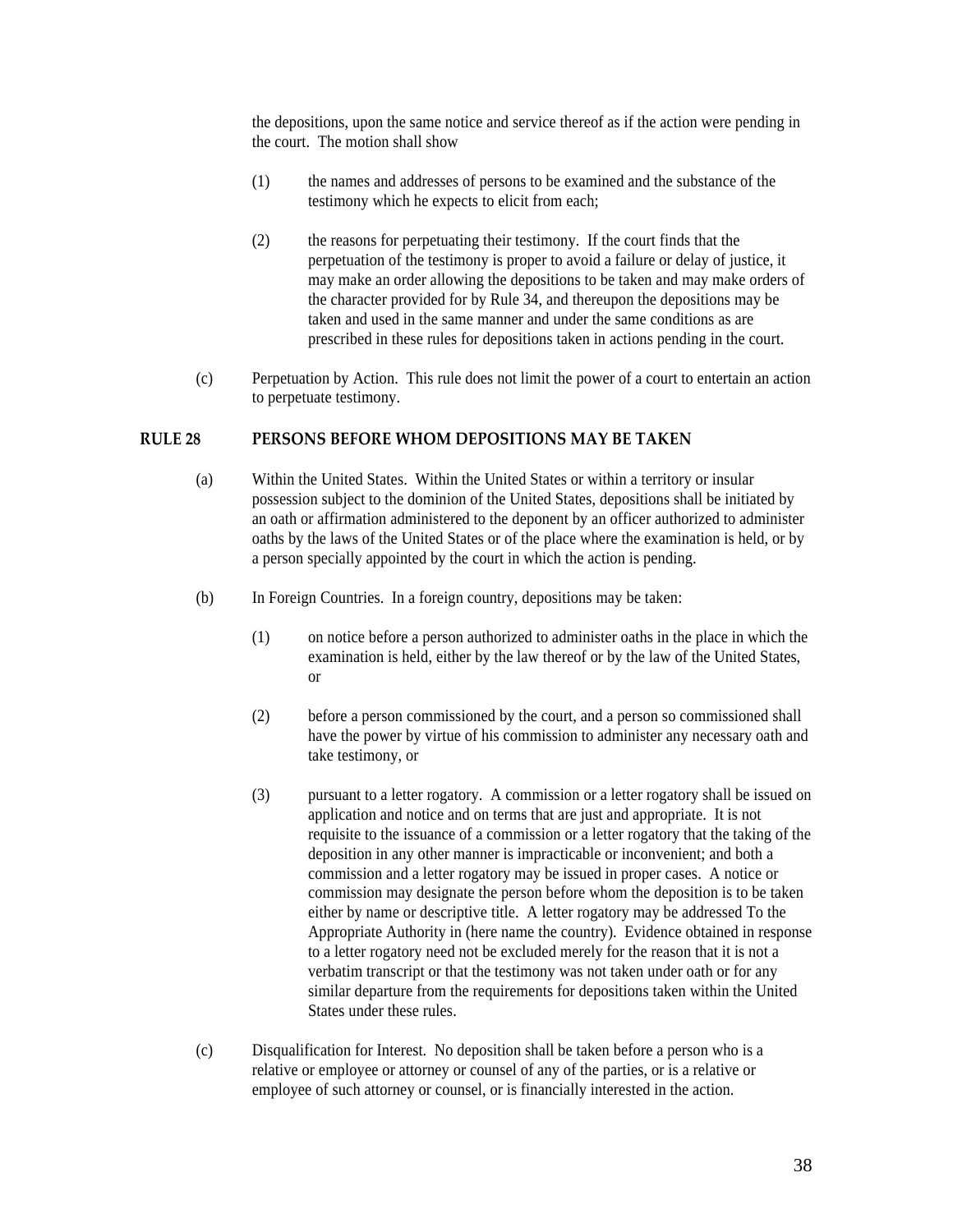### **RULE 29 STIPULATIONS REGARDING DISCOVERY PROCEDURE**

Unless the court orders otherwise, the parties may by written stipulation:

- (1) provide that depositions may be taken before any person, at any time or place, upon any notice, and in any manner and when so taken may be used like other depositions, and
- (2) modify the procedures provided by these rules for other methods of discovery, except that stipulations extending the time provided in Rules 33, 34 and 36 for responses to discovery may be made only with the approval of the court.

### **RULE 30 DEPOSITIONS UPON ORAL EXAMINATION**

- (a) When Depositions May Be Taken. After commencement of the action, any party may take testimony of any person, including a party, by deposition upon oral examination. Leave of court, granted with or without notice, must be obtained only if the plaintiff seeks to take a deposition prior to the expiration of thirty days after service of the summons upon any defendant, except that leave is not required:
	- (1) if a defendant has served a notice of taking deposition or otherwise sought discovery, or
	- (2) if special notice is given under subsection  $(b)(2)$  of this rule. The attendance of witnesses may be compelled by subpoena. The deposition of a person confined in prison may be taken only by leave of court on such terms as the court prescribes.
- (b) Notice of Examination: General Requirements; Special Notice; Non-stenographic Recording; Production of Documents and Things; Deposition of Organization
	- (1) A party desiring to take the deposition of any person upon oral examination shall give reasonable notice in writing to every other party to the action. The notice shall state the time and place for taking the deposition and the name and address of each person to be examined, if known, and, if the name is not known, a general description sufficient to identify him or the particular class or group to which he belongs. If a subpoena duces tecum is to be served on the person to be examined, the designation of the materials to be produced as set forth in the subpoena shall be attached to or included in the notice. A notice may provide for the taking of testimony by telephone. If necessary, however, to assure a full right of examination of any deponent, the court in which the action is pending may, on motion of any party, require that the deposition be taken in the presence of the deponent.
	- (2) Leave of court is not required for the taking of a deposition by plaintiff if the notice:
		- (A) states that the person to be examined is about to go out of the state and will be unavailable for examination unless his deposition is taken before expiration of the thirty-day period, and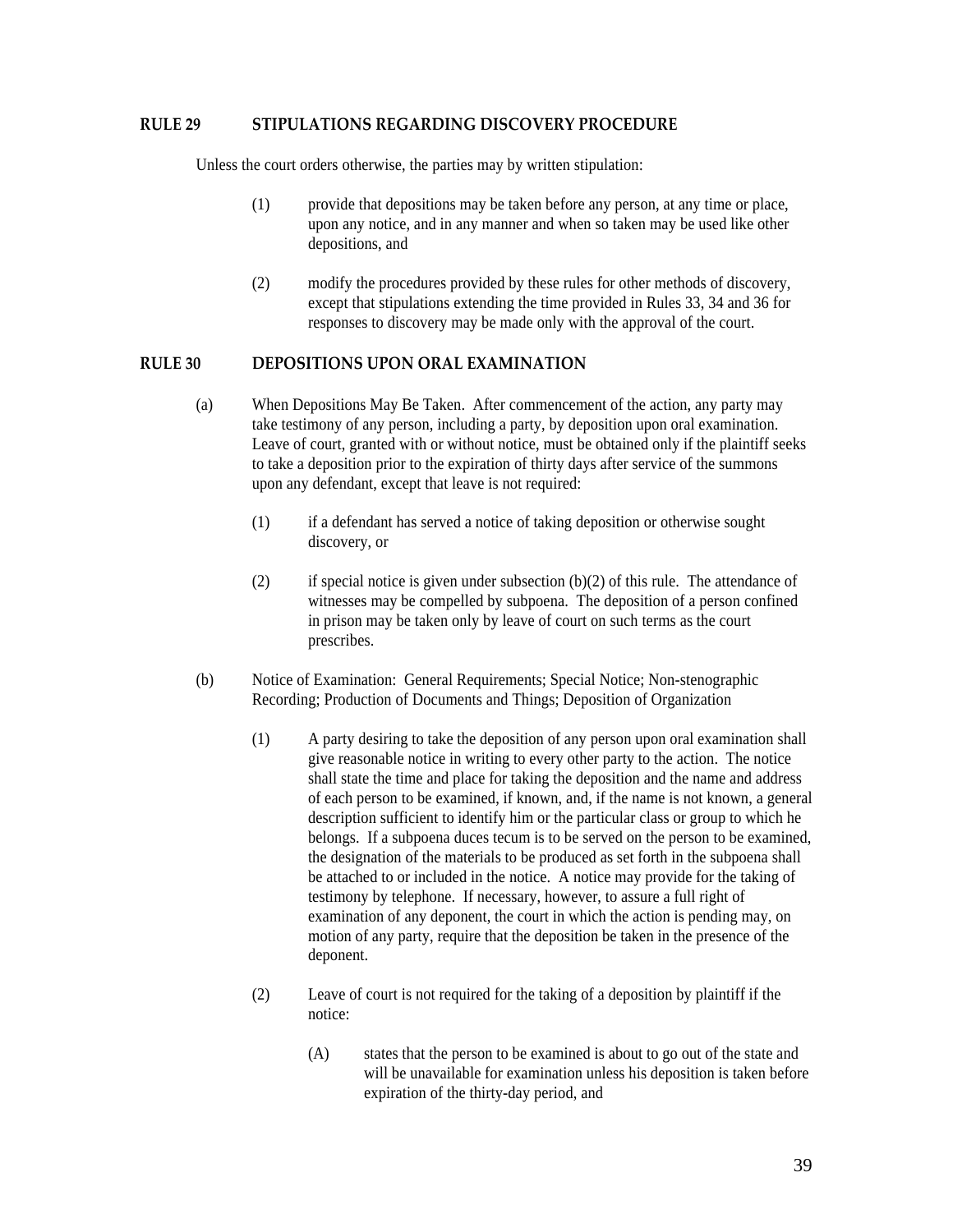(B) sets forth facts to support the statement. The plaintiff's attorney shall sign the notice, and his signature constitutes a certification by him that to the best of his knowledge, information, and belief the statement and supporting facts are true.

> If a party shows that when he was served with notice under this subsection (b)(2) he was unable through the exercise of diligence to obtain counsel to represent him at the taking of the deposition, the deposition may not be used against him.

- (3) The court may for cause shown enlarge or shorten the time for taking the deposition.
- (4) The notice of deposition required under (1) of this subsection (b) may provide that the testimony be recorded by other than stenographic means, in which event the notice shall designate the manner of recording and preserving the deposition. A court may require that the deposition be taken by stenographic means if necessary to assure that the recording be accurate. A motion by a party for such an order shall be addressed to the court in which the action in pending; a motion by a witness for such an order may be addressed to the court in the district where the deposition is taken.
- (5) The notice to a party deponent may be accompanied by a request made in compliance with Rule 34 for the production of documents and tangible things at the taking of the deposition. The procedure of Rule 34 shall apply to the request.
- (6) A party may in his notice and in a subpoena name as the deponent a public or private corporation or a partnership or association or governmental agency and describe with reasonable particularity the matters on which examination is requested. In that event, the organization so named shall designate one or more officers, directors, or managing agents, or other persons who consent to testify on its behalf, and may set forth, for each person designated, the matters on which he will testify. A subpoena shall advise a nonparty organization of its duty to make such a designation. The persons so designated shall testify as to matters known or reasonably available to the organization. This subsection (b)(6) does not preclude taking a deposition by any other procedure authorized in these rules.
- (7) For purposes of this Rule, and Rules  $28(a)$ ,  $37(a)(1)$ ,  $37(b)(1)$ , and  $45(b)$ , a deposition shall be deemed to be taken in the county where the deponent is physically present to answer questions propounded to him.
- (c) Examination and Cross-Examination; Record of Examination; Objections. Examination and cross-examination of witnesses may proceed as permitted at the trial. The testimony of the witness shall be recorded either stenographically or as provided in subsection (b)(4) of this rule. If requested by one of the parties, the testimony shall be transcribed upon the payment of the reasonable charges therefore. All objections made at the time of the examination to the qualifications of the person taking the deposition, or to the manner of taking it, or to the evidence presented, or to the conduct of any party, and any other objection to the proceedings, shall be noted upon the transcription or recording. Evidence objected to shall be taken subject to the objections. In lieu of participating in the oral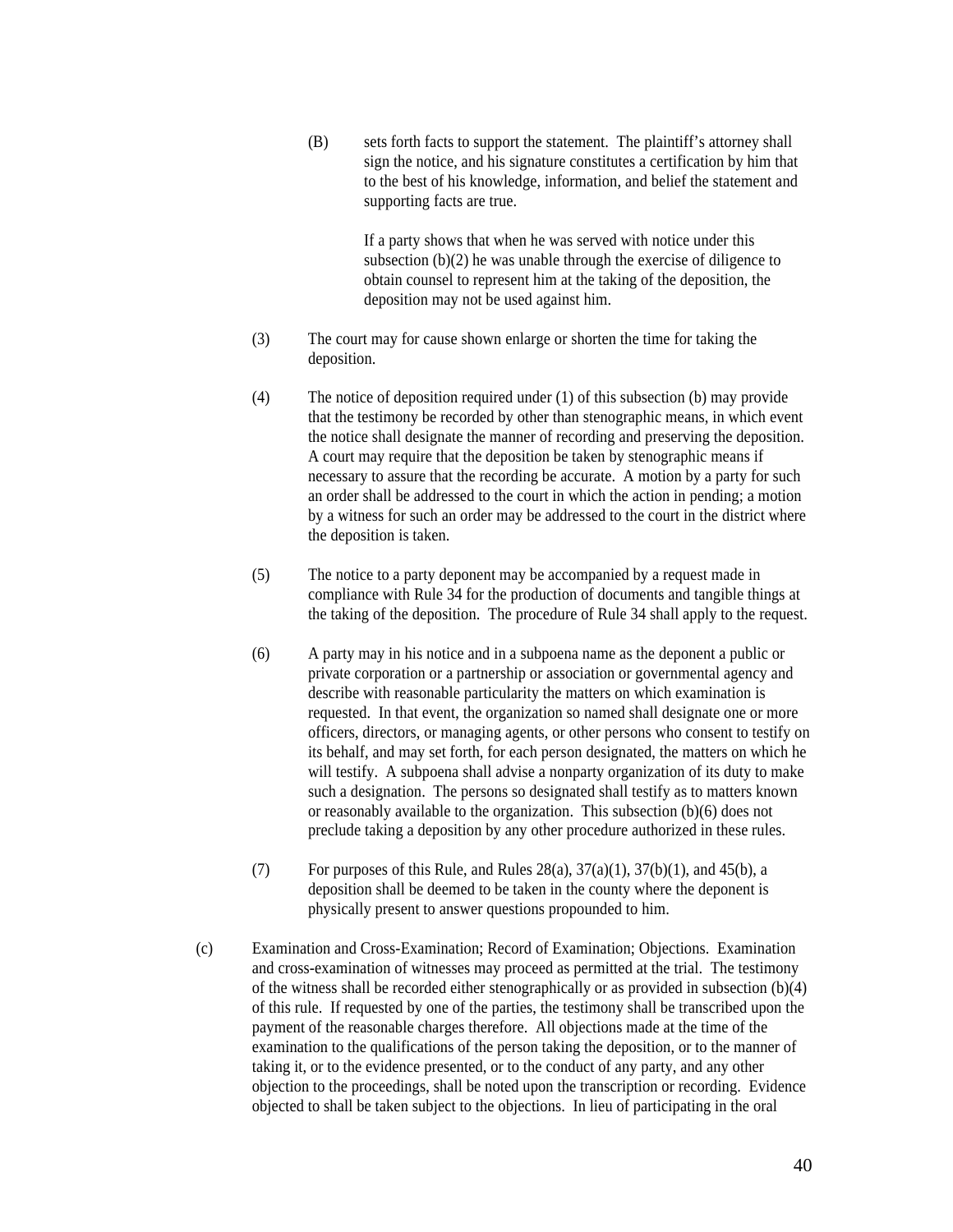examination, parties may serve written questions on the party taking the deposition, who shall propound them to the witness and see that the answers thereto are recorded verbatim.

- (d) Motion to Terminate or Limit Examination. At any time during the taking of the deposition, on motion of a party or of the deponent and upon a showing that the examination is being conducted in bad faith or in such manner as unreasonably to annoy, embarrass, or oppress the deponent or party, the court in which the action is pending may order the officer conducting the examination to cease forthwith from taking the deposition or may limit the scope and manner of the taking of the deposition as provided in Rule 26(d). If the order made terminates the examination, it shall be resumed thereafter only upon the order of the court in which the action is pending. Upon demand of the objecting party or deponent, the taking of the deposition shall be suspended for the time necessary to make a motion for an order. Rule 37(a)(4) applies to the award of expenses incurred in relation to the motion.
- (e) Submission to Witness; Changes; Signing. When the testimony is taken by stenographic means, or is recorded by other than stenographic means as provided in subsection (b)(4) of this rule, and if the transcription or recording thereof is to be used at any proceeding in the action, such transcription or recording shall be submitted to the witness for examination, unless such examination is waived by the witness and by the parties. Any changes in form or substance which the witness desires to make shall be entered upon the transcription or stated in a writing to accompany the recording, together with a statement of the reasons given by the witness for making them. Notice of such changes and reasons shall promptly be served upon all parties by the party taking the deposition. The transcription or recording shall then be affirmed in writing as correct by the witness, unless the parties by stipulation waive the affirmation. If the transcription or recording is not affirmed as correct by the witness within thirty days of its submission to him, the reasons for the refusal shall be stated under penalty of perjury on the transcription or in a writing to accompany the recording by the party desiring to use such transcription or recording. The transcription or recording may then be used fully as though affirmed in writing by the witness, unless on a motion to suppress under Rule 32(d)(4) the court holds that the reasons given for the refusal to affirm require rejection of the deposition in whole or in part.
- (f) Certification; Exhibits; Copies; Notice of Filing
	- (1) When a deposition is stenographically taken, the stenographic reporter shall certify, under penalty of perjury, on the transcript that the witness was sworn in his presence and that the transcript is a true record of the testimony given by the witness. When a deposition is recorded by other than stenographic means as provided in subsection 30(b)(4) of this rule, and thereafter transcribed, the person transcribing it shall certify, under penalty of perjury, on the transcript that he heard the witness sworn on the recording and that the transcript is a correct writing of the recording. A deposition so certified shall be considered prima facie evidence of the testimony of the witness.
	- (2) Documents and things produced for inspection during the examination of the witness, shall, upon the request of a party, be marked for identification and annexed to the deposition, and may be inspected and copied by any party. Whenever the person producing materials desires to retain the originals, he may substitute copies of the originals, or afford each party an opportunity to make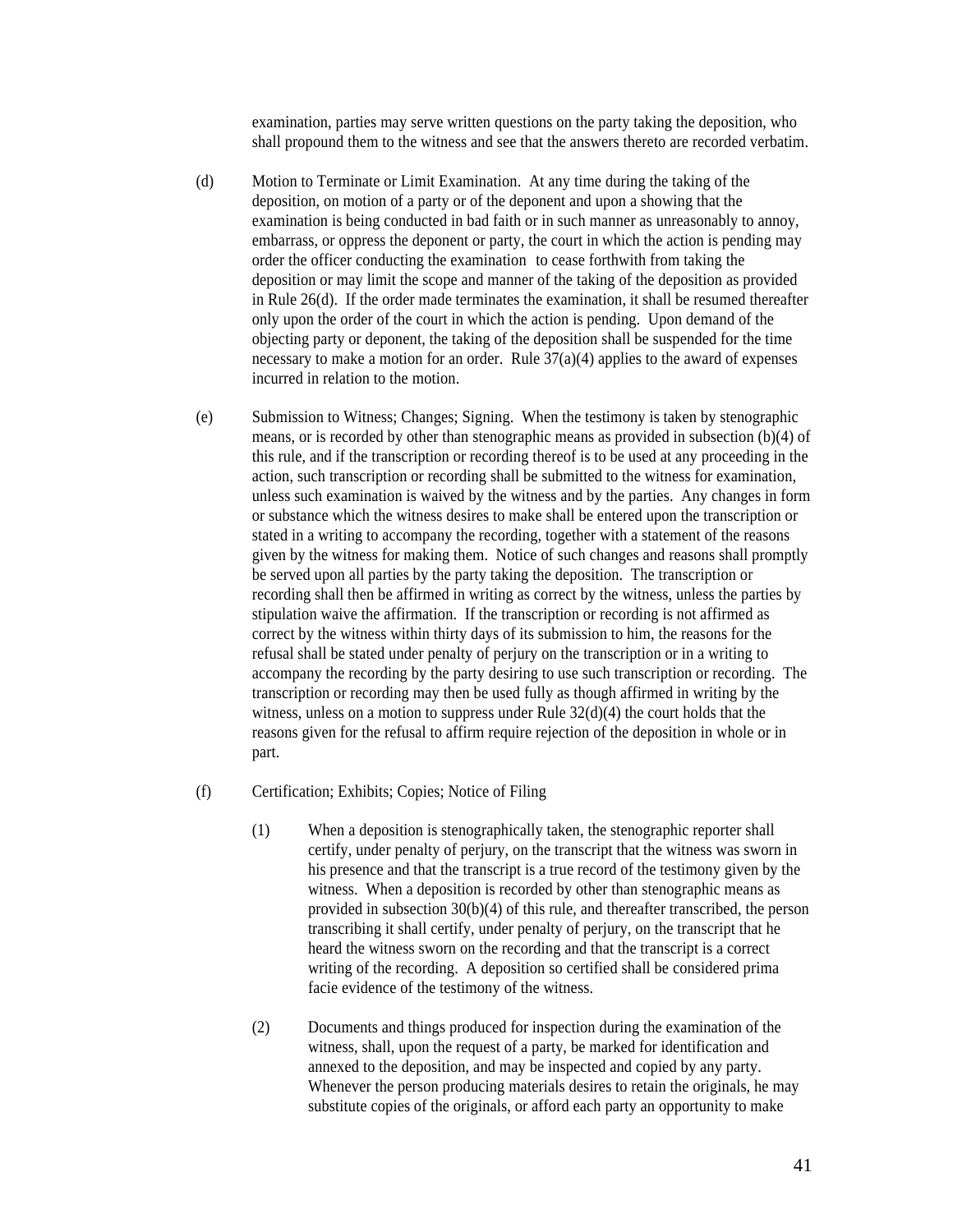copies thereof. In the event the original materials are retained by the person producing them, they shall be marked for identification and the person producing them shall afford each party the subsequent opportunity to compare any copy with the original. He shall also be required to retain the original materials for subsequent use in any proceeding in the same action. Any party may move for an order that the original be annexed to and returned with the deposition to the court, pending final disposition of the case.

- (3) Upon payment of reasonable charges therefore, the stenographic reporter, or in the case of a deposition taken pursuant to subsection  $30(b)(4)$  of this rule, the party taking the deposition shall furnish a copy of the deposition to any party or to the deponent.
- (4) If all or part of the deposition is filed with the court, the party making the filing shall give prompt notice thereof to all parties.
- (g) Failure to Attend or to Serve Subpoena; Expenses.
	- (1) If the party giving the notice of the taking of a deposition fails to attend and proceed therewith and another party attends in person or by attorney pursuant to the notice, the court may order the party giving the notice to pay to such other party the reasonable expenses incurred by him and his attorney in attending, including reasonable attorney's fees.
	- (2) If the party giving the notice of the taking of a deposition of a witness fails to serve a subpoena upon him and the witness because of such failure does not attend, and if another party attends in person or by attorney because he expects the deposition of that witness to be taken, the court may order the party giving the notice to pay to such other party the reasonable expenses incurred to him and his attorney in attending, including reasonable attorney's fees.
- (h) Expenses Generally Not Treated as Court Costs. No part of the expenses of taking depositions, other than the serving of the subpoenas, shall be adjudged, assessed or taxed as court costs.

# **RULE 31 DEPOSITIONS UPON WRITTEN QUESTIONS**

(a) Serving Questions; Notice. After commencement of the action, any party may take the testimony of any person, including a party, by deposition upon written questions. The attendance of witnesses may be compelled by the use of subpoena as provided by law. The deposition of a person confined in prison may be taken only by leave of court on which terms as the court prescribes.

A party desiring to take a deposition upon written questions shall serve them upon every other party with a notice stating:

(1) the name and address of the person who is to answer them, if known, and if the name is not known, a general description sufficient to identify him or the particular class or group to which he belongs, and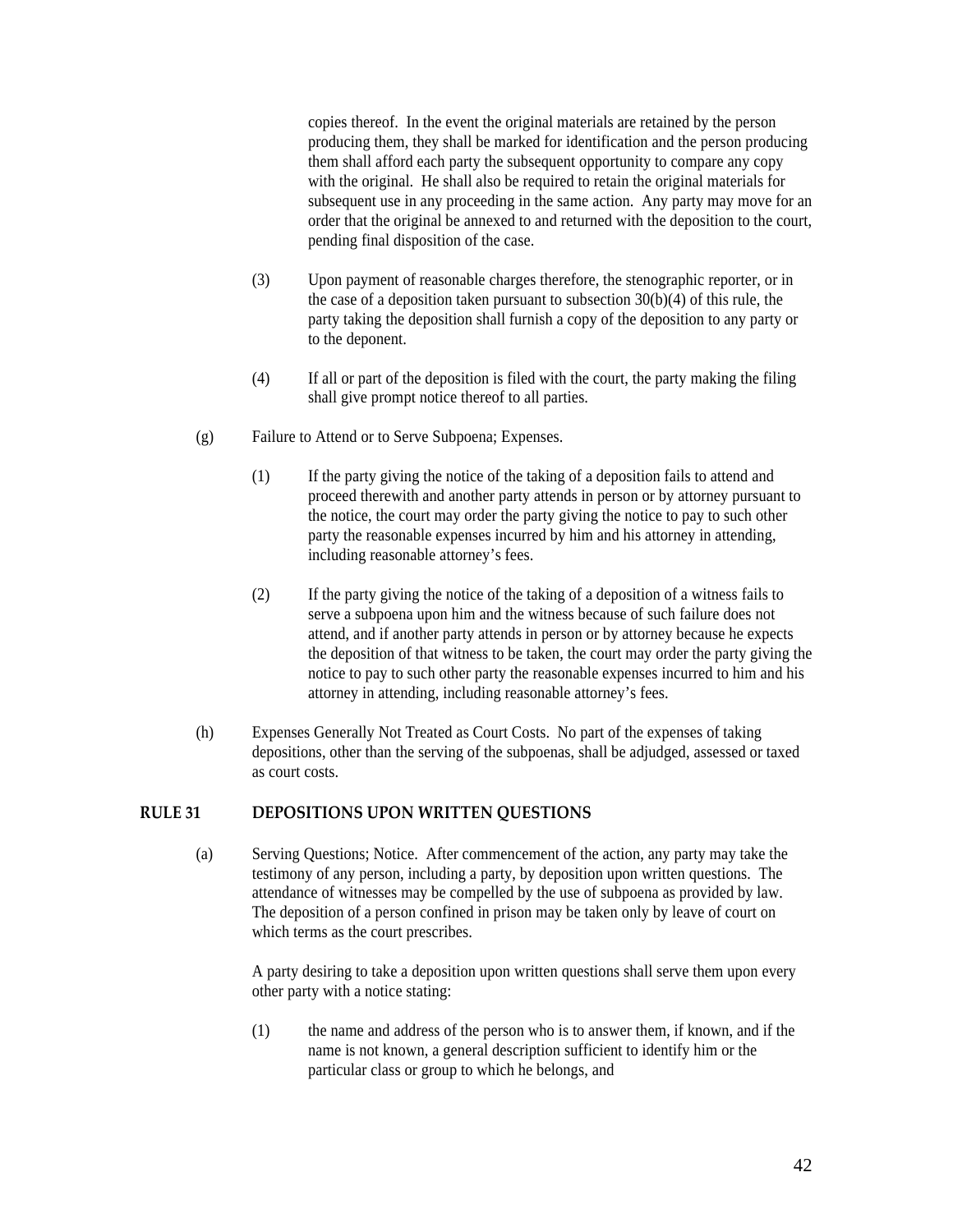(2) the name or descriptive title and address of the officer before whom the deposition is to be taken. A deposition upon written questions may be taken of a public or private corporation or a partnership or association or governmental agency in accordance with Rule 30(b)(6).

Within thirty days after the notice and written questions are served, a party may serve cross questions upon all other parties. Within ten days after being served with cross questions, a party may serve redirect questions upon all other parties. Within ten days after being served with redirect questions, a party may serve recross questions upon all other parties. The court may for cause shown enlarge or shorten the time.

(b) Officer to Take Responses and Prepare Record. A copy of the notice and copies of all questions served shall be delivered by the party taking the deposition to the officer designated in the notice, who shall proceed promptly, in the manner provided by Rule 30(c), (e), and (f), to take the testimony of the witness in response to the questions and to prepare, certify, and file or mail the deposition, attaching, thereto the copy of the notice and the questions received by him.

### **RULE 32 USE OF DEPOSITIONS IN COURT PROCEEDINGS**

- (a) Use of Depositions. At the trial or upon the hearing of a motion of an interlocutory proceeding, any part or all of a deposition, so far as admissible under the rules of evidence applied as though the witness were then present and testifying, may be used against any party who was present or represented at the taking of the deposition or who had reasonable notice thereof, in accordance with any of the following provisions:
	- (1) Any deposition may be used by any party for the purpose of contradicting or impeaching the testimony of deponent as a witness, or for any other purpose permitted by the Choctaw Tribal Court Rules of Evidence.
	- (2) The deposition of a party or of anyone who at the time of taking the deposition was an officer, director, or managing agent, or a person designated under Rule 30(b)(6) or 31(a) to testify on behalf of a public or private corporation, partnership or association or governmental agency which is a party, may be used by an adverse party for any purpose.
	- (3) The deposition of a witness, whether or not a party, may be used by any party for any purpose if the court finds:
		- (A) that the witness is dead; or
		- (B) that the witness is at a greater distance than one hundred miles from the place of trial or hearing, or is out of the state, unless it appears that the absence of the witness was procured by the party offering the deposition; or
		- (C) that the witness is unable to attend or testify because of age, illness, infirmity, or imprisonment; or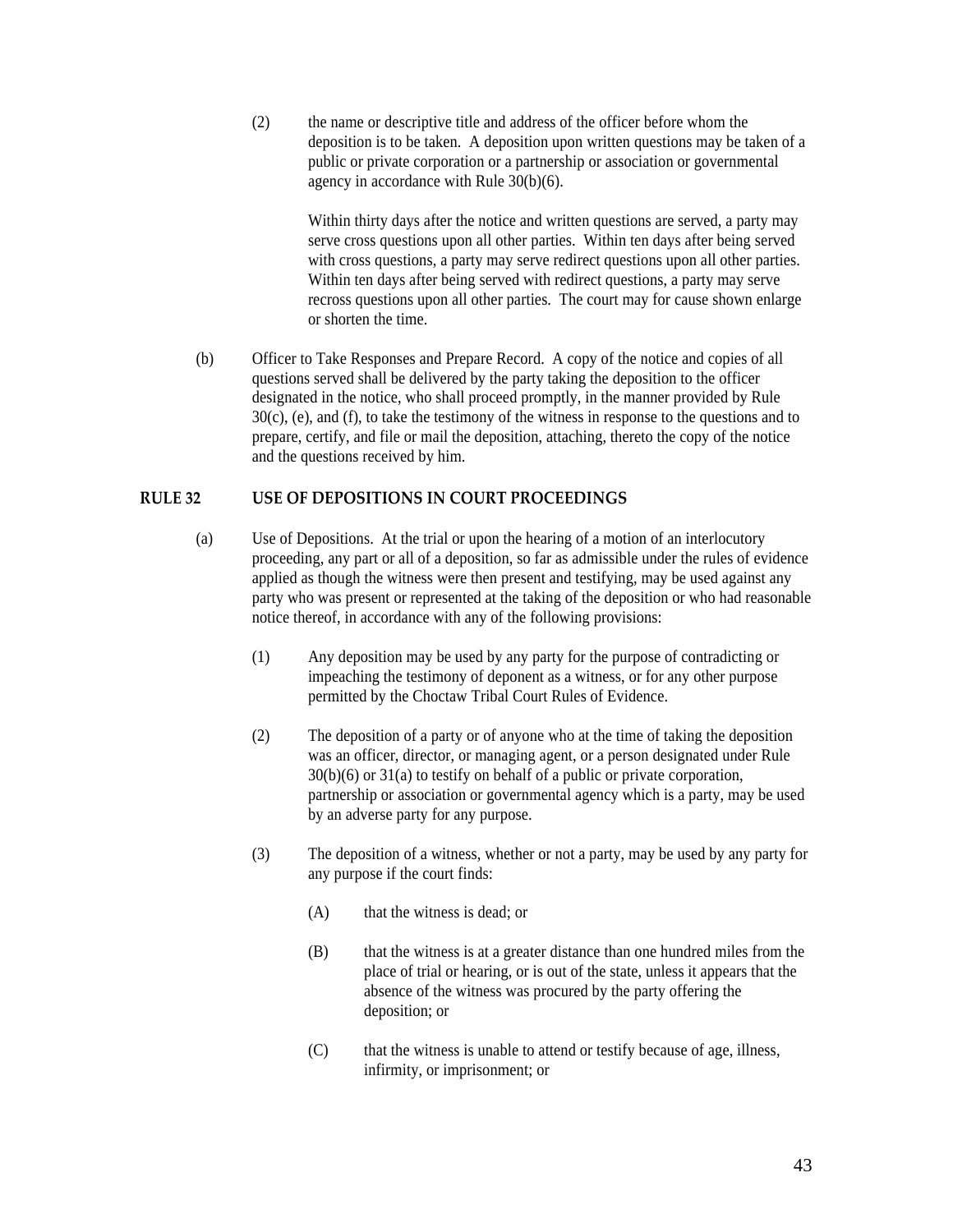- (D) that the party offering the deposition has been unable to procure the attendance of the witness by subpoena; or
- (E) that the witness is a medical doctor or
- (F) upon application and notice, that such exceptional circumstances exist as to make it desirable, in the interest of justice and with due regard to the importance of presenting the testimony of witnesses orally in open court, to allow the deposition to be so used.
- (4) If only part of a deposition is offered in evidence by a party, an adverse party may require him to introduce any other party which ought in fairness to be considered with the part introduced, and any party may introduce any other parts.

Substitution of parties does not affect the right to use depositions previously taken; and, when an action in any court has been dismissed and another action involving the same subject matter is afterward brought between the same parties or their representatives or successors in interest, all depositions lawfully taken and duly filed in former action may be used in the latter as if originally taken therefore. A deposition previously taken may also be used as permitted by the Choctaw Tribal Court Rules of Evidence.

- (b) Objections to Admissibility. Subject to the provisions of Rule 28(b) and subsection  $(d)(3)$ of this rule, objection may be made at the trial or hearing to receive in evidence any deposition or party thereof for any reason which would require the exclusion of the evidence if the witness were then present and testifying.
- (c) [Abrogated].
- (d) Effect of Errors and Irregularities in Depositions.
	- (1) As to Notice. All errors and irregularities in the notice for taking a deposition are waived unless written objection is promptly served upon the party giving the notice.
	- (2) As to Disqualification of Officer. Objection to taking a deposition because of disqualification of the officer before whom it is to be taken is waived unless made before the taking of the deposition begins or as soon thereafter as the disqualification becomes known or could be discovered with reasonable diligence.
	- (3) As to Taking of Deposition.
		- (A) Objections to the competency of a witness or to the competency, relevancy, or materiality of testimony are not waived by failure to make them before or during the taking of the deposition, unless the ground of the objection is one which might have been obviated or removed if presented at that time.
		- (B) Errors and irregularities occurring at the oral examination in the manner of the taking the deposition, in the form of the questions or answers, in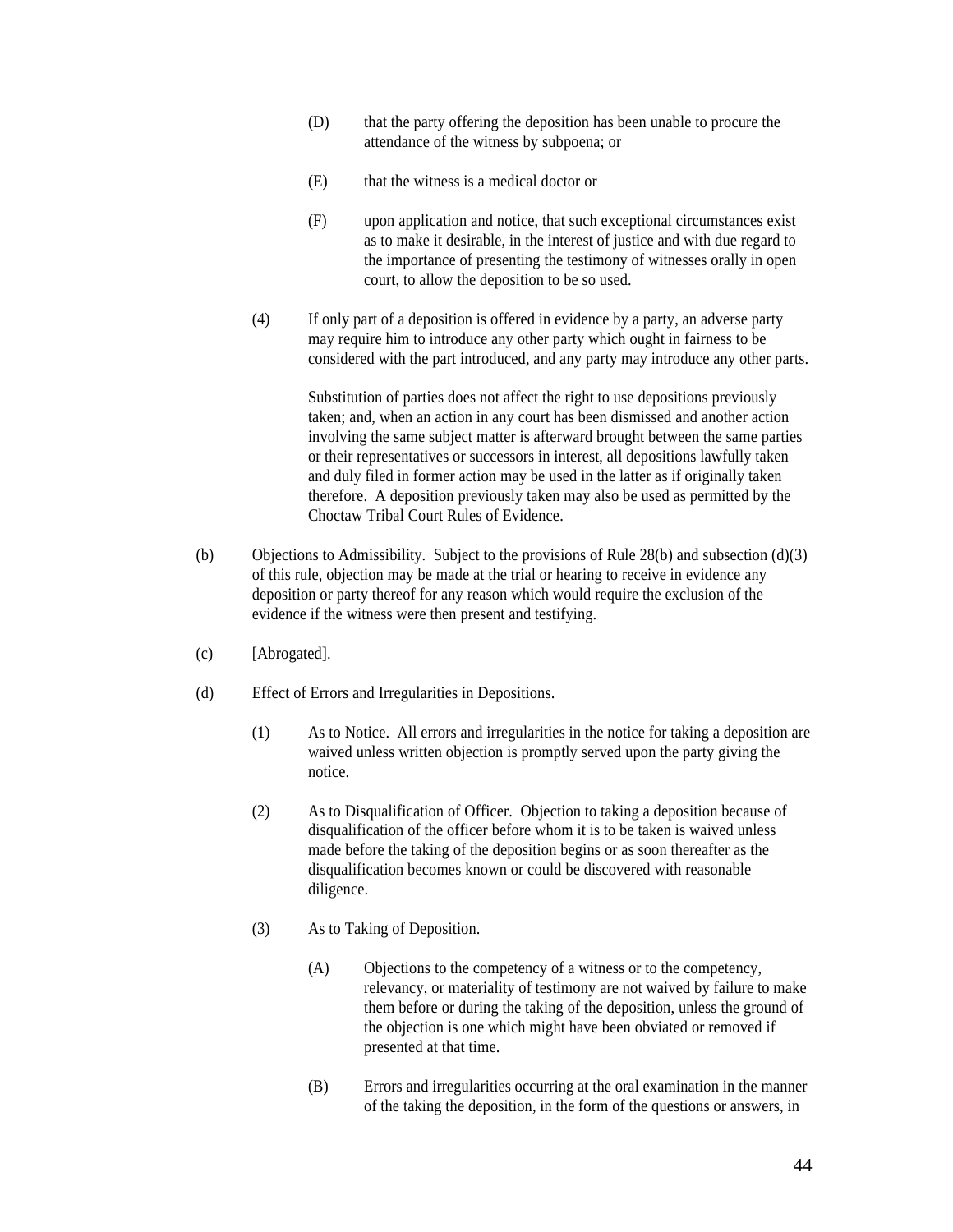the oath or affirmation, or in the conduct of the parties, and errors of any kind which might be obviated, removed, or cured if promptly presented, are waived unless seasonable objection thereof is made at the taking of the deposition.

- (C) Objections to the form of written questions submitted under Rule 31 are waived unless served in writing upon the party propounding them within the time allowed for serving the succeeding cross or other questions and within five days after service of the last questions authorized.
- (4) As to Completion and Return of Deposition. Errors and irregularities in the manner in which the testimony is transcribed or the deposition is prepared, signed, certified, sealed, endorsed, transmitted, filed, or otherwise dealt with by the officer under Rules 30 and 31 are waived unless a motion to suppress the deposition or some part thereof is made with reasonable promptness after such defect is, or with due diligence might have been, ascertained.

# **RULE 33 INTERROGATORIES TO PARTIES**

(a) Availability; Procedures for Use. Any party may serve as a matter of right upon any other party written interrogatories not to exceed thirty in number to be answered by the party served or, if the party served is a public or private corporation or a partnership or association of governmental agency, by any officer or agent, who shall furnish such information as is available to the party. Each interrogatory shall consist of a single question. Interrogatories may, without leave of court, be served upon the plaintiff after commencement of the action and upon any other party with or after service of the summons and complaint upon that party. Leave of court, to be granted upon a showing of necessity, shall be required to serve in excess of thirty interrogatories.

Each interrogatory shall be answered separately and fully in writing under oath, unless it is objected to, in which event the reasons for objection shall be stated in lieu of an answer. The answers are to be signed by the person making them, and the objections signed by the attorney making them. The party upon whom the interrogatories have been served shall serve a copy of the answers, and objections if any, within thirty days after the service of the interrogatories, except that a defendant may serve answers or objections within fortyfive days after service of the summons and complaint upon that defendant. The court may allow a shorter or longer time. The party submitting the interrogatories may move for an order under Rule 37(a) with respect to any objection to or other failure to answer an interrogatory.

(b) Scope; Use at Trial. Interrogatories may relate to any matters which can be inquired into under Rule 26(b), and the answers may be used to the extent permitted by the rules of evidence.

An interrogatory otherwise proper is not necessarily objectionable merely because an answer to the interrogatory involves an opinion or contention that relates to fact or the application of law to fact, but the court may order that such an interrogatory need not be answered until after designated discovery has been completed or until a pre-trial conference or other later time.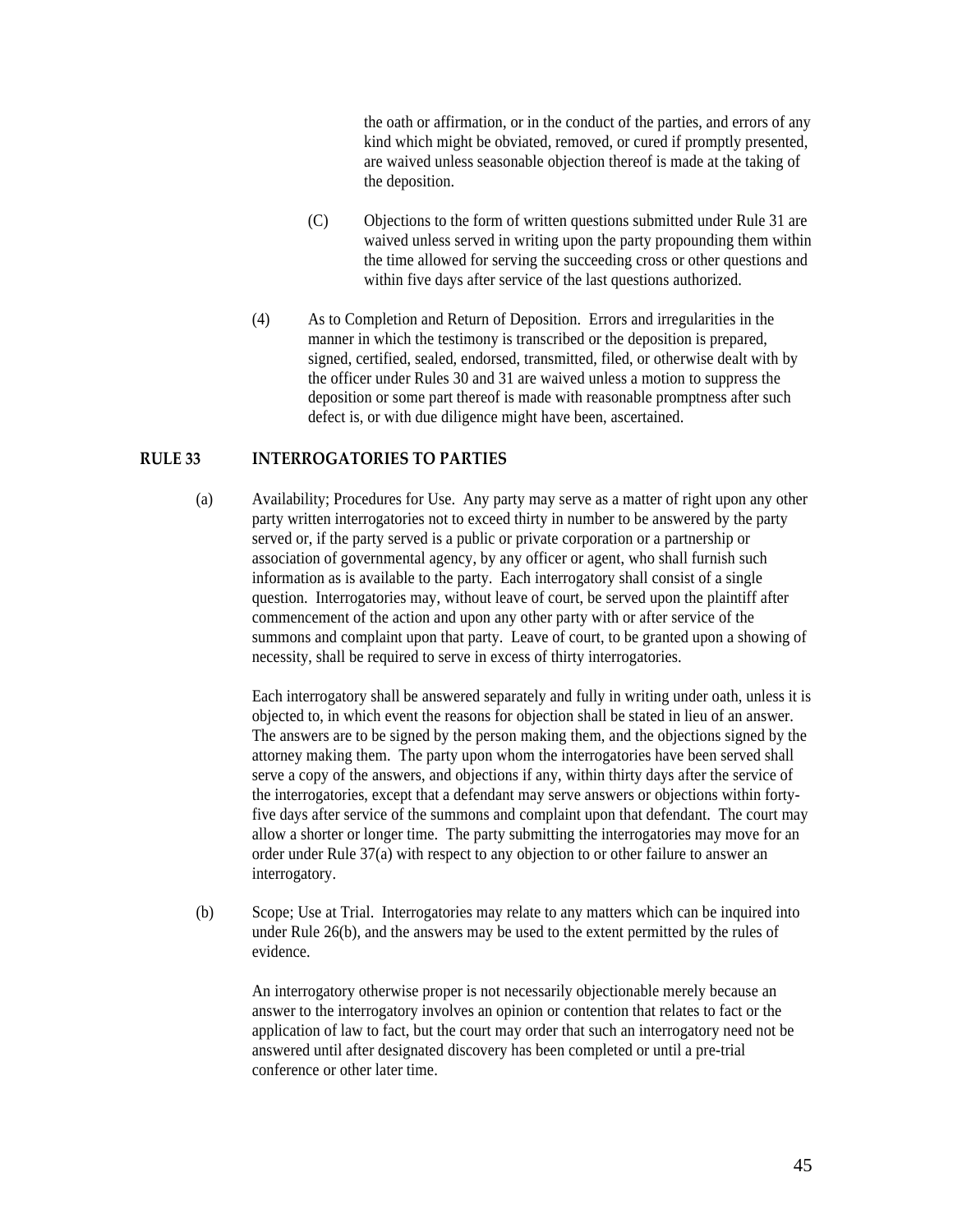(c) Option to Produce Business Records. Where the answer to an interrogatory may be derived or ascertained from the business records of the party upon whom the interrogatory has been served or from an examination, audit, or inspection of such business records, or from a compilation, abstract, or summary based thereon, and the burden of deriving or ascertaining the answer is substantially the same for the party serving the interrogatory as for the party served, it is a sufficient answer to such interrogatory to specify the records from which the answer may be derived or ascertained and afford to the party serving the interrogatory reasonable opportunity to examine, audit, or inspect such records and to make copies, compilations, abstracts, or summaries. The specification provided shall include sufficient detail to permit the interrogating party to identify readily the individual documents from which the answer may be ascertained.

# **RULE 34 PRODUCTION OF DOCUMENTS AND THINGS AND ENTRY UPON LAND FOR INSPECTION AND OTHER PURPOSES**

- (a) Scope. Any party may serve on any other party a request:
	- (1) to produce and permit the party making the request, or someone acting on his behalf, to inspect and copy, any designated documents (including writings, drawings, graphs, charters, photographs, phono-records, and other data compilations from which information can be obtained, translated, if necessary, by the respondent through detection devices into reasonably useable form), or to inspect and copy, test, or sample any tangible things which constitute or contain matters within the scope of Rule 26(b) and which are in the possession, custody, or control of the party upon whom the request is served; or
	- (2) to permit entry upon designated land or other property in the possession or control of the party upon whom the request is served for the purpose of inspection and measuring, surveying, photographing, testing, or sampling the property or any designated object or operation thereon, within the scope of Rule  $26(b)$ .
- (b) Procedure. The request may, without leave of court, be served upon the plaintiff after commencement of the action and upon any other party with or after service of the summons and complaint upon that party. The request shall set forth the items to be inspected either by individual item or by category, and describe each item and category with reasonable particularity. The request shall specify a reasonable time, place, and manner of making the inspection and performing the related acts.

The party upon whom the request is served shall serve a written response within thirty days after the service of the request, except that a defendant may serve a response within forty-five days after service of the summons and complaint upon that defendant.

The court may allow a shorter or longer time. The response shall state, with respect to each item or category, that inspection and related activities will be permitted as requested, unless the request is objected to, in which event the reasons for objection shall be stated. If objection is made to part of an item or category, the part shall be specified. The party submitting the request may move for an order under Rule 37(a) with respect to any objection to or other failure to respond to the request or any part thereof, or any failure to permit inspection as requested.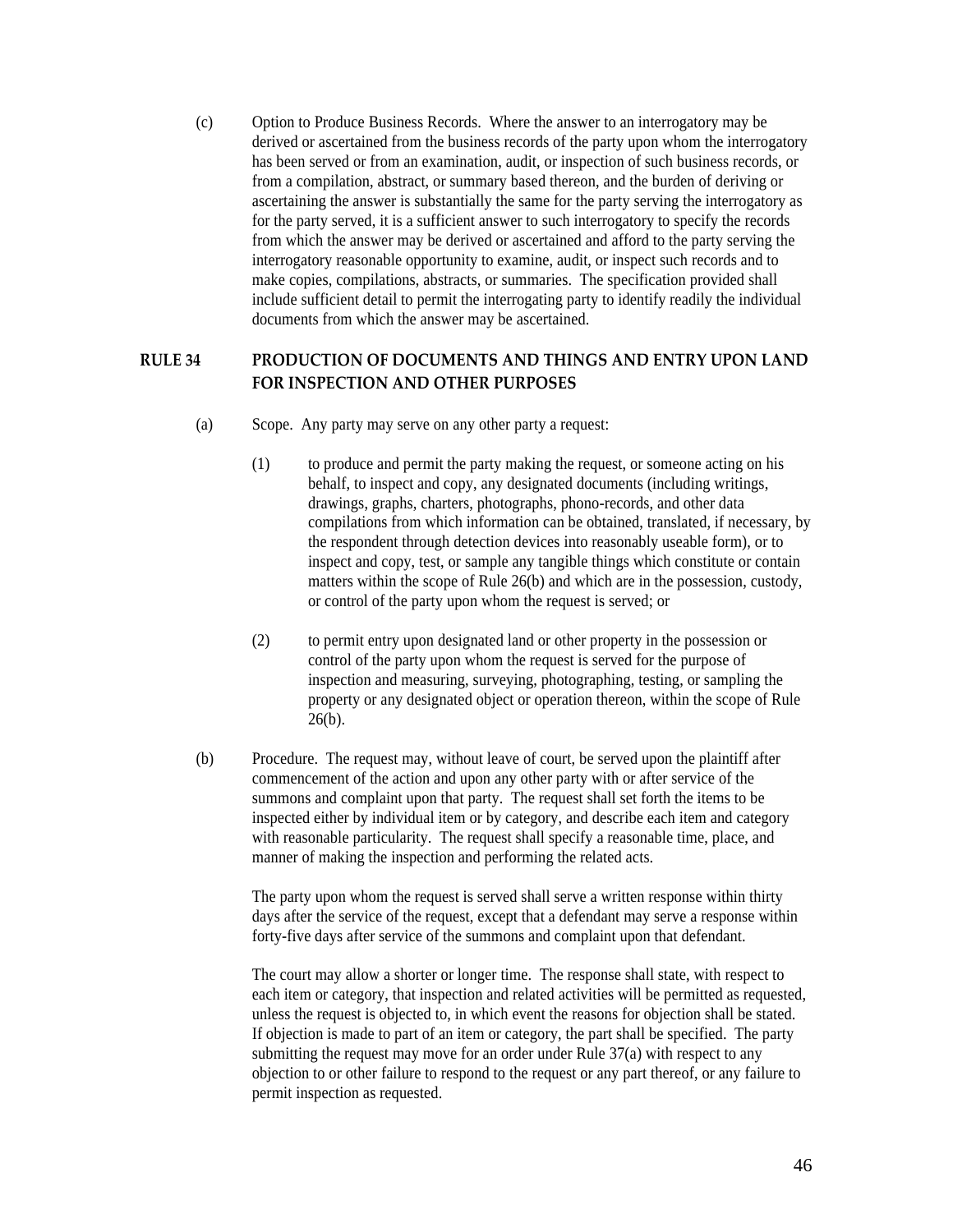When producing documents, the producing party shall produce them as they are kept in the usual course of business or shall organize and label them to correspond with the categories in the request that call for their production.

(c) Persons Not Parties. This rule does not preclude an independent action against a person not a party for production of documents and things and permission to enter upon land.

### **RULE 35 PHYSICAL AND MENTAL EXAMINATIONS OF PERSONS [OMITTED]**

#### **RULE 36 REQUESTS FOR ADMISSION**

(a) Request for Admission. A party may serve upon any other party a written request for the admission, for purposes of the pending action only, of the truth of any matters within the scope of Rule 26(b) set forth in the request that relate to statements or opinions of fact or of the application of law to fact, including the genuineness of any documents described in the request.

Copies of documents shall be served with the request unless they have been or are otherwise furnished or made available for inspection and copying. The request may, without leave of court, be served upon the plaintiff after commencement of the action and upon any other party with or after service of the summons upon that party.

Each matter of which an admission is requested shall be separately set forth. The matter is admitted unless, within thirty days after service of the request, or within such shorter or longer time as the court may allow, the party to whom the request is directed serves upon the party requesting the admission a written answer or objection addressed to the matter, signed by the party or by his attorney, but, unless the court shortens the time, a defendant shall not be required to serve answers or objections before the expiration of forty-five days after service of the summons upon him. If objection is made, the reasons therefore shall be stated. The answer shall specifically deny the matter or set forth in detail the reasons why the answering party cannot truthfully admit or deny the matter. A denial shall fairly meet the substance of the requested admission, and when good faith requires that a party qualify his answer or deny only a part of the matter of which an admission is requested, he shall specify so much of it is as is true and qualify or deny the remainder. An answering party may not give lack of information or knowledge as a reason for failure to admit or deny unless he states that he has made reasonable inquiry and that the information known or readily obtainable by him is insufficient to enable him to admit or deny. A party who considers that a matter of which an admission has been requested presents a genuine issue for trial may not, on that ground alone, object to the request; he may, subject to Rule 37(c), deny the matter or set forth reasons why he cannot admit or deny it.

The party who has requested the admissions may move to determine the sufficiency of the answers or objections. Unless the court determines that an objection is justified, it shall order that an answer be served. If the court determines that an answer does not comply with the requirements of this section, it may order either that the matter is admitted or that an amended answer be served. The court may, in lieu of these orders, determine that final disposition of the request be made at a pre-trial conference or at a designated time prior to trial. Rule 37(a)(4) applies to the award of expenses incurred in relation to the motion.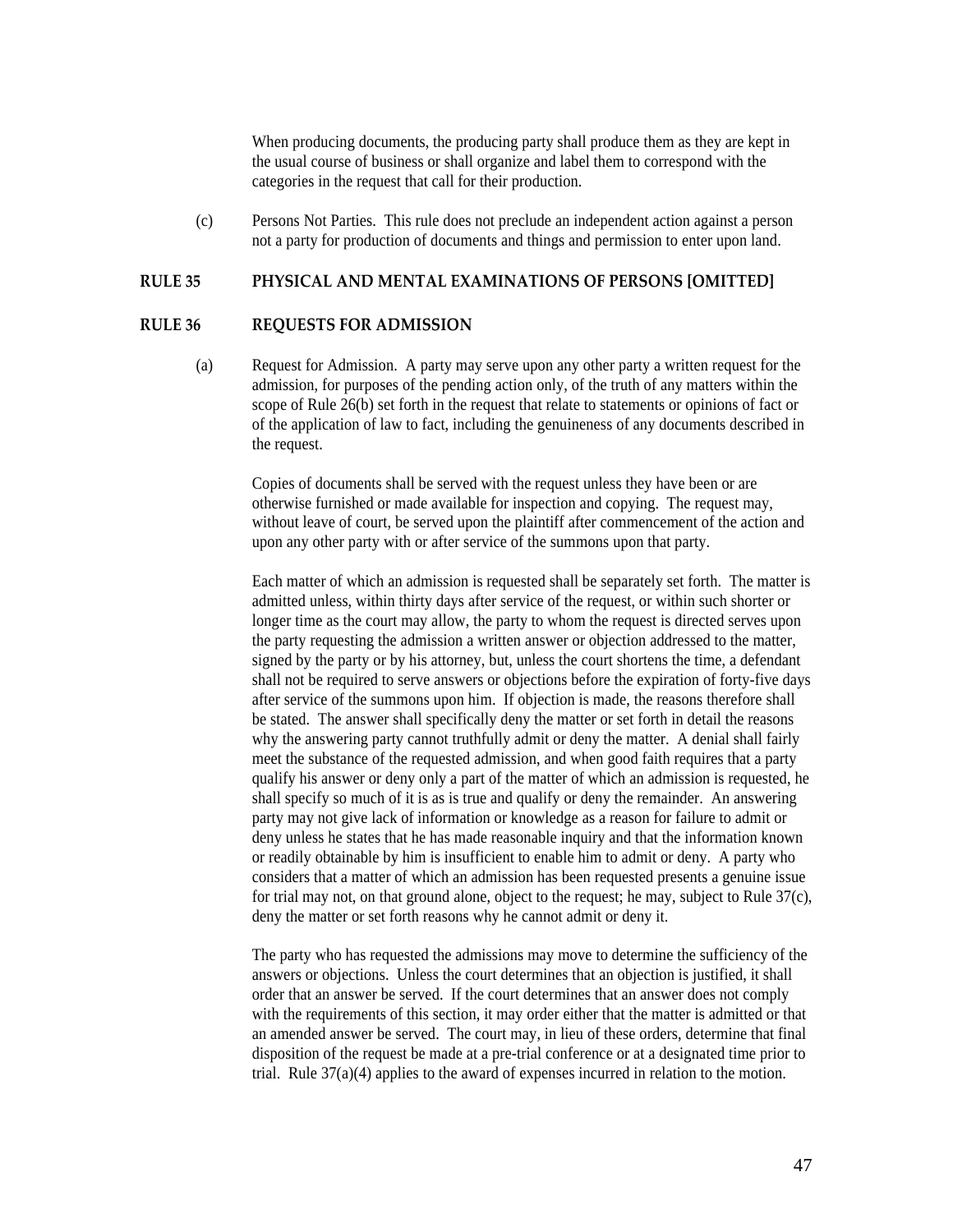(b) Effect of Admission. Any matter admitted under this rule is conclusively established unless the court on motion permits withdrawal or amendment of the admission. Subject to the provisions governing amendment of a pre-trial order, the court may permit withdrawal or amendment when the presentation of the merits of the action will be subserved thereby and the party who obtained the admission fails to satisfy the court that withdrawal or amendment will prejudice him in maintaining his action or defense on the merits. Any admission made by a party under this rule is for the purpose of the pending action only and is not an admission by him for any other purpose nor may it be used against him in any other proceeding.

# **RULE 37 FAILURE TO MAKE OR COOPERATE IN DISCOVERY: SANCTIONS**

- (a) Motion for Order Compelling Discovery. A party, upon reasonable notice to other parties and all persons affected thereby, may apply for an order compelling discovery as follows:
	- (1) Appropriate Court. An application for an order may be made to the court in which the action is pending.
	- (2) Motion. If a deponent fails to answer questions propounded or submitted under Rules 30 or 31, or a corporation or other entity fails to make a designation under Rules  $30(b)(6)$  or  $31(a)$ , or a party fails to answer an interrogatory submitted under Rule 33, or if a party, in response to a request for inspection submitted under Rule 34, fails to respond that inspection will be permitted as requested or fails to permit inspection as requested, the discovering party may move for an order compelling an answer, or a designation, or an order compelling inspection in accordance with the request. When taking a deposition on oral examination, the proponent of the question may complete or adjourn the examination before he applies for an order.

If the court denies the motion in whole or in part, it may make such protective order as it would have been empowered to make on a motion made pursuant to Rule 26(d).

- (3) Evasive or Incomplete Answer. For purposes of this section, an evasive or incomplete answer is to be treated as a failure to answer.
- (4) Award of Expenses of Motion. If the motion is granted, the court shall, after opportunity for hearing, require the party or deponent whose conduct necessitated the motion or the party or attorney advising such conduct or both of them to pay to the moving party the reasonable expenses incurred in obtaining the order, including attorney's fees, unless the court finds that the opposition to the motion was substantially justified or that other circumstances make an award of expenses unjust.

If the motion is denied, the court shall, after opportunity for hearing, require the moving party of the attorney advising the motion or both of them to pay to the party or deponent who opposed the motion the reasonable expenses incurred in opposing the motion, including attorney's fees, unless the court finds that the making of the motion was substantially justified or that other circumstances make an award of expense unjust.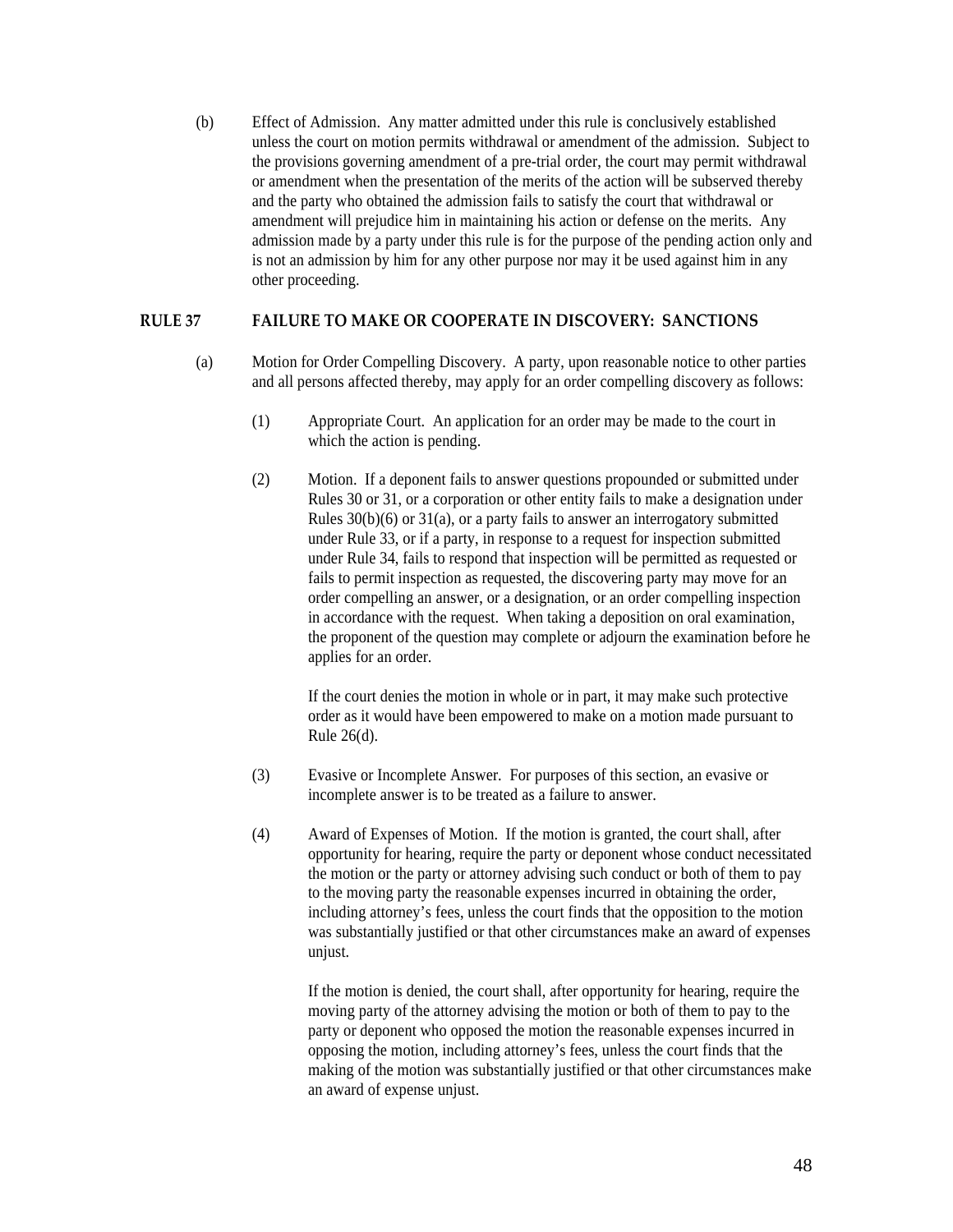If the motion is granted in part and denied in part, the court may apportion the reasonable expenses incurred in relation to the motion among the parties and persons in a just manner.

- (b) Failure to Comply With Order.
	- (1) Sanctions by Court. If a deponent fails to be sworn or to answer a question after being directed to do so by the court, the failure may be considered a contempt of court.
	- (2) Sanctions by Court in Which Action Is Pending. If a party or an officer, director, or managing agent of a party or a person designated under Rules 30(b)(6) or 31(a) to testify in behalf of a party fails to obey an order to provide or permit discovery, including an order made under subsection (a) of this rule, the court in which the action is pending may make such orders in regard to the failure as are just, and among others the following:
		- (A) an order that the matters regarding which the order was made or any other designated facts shall be taken to be established for the purposes of the action in accordance with the claim of the party obtaining the order;
		- (B) an order refusing to allow the disobedient party to support or oppose designated claims or defenses, or prohibiting him from introducing designated matters in evidence;
		- (C) an order striking out pleadings or parts thereof, or staying further proceedings until the order is obeyed, or dismissing the action or proceeding or any party thereof, or rendering a judgment by default against the disobedient party;
		- (D) in lieu of any of the foregoing orders or in addition thereto, an order treating as a contempt of court the failure to obey any orders.

In lieu of any of the foregoing orders or in addition, thereto, the court shall require the party failing to obey the order or the attorney advising him or both to pay the reasonable expenses, including attorney's fees, caused by the failure, unless the court finds that the failure was substantially justified or that other circumstances make an award of expenses unjust.

- (c) Expenses on Failure to Admit. If a party fails to admit the genuineness of any document or the truth of any matter as requested under Rule 36, and if the party requesting the admissions thereafter proves the genuineness of the document or the truth of the matter, he may apply to the court for an order requiring the other party to pay him the reasonable expenses incurred in making that proof, including reasonable attorney's fees. The court shall make the order unless it finds that
	- (1) the request was held objectionable under Rule 36(a), or
	- (2) the admission sought was of no substantial importance, or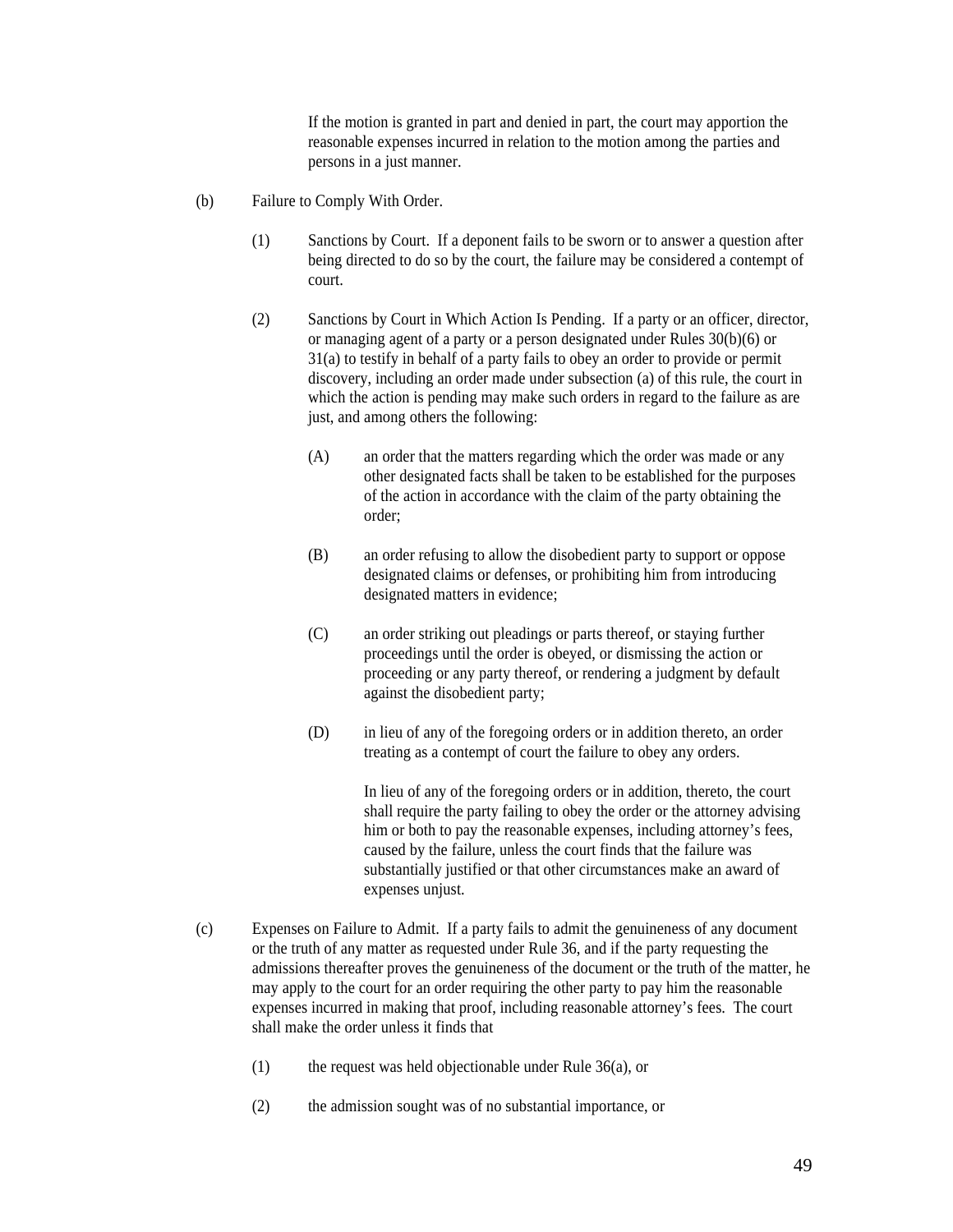- (3) the party failing to admit had reasonable ground to believe that he might prevail on the matter, or
- (4) there was other good reason for the failure to admit.
- (d) Failure of Party to Attend at Own Deposition or Serve Answers to Interrogatories or Respond to Request for Inspection. If a party or an officer, director, or managing agent of a party or a person designated under Rules  $30(b)(6)$  or  $31(a)$  to testify on behalf of a party fails:
	- (1) to appear before the officer who is to take his deposition, after being served with a proper notice, or
	- (2) to serve answers or objections to interrogatories submitted under Rule 33, after proper service of interrogatories, or
	- (3) to serve a written response to a request for inspection submitted under Rule 34, after proper service of the request, the court in which the action is pending on motion may make such orders in regard to the failure as are just, and among others it may take any action authorized under subsections (A), (B), and (C) of subsection (b)(2) of this rule. In lieu of any order or in addition thereto, the court shall require the party failing to act or the attorney advising him or both to pay the reasonable expenses, including attorney's fees, caused by the failure, unless the court finds that the failure was substantially justified or that other circumstances make an award of expenses unjust.

The failure to act described in this subsection may not be excused on the ground that the discovery sought is objectionable unless the party failing to act has applied for a protective order under Rule 26(d).

- (e) Additional Sanctions. In addition to the application of those sanctions, specified in Rule 26(d) and other provisions of this rule, the court may impose upon any party or counsel such sanctions as may be just, including the payment of reasonable expenses and attorneys' fees, if any party or counsel
	- (1) fails without good cause to cooperate in the framing of an appropriate discovery plan by agreement under Rule 26(c), or
	- (2) otherwise abuses the discovery process in seeking, making or resisting discovery.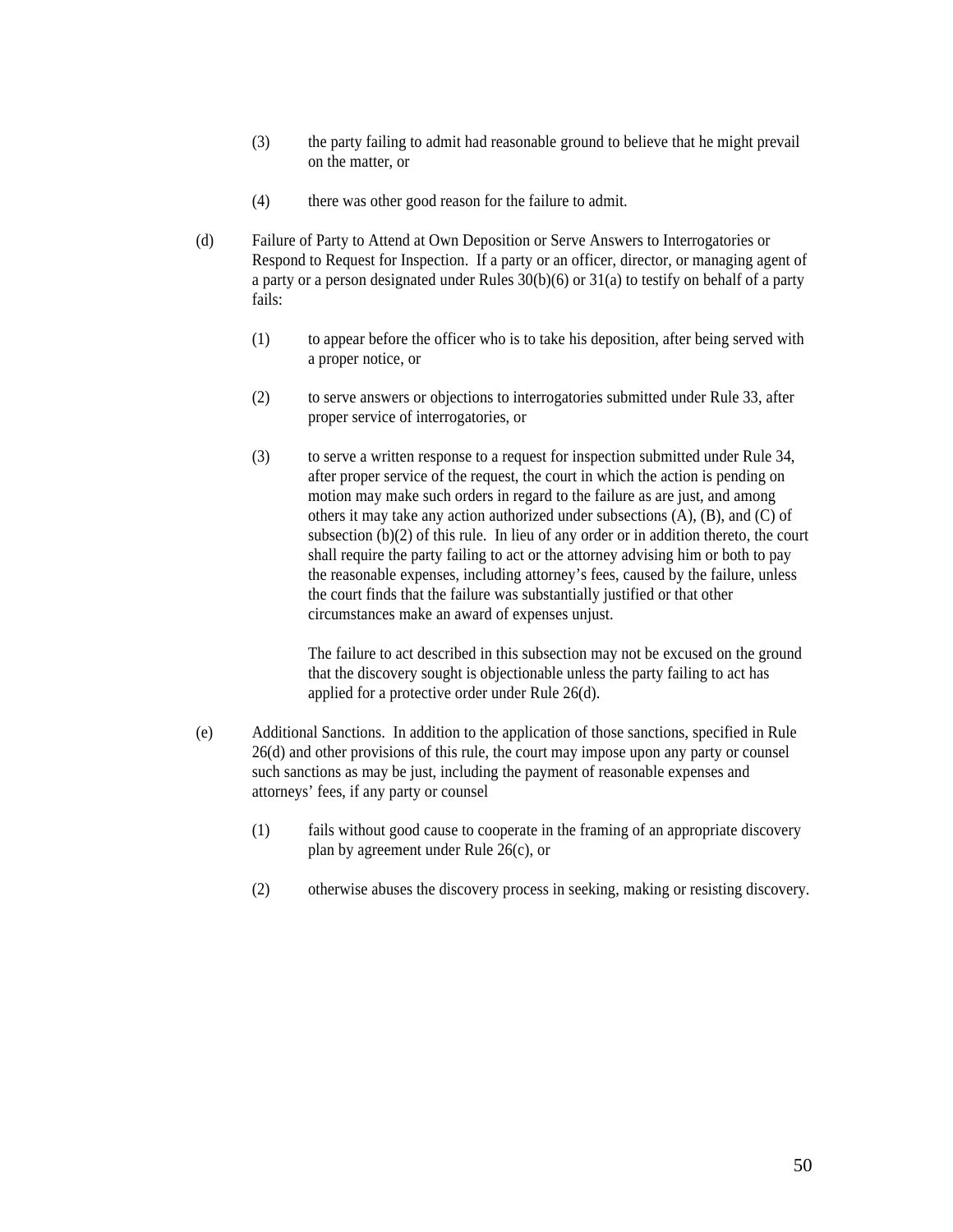# **ARTICLE VI ‐ TRIALS**

### **RULE 38 JURY TRIAL**

When Allowed. Trials of all civil actions shall be to the court without a jury unless a party to the action files a request for a jury trial not less than thirty (30) days prior to the scheduled date of trial. The party requesting the jury shall be responsible for all costs associated therewith.

### **RULE 39 TRIAL BY JURY OR BY THE COURT [OMITTED]**

### **RULE 40 ASSIGNMENT OF CASES FOR TRIAL**

- (a) Methods. Courts shall provide for placing of actions upon the trial calendar
	- (1) without request of the parties; or
	- (2) upon request of a party and notice to the other parties; or,
	- (3) in such other manner as the court deems expedient.

Prior to the calling of a case for trial, the parties shall be afforded ample opportunity, in the sound discretion of the court, for completion of discovery.

- (b) [Abrogated]
- (c) Trial by Agreement. Parties, including those who are in a representative or fiduciary capacity, may waive any waiting period imposed by these rules or statute and agree to a time and place for trial.

# **RULE 41 DISMISSAL OF ACTIONS**

- (a) Voluntary Dismissal: Effect Thereof.
	- (1) By Plaintiff; By Stipulation. Subject to the provisions of Rule 66, or of any other applicable law or ordinance, and upon the payment of all costs, an action may be dismissed by the plaintiff without order of court:
		- (A) by filing a notice of dismissal at any time before service by the adverse party of an answer or of a motion for summary judgment, whichever first occurs; or
		- (B) by filing a stipulation of dismissal signed by all parties who have appeared in the action.

Unless otherwise stated in the notice of dismissal or stipulation, the dismissal is without prejudice.

(2) By Order of Court. Except as provided in paragraph  $(a)(1)$  of this rule, an action shall not be dismissed at the plaintiff's instance save upon order of the court and upon such terms and conditions as the court deems proper. If a counterclaim has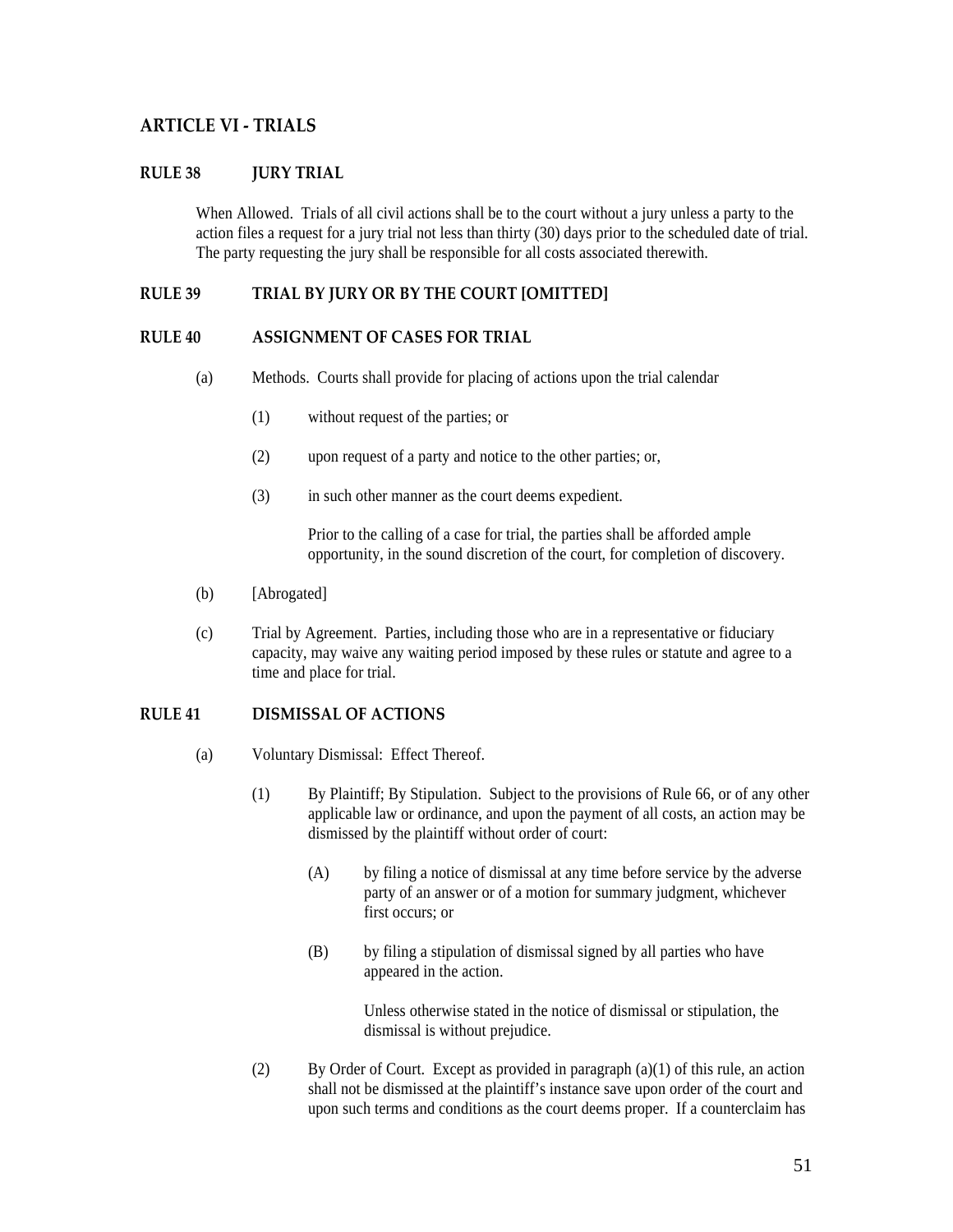been pleaded by a defendant prior to the service upon him of the plaintiff's motion to dismiss, the action may be dismissed but the counterclaim shall remain pending for adjudication by the court. Unless otherwise specified in the order, a dismissal under this paragraph is without prejudice.

- (b) Involuntary Dismissal: Effect Thereof. For failure to the plaintiff to prosecute or to comply with these rules or any order of court, a defendant may move for dismissal of an action or of any claim against him. After the plaintiff, in an action tried by the court without a jury, has completed the presentation of his evidence, the Defendant, without waiving his right to offer evidence in the event the motion is not granted, may move for a dismissal on the ground that upon the facts and the law the plaintiff has shown no right to relief. The court may then render judgment against the plaintiff or may decline to render any judgment until the close of all the evidence. If the court renders judgment on the merits against the plaintiff, the court may make findings as provided in Rule 52(a). Unless the court in its order for dismissal otherwise specifies, a dismissal under this subdivision and any other dismissal not provided for in this rule, other than a dismissal for lack of jurisdiction, for improper venue, or for failure to join a party under Rule 19, operates as an adjudication upon the merits.
- (c) Dismissal of Counterclaim, Cross-Claim or Third-Party Claim. The provisions of this rule apply to the dismissal of any counterclaim, cross-claim, or third-party claim. A voluntary dismissal by the claimant alone pursuant to Paragraph  $(a)(1)$  of this rule shall be made before a responsive pleading is served or, if there is none, before the introduction of evidence at the trial or hearing.
- (d) Dismissal on Clerk's Motion.
	- (1) Notice. In all civil actions wherein there has been no action of record during the preceding twelve months, the clerk of the court shall mail notice to the attorneys of record that such case will be dismissed by the court for want of prosecution unless within thirty days following said mailing, action of record is taken or an application in writing is made to the court and good cause shown why it should be continued as a pending case. If action of record is not taken or good cause is not shown, the court shall dismiss each such case without prejudice. The cost of filing such order of dismissal with the clerk shall not be assessed against either party.
	- (2) Mailing Notice. The notice shall be mailed in every eligible case not later than thirty days before June 15 and December 15 of each year, and all such cases shall be presented to the court by the clerk for action therein on or before June 30 and December 31 of each year. These deadlines shall not be interpreted as a prohibition against mailing of notice and dismissal thereon as cases may become eligible for dismissal under this rule. This rule is not a limitation upon any other power that the court may have to dismiss any action upon motion or otherwise.
- (e) Cost of Previously Dismissed Action. If a plaintiff whose action has once been dismissed in any court commences an action based upon or including the same claim against the same defendant, the court may make such order for the payment of costs for the action previously dismissed as it may deem proper and may stay the proceedings in the action until the plaintiff has complied with the order.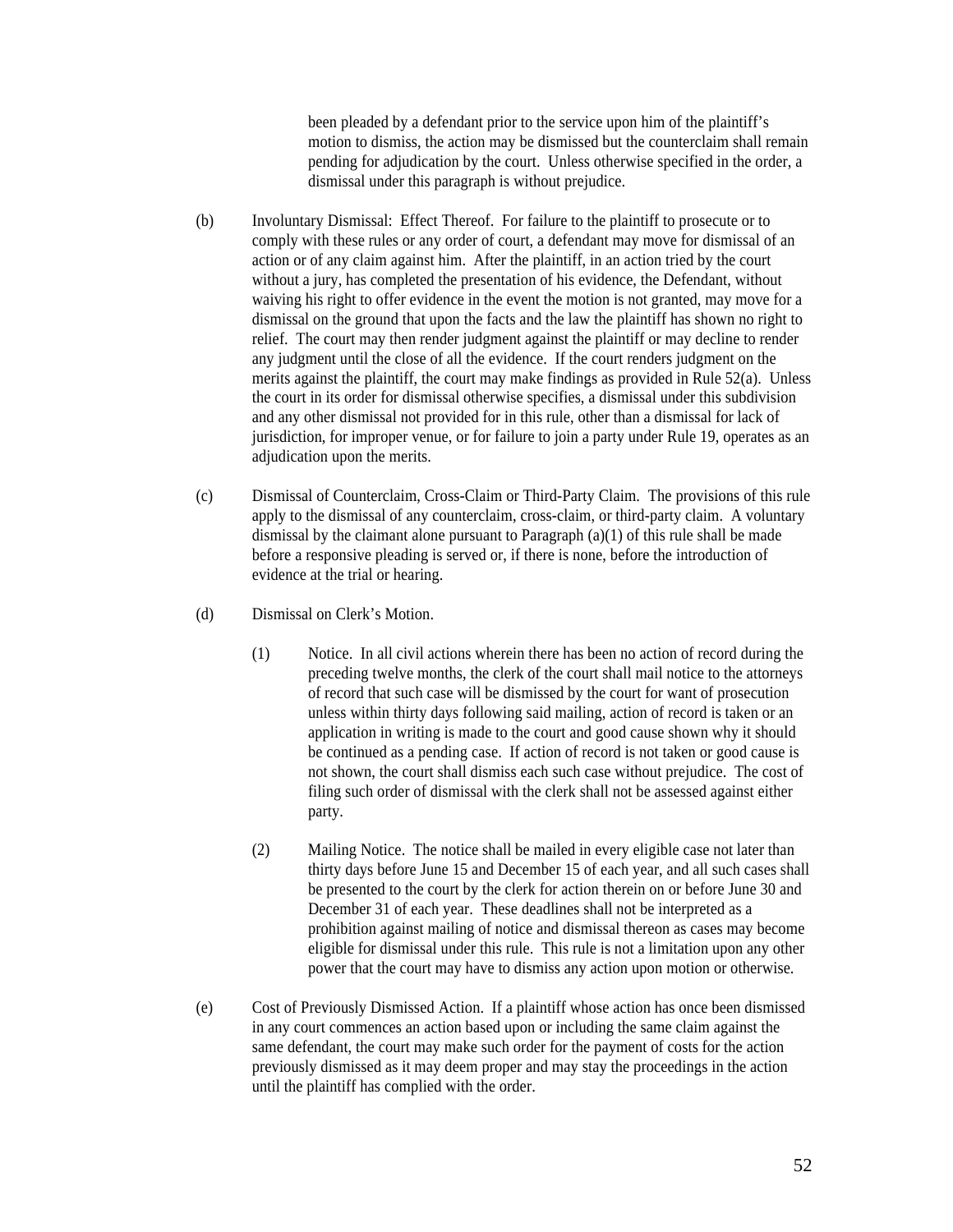# **RULE 42 CONSOLIDATIONS: SEPARATE TRIALS**

- (a) Consolidation. When actions involving a common question of law or fact are pending before the court, it may order a joint hearing or trial of any of all the matters in issue in the actions; it may order all the actions consolidated; and it may make such orders concerning proceedings therein as may tend to avoid unnecessary costs or delay.
- (b) Separate Trials. The court, in furtherance of convenience or to avoid prejudice, or when separate trials will be conducive to expedition and economy, may order a separate trial of any claim, cross-claim, counterclaim, or third-party claim, or of any separate issue or of any number of claims, cross-claims, counterclaims, third-party claims, or issues.

# **RULE 43 TAKING OF TESTIMONY**

- (a) Form and Admissibility. In all trials the testimony of witnesses shall be taken orally in open court, unless otherwise provided by these rules or the Choctaw Tribal Court Rules of Evidence.
- (b) [Abrogated]
- (c) [Abrogated]
- (d) Affirmation in Lieu of Oath. Whenever under these rules an oath is required to be taken, a solemn affirmation may be accepted in lieu thereof.
- (e) Evidence on Motions. When a motion is based on facts not appearing of record the court may hear the matter on affidavits presented by the respective parties, but the court may direct that the matter be heard wholly or partly on oral testimony or depositions.
- (f) Interpreters. The court may appoint an interpreter of its own selection and may fix his reasonable compensation. The compensation shall be paid out of funds provided by law or by one or more of the parties as the court may direct and may be taxed ultimately as costs, in the discretion of the court.

# **RULE 44 PROOF OF DOCUMENTS**

- (a) Authentication.
	- (1) Domestic. An official record kept within the United States, or any registered Indian Reservation, state, district, commonwealth, territory, or insular possession thereof, or within the Panama Canal Zone, the Trust Territory of the Pacific Islands, or the Ryukyu Islands, or an entry therein, when admissible for any purpose, may be evidenced by an official publication thereof or by a copy attested by a person purporting to be the officer having the legal custody of the record, or his deputy. If the official record is kept outside the State of Mississippi, the copy shall be accompanied by a certificate under oath of such person that he is the legal custodian of such record and that the record is kept pursuant to state law.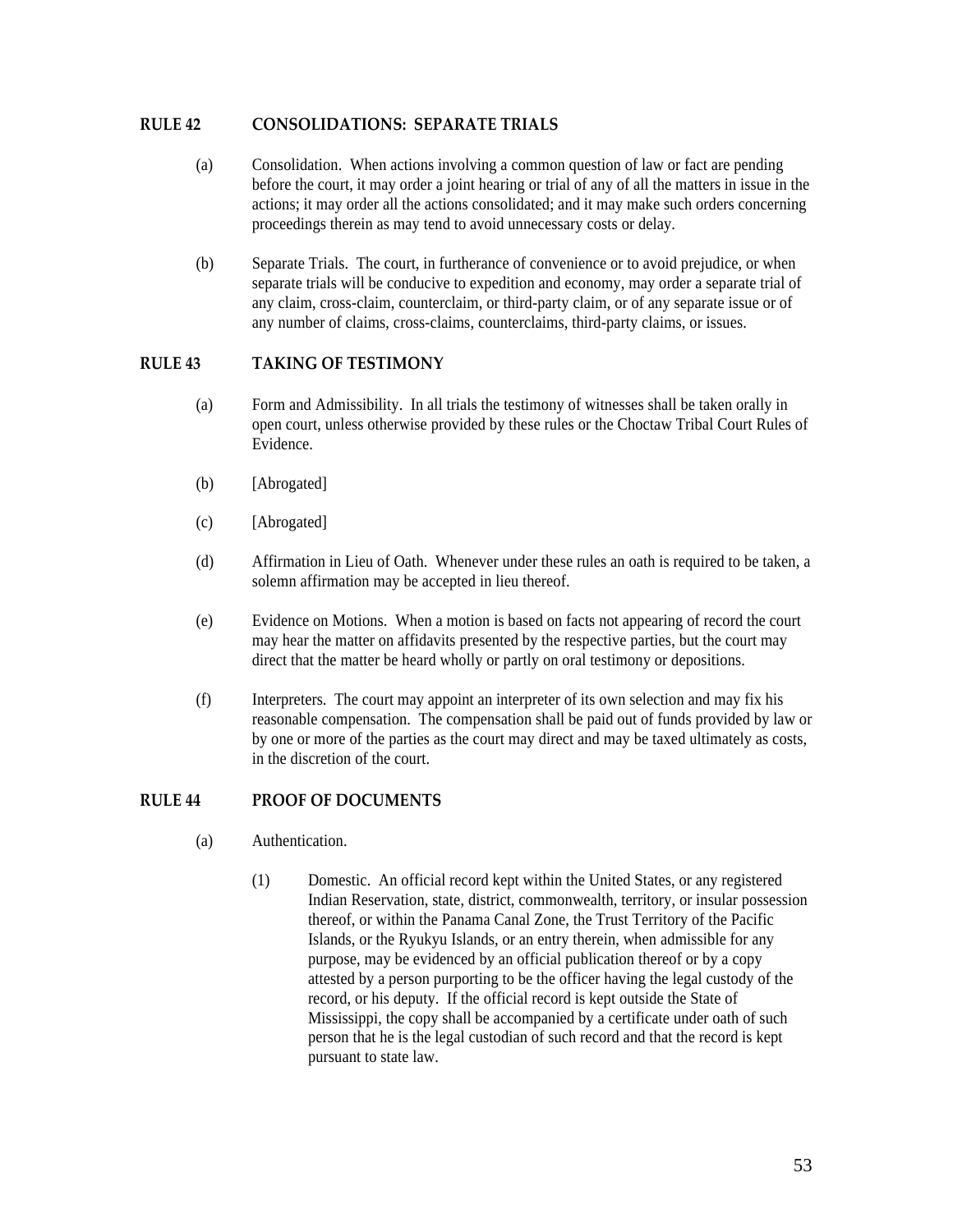- (2) Foreign. A foreign official record (outside the United States as referred to in subparagraph (a), or an entry therein, when admissible for any purpose, may be evidenced by an official publication thereof, or a copy thereof, attested by a person authorized to make the attestation, and accompanied by a final certification as to the genuineness of the signature and official position
	- (i) of the attesting person or
	- (ii) of any foreign official whose certificate of genuineness or signature and official position relating to the attestation.

A final certification may be made by a secretary of an embassy or legation, consul general, consul, vice consul, or consular agent of the United States, or a diplomatic or consular official of the foreign country assigned or accredited to the United States. If reasonable opportunity has been given to all parties to investigate the authenticity and accuracy of the documents, the court may, for good cause shown, (i) admit an attested copy without final certification or (ii) permit the foreign official record to be evidenced by an attested summary with or without a final certification.

- (b) Lack of Record. A written statement that after diligent search no record or entry of a specified tenor is found to exist in the records designated by the statement, authenticated as provided in subsection  $(a)(1)$  of this rule in the case of a domestic record, or complying with the requirements of subsection  $(a)(2)$  of this rule for a summary in the case of a foreign record, is admissible as evidence that the records contain no such record or entry.
- (c) This rule does not prevent the proof of official records or of entry, or of lack of entry therein by any other method authorized by law.

#### **RULE 44.1 DETERMINTION OF FOREIGN LAW [OMITTED]**

### **RULE 45 SUBPOENA**

- (a) Form; Issuance
	- (1) Every subpoena shall be issued by the clerk under the seal of the court, shall state the name of the court and title of the action, and shall command each person to whom it is directed to attend and give testimony, or to produce and permit inspection and copying of designated books, documents or tangible things in the possession, custody or control of that person, or to permit inspection of premises, at a time and place therein specified. The clerk shall issue a subpoena signed and sealed, but otherwise in blank, to a party requesting it, who shall fill it in before service. A command to produce or to permit inspection may be joined with a command to appear at trial or hearing or at deposition, or may be issued separately.
	- (2) Subpoenas for attendance at a trial or hearing, for attendance at a deposition, and for production or inspection shall issue from the court in which the action is pending. In the case of a deposition to be taken in foreign litigation the subpoena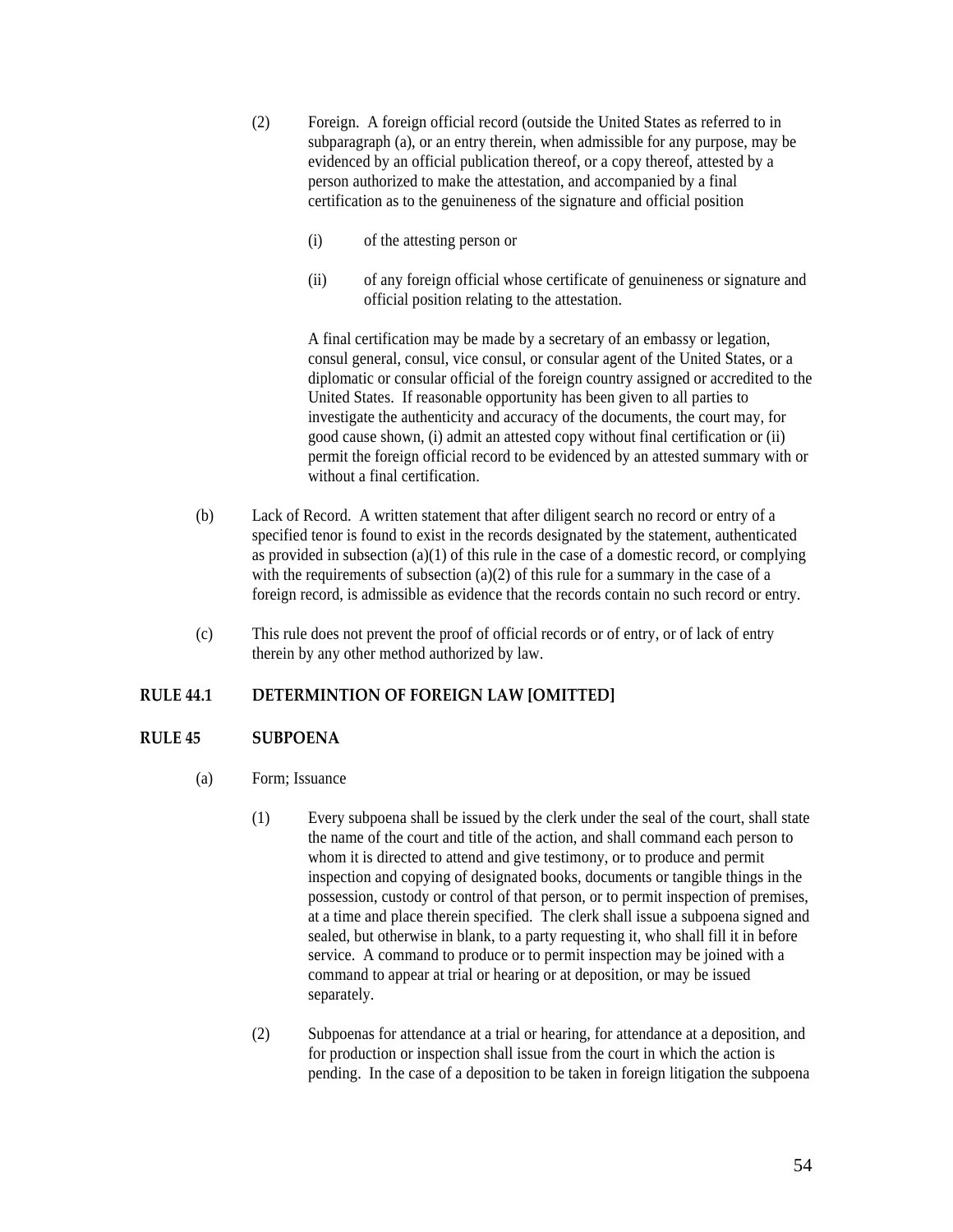shall be issued by a clerk of a court for the county in which the deposition is to be taken.

- (b) Place of Examination. A resident of the State of Mississippi may be required to attend a deposition, production or inspection only in the county wherein he resides or is employed or transacts his business in person, or at such other convenient place as is fixed by an order of the court. A non-resident of this state subpoenaed within this state may be required to attend only in the county wherein he is served, or at such other convenient place as is fixed by an order of the court.
- (c) Service.
	- (1) A subpoena may be served by a Choctaw police officer, or by any other person who is not a party and is not less than 18 years of age, and his return endorsed thereon shall be prima facie proof of service, or the person served may acknowledge service in writing on the subpoena. Service of the subpoena shall be executed upon the witness personally.
	- (2) Proof of service shall be made by filing with the Clerk of the Court from which the subpoena was issued a statement certified by the person who made the service, setting forth the date and manner of service, the county in which it was served, the names of the persons served, and the name, address and telephone number of the person making the service.
- (d) Protection of Persons Subject to Subpoenas.
	- (1) In General.
		- (A) On timely motion, the court by which a subpoena was issued shall quash or modify the subpoena if it:
			- (i) fails to allow reasonable time for compliance,
			- (ii) requires disclosure of privileged or other protected matter and no exception or waiver applies,
			- (iii) designates an improper place for examination, or
			- (iv) subjects a person to undue burden or expense.
		- (B) If a subpoena:
			- (i) requires disclosure of a trade secret or other confidential research, development, or commercial information, or
			- (ii) requires disclosure of an unretained expert's opinion or information not describing specific events or occurrences in dispute and resulting from the expert's study made not at the request of any party, the court may order appearance or production only upon specified conditions.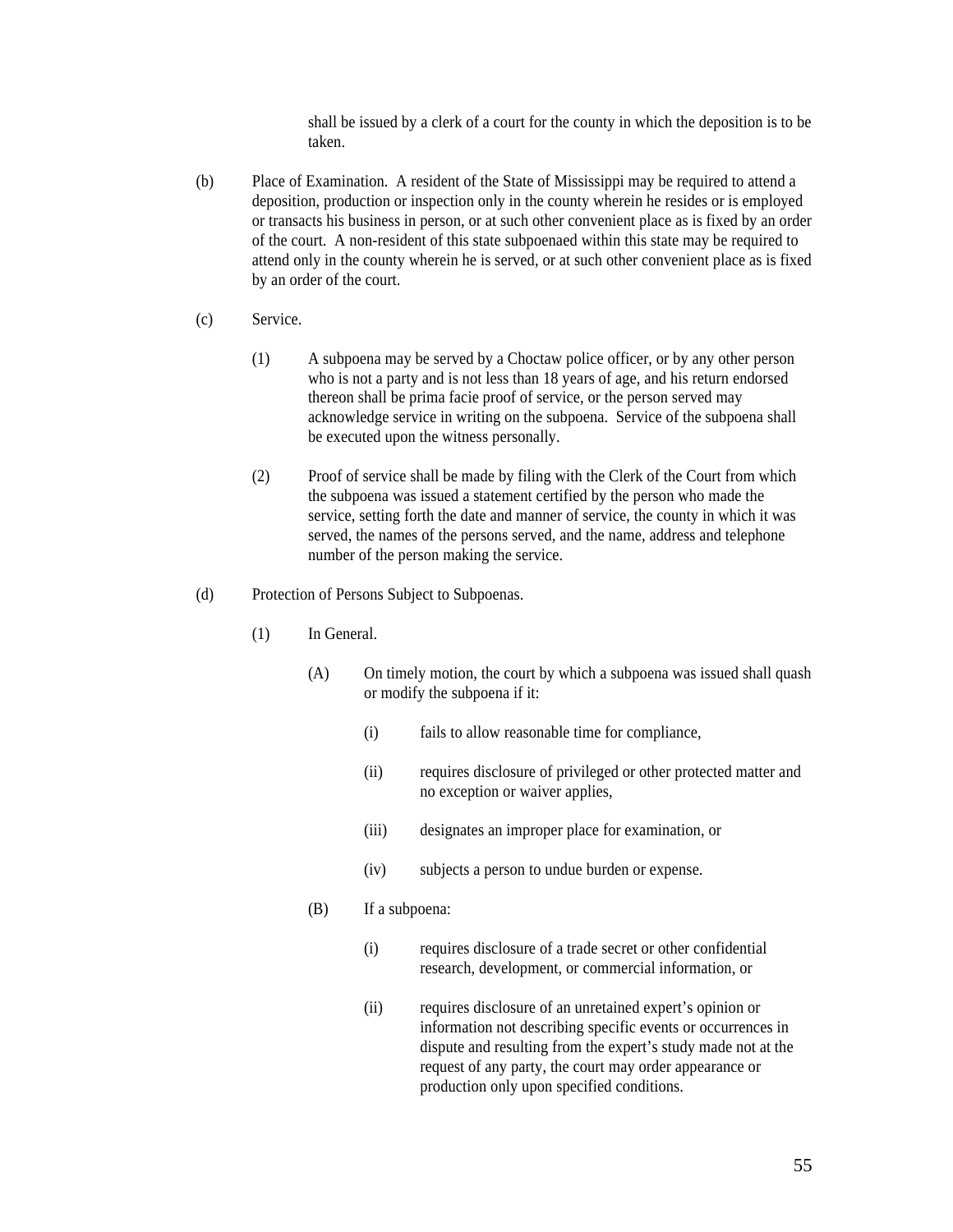- (2) Subpoenas for Production or Inspection.
	- (A) A person commanded to produce and permit inspection and copying of designated books, papers, documents or tangible things, or to permit inspection of premises need not appear in person at the place of production or inspection unless commanded by the subpoena to appear for deposition, hearing or trial. Unless for good cause shown the court shortens the time, a subpoena for production or inspection shall allow not less than ten days for the person upon whom it is served to comply with the subpoena. A copy of all such subpoenas shall be served immediately upon each part in accordance with Rule 5. A subpoena commanding production or inspection will be subject to the provisions of Rule 26(d).
	- (B) The person to whom the subpoena is directed may, within ten days after the service thereof or on or before the time specified in the subpoena for compliance, if such time is less than ten days after service, serve upon the party serving the subpoena written objection to inspection or copying of any or all of the designated materials, or to inspection of the premises.

If objection is made, the party serving the subpoena shall not be entitled to inspect and copy the material except pursuant to an order of the court from which the subpoena was issued. The party serving the subpoena may, if objection has been made, move at any time upon notice to the person served for an order to compel the production or inspection.

- (C) The court, upon motion made promptly and in any event at or before the time specified in the subpoena for compliance therewith, may:
	- (i) quash or modify the subpoena if it is unreasonable or oppressive, or
	- (ii) condition the denial of the motion upon the advance by the person in whose behalf the subpoena is issued of the reasonable cost of producing the books, papers, documents, or tangible things.
- (e) Duties In Responding to Subpoena.
	- (1) A person responding to a subpoena to produce documents shall produce them as they are kept in the usual course of business or shall organize and label them to correspond with the categories in the demand.
	- (2) When information subject to a subpoena is withheld on a claim that it is privileged or subject to protection as trial preparation materials, the claim shall be made expressly and shall be supported by a description of the nature of the documents, communications, or things not produced that is sufficient to enable the demanding party to contest the claim.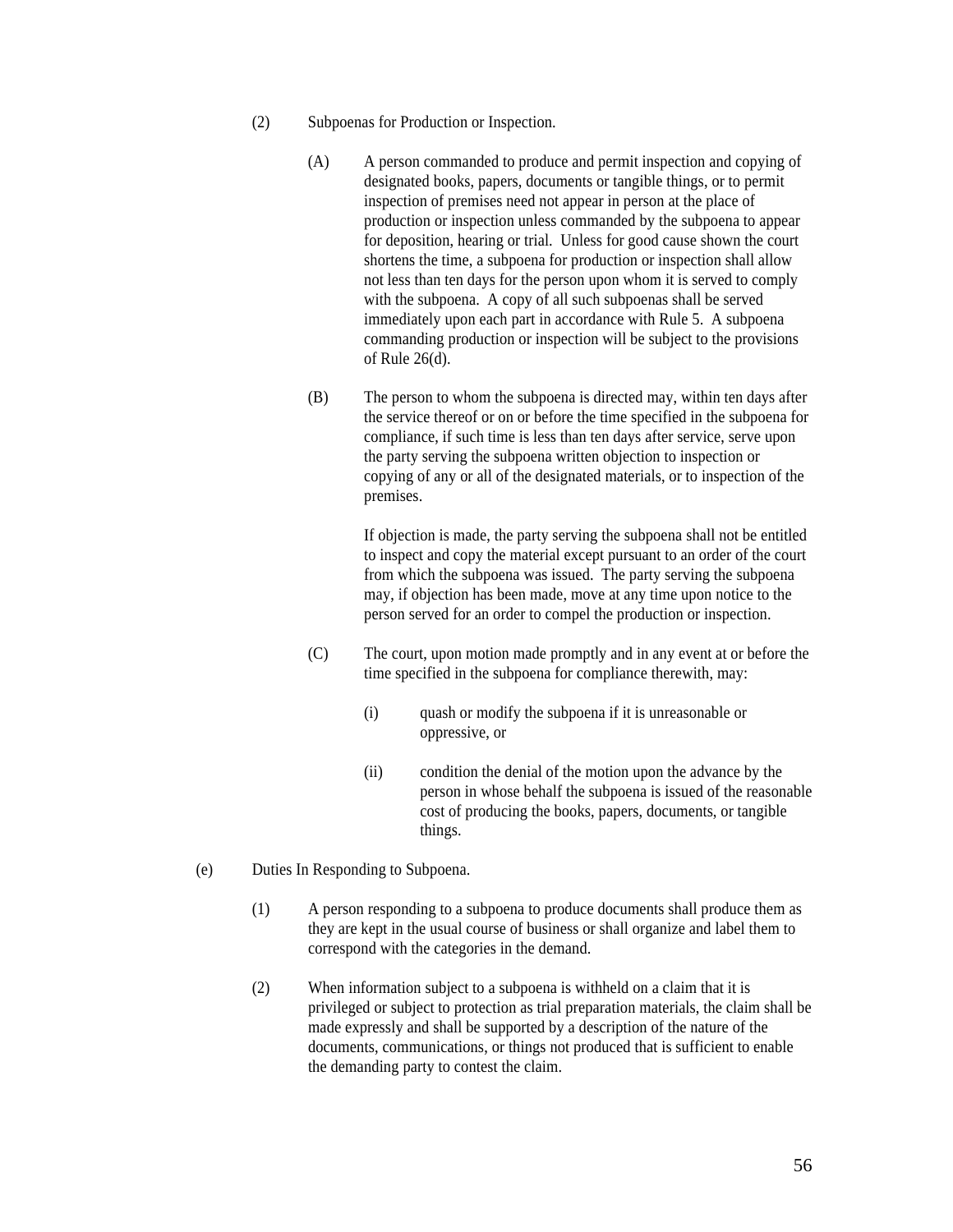- (f) Sanctions. On motion of a party or of the person upon whom a subpoena for the production of books, papers, documents, or tangible things is served and upon a showing that the subpoena power is being exercised in bad faith or in such manner as unreasonably to annoy, embarrass, or oppress the party or the person upon whom the subpoena is served, the court in which the action is pending shall order that the subpoena be quashed and may enter such further orders as justice may required to curb abuses of the powers granted under this rule. To this end, the court may impose an appropriate sanction.
- (g) Contempt. Failure by any person without adequate excuse to obey a subpoena served upon him may be deemed a contempt of the court from which the subpoena issued.

### **RULE 46 EXCEPTIONS UNNECESSARY**

An exception at any stage or step of the case or matter is unnecessary to lay a foundation for review whenever a matter has been called to the attention of the court by objection, motion, or otherwise and the court has ruled thereon. However, if a party has no opportunity to object to a ruling or order at the time it is made, the absence of an objection does not thereafter prejudice him.

### **RULE 47 JURORS**

- (a) Examination of Jurors. Any person called as a juror for the trial of any cause shall be examined under oath or upon affirmation as to his qualifications. The court may permit the parties or their attorneys to conduct the examination of the prospective jurors or may itself conduct the examination. In the latter event, the court shall permit the parties of their attorneys to supplement the examination by further inquiry.
- (b) Selection of Jurors; Jury Service. Jurors shall be drawn and selected for jury service as provided by statute.
- (c) Challenges. In actions tried before a six-person jury, each side may exercise two peremptory challenges. Where one or both sides are composed of multiple parties, the court may allow challenges to be exercised separately or jointly, and may allow additional challenges; provided, however, in all actions the number of challenges allowed for each side shall be identical. Parties may challenge any juror for cause.
- (d) Alternate Jurors. The trial judge may, in his discretion, direct that one or two jurors in addition to the regular panel be called and empanelled to sit as alternate jurors. Alternate jurors, in the order in which they are called, shall replace jurors who, prior to the time the jury retires to consider its verdict, become unable or disqualified to perform their duties. Alternate jurors shall be drawn in the same manner, shall have the same qualifications, shall be subject to the same examination and challenges for cause, shall take the same oath and shall have the same functions, powers, facilities, and privileges as the regular jurors. Each party shall be allowed one peremptory challenge to alternate jurors in addition to those provided by subsection (c) of this rule. The additional peremptory challenges provided for herein may be used against an alternate juror only, and other peremptory challenges, provided by subsection (c) of this rule, may not be used against an alternate juror.
- (e) Exemption from jury service; excuses; service of disqualified jurors.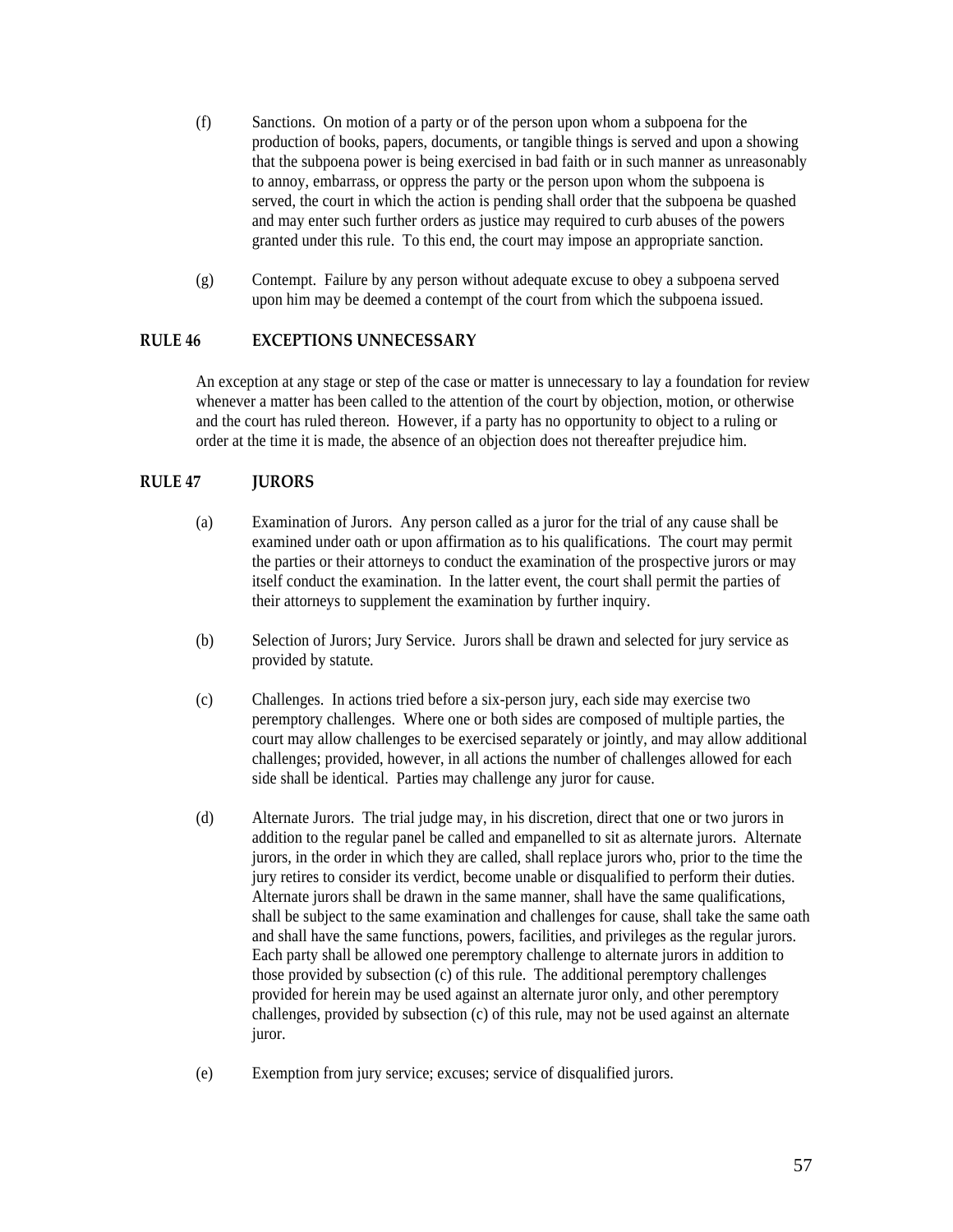- (1) A person who is fifty-seven (57) years of age or older, is considered an elder by Tribal custom, and who provides proof of such age to the Administrator of Tribal Court requesting an exemption from jury service with the Tribal Court shall be temporarily or permanently exempted from such service.
- (2) A person may be temporarily or permanently excused from jury service at the discretion of a Tribal Judge in the division in which the case is pending if the person has a physical and/or mental disability that renders the person unable to perform jury service.
- (3) Requests for an excuse from jury service, as to Paragraph 2, shall be received by the Court and heard prior to commencement of the matter for which the person was summoned as a juror. Requests for an age exemption from jury service shall be received by the Court and the Court may delegate the Administrator of Tribal Court the authority to excuse jurors as to Paragraph 1 only.

#### **RULE 48 JURIES AND JURY VERDICTS**

Juries shall consist of six persons, plus alternates as provided by Rule 47(d). A verdict or finding of five or more of the jurors shall be taken as the verdict or finding of the jury.

### **RULE 49 GENERAL VERDICTS AND SPECIAL VERDICTS**

- (a) General Verdicts. Except as otherwise provided in this rule, jury determination shall be by general verdict. The remaining provisions of this rule should not be applied in simple cases where the general verdict will serve the ends of justice.
- (b) Special Verdict. The court may require a jury to return only a special verdict in the form of a special written finding upon each issue of fact. In that event the court may submit to the jury written questions susceptible of categorical or other brief answer or may submit written forms of the several special findings which might properly be made under the pleadings and evidence; or it may use such other method of submitting the issues and requiring written findings thereon as it deems most appropriate. The court shall give to the jury such explanation and instruction concerning the matter thus submitted as may be necessary to enable the jury to make its findings upon each issue. If in so doing the court omits any issue of fact raised by the pleadings or by the evidence, each party waives his right to a trial by jury of the issue so omitted without such demand the court may make a finding; or if it fails to dos, it shall be deemed to have made a finding in accord with the judgment on the special verdict.
- (c) General Verdict Accompanied by Answers to Interrogatories. The court, in its discretion, may submit to the jury, together with instructions for a general verdict, written interrogatories upon one or more issues of fact the decision of which is necessary to a verdict. The court shall give such explanation or instruction as may be necessary to enable the jury both to make answers and to render a general verdict. When the general verdict and the answers are harmonious, the appropriate judgment upon the verdict and answers shall be entered. When the answers are consistent with each other but one or more is inconsistent with the general verdict, judgment may be entered consistent with the answers, notwithstanding the general verdict, or the court may return the jury for further consideration of its answers and verdict or may order a new trial. When the answers are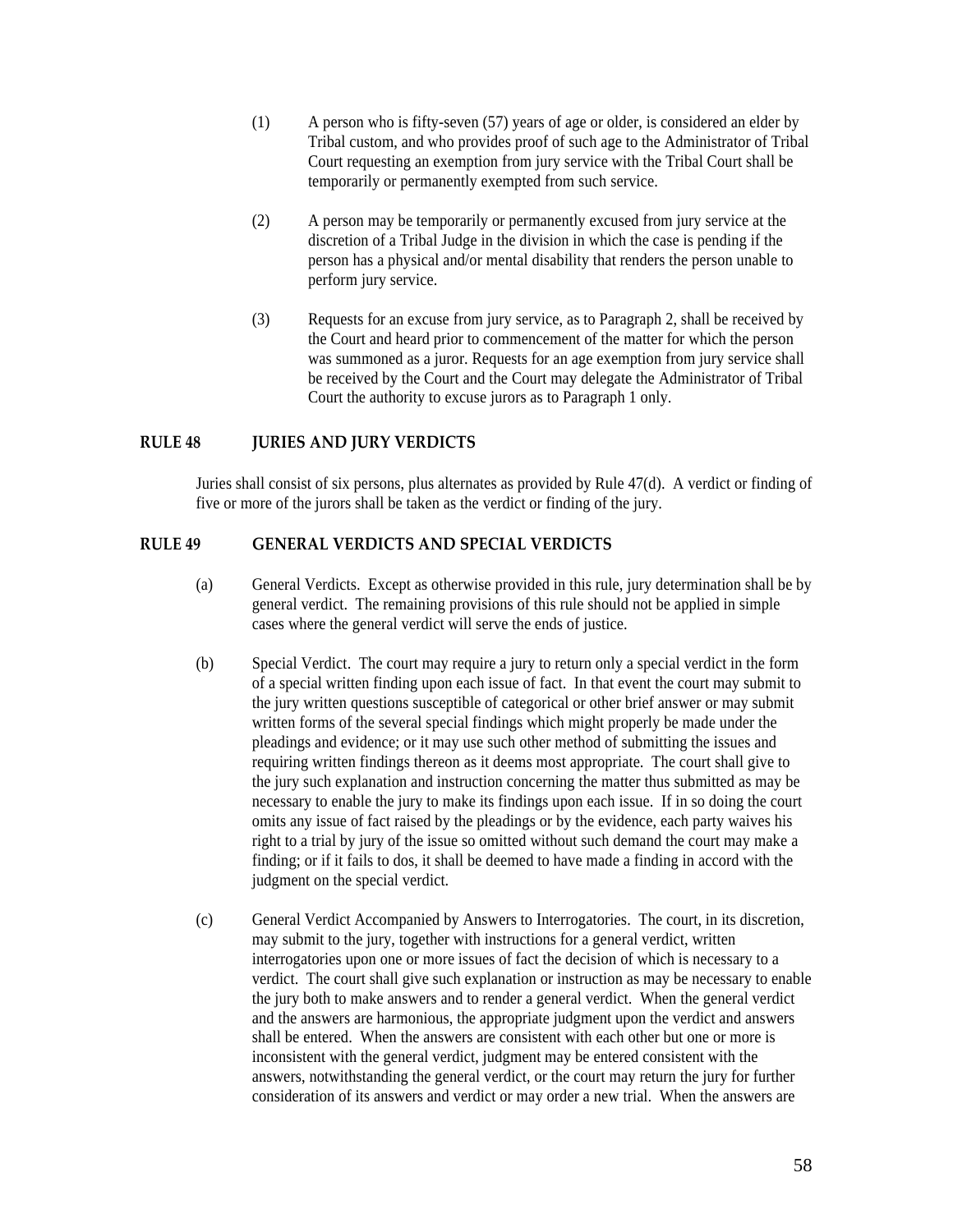inconsistent with each other and one or more is likewise inconsistent with the general verdict, judgment shall not be entered, but the court shall return the jury for further consideration of its answers and verdict or shall order a new trial.

(d) Court to Provide Attorneys With Questions. In no event shall the procedures of subsections (b) or (c) of this rule be utilized unless the court, within a reasonable time before final arguments are made to the jury, provides the attorneys for all parties a copy of the written questions to be submitted to the jury.

# **RULE 50 MOTIONS FOR A DIRECTED VERDICT AND FOR JUDGMENT NOTWITHSTANDING THE VERDICT**

- (a) Motion for Direct Verdict: When Made; Effect. A party who moves for a directed verdict at the close of the evidence offered by an opponent may offer evidence in the event that the motion is not granted without having reserved the right to do so and to the same extent as if the motion had not been made. A motion for a directed verdict which is not granted is not a waiver of trial by jury even though all parties to the action have moved for directed verdicts. A motion for a directed verdict shall state the specific grounds therefore. The order of the court granting a motion for a directed verdict is effective without any assent of the jury.
- (b) Motion for Judgment Notwithstanding the Verdict. Not later than ten days after entry of judgment in accordance with a verdict, a party may file a motion to have the verdict and any judgment entered thereon set aside; or if a verdict was not returned, a party, within ten days after the jury has been discharged, may file a motion for judgment. If no verdict was returned, the court may direct the entry of judgment or may order a new trial.
- (c) Conditional Rulings on Grant of Motion.
	- (1) If the motion for judgment notwithstanding the verdict provided for in subsection (b) of this rule is granted, the court shall also rule on the motion for a new trial, if any, by determining whether is should be granted if the judgment is thereafter vacated or reversed, and shall specify the grounds for granting or denying the motion for the new trial. If the motion for a new trial is thus conditionally granted, the order thereon does not affect the finality of the judgment. In case the motion for a new trial has been conditionally granted and the judgment is reversed on appeal, the new trial shall proceed unless the appellate court has otherwise ordered. In case the motion for a new trial has been conditionally denied, the appellee on appeal may assert error in that denial; and if the judgment is reversed on appeal, subsequent proceedings shall be in accordance with the order of the appellate court.
	- (2) The party whose verdict has been set aside on motion for a judgment notwithstanding the verdict may file a motion for a new trial pursuant to Rule 59 not later than ten days after entry of the judgment notwithstanding the verdict.
- (d) Denial of Motion. If the motion for judgment notwithstanding the verdict is denied, the party who prevailed on the motion may, as appellee, assert grounds entitling him to a new trial on the event the appellate court concludes that the trial court erred in denying the motion for judgment notwithstanding the verdict. If the appellate court reverses the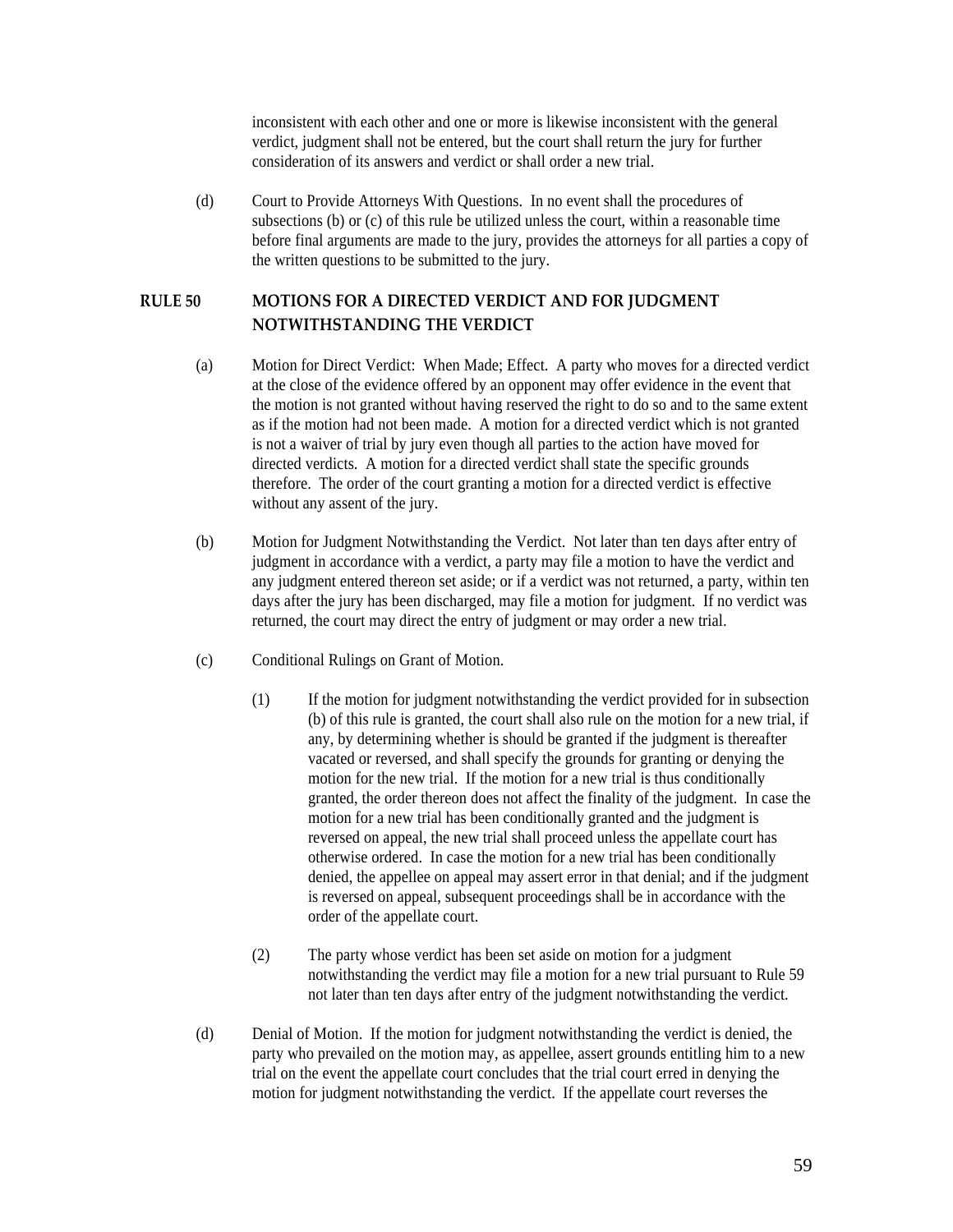judgment nothing in this rule precludes it from determining that the appellee is entitled to a new trial or from directing the trial court to determine whether a new trial shall be granted.

### **RULE 51 INSTRUCTIONS TO JURY**

- (a) Procedural Instructions. At the commencement of and during the course of a trial, the court may orally give the jury cautionary and other instructions of law relating to the trial procedure, the duty and function of the jury, and may acquaint the jury generally with the nature of the case.
- (b) Substantive Instructions. Each party to an action may submit six instructions on the substantive law of the case. However, the court may permit the submission of additional instructions as justice requires. The court may instruct the jury of its own initiative.
	- (1) When Submitted. Instructions proposed by parties shall be submitted to the court at the pre-trial hearing as provided by Rule 16. In the event a pre-trial hearing is not conducted, proposed instructions shall be delivered to the court and counsel for all parties not later than twenty-four hours prior to the time the action is scheduled to be tried.
	- (2) Identification. The court's substantive instructions shall be numbered and prefixed with the letter C. Plaintiff's instructions shall be numbered and prefixed with the letter P. Defendant's instructions shall be numbered and prefixed with the letter D. In multi-party actions, Roman numerals shall be used to identify the proposed instructions of similarly aligned parties; the Roman numerals shall be placed after the alphabetical designation of P or D, as the case may be, and shall conform to the sequential listing of parties plaintiff or defendant as stated in the complaint.

Instructions shall not otherwise be identified with a party.

- (3) Objections. No party may assign as error the granting or the denying of an instruction unless he objects thereto at any time before the instructions are presented to the jury; opportunity shall be given to make the objection out of the hearing of the jury. All objections shall be stated into the record and shall state distinctly the matter to which objection is made and the grounds therefore.
- (c) Instructions to Be Written. Except as allowed by Rule 51(a), all instructions shall be in writing.
- (d) When Read; Available to Counsel and Jurors. Instructions shall be read by the court to the jury at the close of all the evidence and prior to oral argument; they shall be available to counsel for use during argument. Instructions shall be carried by the jury into the jury room when it retires to consider its verdict.

# **RULE 52 FINDINGS BY THE COURT**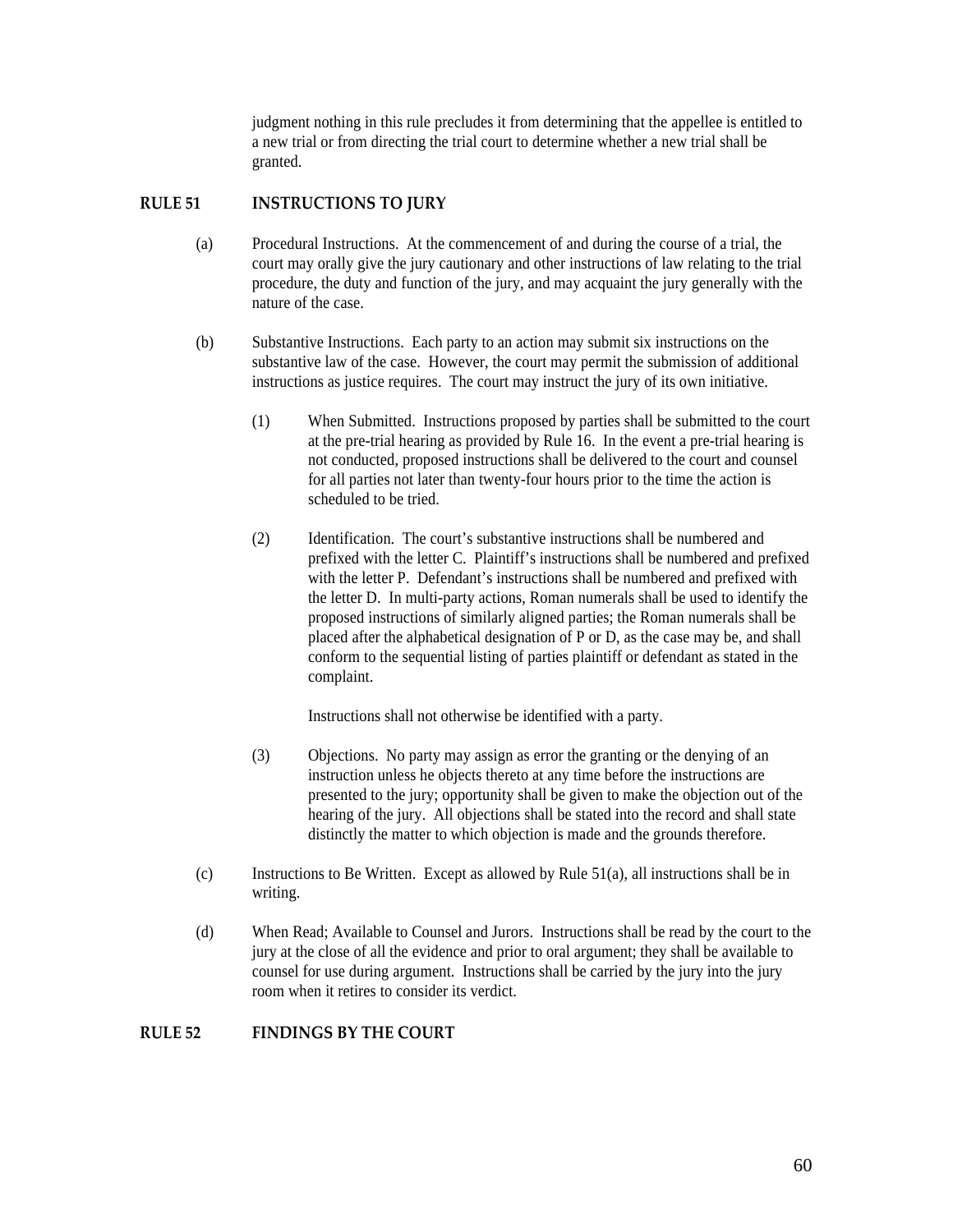- (a) Effect. In all actions tried upon the facts without a jury the court may, and shall upon the request of any party to the suit or when required by these rules, find the facts specially and state separately its conclusions of law thereon and judgment shall be entered accordingly.
- (b) Amendment. Upon motion of a party filed not later than ten days after entry of judgment or entry of findings and conclusions, or upon its own initiative during the same period, the court may amend its findings or make additional findings and may amend the judgment accordingly. The motion may accompany a motion for a new trial pursuant to Rule 59. When findings of fact are made in actions tried by the court without a jury, the question of the sufficiency of the evidence to support the findings may thereafter be raised regardless of whether the party raising the question has made in court an objection to such findings or has filed a motion to amend them or a motion for judgment or a motion for a new trial.

# **RULE 53 MASTERS, REFEREES, AND COMMISSIONERS [OMITTED]**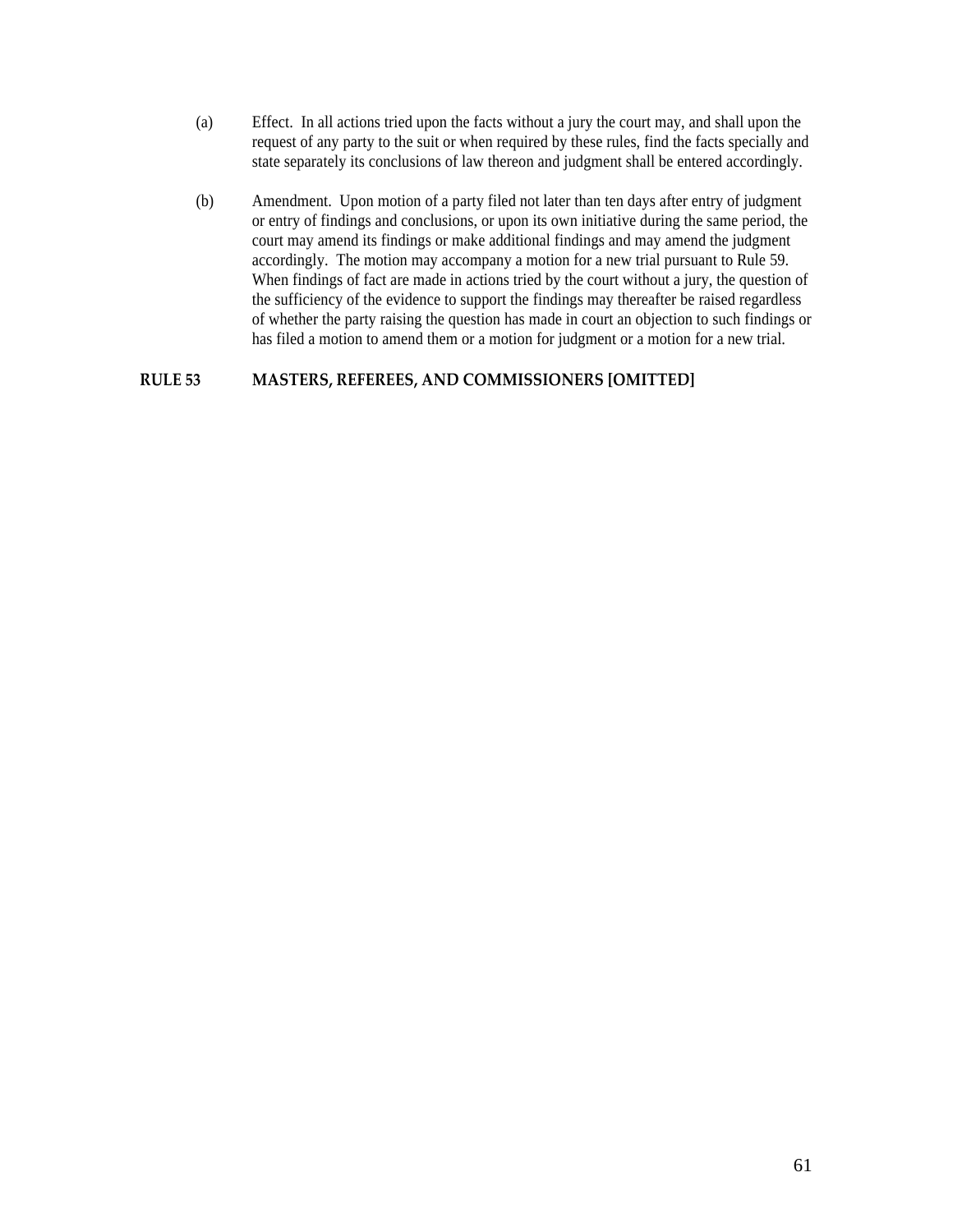# **ARTICLE VII ‐ JUDGMENT**

# **RULE 54 JUDGMENTS; COSTS**

- (a) Definitions. "Judgment" as used in these rules includes a final decree and any order from which an appeal lies.
- (b) Judgment Upon Multiple Claims or Involving Multiple Parties. When more than one claim for relief is presented in an action, whether as a claim, counterclaim, cross-claim, or third-party claim, or when multiple parties are involved, the court may direct the entry of a final judgment as to one or more but fewer than all of the claims or parties only upon an expressed determination that there is no just reason for delay and upon an expressed direction for the entry of the judgment. In the absence of such determination and direction, any order or other form of decision, however designated which adjudicates fewer than all of the claims or the rights and liabilities of fewer than all the parties shall not terminate the action as to any of the claims or parties and the order or other form of decision is subject to revision at any time before the entry of judgment adjudicating all the claims and the rights and liabilities of all the parties.
- (c) Demand for Judgment. A judgment by default shall not be different in kind from or exceed in amount that prayed for in the demand for judgment. Except as to a party against whom a judgment is entered by default, every final judgment shall grant the relief to which the party in whose favor it is rendered is entitled by the proof and which is within the jurisdiction of the court to grant, even if the party has not demanded such relief in his pleadings; however, final judgment shall not be entered for a monetary amount greater than that demanded in the pleadings or amended pleadings.
- (d) Costs. Except when express provision therefore is made in a statute, costs shall be allowed as of course to the prevailing party unless the court otherwise directs. In all cases where costs are adjudged against any party who has given security for costs, execution may be ordered to issue against such security. Costs may be taxed by the clerk on one day's notice. On motions served within five days of the receipt of notice of such taxation, the action of the clerk may be reviewed by the court.

# **RULE 55 DEFAULT**

- (a) Entry. When a party against whom a judgment for affirmative relief is sought has failed to plead or otherwise defend as provided by these rules and that fact is made to appear by affidavit or otherwise, the clerk shall enter his default.
- (b) Judgment. In all cases the party entitled to a judgment by default shall apply to the court therefore. If the party against whom judgment by default is sought has appeared in the action, he (or if appearing by representative, his representative) shall be served with written notice of the application for judgment at least three days prior to the hearing of such application; however, judgment by default may be entered by the court on the day the case is set for trial without such three days notice. If in order to enable the court to enter judgment or to carry it into effect it is necessary to take an account or to determine the amount of damages or to establish the truth of any averment by evidence or to make an investigation of any other matter, the court may conduct such hearing with or without a jury, in the court's discretion, or order such references as it deems necessary and proper.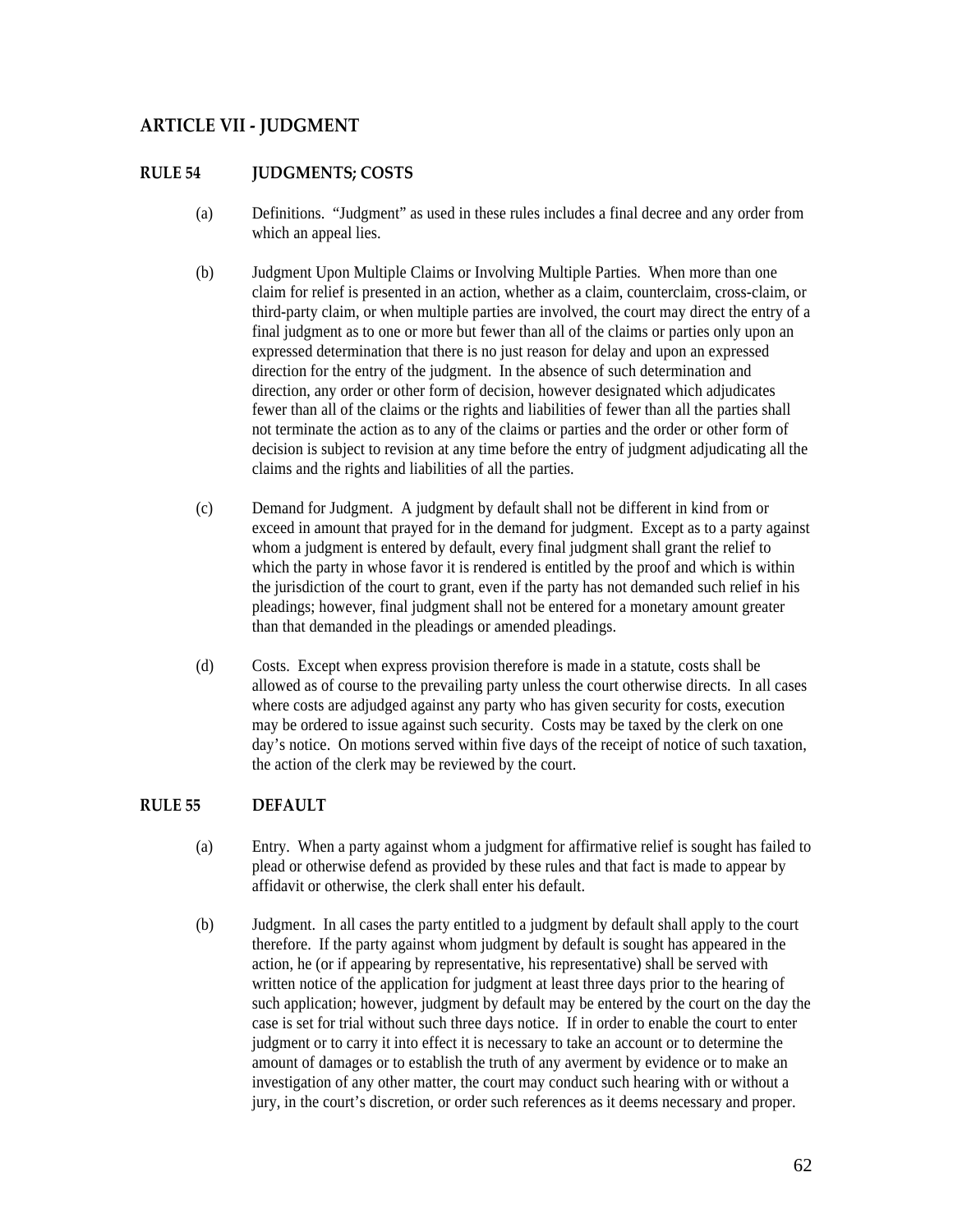- (c) Setting Aside Default. For good cause shown, the court may set aside an entry of default and, if a judgment by default has been entered, may likewise set it aside in accordance with Rule 60(b).
- (d) Plaintiffs, Counter-Claimants, and Cross-Claimants. The provisions of this rule apply whether the party entitled to the judgment by default is a plaintiff, a third-party plaintiff, or a party who has pleaded a cross-claim or counterclaim. In all cases a judgment by default is subject to the limitation of Rule 54(c).
- (e) Proof Required Despite Default in Certain Cases. No judgment by default shall be entered against a person under a legal disability or a party to a suit for divorce or annulment of marriage unless the claimant establishes his claim or rights to relief by evidence, provided, however, that divorces on ground of irreconcilable differences may be granted pro confesso as provided by statute.

### **RULE 56 SUMMARY JUDGMENT**

- (a) For Claimant. A party seeking to recover upon a claim, counterclaim, or cross-claim, or to obtain a declaratory judgment may, at any time after the expiration of thirty days from the commencement of the action or after service of a motion for summary judgment by the adverse party, move with or without supporting affidavits for a summary judgment in his favor upon all or any part thereof.
- (b) For Defending Party. A party against whom a claim, counterclaim, or cross-claim is asserted or a declaratory judgment is sought may, at any time, move with or without supporting affidavits for a summary judgment in his favor as to all or any part thereof.
- (c) Motion and Proceedings Thereon. The motion shall be served at least ten days before the time fixed for the hearing. The adverse party prior to the day of the hearing may serve opposing affidavits. The judgment sought shall be rendered forthwith if the pleadings, depositions, answers to interrogatories and admissions on file, together with the affidavits, if any, show that there is no genuine issue as to any material fact and that the moving party is entitled to a judgment as a matter of law. A summary judgment, interlocutory in character, may be rendered on the issue of liability alone, although there is a genuine issue as to the amount of damages.
- (d) Case Not Fully Adjudicated on Motion. If on motion under this rule judgment is not rendered on the whole case or for all the relief asked and a trial is necessary, the court at the hearing shall if practicable ascertain what material facts exist without substantial controversy and what material facts are actually and in good faith controverted. It shall thereupon make an order specifying the facts that appear without substantial controversy, including the extent to which the amount of damages or other relief is not in controversy, and directing such further proceedings in the action as are just. Upon the trial of the action the facts so specified shall be deemed established, and the trial shall be conducted accordingly.
- (e) Form of Affidavits; Further Testimony; Defense Required. Supporting and opposing affidavits shall be made on personal knowledge, shall set forth such facts as would be admissible in evidence, and shall show affirmatively that the affiant is competent to testify to the matter stated therein. Sworn or certified copies of all papers or parts thereof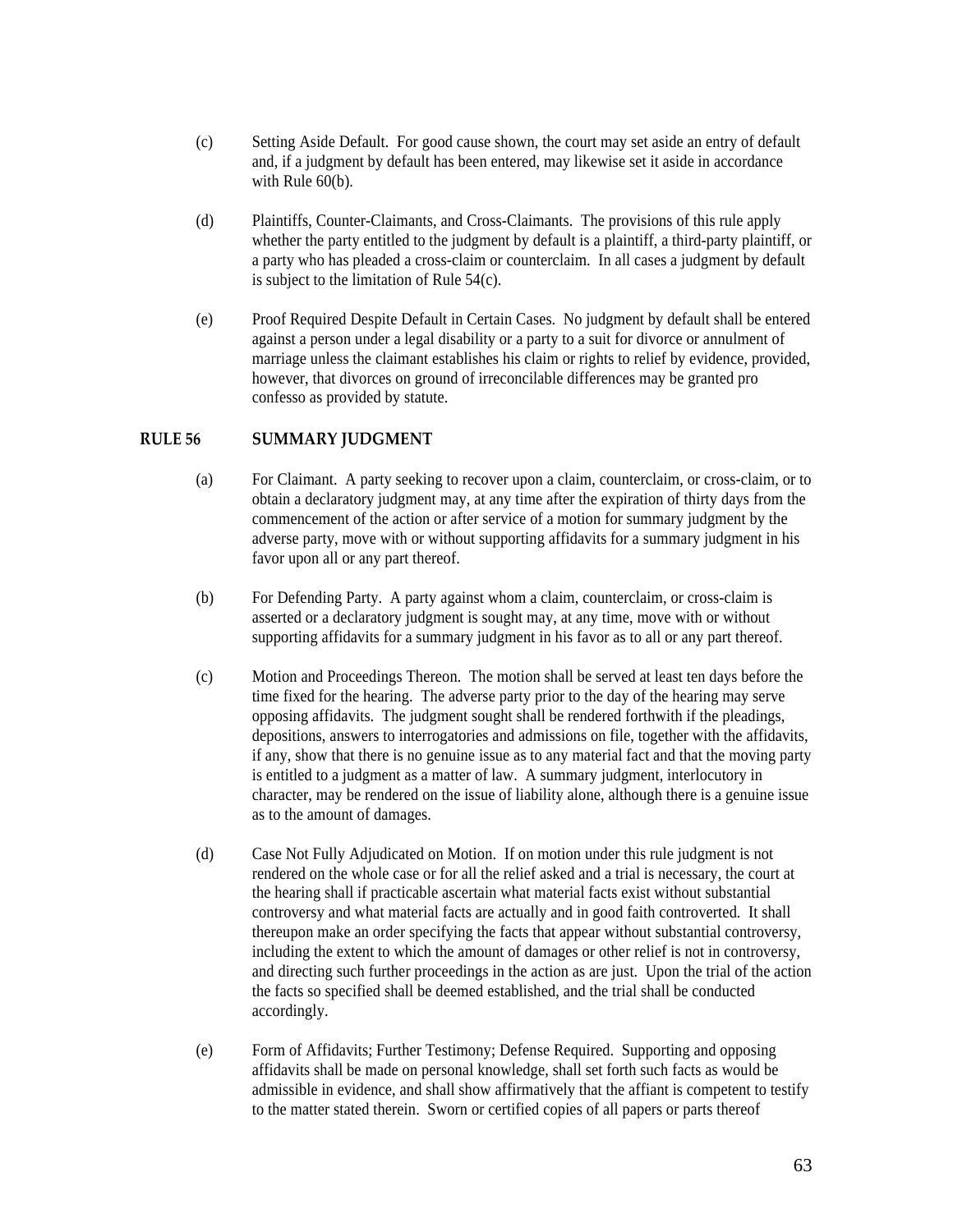referred to in an affidavit shall be attached thereto or served therewith. The court may permit affidavits to be supplemented or opposed by depositions, answers to interrogatories, or further affidavits. When a motion for summary judgment is made and supported as provided in this rule, an adverse party may not rest upon the mere allegations or denials of his pleadings, but his response, by affidavits or as otherwise provided in this rule, must set forth specific facts showing that there is a genuine issue for trial. If he does not so respond, summary judgment, if appropriate, shall be entered against him.

- (f) When Affidavits Are Unavailable. Should it appear from the affidavits of a party opposing the motion that he cannot for reasons stated present by affidavit facts essential to justify his opposition, the court may refuse the application for judgment or may order a continuance to permit affidavits to be obtained or depositions to be taken or discovery to be had or may make such order as is just.
- (g) Affidavits Made in Bad Faith. Should it appear to the satisfaction of the court at any time that any of the affidavits presented pursuant to this rule are presented in bad faith or solely for the purpose of delay, the court shall forthwith order the party employing them to pay to the other party the amount of the reasonable expenses which the filing of the affidavits caused him to incur, including reasonable attorney's fees, and any offending party or attorney may be adjudged guilty of contempt.
- (h) Costs to Prevailing Party When Summary Judgment Denied. If summary judgment is denied the court shall award to the prevailing party the reasonable expenses incurred in attending the hearing of the motion and may, if it finds that the motion is without reasonable cause, award attorneys' fees.

# **RULE 57 DECLARATORY JUDGMENTS**

(a) Procedure. Courts of record within their respective jurisdictions may declare rights, status, and other legal relations regardless of whether further relief is or could be claimed. The court may refuse to render or enter a declaratory judgment where such judgment, if entered, would not terminate the uncertainty or controversy giving rise to the proceeding.

The procedure for obtaining a declaratory judgment shall be in accordance with these rules, and the right to trial by jury may be demanded under the circumstances and in the manner provided in Rules 38. The existence of another adequate remedy does not preclude a judgment for declaratory relief in actions where it is appropriate.

The court may order a speedy hearing of an action for declaratory judgment and may advance it on the calendar. The judgment in a declaratory relief action may be either affirmative or negative in form and effect.

- (b) When Available.
	- (1) Any person interested under a deed, will, written contract, or other writings constituting a contract, or whose rights, status, or other legal relations are affected by a statute, municipal ordinance, contract or franchise, may have determined any question of construction or validity arising under the instrument, statute, ordinance, contract, or franchise, and obtain a declaration of rights, status or other legal relations thereunder.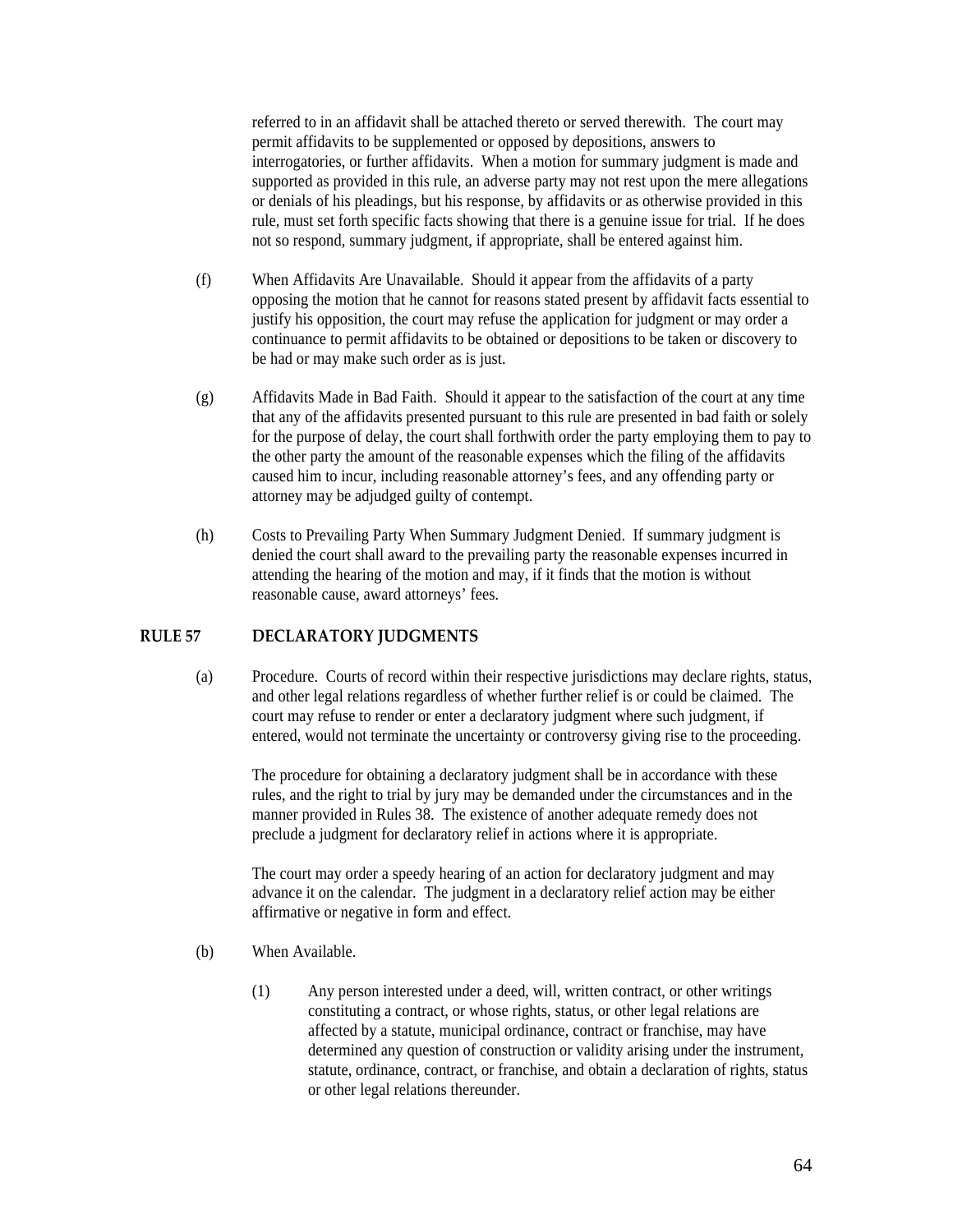- (2) A contract may be construed either before or after there has been a breach thereof.
- (3) Any person interested as or through an executor, administrator, trustee guardian or other fiduciary, creditor, devisee, legatee, heir, next of kin, or cestui que trust in the administration of a trust, or of the estate of a decedent, an infant, insolvent, or person under a legal disability, may have a declaration of rights or legal relations in respect thereto:
	- (A) to ascertain any class of creditors, devisees, legatees, heirs, next of kin or others; or,
	- (B) to direct the executors, administrators, or trustees, to do or abstain from doing any particular act in their fiduciary capacity; or,
	- (C) to determine any questions arising in the administration of the estate or trust, including questions of construction of wills and other writings.
- (4) The enumeration in subdivisions (1), (2) and (3) of this rule does not limit or restrict the exercise of the general powers stated in paragraph (a) in any proceeding where declaratory relief is sought in which a judgment will terminate the controversy or remove an uncertainty.

# **RULE 58 ENTRY OF JUDGMENT**

Every judgment shall be set forth on a separate document which bears the title of "Judgment." A judgment shall be effective only when so set forth and when entered as provided in Rule 79(a).

## **RULE 59 NEW TRIALS; AMENDMENT OF JUDGMENTS**

- (a) Grounds. A new trial may be granted to all or any of the parties and on all or part of the issues
	- (1) in an action in which there has been a trial by jury, for any of the reasons for which new trials have heretofore been granted in actions at law in the courts of Mississippi; and
	- (2) in an action tried without a jury, for any of the reasons for which rehearings have heretofore been granted in suits in equity in the courts of Mississippi.

On a motion for a new trial in an action without a jury, the court may open the judgment if one has been entered, take additional testimony, amend findings of fact and conclusions of law or make new findings and conclusions, and direct the entry of a new judgment.

- (b) Time for Motion. A motion for a new trial shall be filed not later than ten days after the entry of judgment.
- (c) Time for Serving Affidavits. When a motion for new trial is based upon affidavits they shall be filed with the motion. The opposing party has ten days after service to file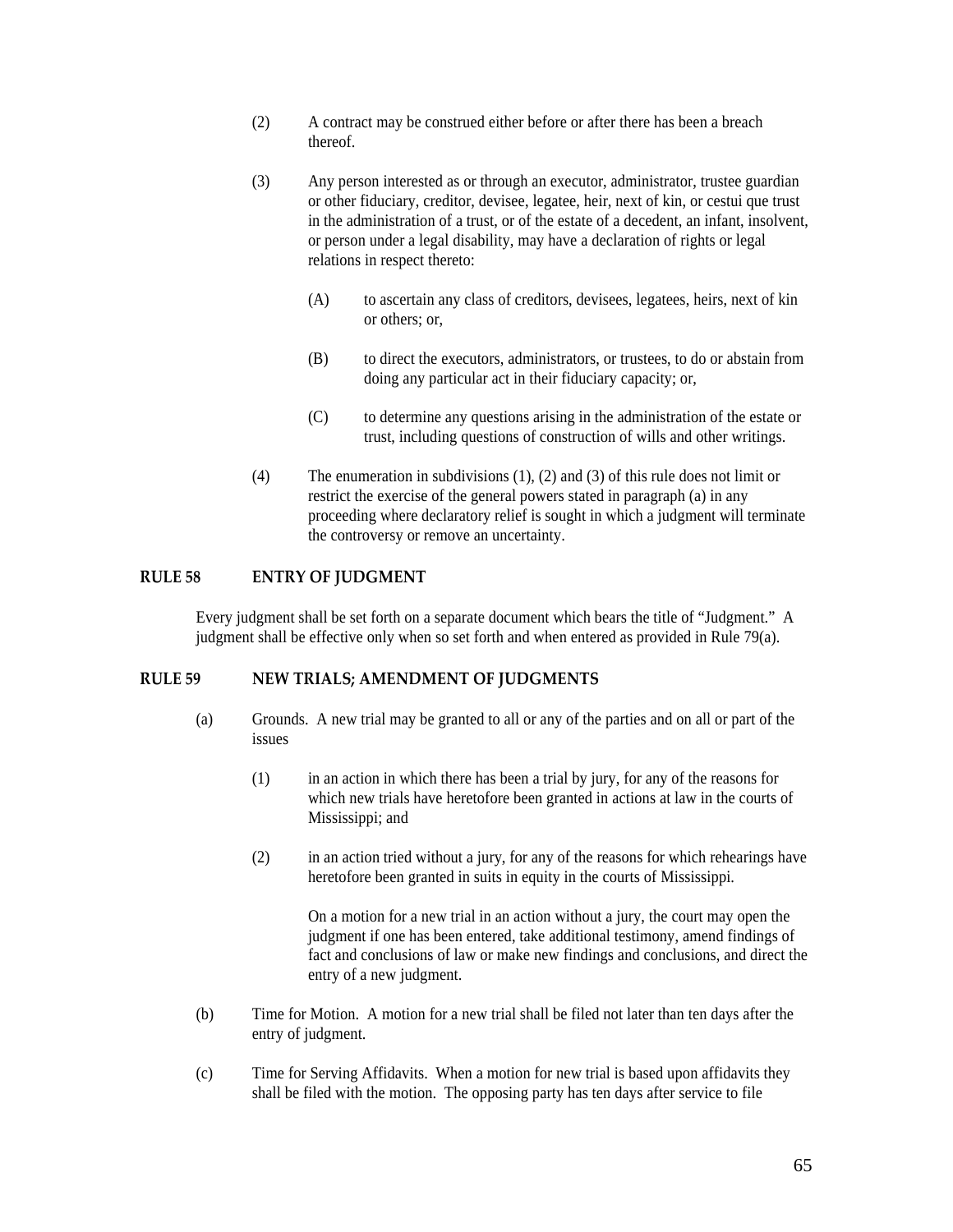opposing affidavits, which period may be extended for up to twenty days either by the court for good cause shown or by the parties' written stipulation. The court may permit reply affidavits.

- (d) On Initiative of Court. Not later than then days after entry of judgment the court may on its own initiative order a new trial for any reason for which it might have granted a new trial on motion of a party. After giving the parties notice and an opportunity to be heard on the matter, the court may grant a timely motion for a new trial for a reason not stated in the motion. In either case, the court shall specify in the order the grounds therefore.
- (e) Motion to Alter or Amend a Judgment. A motion to alter or amend the judgment shall be filed not later than ten days after entry of the judgment.

# **RULE 60 RELIEF FROM JUDGMENT OR ORDER**

- (a) Clerical Mistakes. Clerical mistakes in judgments, orders, or other parts of the record and errors therein arising from oversight or omission may be corrected by the court at any time on its own initiative or on the motion of any party and after such notice, if any, as the court orders up until the time the record is transmitted by the clerk of the trial court to the appellate court and the action remains pending therein. Thereafter, such mistakes may be so corrected only with leave of the appellate court.
- (b) Mistakes; Inadvertence; Newly Discovered Evidence; Fraud, etc. On motion and upon such terms as are just, the court may relieve a party or his legal representative from a final judgment, order, or proceeding for the following reasons:
	- (1) fraud, misrepresentation, or other misconduct of an adverse party;
	- (2) accident or mistake;
	- (3) newly discovered evidence which by due diligence could not have been discovered in time to move for a new trial under Rule 59(b);
	- (4) the judgment is void;
	- (5) the judgment has been satisfied, released, or discharged, or a prior judgment upon which it is based has been reversed or otherwise vacated, or it is no longer equitable that the judgment should have prospective application.
	- (6) Any other reason justifying relief from the judgment.

The motion shall be made within a reasonable time, and for reasons (1), (2) and (3) not more than six months after judgment, order, or proceeding was entered or taken. A motion under this subdivision does not affect the finality of a judgment or suspend its operation. Leave to make the motion need not be obtained from the appellate court unless the record has been transmitted to the appellate court and the action remains pending therein. This rule does not limit the power of a court to entertain an independent action to relieve a party from a judgment, order, or proceeding, or to set aside a judgment for fraud upon the court.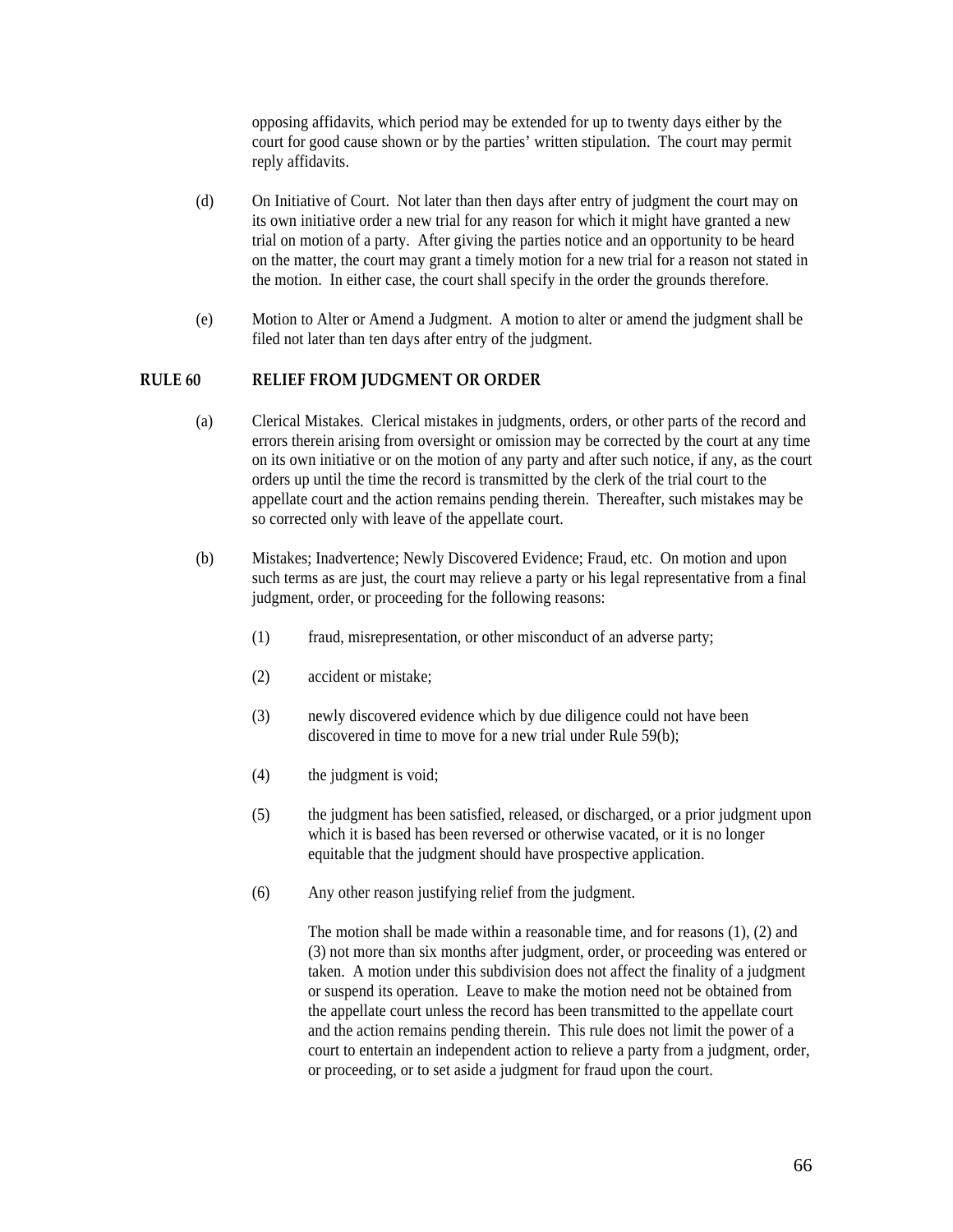The procedure for obtaining any relief from a judgment shall be by motion as prescribed in these rules or by an independent action and not otherwise.

# **RULE 61 HARMLESS ERROR**

No error in either the admission or the exclusion of evidence and no error in any ruling or order or in anything done or omitted by the court or by any of the parties is ground for granting a new trial or for setting aside a verdict or for vacating, modifying, or otherwise disturbing a judgment or order, unless refusal to take such action appears to the court inconsistent with substantial justice. The court at every stage of the proceeding must disregard any error or defect in the proceeding which does not affect the substantial rights of the parties.

### **RULE 62 STAY OF PROCEEDINGS TO ENFORCE A JUDGMENT**

- (a) Automatic Stay; Exceptions. Except as stated herein or as otherwise provided by statute or by order of the court for good cause shown, no execution shall be issued upon a judgment nor shall proceedings be taken for its enforcement until the expiration of ten days after the later of its entry or the disposition of a motion for a new trial. Unless otherwise ordered by the court, an interlocutory or final judgment in an action for an injunction or in a receivership action shall not be stayed during the period after its entry and until an appeal is taken or during the pendency of an appeal. The provisions of subdivision (c) of this rule govern the suspending, modifying, restoring, or granting of an injunction during the pendency of an appeal.
- (b) Stay on Motion. In its discretion and on such conditions for the security of the adverse party as are proper, the court may stay the execution of or any proceedings to enforce a judgment pending the disposition of a motion to alter or amend a judgment made pursuant to Rule 59, or of a motion for relief from a judgment or order made pursuant to Rule 60(b), or of a motion to set aside a verdict made pursuant to Rule 50(b), or of a motion for amendment to the findings or for additional findings made pursuant to Rule 52(b).
- (c) Injunction Pending Appeal. When an interlocutory or final judgment has been rendered granting, dissolving, or denying an injunction, the court in its discretion may suspend, modify, resort, or grant an injunction during the pendency of an appeal from such judgment upon such terms as to bond or otherwise as it considers proper for the security of the rights of the adverse party.

The power of the court to make such an order is not terminated by the taking of the appeal.

- (d) Stay Upon Appeal. When an appeal is taken, the appellant, when and as authorized by statute or otherwise, may obtain a stay subject to the exceptions contained in subdivision (a) of this rule.
- (e) [Omitted].
- (f) Stay in Favor of the Mississippi Band of Choctaw Indians. When an appeal is taken by the Mississippi Band of Choctaw Indians or an officer or agency thereof or by direction of any department of the government of same and the operation or enforcement of the judgment is stayed, no bond, obligation, or other security shall be required of the appellant.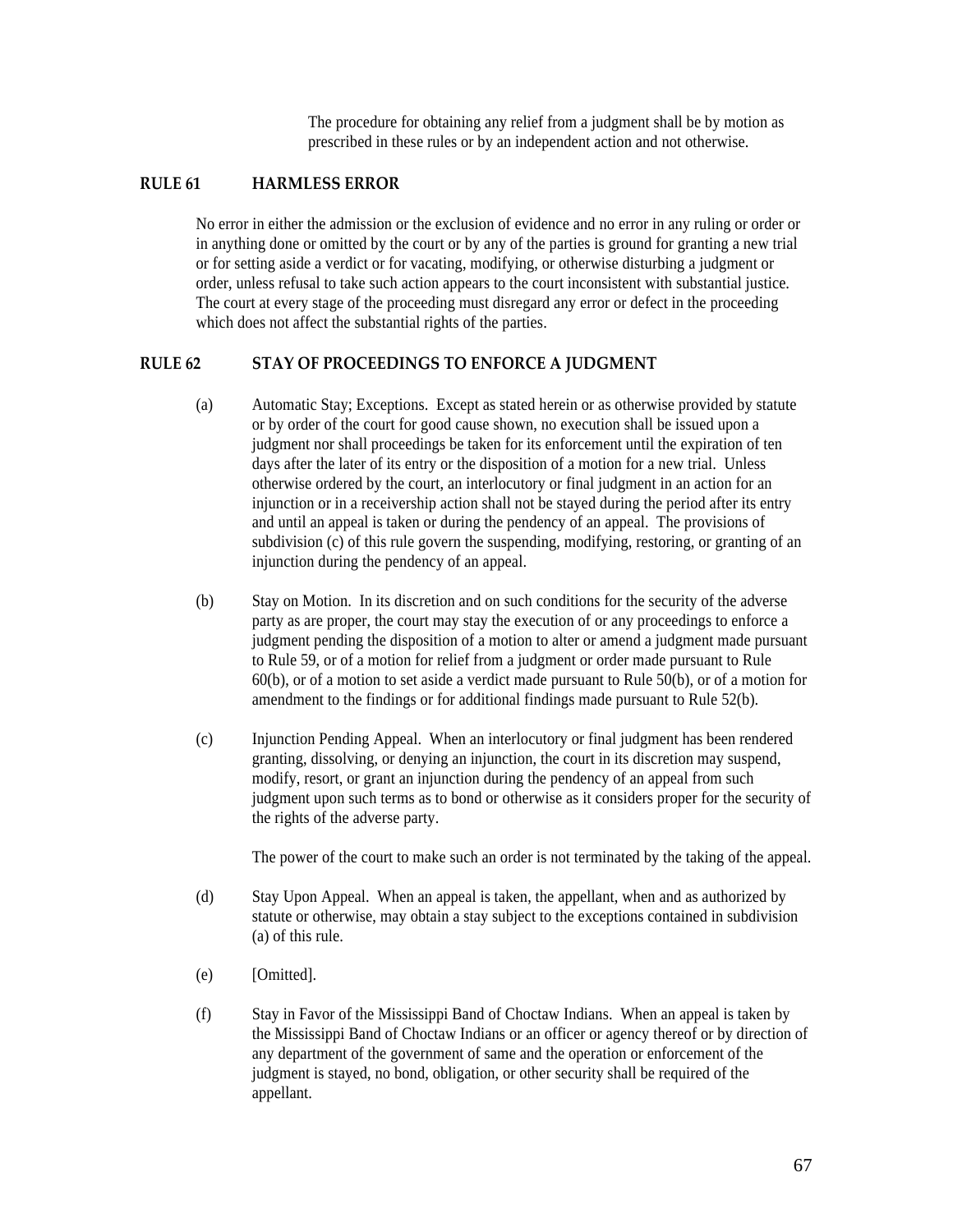- (g) Power of Appellate Court Not Limited. The provisions in this rule do not limit any power of an appellate court or of a judge or justice thereof to stay proceedings during the pendency of an appeal or to suspend, modify, restore, or grant an injunction during the pendency of an appeal or to make any order appropriate to preserve the status quo or the effectiveness of the judgment subsequently to be entered.
- (h) Stay of Judgment Upon Multiple Claims or as to Multiple Parties. When a court has ordered a final judgment under the conditions stated in Rule 54(b), the court may stay enforcement of that judgment until the entering of a subsequent judgment or judgments and may prescribe such conditions as are necessary to secure the benefit thereof to the party in whose favor the judgment is entered.

# **RULE 63 DISABILITY OF A JUDGE**

- (a) During Trial. If for any reason the judge before whom an action has been commenced is unable to proceed with the trial, another judge regularly sitting in or assigned under law to the court in which the action is pending may proceed with and finish the trial upon certifying in the record that he has familiarized himself with the record of the trial; but if such other judge is satisfied that he cannot adequately familiarize himself with the record, he may in his discretion grant a new trial.
- (b) After Verdict or Findings. If for any reason the judge before whom an action has been tried is unable to perform the duties to be performed by the court after a verdict is returned, or after the hearing of a non-jury action, then any other judge regularly sitting in or assigned under law to the court in which the action was tried may perform those duties; but if such other judge is satisfied that he cannot perform those duties, he may in his discretion grant a new trial.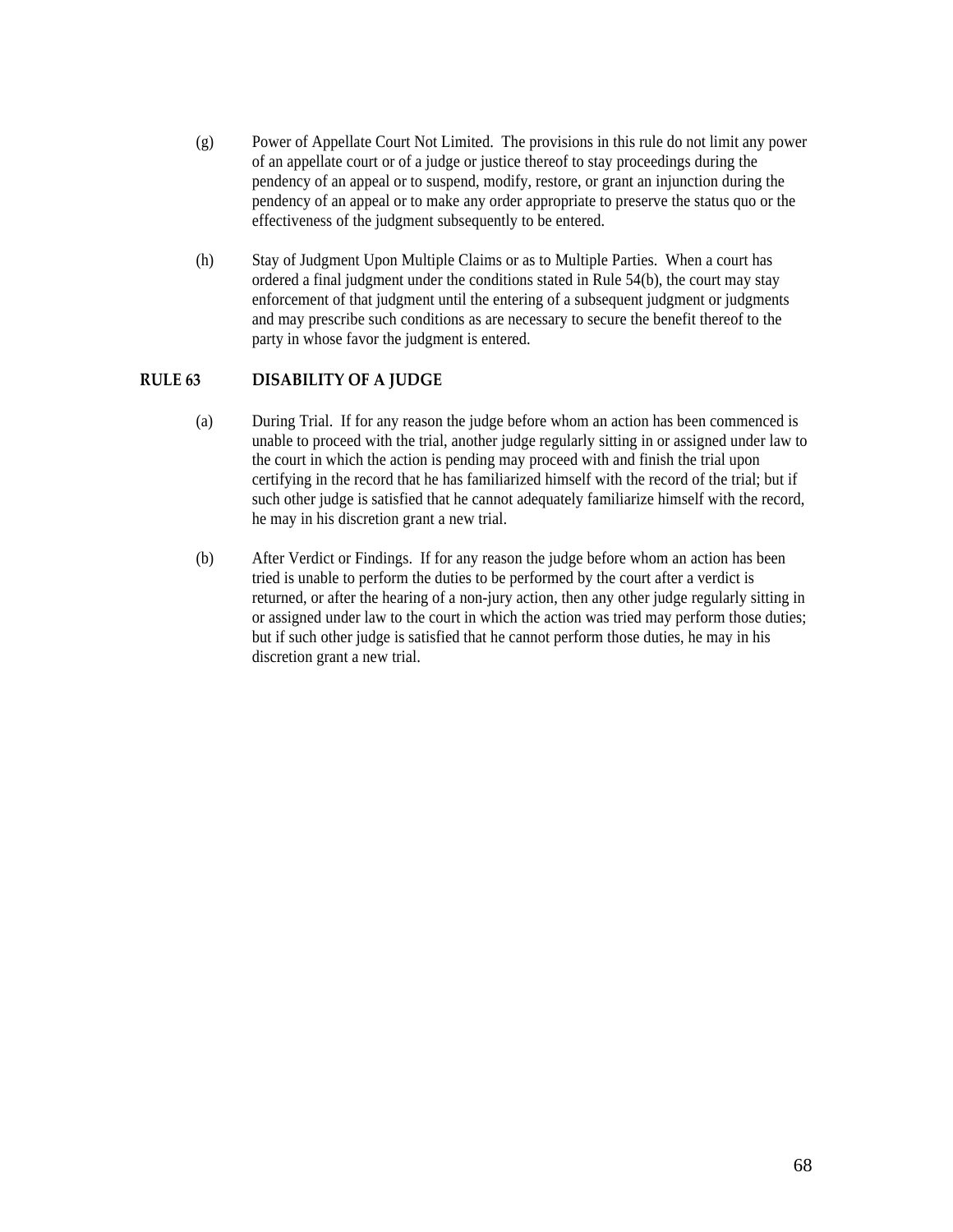# **ARTICLE VIII ‐ PROVISIONAL AND FINAL REMEDIES AND SPECIAL PROCEEDINGS**

# **RULE 64 SEIZURE OF PERSON OR PROPERTY**

At the commencement of and during the course of an action, all remedies providing for the seizure of person or property for the purpose of securing satisfaction of the judgment ultimately to be entered in the action are available under the circumstances and in the manner provided by law. These remedies include attachment, replevin, claim and delivery, sequestration and other corresponding or equivalent remedies, however designated and regardless of whether the remedy is ancillary to an action or must be obtained by an independent action.

# **RULE 65 INJUNCTIONS**

- (a) Preliminary Injunction.
- (1) Notice. No preliminary injunction shall be issued without notice to the adverse party.
	- (2) Consolidation of Hearing With Trial on Merits. Before or after the commencement of the hearing on application for a preliminary injunction, the court may order the trial of the action on the merits to be advanced and consolidated with the hearing of the application. Even when this consolidation is not ordered, any evidence received upon an application for a preliminary injunction which would be admissible upon the trial on the merits becomes part of the record on the trial and need not be repeated upon a trial. This subsection  $(a)(2)$  shall be so construed and applied as to save to the parties any rights they may have to trial by jury.
- (b) Temporary Restraining Order; Notice; Hearing; Duration. A temporary restraining order may be granted, without notice to the adverse party or his attorney if
	- (1) it clearly appears from specific facts shown by affidavit or by the verified complaint that immediate and irreparable injury, loss, or damage will result to the applicant before the adverse party or his attorney can be heard in opposition, and
	- (2) the applicant or applicant's attorney certifies to the court in writing the efforts, if any, which have been made to give the notice and reasons supporting his claim that notice should not be required.

Every temporary restraining order granted without notice shall be endorsed with the date and hour of issuance; shall be filed forthwith in the clerk's office and entered of record; shall define the injury and state why it is irreparable and why the order was granted without notice; and shall expire by its terms within such time after entry, not to exceed ten days, unless specifically stated otherwise by the court.

In case a temporary restraining order is granted without notice, the motion for a preliminary injunction shall be set down for hearing at the earliest possible time and take precedence over all matters except older matters of the same character.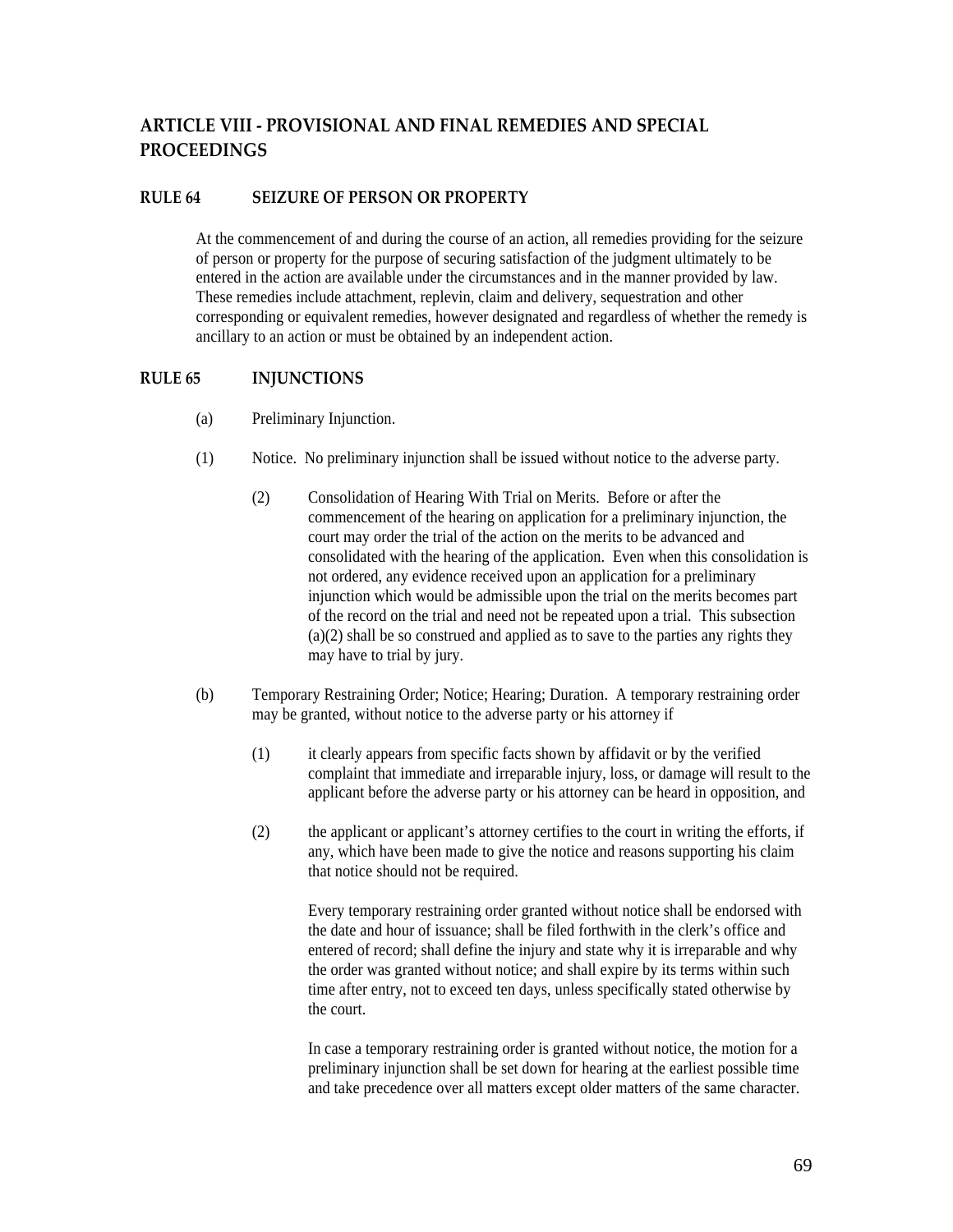When the motion comes on for hearing the party who obtained the temporary restraining order shall proceed with the application for a preliminary injunction and, if he does not do so, the court shall dissolve the temporary restraining order.

On two days notice to the party who obtained the temporary restraining order without notice or on such shorter notice to that party as the court may prescribe, the adverse party may appear and move its dissolution or modification and in that event the court shall proceed to hear and determine such motion as expeditiously as the ends of justice require.

- (c) Security. No restraining order of preliminary injunction shall issue except upon the giving of security by the applicant, in such sum as the court deems proper, for the payment of such costs, damages, and reasonable attorney's fees as may be incurred or suffered by any party who is found to have been wrongfully enjoined or restrained; provided, however, no such security shall be required of the Mississippi Band of Choctaw Indians or of an officer or agency thereof, and provided further, in the discretion of the court, security may not be required in domestic relations actions. The provisions of Rule 65.1 apply to a surety upon a bond or undertaking under this rule.
- (d) Form and Scope of Injunction or Restraining Order
	- (1) Every order granting a restraining order shall describe in reasonable detail and not by reference to the complaint or other document the act or acts sought to be restrained; it is binding only upon the parties to the action, their officers, agents, servants, employees, and attorneys, and upon those persons in active concert or participation with them who receive actual notice of the order by personal service or otherwise.
	- (2) Every order granting an injunction shall set forth the reasons for its issuance; shall be specific in terms; shall describe in reasonable detail and not by reference to the complaint or other document the act or acts sought to be restrained; and is binding only upon the parties to the action, their officers, agents servants, employees, and attorneys, and upon those persons in active concert of participation with them who receive actual notice of the order by personal service or otherwise.

### **RULE 65.1 SECURITY: PROCEEDINGS AGAINST SURETIES**

Whenever these rules require or permit the giving of security by a party, and security is given in the form of a bond or stipulation or other undertaking with one or more sureties, each surety submits himself to the jurisdiction of the court and irrevocably appoints the clerk of the court as his agent upon whom any papers affecting the liability on the bond or undertaking may be served. His liability may be enforced on motion without the necessity of an independent action. The motion and such notice of the motion as the court prescribes may be served on the Clerk of the Court, who shall forthwith mail copies to the sureties if their addresses are known.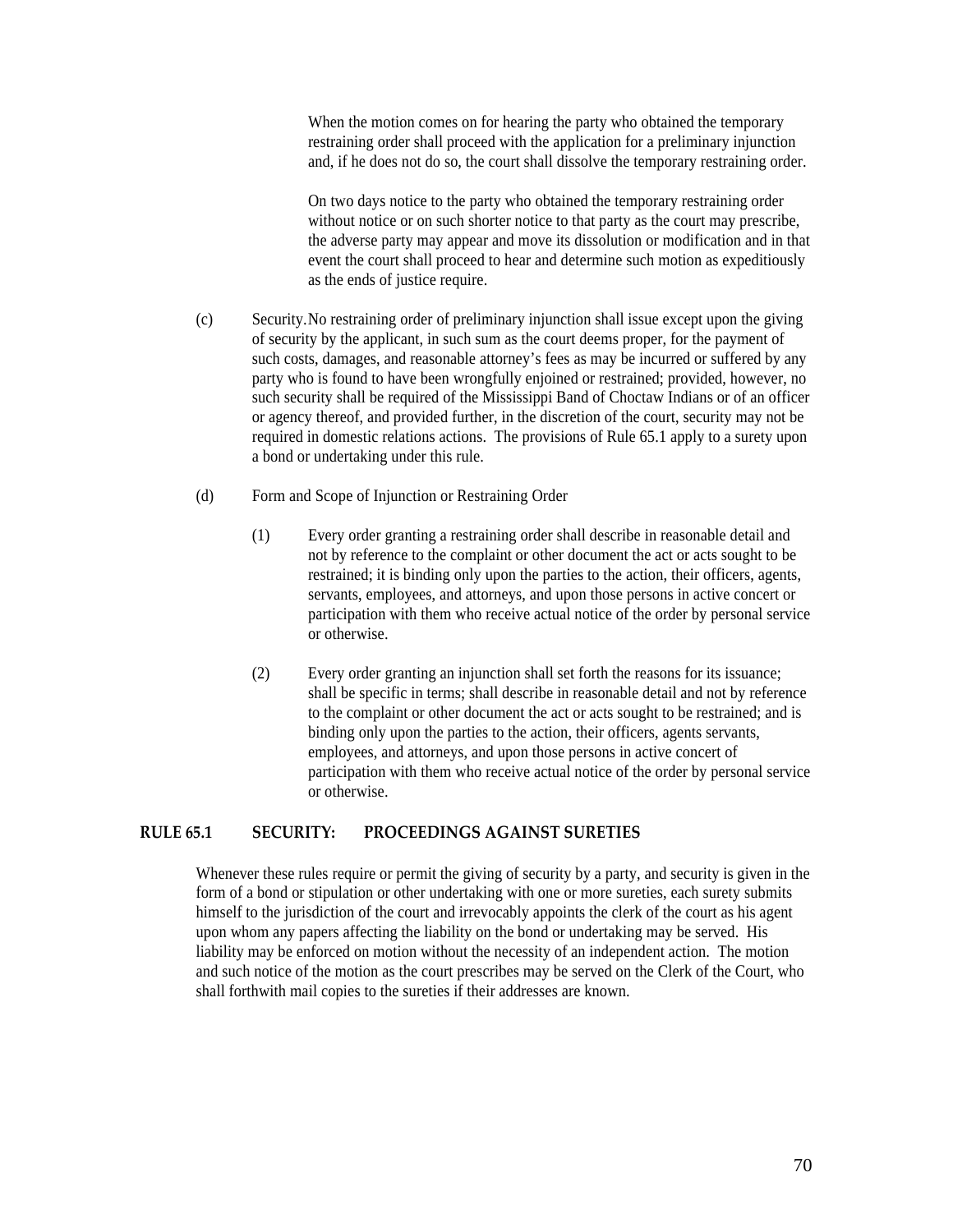### **RULE 66 RECEIVERS**

An action wherein a receiver has been appointed shall not be dismissed except by order of the court. In all other respects the action in which the appointment of a receiver is sought or which is brought by or against a receiver is governed by these rules.

### **RULE 67 DEPOSIT IN COURT**

In any action in which any party of the relief sought is judgment for a sum of money or the disposition of any other thing capable of delivery, a party, upon notice to every other party, and by leave by court, may deposit with the court all or any part of such sum or thing.

Where money is paid into court to abide the result of any legal proceeding, the judge may order it deposited at interest in a federally insured bank or savings and loan association authorized to receive public funds, to the credit of the court in the action or proceeding in which the money was paid. The money so deposited plus any interest shall be paid only upon the check of the Clerk of the Court, annexed with its certified order for the payment, and in favor of the person to whom the order directs the payment to be made.

# **RULE 68 OFFER OF JUDGMENT**

At any time more than fifteen days before the trial begins, a party defending against a claim may serve upon the adverse party an offer to allow judgment to be taken against him for the money or property or to the effect specified in his offer, with costs then accrued. If within ten days after the service of the offer the adverse party serves written notice that the offer is accepted, either party may then file the offer and notice of acceptance together with proof of serve thereof and thereupon the court shall enter judgment. An offer not accepted shall be deemed withdrawn and evidence thereof is not admissible except in a proceeding to determine costs. If the judgment finally obtained by offeree is not more favorable than the offer, the offeree must pay the cost incurred after the making of the offer. The fact that an offer is made but not accepted does not preclude a subsequent offer. When the liability of one party to another has been determined by verdict, order or judgment, but the amount or extent of the liability remains to be determined by further proceedings, the party adjudged liable may make an offer of judgment, which shall have the same effect as an offer made before trial if it is served within a reasonable time, not less than ten days, prior to the commencement of hearing to determine the amount or extent of liability.

# **RULE 69 EXECUTION**

- (a) Enforcement of Judgments. Process to enforce a judgment for the payment of money shall be by such procedures as are provided by statute. The procedure on execution, in proceedings supplementary to and in aid of judgment, and in proceedings on and in aid of execution, shall be as provided by statute.
- (b) Examination by Judgment Creditor. To aid in the satisfaction of a judgment of more than one hundred dollars, the judgment creditor may examine the judgment debtor or any other person, including the books, papers, or documents of same, upon any matter not privileged relating to the debtor's property.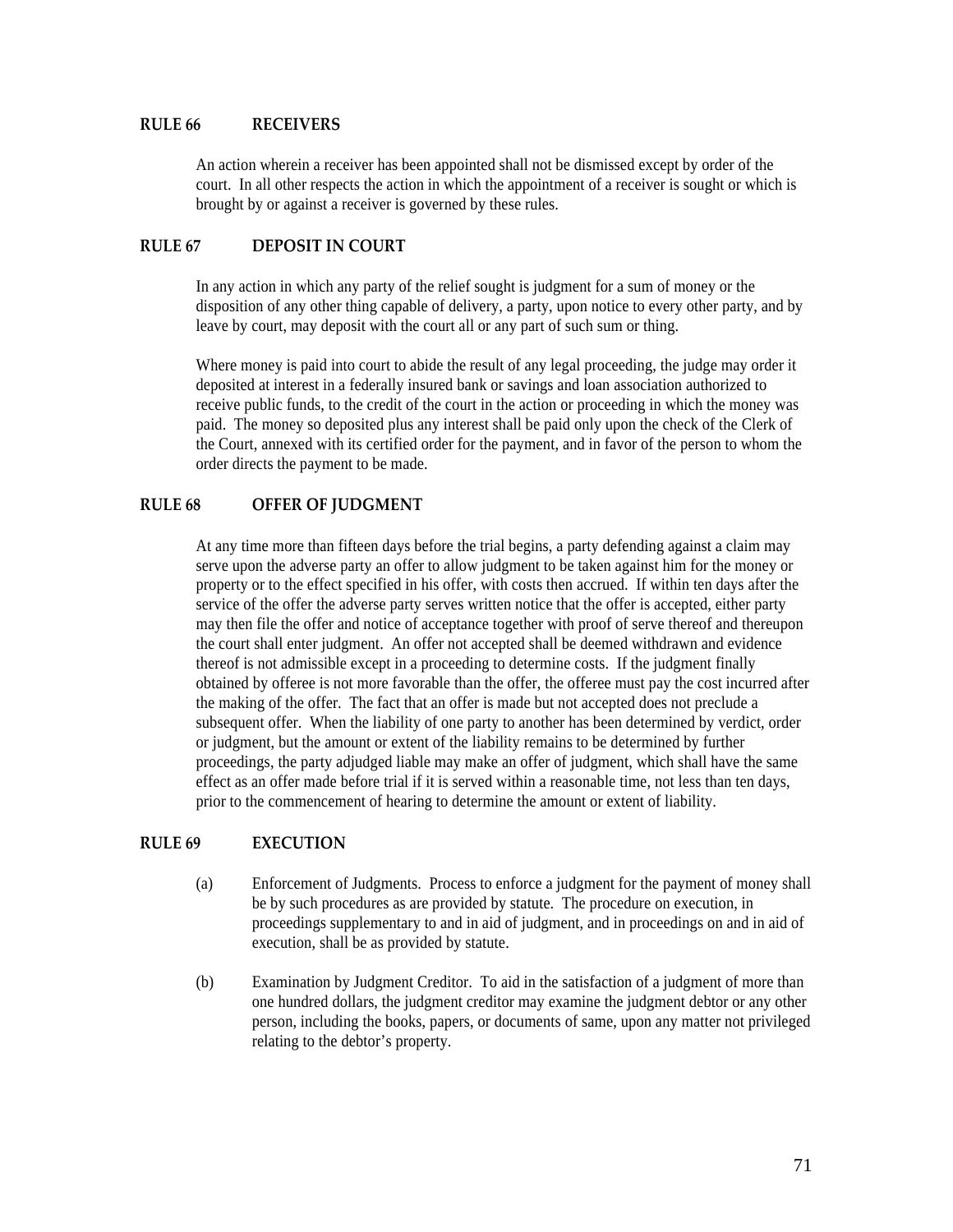The judgment creditor may examine the judgment debtor or other person in open court as provided by statute or may utilize the discovery procedures stated in Rules 26-34, 36-37 hereof.

### **RULE 70 JUDGMENT FOR SPECIFIC ACTS; VESTING TITLE**

- (a) Specific Acts. If a judgment directs a party to execute a conveyance of land or to deliver deeds or other documents or to perform any other specific act and the party fails to comply within the time specified, the court may direct the act to be done at the cost of the disobedient party by some other person appointed by the court and the act when so done has like effect as if done by the party.
- (b) Delivery of Possession. When any order or judgment is for the delivery of possession, a certified copy of the judgment or order shall be sufficient authority for Choctaw Police Department to seize same and deliver it to the party entitled to its possession.
- (c) Contempt. The court may also in proper cases adjudge the party in contempt.

# **RULE 71 PROCESS IN BEHALF OF AND AGAINST PERSONS NOT PARTIES**

When an order is made in favor of a person who is not a party to the action, other than a creditor of a party to a divorce proceeding, he may enforce obedience to the order by the same process as if he were a party; and when obedience to an order may be lawfully enforced against a person who is not a party; he is liable to the same process for enforcing obedience to the order as if he were a party.

# **RULE 71A EMINENT DOMAIN [RESERVED]**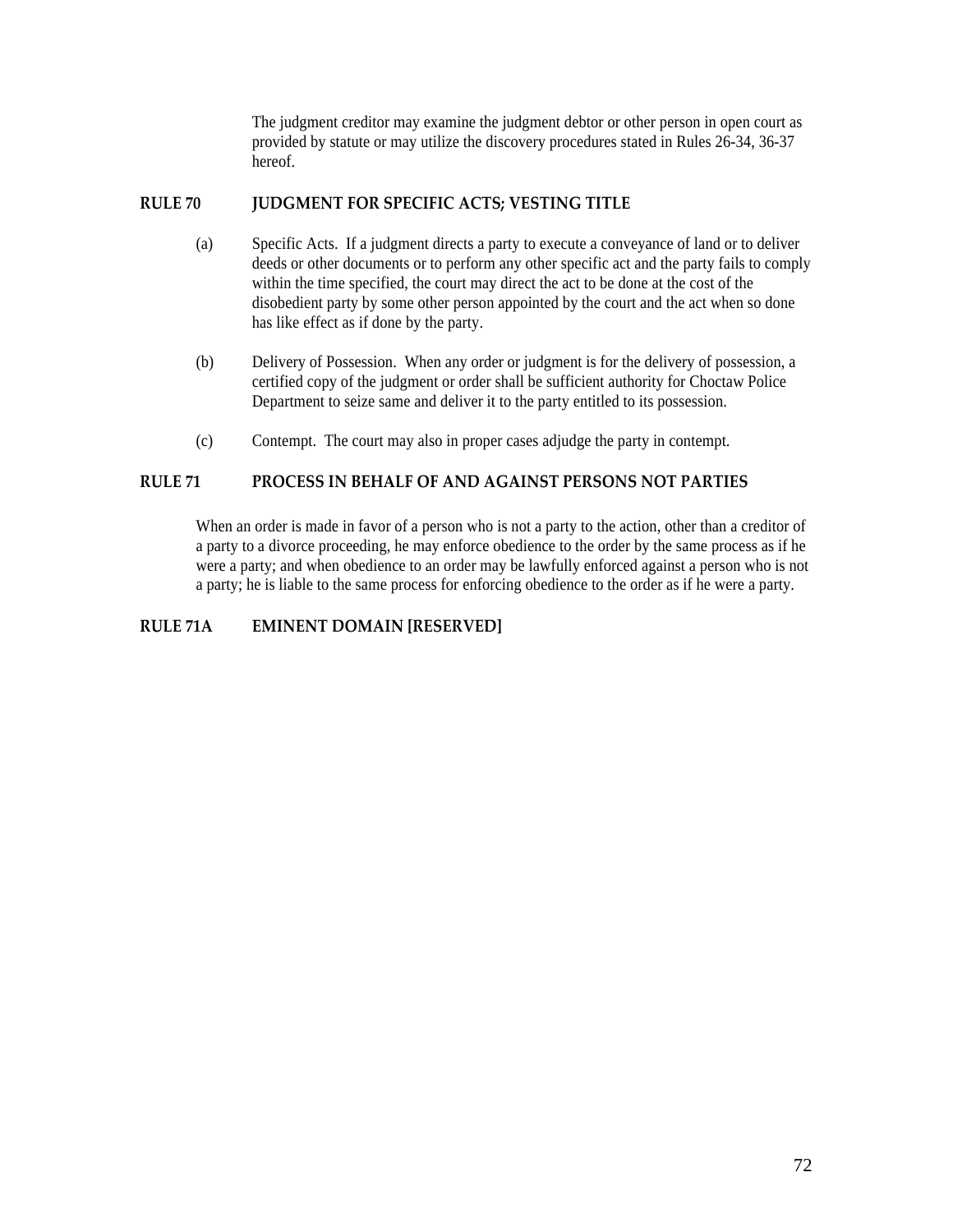## **ARTICLE IX ‐ APPEALS**

## **RULES 72 TO 76 [OMITTED]**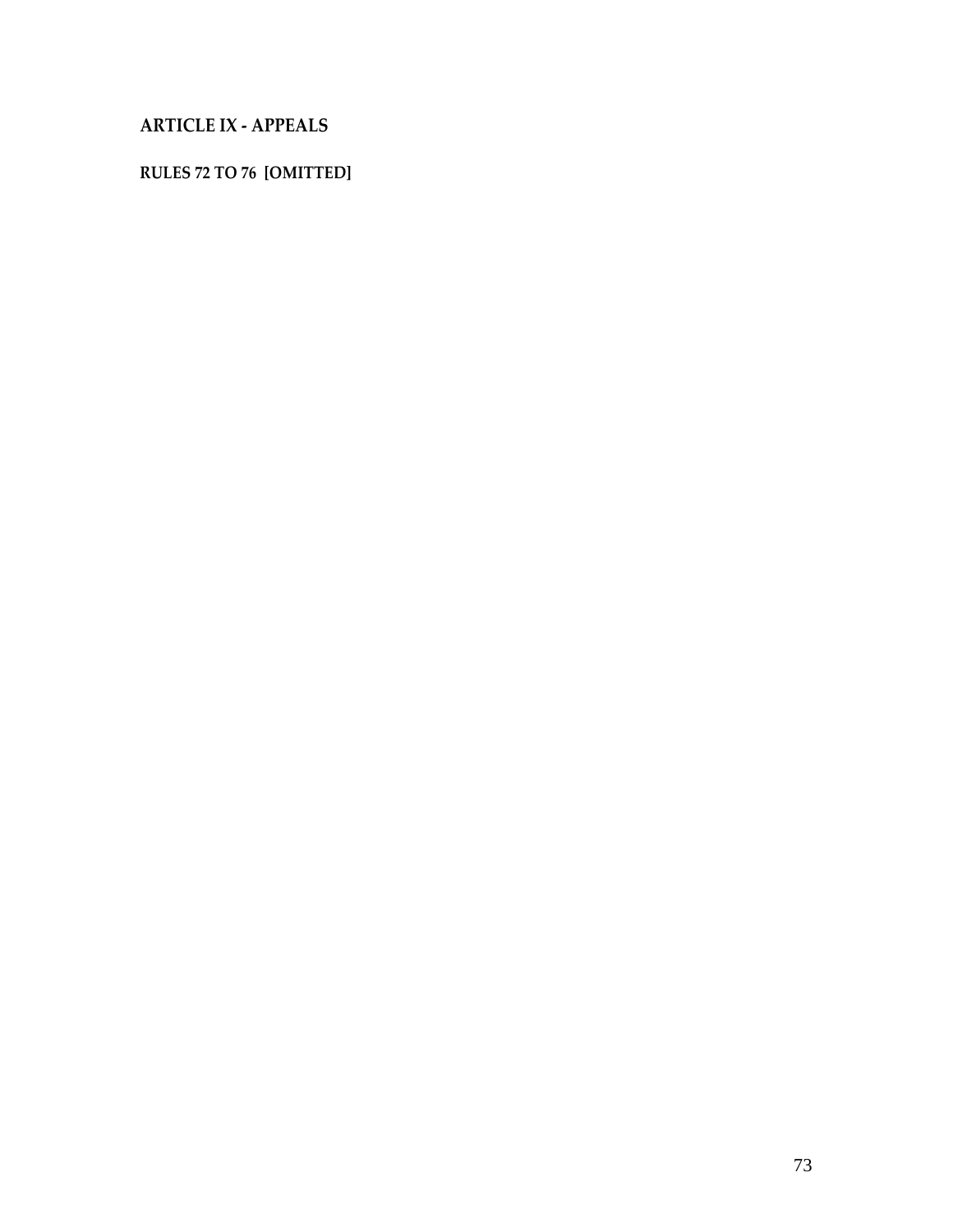## **ARTICLE X ‐ COURTS AND CLERKS**

#### **RULE 77 COURTS AND CLERKS**

- (a) Court Always Open. The courts shall be deemed always open for the purposes of filing any pleading or other proper paper, of issuing and returning process, and of making and directing all interlocutory motions, orders, and rules.
- (b) Trials and Hearings; Orders in Chambers. All trials upon the merits shall be conducted in open court, except as otherwise provided by statute. All other acts or proceedings may be done or conducted by a judge in chambers, without the attendance of the clerk or other court officials.
- (c) Clerk's Office and Orders by Clerk. The clerk's office with the clerk or a deputy clerk in attendance shall be open during business hours on all days except Saturdays, Sundays, and legal holidays. All motions and applications to the clerk for issuing process, for issuing process to enforce and execute judgments, for entering defaults, and for other proceedings which do not require allowance or order of the court are grantable of course by the clerk; but his action may be suspended or altered or rescinded by the court upon cause shown.
- (d) Notice of Orders or Judgments. Immediately upon the entry of an order or judgment the clerk shall serve a notice of the entry in the manner provided for in Rule 5 upon each party who is not in default for failure to appear, and shall make a note in the docket of the service. Any party may in addition serve a notice of such entry in the manner provided in Rule 5 for the service of papers. Lack of notice of the entry by the clerk does not affect the time to appeal, nor relieve, nor authorize the court to relieve, a party for failure to appeal within the time allowed, except as permitted by the Choctaw Tribal Court Rules of Appellate Procedure.

#### **RULE 78 MOTION PRACTICE**

Each court shall establish procedures for the prompt dispatch of business, at which motions requiring notice and hearing may be heard and disposed of, but the judge at any time or place and on such notice, if any, as he considers reasonable may make orders for the advancement, conduct, and hearing of actions.

To expedite its business, the court may make provision by rule or order for the submission and determination of motions not seeking final judgment without oral hearing upon brief written statements of reasons in support and opposition.

#### **RULE 79 BOOKS AND RECORDS KEPT BY THE CLERK AND ENTRIES THEREIN**

(a) General Docket. The clerk shall keep a book known as the "general docket" of such form and style as is required by law and shall enter therein each civil action to which these rules are made applicable. The file number of each action shall be noted on each page of the docket whereon an entry of the action is made. All papers filed with the clerk, all process issued and returns made thereon, all appearances, orders, verdicts, and judgments shall be noted in this general docket on the page assigned to the action and shall be marked with its file number. These entries shall be brief but shall show the nature of each paper filed or writ issued and the substance of each order or judgment of the court and of the returns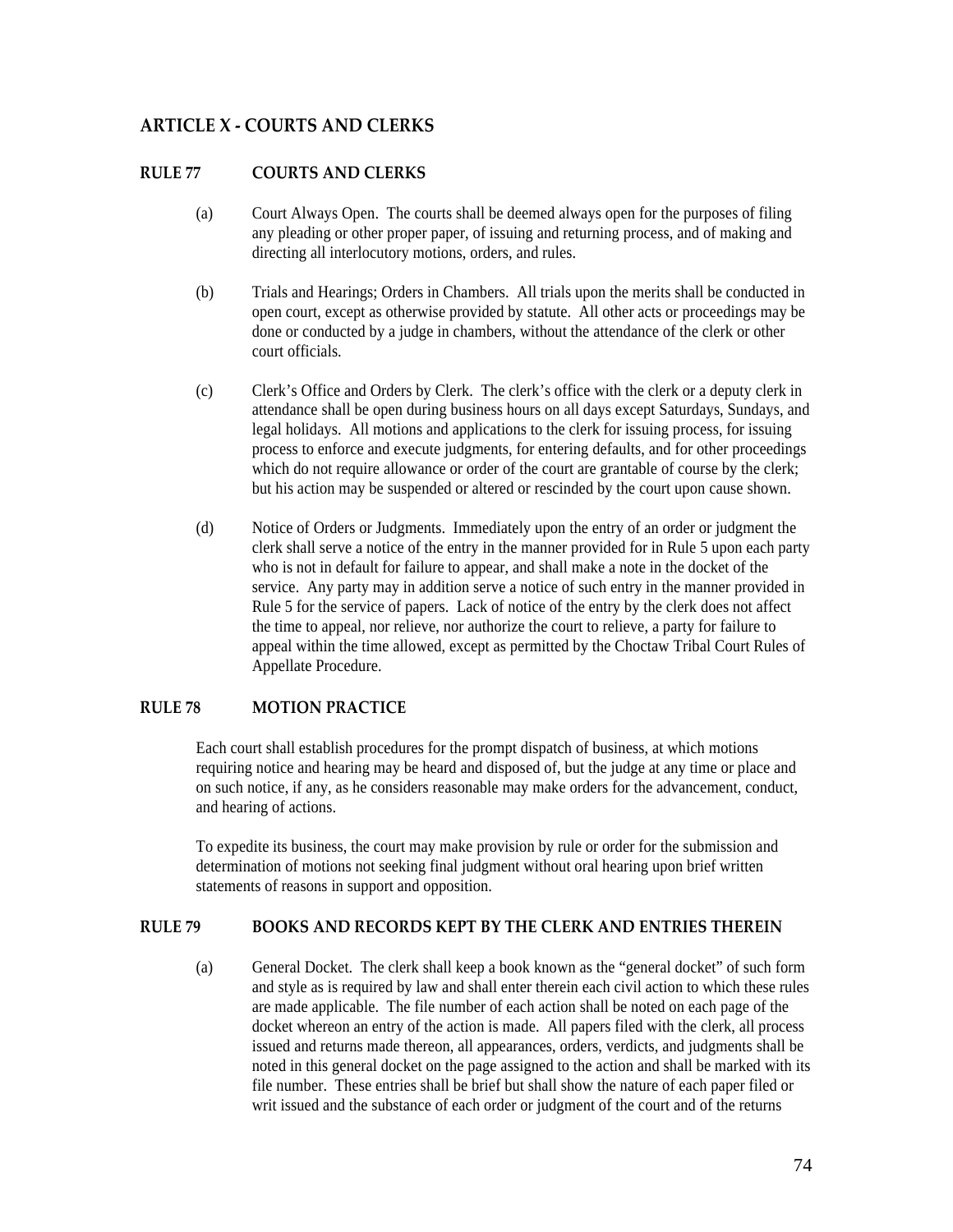showing execution of process. The entry of an order or judgment shall show the date the entry is made. In the event a formal order is entered, the clerk shall insert the order in the file of the case.

- (b) [Abrogated]
- (c) Indexes; Calendars. Suitable indexes of the general docket shall be kept by the clerk under the direction of the court.

There shall be prepared, under the direction of the court, calendars of all actions ready for trial.

- (d) Other Books and Records. The clerk shall also keep such other books and records as may be required by statute or these rules. The documents required to be kept under this rule may be recorded by means of an exact-copy photocopy process.
- (e) Removing the File in a Case. The file of a case shall not be removed from the office of the clerk except by permission of the court or the clerk.

#### **RULE 80 STENOGRAPHIC REPORT OR TRANSCRIPT AS EVIDENCE [OMITTED]**

#### **RULE 81 APPLICABILITY OF RULES**

- (a) Applicability in General. These rules apply to all civil proceedings but are subject to limited applicability in the following actions which are generally governed by the Choctaw Tribal Code or, by reference, the laws of the State of Mississippi as required by § 1-1-4 of the Choctaw Tribal Code.
	- (1) proceedings pertaining to the writ of habeas corpus;
	- (2) proceedings pertaining to the disciplining of an attorney;
	- (3) proceedings pursuant to the Youth Court Law and the Family Court Law;
	- (4) proceedings pertaining to election contests;
	- (5) [Abrogated]
	- (6) proceedings pertaining to the adjudication, commitment, and release of narcotics and alcohol addicts and persons in need of mental treatment;
	- (7) [Abrogated]
	- (8) Title 91 of the Mississippi Code of 1972;
	- (9) Title 93 of the Mississippi Code of 1972;
	- (10) [Abrogated]
	- (11) [Abrogated]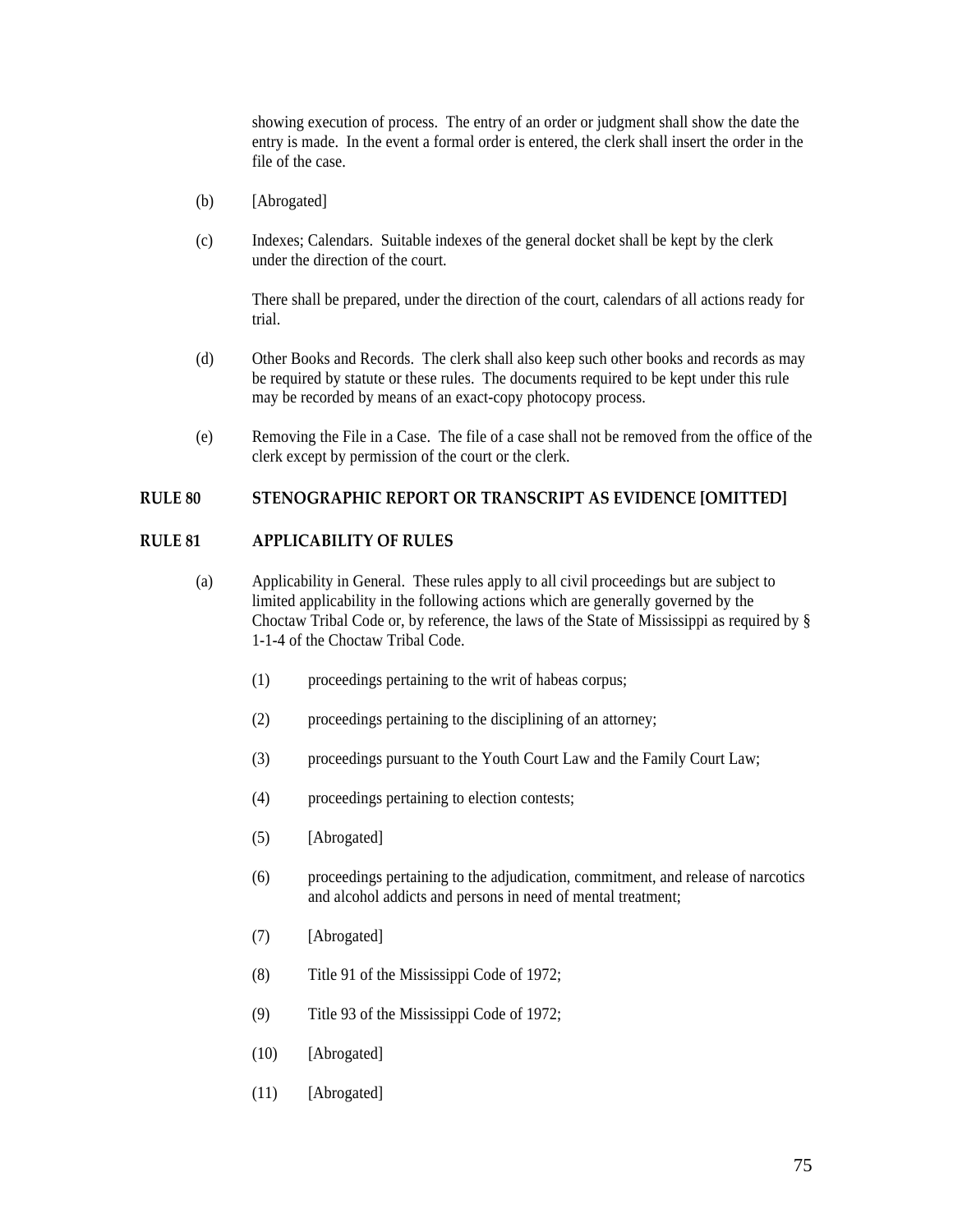(12) [Abrogated]

Statutory procedures specifically provided for each of the above proceedings shall remain in effect and shall control to the extent they may be in conflict with these rules; otherwise these rules apply.

- (b) Summary Proceedings. In ex parte matters where no notice is required proceedings shall be as summary as the pertinent statutes contemplate.
- (c) Publication of Summons or Notice. Whenever a statute requires summons or notice by publication, service in accordance with the methods provided in Rule 4 shall be taken to satisfy the requirements of such statute.
- (d) Procedure in Certain Actions and Matters. The special rules of procedure set forth in this paragraph shall apply to the actions and matters enumerated in subparagraphs (1) and (2) hereof and shall control to the extent they may be in conflict with any other provision of these rules.
	- (1) The following actions and matters shall be triable 30 days after completion of service of process in any manner other than by publication or 30 days after the first publication where process is by publication, to-wit: adoption; correction of birth certificate; alteration of name; termination of parental rights; paternity; legitimation; uniform reciprocal enforcement of support; determination of heirship; partition; probate of will in solemn form; caveat against probate of will; will contest; will construction; child custody actions; child support actions; and establishment of grandparents' visitation.
	- (2) The following actions and matters shall be triable 7 days after completion of service of process in any manner other than by publication or 30 days after the first publication where process is by publication, to-wit: removal of disabilities of minority; temporary relief in divorce, separate maintenance, child custody, or child support matters; modification or enforcement of custody, support, and alimony judgments; contempt; and estate matters and wards' business in which notice is required but the time for notice is not prescribed by statute or by subparagraph (1) above.
	- (3) Complaints and petitions filed in the actions and matters enumerated in subparagraphs (1) and (2) above shall not be taken as confessed.
	- (4) No answer shall be required in any action or matter enumerated in subparagraphs (1) and (2) above but any defendant or respondent may file an answer or other pleading or the court may require an answer if it deems it necessary to properly develop the issues. A party who fails to file an answer after being required so to do shall not be permitted to present evidence on his behalf.
	- (5) Upon the filing of any action or matter listed in subparagraphs (1) and (2) above, summons shall issue commanding the defendant or respondent to appear and defend at a time and place, either in term time or vacation, at which the same shall be heard. Said time and place shall be set by special order, general order or rule of the court. If such action or matter is not heard on the day set for hearing,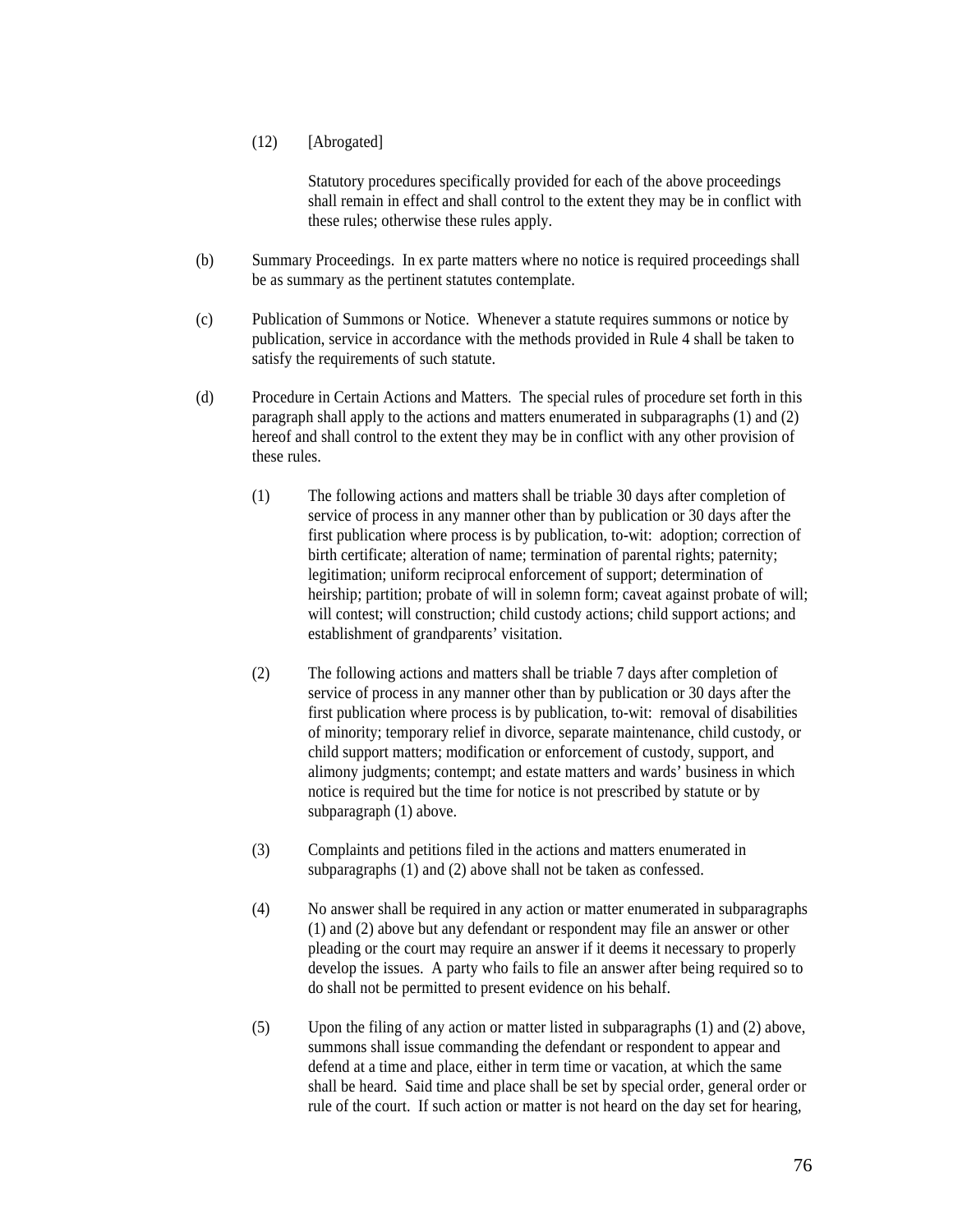it may by order entered on that day be continued to a later day for hearing without additional summons on the defendant or respondent. The court may by order or rule authorize its clerk to set such actions or matters for original hearing and to continue the same for hearing on a later date.

- (6) Rule 5(b) notice shall be sufficient as to any temporary hearing in a pending divorce, separate maintenance, custody or support action provided the defendant has been summoned to answer the original complaint.
- (e) Proceedings Modified. The forms of relief formerly obtainable under writs of fieri facias, scire facias, mandamus, error coram nobis, erro coram vobis, sequestration, prohibition, quo warranto, writs in the nature of quo warranto, and all other writs, shall be obtained by motions or actions seeking such relief.
- (f) Terminology of Statutes. In applying these rules to any proceedings to which they are applicable, the terminology of any statute which also applies shall, if inconsistent with these rules, be taken to mean the analogous device or procedure proper under these rules; thus (and these examples are intended in no way to limit the applicability of this general statement):
	- (1) Bill of complaint, bill in equity, bill, or declaration shall mean a complaint as specified in these rules;
		- (A) Plea in abatement shall mean motion;
		- (B) Demurrer shall be understood to mean motion to strike as set out in Rule 12(f).
		- (C) Plea shall mean motion or answer, whichever is appropriate under these rules;
		- (D) Plea of set-off or set-off shall be understood to mean a permissible counterclaim;
		- (E) Plea of recoupment or recoupment shall refer to a compulsory counterclaim;
	- (2) Cross-bill shall be understood to refer to a counter-claim, or a cross-claim, whichever is appropriate under these rules;
		- (A) Revivor, revive, or revived, used with reference to actions shall refer to the substitution procedure stated in Rule 25;
		- (B) Decree pro confesso shall be understood to mean entry of default as provided in Rule 55;
- (i) Decree shall mean a judgment, as defined in Rule 54;
- (g) Procedure Not Specifically Prescribed. When no procedure is specifically prescribed, the court shall proceed in any lawful manner not inconsistent with the Constitution of the Mississippi Band of Choctaw Indians, these rules, or any applicable statute.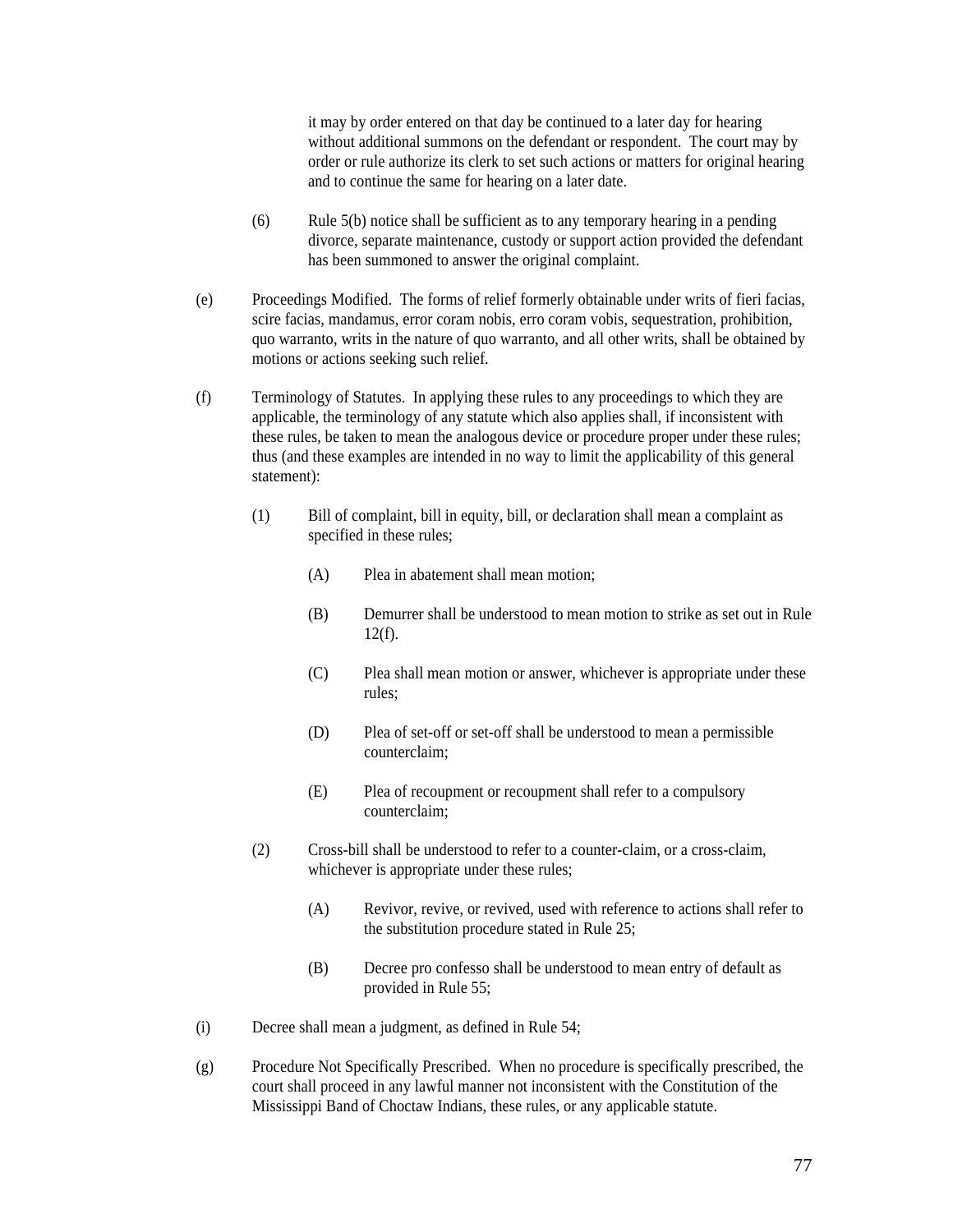## **ARTICLE XI ‐ GENERAL PROVISIONS**

### **RULE 82 JURISDICTION**

Jurisdiction Unaffected. These rules shall not be construed to extend or limit the jurisdiction of the Courts of the Mississippi Band of Choctaw Indians.

## **RULE 83 LOCAL COURT RULES**

When Permissible. The Choctaw Tribal Courts may hereafter make uniform rules and amendments thereto concerning practice in their respective courts not inconsistent with these rules. Likewise, any court by action of the senior judge thereof may hereafter make local rules and amendments thereto concerning practice in their respective courts not inconsistent with these rules.

#### **RULE 84 FORMS**

The forms contained in the Appendix of Forms of the Mississippi Rules of Civil Procedure are incorporated by reference and are sufficient under these rules and are intended to indicate the simplicity and brevity of statement which the rules contemplate.

#### **RULE 85 TITLE**

The rule shall be known as the Choctaw Tribal Court Rules of Civil Procedure and may be cited as C.R.C.P.: e.g., C.R.C.P. 85.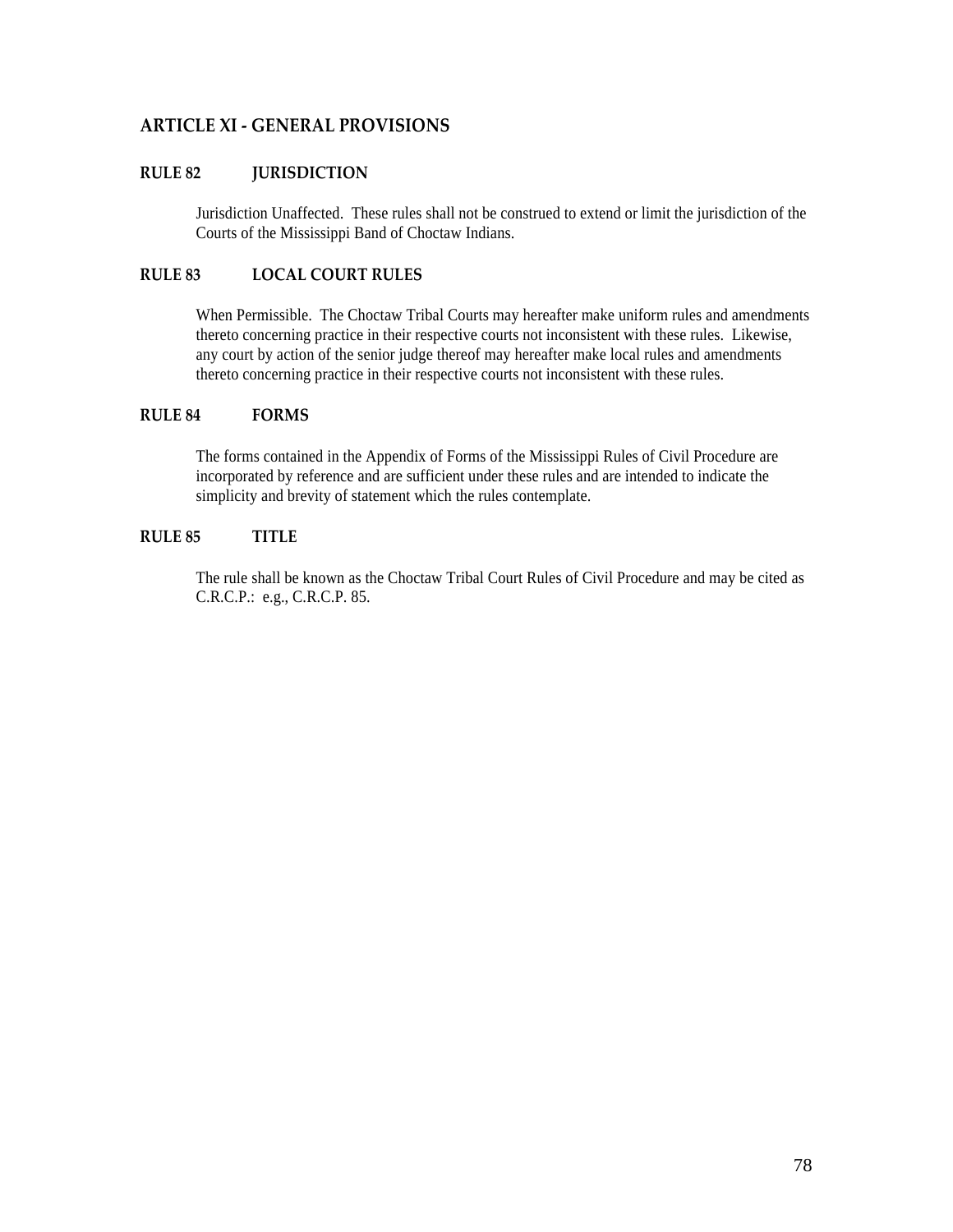# **CHAPTER 2 REPOSSESSIONS [REPEALED – SEE TITLE 26 CHAPTER 9]**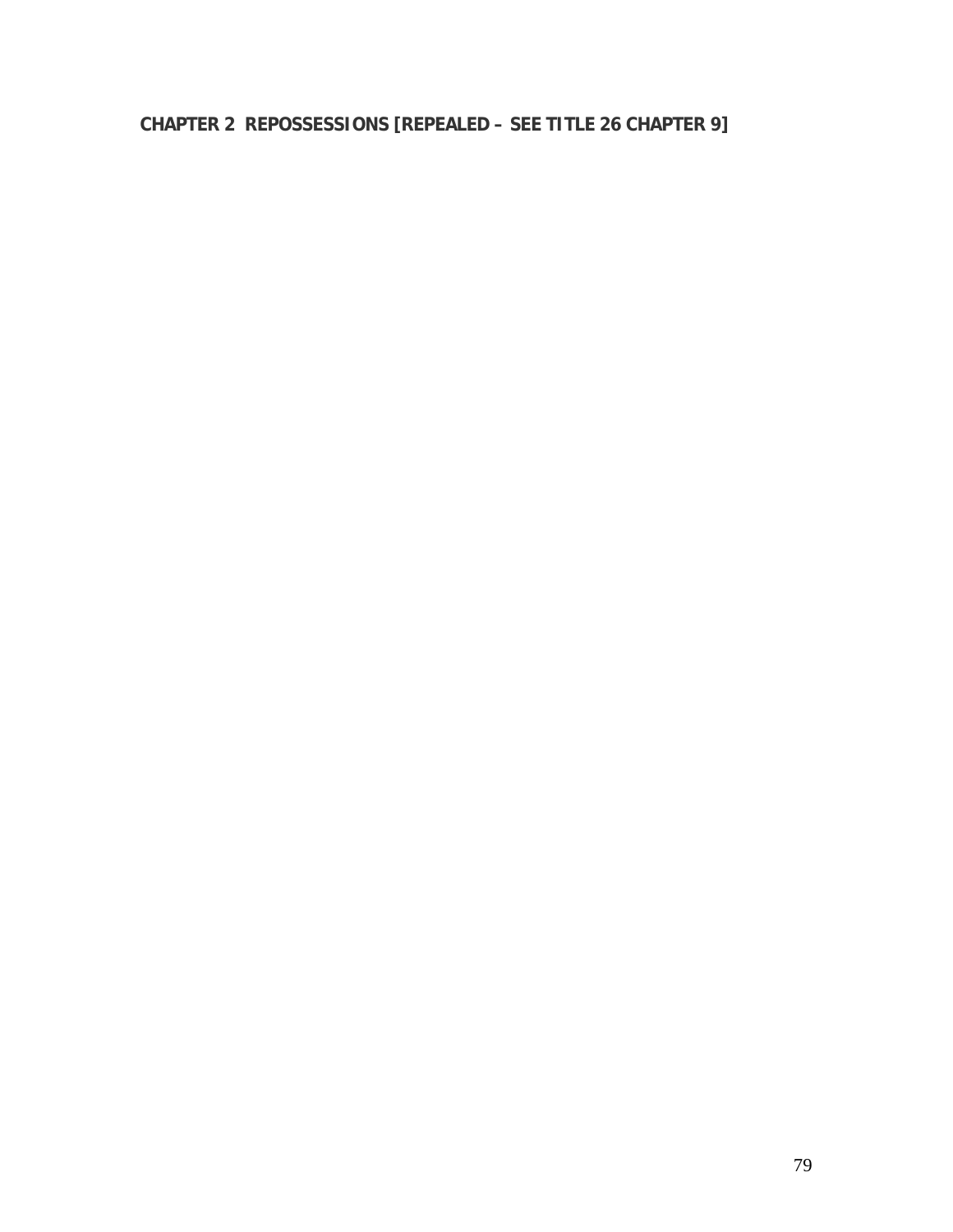## **CHAPTER 3 RULES OF EVIDENCE**

## **ARTICLE I ‐ GENERAL PROVISIONS**

| <b>RULE 101</b> | <b>SCOPE</b>                                                   |
|-----------------|----------------------------------------------------------------|
| <b>RULE 102</b> | PURPOSE AND CONSTRUCTION                                       |
| <b>RULE 103</b> | <b>RULINGS ON EVIDENCE</b>                                     |
| <b>RULE 104</b> | PRELIMINARY QUESTIONS                                          |
| <b>RULE 105</b> | LIMITED ADMISSIBILITY                                          |
| <b>RULE 106</b> | <b>REMAINDER OF OR RELATED WRITINGS OR RECORDED STATEMENTS</b> |

## **ARTICLE II ‐ JUDICIAL NOTICE**

**RULE 201 JUDICIAL NOTICE OF ADJUDICATIVE FACTS**

## **ARTICLE III ‐ PRESUMPTIONS IN CIVIL ACTIONS AND PROCEEDINGS**

**RULE 301 PRESUMPTIONS IN GENERAL IN CIVIL ACTIONS AND PROCEEDINGS**

## **ARTICLE IV ‐ RELEVANCY AND ITS LIMITS**

| <b>RULE 401</b> | DEFINITION OF "RELEVANT EVIDENCE"                              |
|-----------------|----------------------------------------------------------------|
| <b>RULE 402</b> | RELEVANT EVIDENCE GENERALLY ADMISSIBLE; IRRELEVANT             |
|                 | <b>EVIDENCE INADMISSIBLE</b>                                   |
| <b>RULE 403</b> | EXCLUSION OF RELEVANT EVIDCENT ON GROUNDS OF PREJUDICE,        |
|                 | <b>CONFUSION, OR WASTE OF TIME</b>                             |
| <b>RULE 404</b> | <b>CHARACTER EVIDENCE NOT ADMISSIBLE TO PROVE CONDUCT;</b>     |
|                 | <b>EXCEPTIONS; OTHER CRIMES</b>                                |
| <b>RULE 405</b> | <b>METHODS OF PROVING CHARACTER</b>                            |
| <b>RULE 406</b> | <b>HABIT; ROUTINE PRACTICE</b>                                 |
| <b>RULE 407</b> | <b>SUBSEQUENT REMEDIAL MEASURES</b>                            |
| <b>RULE 408</b> | <b>COMPROMISE AND OFFER TO COMPROMISE</b>                      |
| <b>RULE 409</b> | PAYMENT OF MEDICAL AND SIMILAR EXPENSES                        |
| <b>RULE 410</b> | <b>INADMISSIBILITY OF PLEAS, PLEA DISCUSSIONS, AND RELATED</b> |
|                 | <b>STATEMENTS</b>                                              |
| <b>RULE 411</b> | <b>LIABILITY INSURANCE</b>                                     |
| <b>RULE 412</b> | SEX OFFENSE CASES; RELEVANCE OF VICTIM'S PAST BEHAVIOR         |
|                 |                                                                |

## **ARTICLE V ‐ PRIVILEGES**

- **RULE 501 PRIVILEGES RECOGNIZED ONLY AS PROVIDED**
- **RULE 502 LAWYER‐CLIENT PRIVILEGE**
- **RULE 503 PHYSICIAN AND PSYCHOTHERAPIST‐PATIENT PRIVILEGE**
- **RULE 504 HUSBAND‐WIFE PRIVILEGE**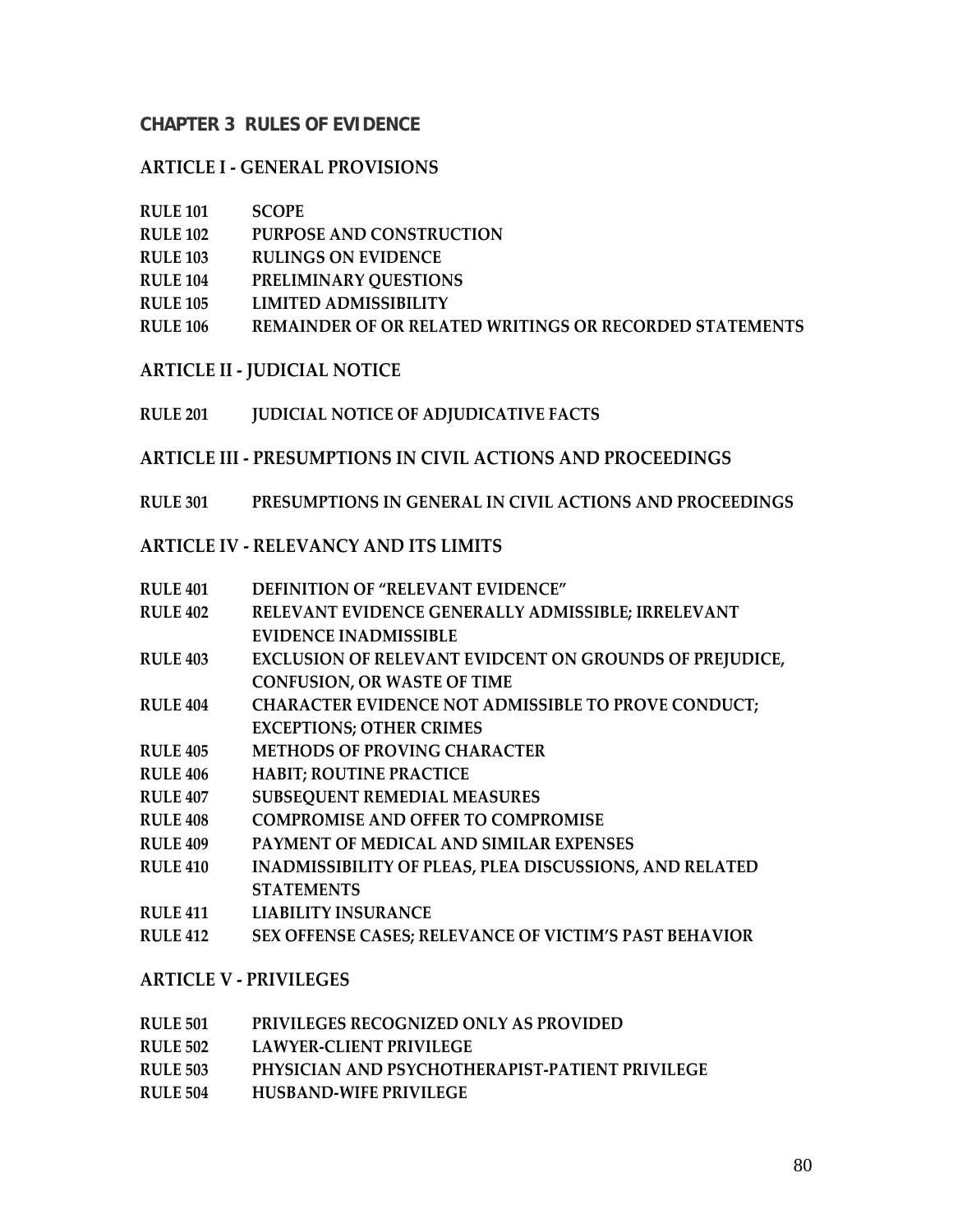## **RULE 505 PRIEST‐PENITENT PRIVILEGE**

## **ARTICLE VI ‐ WITNESSES**

- **RULE 601 GENERAL RULE OF COMPETENCY**
- **RULE 602 LACK OF PERSONAL KNOWLEDGE**
- **RULE 603 OATH OR AFFIRMATION**
- **RULE 604 INTERPRETERS**
- **RULE 605 COMPETENCY OF JUDGE AS WITNESS**
- **RULE 606 COMPETENCY OF JUROR AS WITNESS**
- **RULE 607 WHO MAY IMPEACH.**
- **RULE 608 EVIDENCE OF CHARACTER AND CONDUCT OF WITNESS**
- **RULE 609 IMPEACHMENT BY EVIDENCE OF CONVICTION OF CRIME**
- **RULE 610 RELIGIOUS BELIEFS OR OPINIONS**
- **RULE 611 MODE AND ORDER OF INTERROGATION AND PRESENTATION**
- **RULE 612 REFRESHING THE MEMORY OF A WITNESS**
- **RULE 613 PRIOR STATEMENTS OF WITNESSES**
- **RULE 614 CALLING AND INTERROGATION OF WITNESSES BY COURT**
- **RULE 615 EXCLUSION OF WITNESSES**
- **RULE 616 BIAS OF WITNESS**
- **RULE 617 USE OF CLOSED CIRCUIT TELEVISION TO SHOW CHILD'S TESTIMONY**

## **ARTICLE VII ‐ OPINIONS AND EXPERT TESTIMONY**

- **RULE 701 OPINION TESTIMONY BY LAW WITNESSES**
- **RULE 702 TESTIMONY BY EXPERTS**
- **RULE 703 BASES OF OPINION TESTIMONY BY EXPERTS**
- **RULE 704 OPINION ON ULTIMATE ISSUE**
- **RULE 705 DISCLOSURE OF FACTS OR DATA UNDERLYING EXPERT OPINION**
- **RULE 706 COURT APPOINTED EXPERTS**

## **ARTICLE VIII ‐ HEARSAY**

| <b>RULE 806</b> | ATTACKING AND SUPPORTING CREDIBILITY OF DECLARANT              |
|-----------------|----------------------------------------------------------------|
| <b>RULE 805</b> | <b>HEARSAY WITHIN HEARSAY</b>                                  |
| <b>RULE 804</b> | HEARSAY EXCEPTIONS; DECLARANT UNAVAILABLE                      |
| <b>RULE 803</b> | <b>HEARSAY EXCEPTIONS; AVAILABILITY OF DECLARANT MMATERIAL</b> |
| <b>RULE 802</b> | <b>HEARSAY RULE</b>                                            |
| <b>RULE 801</b> | <b>DEFINITIONS</b>                                             |
|                 |                                                                |

## **ARTICLE IX ‐ AUTHENTICIATION AND IDENTIFICATION**

| <b>RULE 901</b> | REQUIREMENT OF AUTHENTICATION OR IDENTIFICATION |
|-----------------|-------------------------------------------------|
| <b>RULE 902</b> | <b>SELF-AUTHENTICATION</b>                      |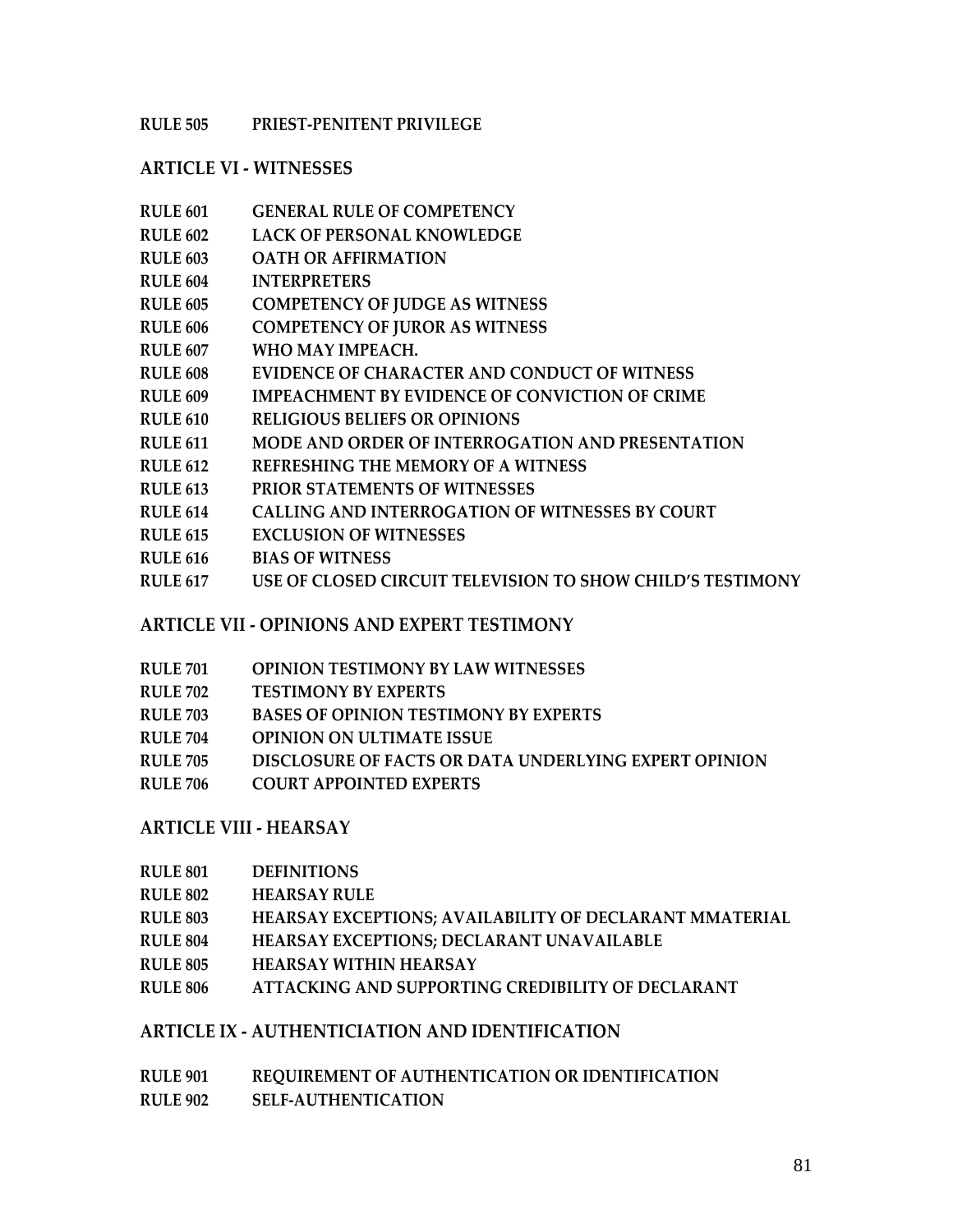## **RULE 903 SUBSCRIBING WITNESS' TESTIMONY UNNECESSARY**

**ARTICLE X ‐ CONTENTS OF WRITINGS, RECORDINGS, AND PHOTOGRAPHS**

- **RULE 1001 DEFINITIONS**
- **RULE 1002 REQUIREMENT OF ORIGINAL**
- **RULE 1003 ADMISSIBILITY OF DUPLICATES**
- **RULE 1004 ADMISSIBILITY OF OTHER EVIDENCE OF CONTENTS**
- **RULE 1005 PUBLIC RECORDS**
- **RULE 1006 SUMMARIES**
- **RULE 1007 TESTIMONY OR WRITTEN ADMISSION OF PARTY**
- **RULE 1008 FUNCTIONS OF COURT AND JURY**

**ARTICLE XI ‐ MISCELLANEOUS RULES**

- **RULE 1101 APPLICABILITY OF RULES**
- **RULE 1102 BEST EVIDENCE RULE [OMITTED]**
- **RULE 1103 REPEAL OF INCONSISTENT EVIDENTIARY RULES**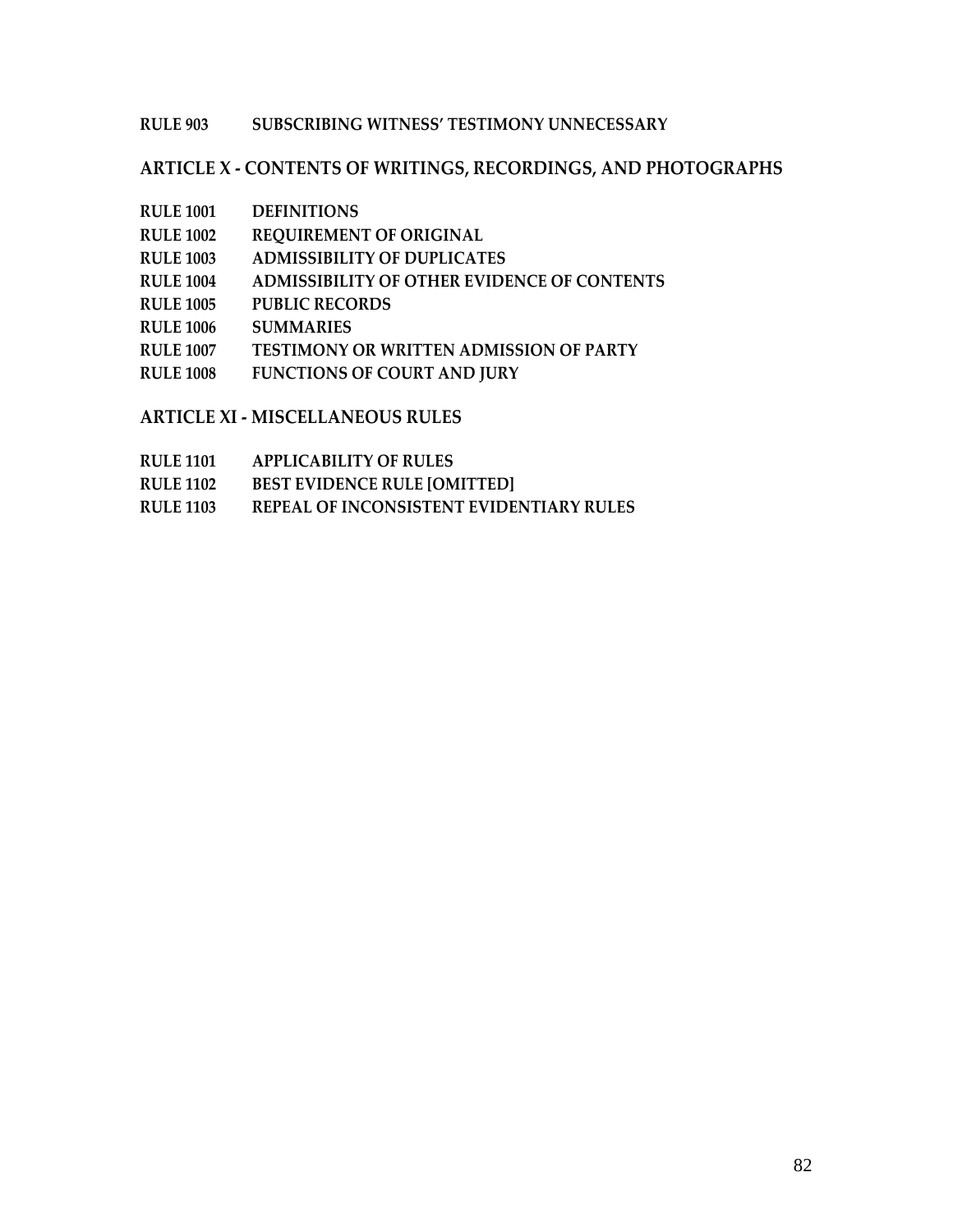## **ARTICLE I ‐ GENERAL PROVISIONS**

### **RULE 101 SCOPE**

These rules govern proceedings in the Tribal Court of the Mississippi Band of Choctaw Indians.

#### **RULE 102 PURCHASE AND CONSTRUCTION**

These rules shall be construed to secure fairness in administration, elimination of unjustifiable expense and delay, and promotion of growth and development of the law of evidence to the end that the truth may be ascertained and proceedings justly determined.

#### **RULE 103 RULINGS ON EVIDENCE**

- (a) Effect of Erroneous Ruling. Error may not be predicated upon a ruling which admits or excludes evidence unless a substantial right of the party is affected, and
	- (1) Objection. In case the ruling is one admitting evidence, a timely objection or motion to strike appears of record, stating the specific ground of objection, if the specific ground was not apparent from the context; or
	- (2) Offer of Proof. In case the ruling is one excluding evidence, the substance of the evidence was made known to the court by offer or was apparent from the context within which questions were asked.

Continuing objections to evidence of the same or similar nature or subject to the same or similar objections may in the discretion of the trial judge be allowed.

- (b) Record of Offer and Ruling. The court may add any other or further statement which shows the character of the evidence, the form in which it was offered, the objection made, and the ruling thereon. It may direct the making of an offer in question and answer form.
- (c) Hearing of Jury. In jury cases, proceedings shall be conducted, to the extent practicable, so as to prevent inadmissible evidence from being suggested to the jury by any means, such as making statements or offers of proof or asking questions in the hearing of the jury.
- (d) Plain Error. Nothing in this rule precludes taking notice of plain errors affecting substantial rights although they were not brought to the attention of the court.

#### **RULE 104 PRELIMINARY QUESTIONS**

- (a) Questions of Admissibility Generally. Preliminary questions concerning the qualification of a person to be a witness, the existence of a privilege, or the admissibility of evidence shall be determined by the court, subject to the provisions of subdivision (b). In making its determination it is not bound by the rules of evidence except those with respect to privileges.
- (b) Relevancy Conditioned on Fact. When the relevancy of evidence depends upon the fulfillment of a condition of fact, the court shall admit it upon, or subject to, the introduction of evidence sufficient to support a finding of the fulfillment of the condition.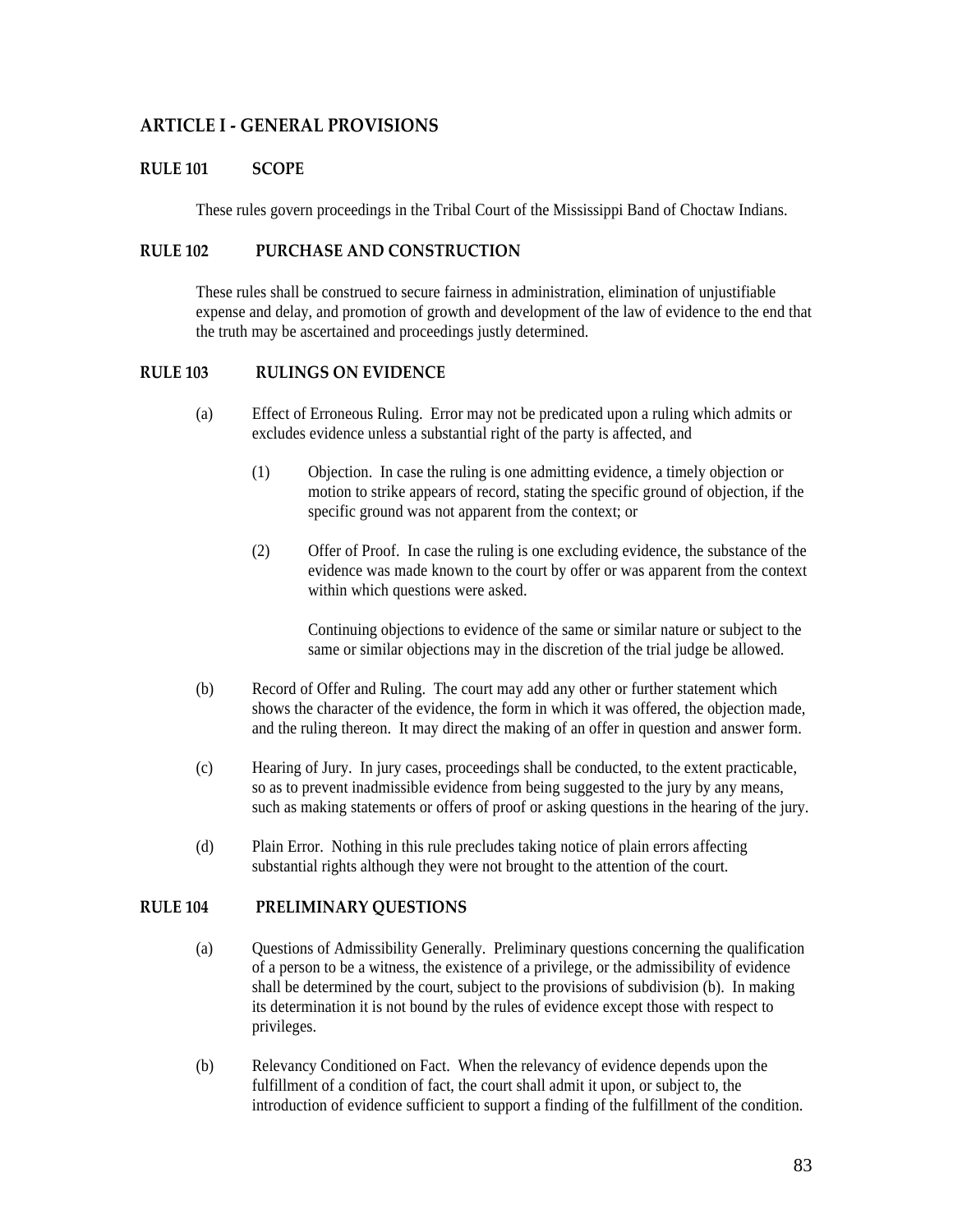If offeror fails to meet the condition, the objector may request the jury be instructed to disregard the evidence; however, such request shall not be a prerequisite to motion for mistrial. For purposes of punitive damages, proof of net worth shall not be offered until the close of evidence and the court has determined that issue will be submitted to the jury.

- (c) Hearing of Jury. Hearings on the admissibility of confessions shall in all cases be conducted out of the hearing of the jury. Hearings on other preliminary matters shall be so conducted when the interests of justice require or, when an accused is a witness, if he so requests.
- (d) Testimony by Accused. The accused does not, by testifying upon a preliminary matter, subject himself to cross-examination as to other issues in the case.
- (e) Weight and Credibility. This rule does not limit the right of a party to introduce before the jury evidence relevant to weight or credibility.

#### **RULE 105 LIMITED ADMISSIBILITY**

When evidence which is admissible as to one party or for one purpose but not admissible as to another party or for another purpose is admitted, the court, upon request, shall restrict the evidence to its proper scope and instruct the jury accordingly.

#### **RULE 106 REMAINDER OF OR RELATED WRITINGS OR RECORDED STATEMENTS**

When a writing or recorded statement or part hereof is introduced by a party, an adverse party may require him at that time to introduce any other part or any other writing or recorded statement which ought in fairness to be considered contemporaneously with it.

## **ARTICLE II ‐ JUDICIAL NOTICE**

### **RULE 201 JUDICIAL NOTICE OF ADJUDICATIVE FACTS**

- (a) Scope of Rule. This rule governs only judicial notice of adjudicative facts.
- (b) Kinds of Facts. A judicially noticed fact must be one not subject to reasonable dispute in that it is either (1) generally known within the territorial jurisdiction of the trial court or (2) capable of accurate and ready determination by resort to sources whose accuracy cannot reasonably be questioned.
- (c) When Discretionary. A court may take judicial notice, whether requested or not.
- (d) When Mandatory. A court shall take judicial notice if requested by a party and supplied with the necessary information.
- (e) Opportunity to be Heard. A party is entitled upon timely request to an opportunity to be heard as to the propriety of taking judicial notice and the tenor of the matter noticed. In the absence of prior notification, the request may be made after judicial notice has been taken.
- (f) Time of Taking Notice. Judicial notice may be taken at any stage of the proceeding.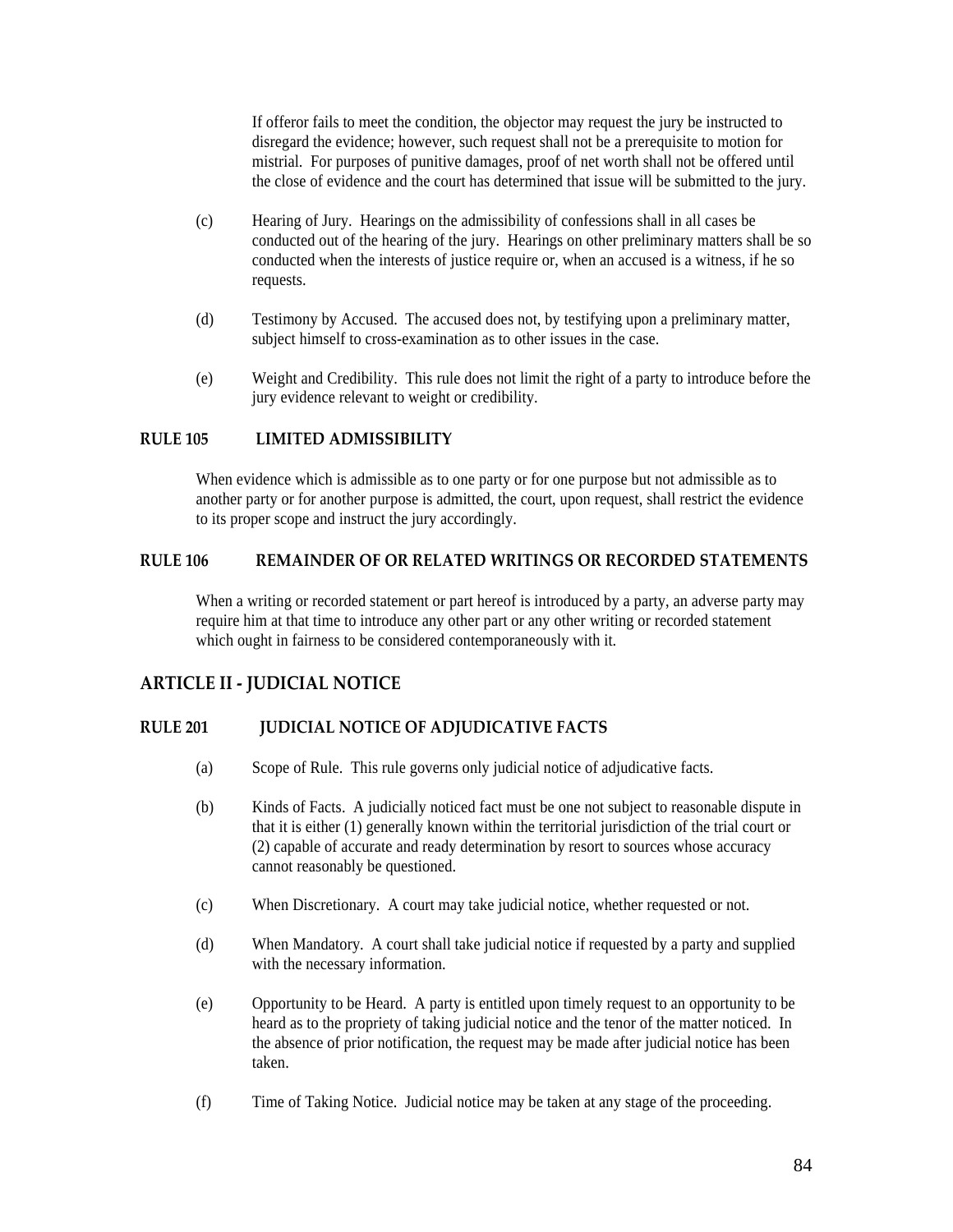(g) Instructing Jury. The court shall instruct the jury to accept as conclusive any fact judicially noticed.

## **ARTICLE III ‐ PRESUMPTIONS IN CIVIL ACTIONS AND PROCEEDINGS**

#### **RULE 301 PRESUMPTIONS IN GENERAL IN CIVIL ACTIONS AND PROCEEDINGS**

In all civil actions and proceedings not otherwise provided for by act of the Tribal Council or by these rules, a presumption imposes on the party against whom it is directed the burden of going forward with evidence to rebut or meet the presumption, but does not shift to such party the burden of proof in the sense of the risk of non-persuasion, which remains throughout the trial upon the party on whom it was originally cast.

## **ARTICLE IV ‐ RELEVANCY AND ITS LIMITS**

### **RULE 401 DEFINITON OF "RELEVANT EVIDENCE"**

"Relevant Evidence" means evidence having any tendency to make the existence of any fact that is of consequence to the determination of the action more probable or less probable than it would be without the evidence.

## **RULE 402 RELEVANT EVIDENCE GENERALLY ADMISSIBLE; IRRELEVANT EVIDENCE INADMISSIBLE**

All relevant evidence is admissible, except as otherwise provided by the Constitution of the United States, the Constitution of the Mississippi Band of Choctaw Indians, or by these rules. Evidence that is not relevant is not admissible.

## **RULE 403 EXCLUSION OF RELEVANT EVIDENCE ON GROUNDS OF PREJUDICE, CONFUSION, OR WASTE OF TIME**

Although relevant, evidence may be excluded if its probative value is substantially outweighed by the danger of unfair prejudice, confusion of the issues, or misleading the jury, or by considerations of undue delay, waste of time, or needless presentation of cumulative evidence.

## **RULE 404 CHARACTER EVIDENCE NOT ADMISSIBLE TO PROVE CONDUCT; EXCEPTIONS; OTHER CRIMES**

- (a) Character Evidence Generally. Evidence of a person's character or a trait of his character is not admissible for the purpose of proving that he acted in conformity therewith on a particular occasion, except:
	- (1) Character of Accused. Evidence of a pertinent trait of his character offered by an accused, or by the prosecution to rebut the same;
	- (2) Character of Victim. Evidence of a pertinent trait of character of the victim of the crime offered by an accused, or by the prosecution to rebut the same, or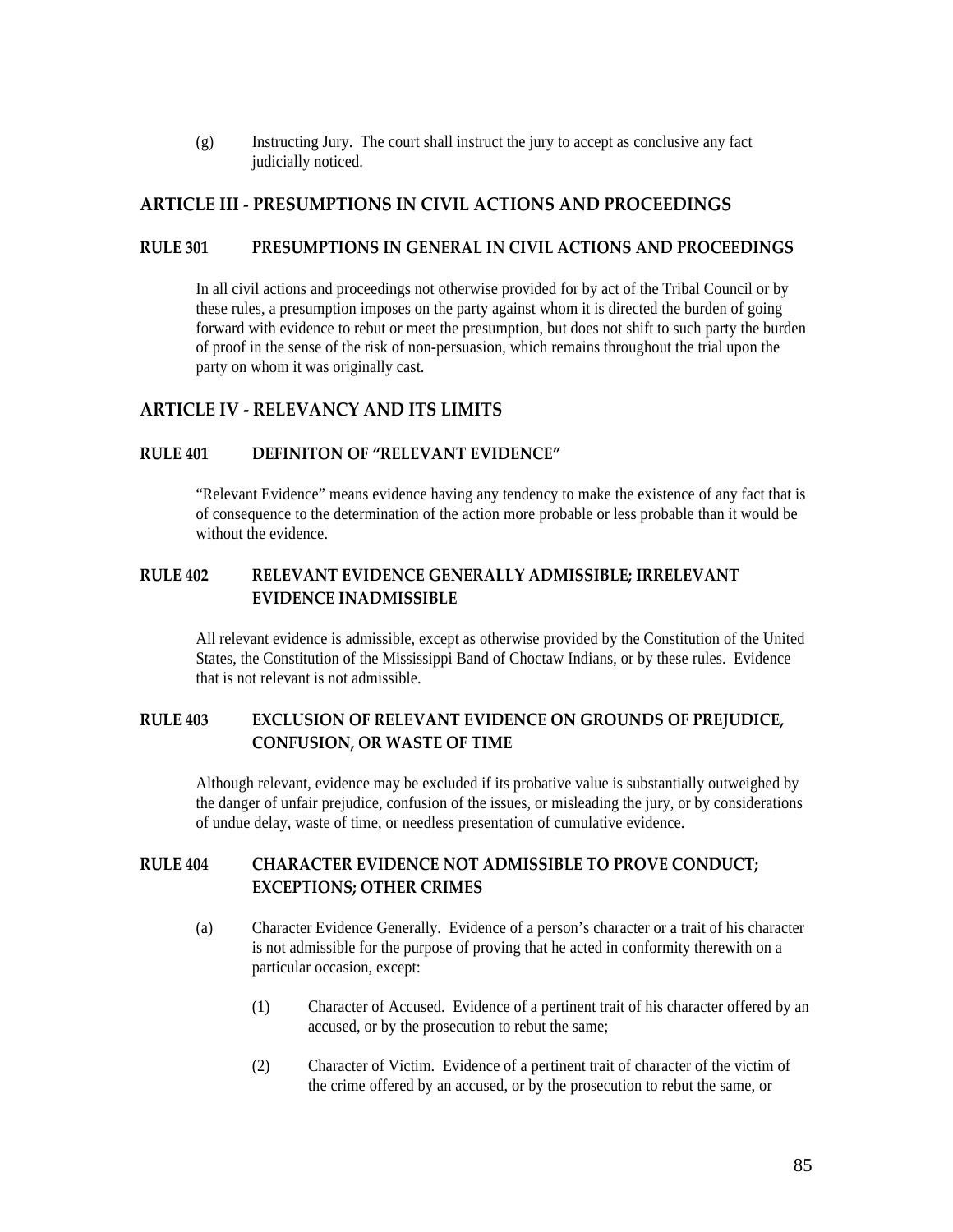evidence of a character trait of peacefulness of the victim offered by the prosecution to rebut evidence that the victim was the first aggressor;

- (3) Character of Witness. Evidence of the character of a witness, as provided in Rules 607, 608, and 609.
- (b) Other Crimes, Wrongs, or Acts. Evidence of other crimes, wrongs, or acts is not admissible to prove the character of a person in order to show that he acted in conformity therewith. It may, however, be admissible for other purposes such as proof of motive, opportunity, intent, preparation, plan, knowledge, identity, or absence of mistake or accident.

## **RULE 405 METHODS OF PROVING CHARACTER**

- (a) Reputation or Opinion. In all cases in which evidence of character or a trait of character of a person is admissible, proof may be made by testimony as to reputation or by testimony in the form of an opinion. On cross-examination, inquiry is allowable into relevant specific instances of conduct.
- (b) Specific Instances of Conduct. In cases in which character or a trait of character of a person is an essential element of a charge, claim, or defense, proof may also be made of specific instances of his conduct.

#### **RULE 406 HABIT; ROUTINE PRACTICE**

Evidence of the habit of a person or of the routine practice of an organization, whether corroborated or not and regardless of the presence of eyewitnesses, is relevant to prove that the conduct of the person or organization on a particular occasion was in conformity with the habit or routine practice.

### **RULE 407 SUBSEQUENT REMEDIAL MEASURES**

When, after an event, measures are taken which, if taken previously, would have made the event less likely to occur, evidence of the subsequent measures is not admissible to prove negligence or culpable conduct in connection with the event. This rule does not require the exclusion of evidence of subsequent measures when offered for another purpose, such as proving ownership, control, or feasibility of precautionary measures, if controverted, or impeachment.

#### **RULE 408 COMPROMISE AND OFFERS TO COMPROMISE**

Evidence of (1) furnishing or offering or promising to furnish, or (2) accepting or offering or promising to accept, a valuable consideration in compromising or attempting to compromise a claim which was disputed as to either validity or amount, is not admissible to prove liability for or invalidity of the claim or its amount. Evidence of conduct or statements made in compromise negotiations is likewise not admissible. This rule does not require the exclusion of any evidence otherwise discoverable merely because it is presented in the course of compromise negotiations. This rule also does not require exclusion when the evidence is offered for another purpose, such as proving bias or prejudice of a witness, negativing a contention of undue delay, or proving an effort to obstruct a criminal investigation or prosecution.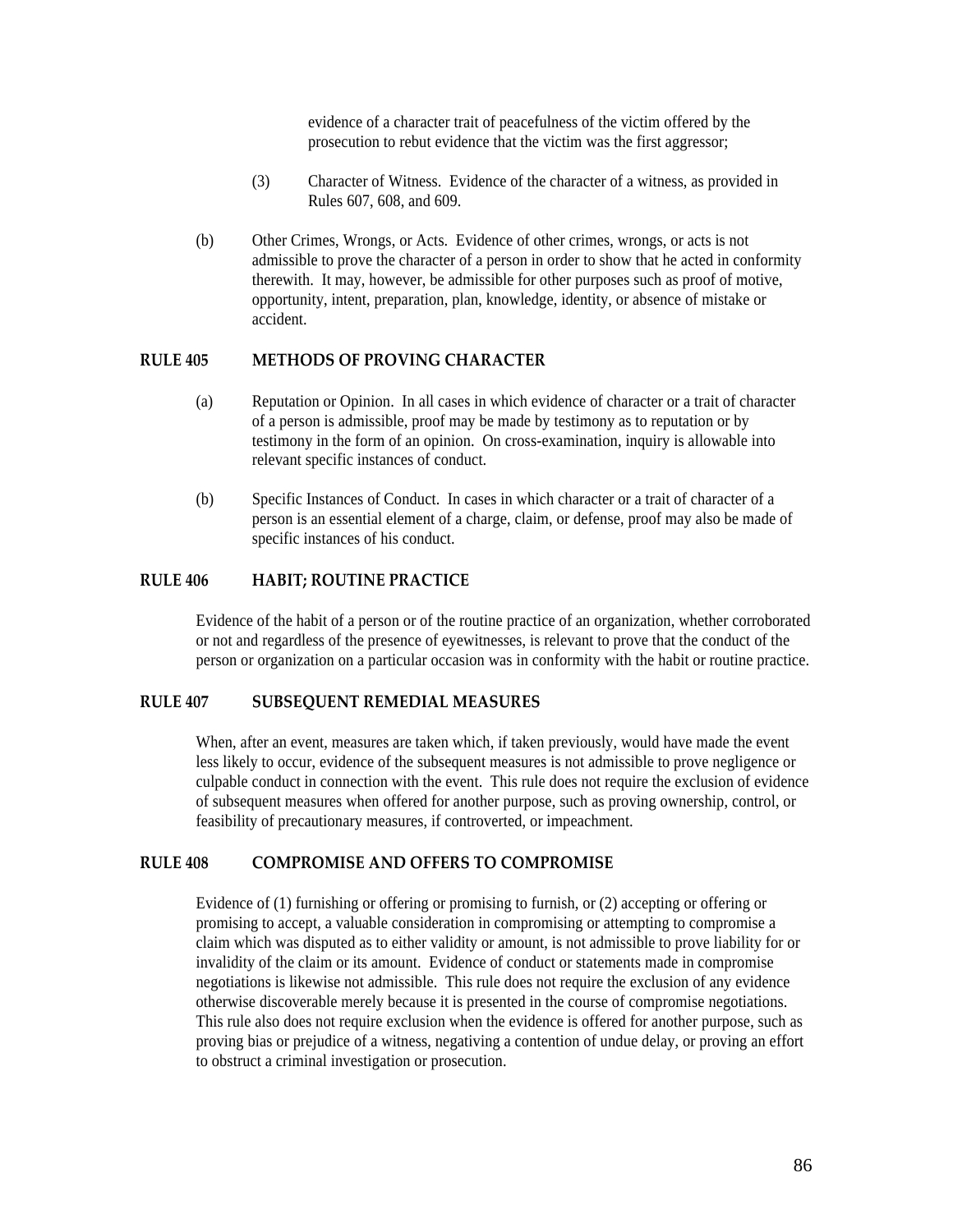#### **RULE 409 PAYMENT OF MEDICAL AND SIMILAR EXPENSES**

Evidence of furnishing or offering or promising to pay medical, hospital, or similar expenses occasioned by an injury is not admissible to prove liability for the injury.

## **RULE 410 INADMISSIBILITY OF PLEAS, PLEA DISCUSSIONS, AND RELATED STATEMENTS**

Except as otherwise provided in this rule, evidence of the following is not admissible against the defendant who made the plea or was a participant in the plea discussions:

- (a) A plea of guilty, which was later withdrawn;
- (b) A plea of nolo contendere;
- (c) Any statement made in the course of any proceedings under Mississippi Band of Choctaw Indians statutory or Rule of Court provisions regarding either of the foregoing pleas; or
- (d) Any statement made in the course of plea discussions with an attorney for the prosecuting authority which does not result in a plea of guilty or which results in a plea of guilty later withdrawn.

However, such a statement is admissible.

- (a) in any proceeding wherein another statement made in the course of the same plea or plea discussions has been introduced and the statement ought in fairness be considered contemporaneously with it, or
- (b) in a criminal proceeding for perjury or false statement if the statement was made by the Defendant under oath, on the record, and in the presence of counsel.

#### **RULE 411 LIABILITY INSURANCE**

Evidence that a person was or was not insured against liability is not admissible upon the issue whether he acted negligently or otherwise wrongfully. This rule does not require the exclusion of evidence of insurance against liability when offered for another purpose, such as proof of agency, ownership, or control, or bias or prejudice of a witness.

### **ARTICLE V ‐ PRIVILEGES**

#### **RULE 501 PRIVILEGES RECOGNIZED ONLY AS PROVIDED**

Except as otherwise provided by the United States Constitution, the Constitution of the Mississippi Band of Choctaw Indians or by other rules applicable to this ourt, no person has a privilege to:

- (a) Refuse to be a witness;
- (b) Refuse to disclose any matter;
- (c) Refuse to produce any object or writing; or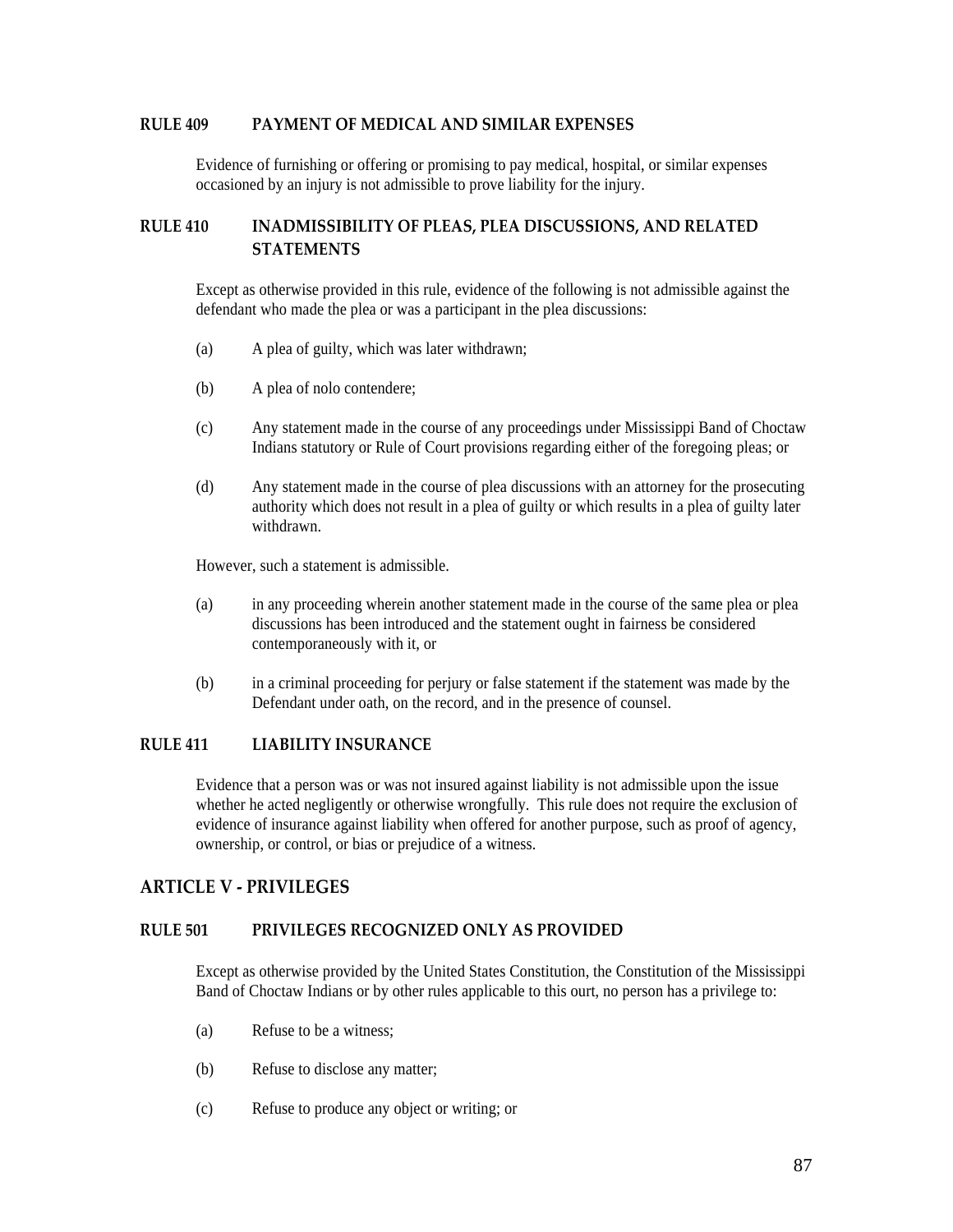(d) Prevent another from being a witness or disclosing any matter or producing any object or writing.

#### **RULE 502 LAWYER‐CLIENT PRIVILEGE**

- (a) Definitions. As used in this rule:
	- (1) A "client" is a person, public officer, or corporation, association, or other organization or entity, either public or private, who is rendered professional legal services by a lawyer, or who consults a lawyer with a view to obtaining professional legal services from him.
	- (2) A "representation of the client" is one having authority to obtain professional legal services, or to act on advice rendered pursuant thereto, on behalf of the client, or an employee of the client having information needed to enable the lawyer to render legal services to the client.
	- (3) A "lawyer" is a person authorized, or reasonably believed by the client to be authorized, to engage in the practice of law in any state or nation, including lay attorneys as defined by the Choctaw Tribal Code.
	- (4) A "representative of the lawyer" is one employed by the lawyer to assist the lawyer in the rendition of professional legal services.
	- (5) A communication is "confidential" if not intended to be disclosed to third party persons than those to whom disclosure is made in furtherance of the rendition of professional legal services to the client or those reasonably necessary for the transmission of the communication.
- (b) General Rule of Privilege. A client has a privilege to refuse to disclose and to prevent any other person from disclosing confidential communications made for the purpose of facilitating the rendition of professional legal services to the client:
	- (1) between himself or his representative and his lawyer or his lawyer's representative,
	- (2) between his lawyer and the lawyer's representative,
	- (3) by him or his representative or his lawyer or a representative of the lawyer to a lawyer or a representative of a lawyer requesting another party in a pending action and concerning a matter of common interest therein,
	- (4) between representatives of the client or between the client and a representative of the client, or
	- (5) among lawyers and their representatives representing the same client.
- (c) Who May Claim the Privilege. The privilege may be claimed by the client, his guardian or conservator, the personal representative of a deceased client, or the successor, trustee, or similar representative of a corporation, association, or other organization, whether or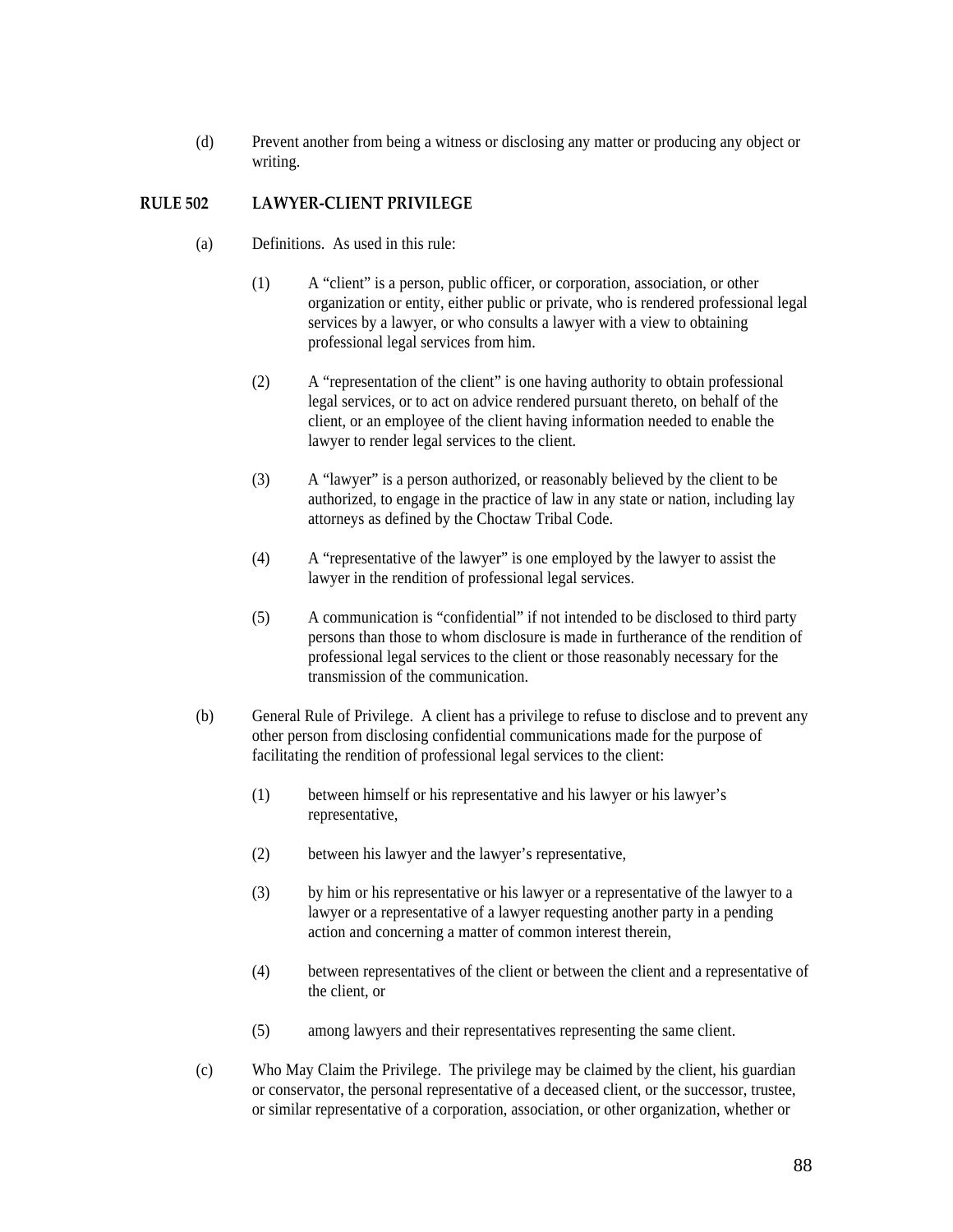not in existence. The person who was the lawyer or the lawyer's representative at the time of the communication is presumed to have authority to claim the privilege but only on behalf of the client.

- (d) Exceptions. There is no privilege under this rule:
	- (1) Furtherance of crime or fraud. If the services of the lawyer were sought or obtained to enable or aid anyone to commit or plan to commit what the client knew or reasonably should have known to be a crime or fraud;
	- (2) Claimants through same deceased client. As to a communication relevant to an issue between parties who claim through the same deceased client, regardless of whether the claims are by testate or intestate succession or by inter vivos transaction;
	- (3) Breach of duty by a lawyer or client. As to a communication relevant to an issue of breach of duty by the lawyer to his client or by the client to his lawyer.
	- (4) Document attested by a lawyer. As to a communication relevant to an issue concerning an attested document to which the lawyer is an attesting witness; or
	- (5) Joint clients. As to a communication relevant to a matter or common interest between or among two (2) or more clients if the communication was made by any of them to a lawyer retained or consulted in common, when offered in an action between or among any of the clients.

### **RULE 503 PHYSICIAN AND PSYCHOTHERAPIST‐PATIENT PRIVILEGE**

- (a) Definitions. As used in this rule:
	- (1) A "patient" is a person who consults or is examined or interviewed by a physician or psychotherapist.
	- (2) A "physician" is a person authorized to practice medicine in any state or nation, or reasonably believed by the patient so to be.
	- (3) A "psychotherapist" is (A) a person authorized to practice medicine in any state or nation, or reasonably believed by the patient so to be, while engaged in the diagnosis or treatment of a mental or emotional condition, including alcohol or drug addiction, or (B) a person licensed or certified as a psychologist under the laws of any state or nation, while similarly engaged.
	- (4) A communication is "confidential" if not intended to be disclosed to third persons, except persons present to further the interest of the patient in the consultation, examination, or interview, persons reasonably necessary for the transmission of the communication, or persons who are participating in the diagnosis and treatment under the direction of the physician or psychotherapist, including members of the patient's family.
- (b) General Rule of Privilege. A patient has a privilege to refuse to disclose and to prevent any other person from disclosing: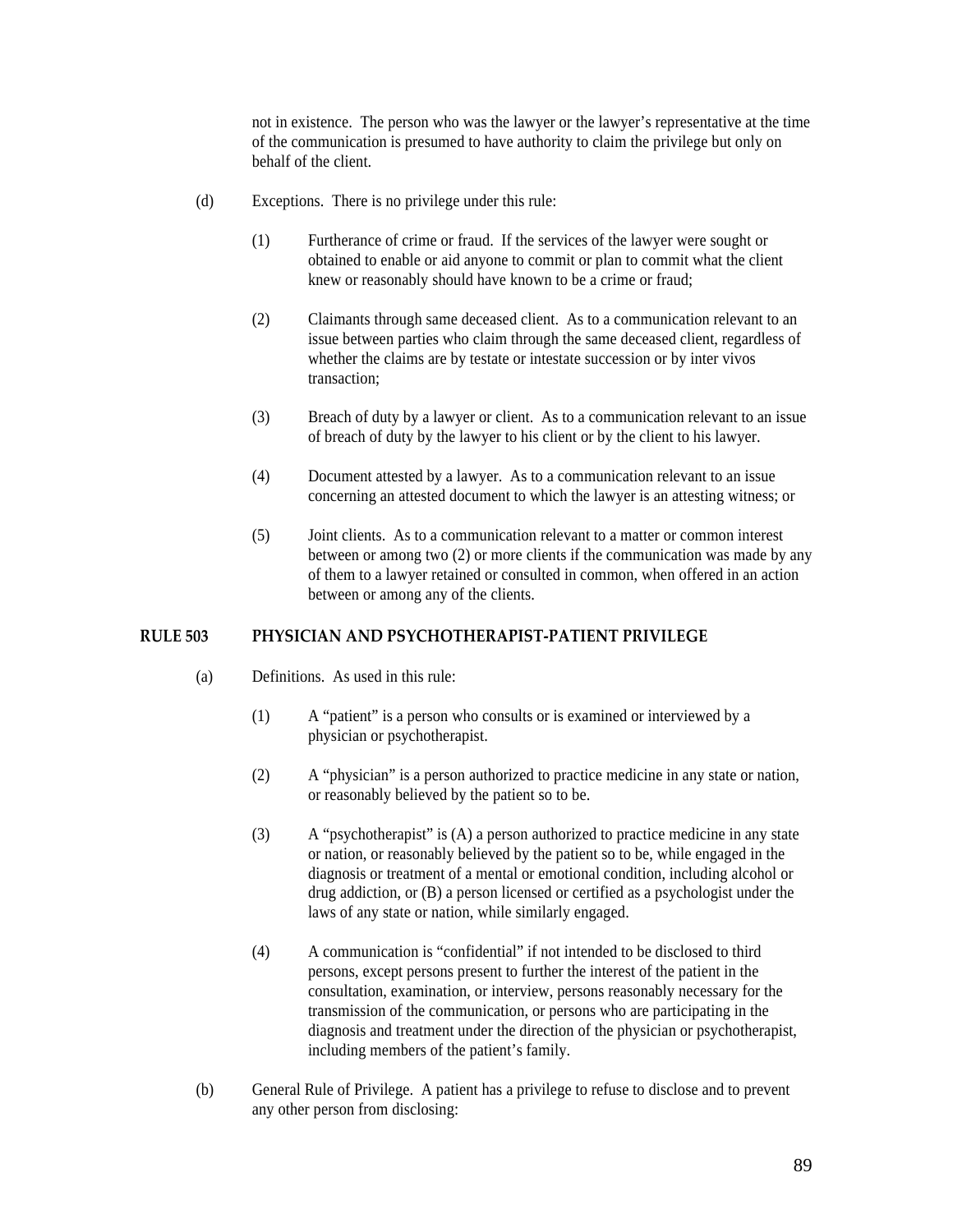- (1) knowledge derived by the physician or psychotherapist by virtue of his professional relationship with the patient, or
- (2) confidential communications made for the purpose of diagnosis or treatment of his physical, mental or emotional condition, including alcohol or drug addition, among himself, his physician or psychotherapist, and persons who are participating in the diagnosis or treatment under the direction of the physician or psychotherapist, including members of the patient's family.
- (c) Who May Claim the Privilege. The privilege may be claimed by the patient, his guardian or conservator, or the personal representative of a deceased patient. The person who was the physician or psychotherapist at the time of the communication is presumed to have authority to claim the privilege but only on the behalf of the patient.
- (d) Exceptions.
	- (1) Proceedings for Hospitalization. There is no privilege under this rule in a proceeding to hospitalize the patient for mental illness, if the physician or psychotherapist in the course of diagnosis or treatment has determined that the patient is in need of hospitalization.
	- (2) Examination by Order of Court. If the court orders an examination of the physical, mental or emotional condition of a patient, whether a party or a witness, there is no privilege under this rule with respect to the particular purpose for which the examination is ordered unless the court orders otherwise.
	- (3) There is no privilege under this rule as to an issue of breach of duty by the physician or psychotherapist to his patient or by the patient to his physician or psychotherapist.
- (e) In an action commenced or claim made against a person for professional services rendered or which should have been rendered, the delivery of written notice of such claim or the filing of such an action shall constitute a waiver of the privilege under this rule.
- (f) Any party to an action or proceeding subject to these rules who by his or her pleadings places in issue any aspect of his or her physical. Mental or emotional condition thereby and to that extent only waives the privilege otherwise recognized by this rule. This exception does not authorize ex parte contact by the opposing party.

#### **RULE 504 HUSBAND‐WIFE PRIVILEGE**

- (a) Definition. A communication is confidential if it is made privately by any person to his or her spouse and is not intended for disclosure for any other person.
- (b) General Rule of Privilege. In any proceeding, a person has a privilege to prevent his spouse, or former spouse, from testifying as to any confidential communication between himself and his spouse.
- (c) Who May Claim the Privilege. The privilege may be claimed by either spouse in his or her own right or on behalf of the other.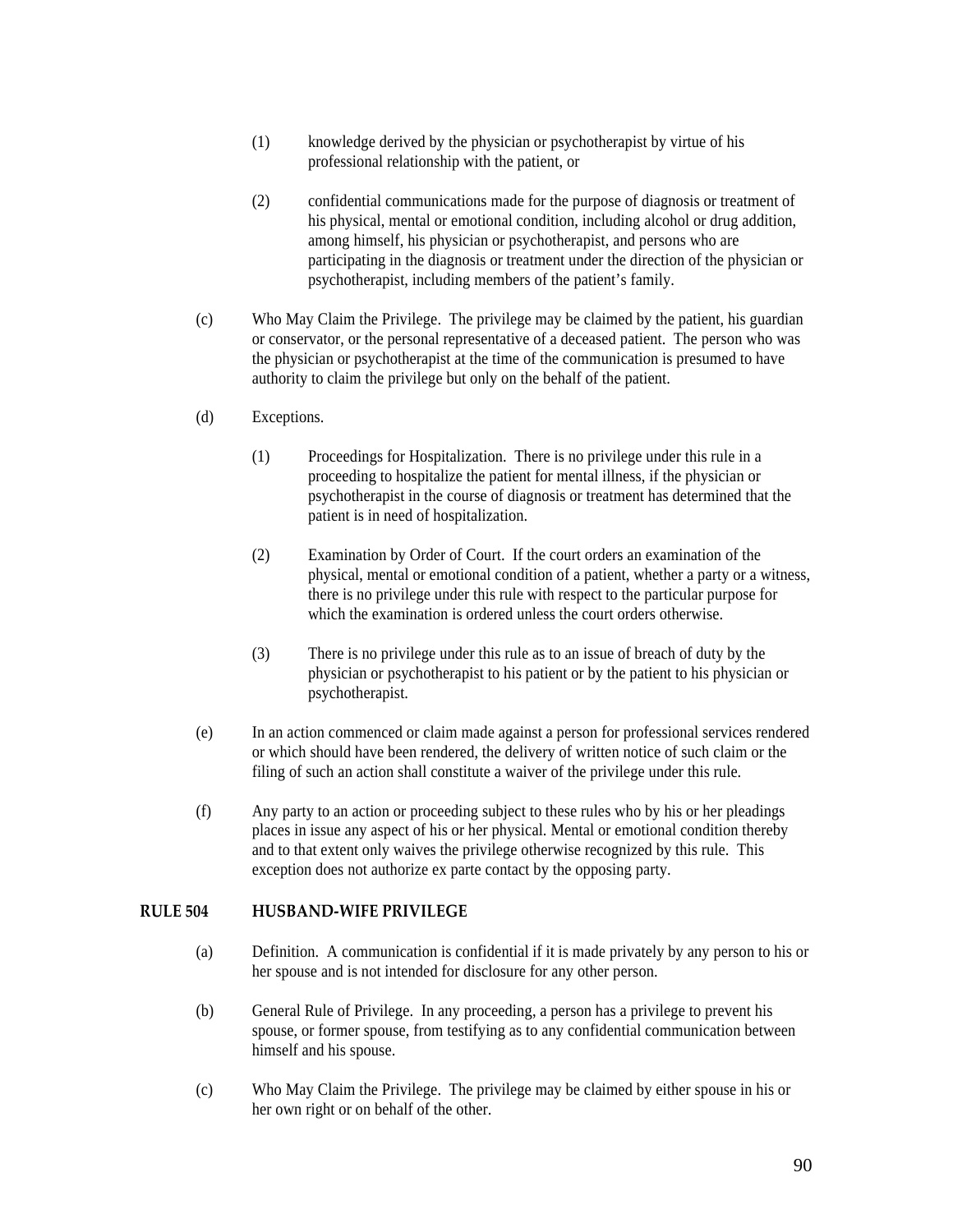#### **RULE 505 PRIEST‐PENITENT PRIVILEGE**

- (a) Definitions. As used in this rule:
	- (1) A "clergyman" is a minister, priest, rabbi or other similar functionary of a church, religious organization, or religious denomination.
	- (2) A communication is "confidential" if made privately and not intended for further disclosure except in furtherance of the purpose of the communication.
- (b) General Rule of Privilege. A person has a privilege to refuse to disclose and prevent another from disclosing a confidential communication by the person to a clergyman in his professional character as spiritual adviser.
- (c) Who May Claim the Privilege. The privilege may be claimed by the person, by his guardian or conservator, or by his personal representative if he is deceased. The clergyman shall claim the privilege on behalf of the person unless the privilege is waived.
- (d) Other. A clergyman's secretary, stenographer, or clerk shall not be examined without the consent of the clergyman concerning any fact, the knowledge of which was acquired in such capacity.

## **ARTICLE VI ‐ WITNESSES**

### **RULE 601 GENERAL RULE OF COMPETENCY**

Every person is competent to be a witness except as restricted by the following:

(a) In all instances where one spouse is a party litigant the other spouse shall not be competent as a witness without the consent of both, except husbands and wives may be introduced by each other in all cases and shall be competent witnesses in their own behalf, as against each other, in all controversies between them.

### **RULE 602 LACK OF PERSONAL KNOWLEDGE**

A witness may not testify to a matter unless evidence is introduced sufficient to support a finding that he has personal knowledge of the matter. Evidence to prove personal knowledge may, but need not, consist of the testimony of the witness himself. This rule is subject to the provisions of Rule 703, relating to opinion testimony by expert witnesses.

### **RULE 603 OATH OR AFFIRMATION**

Before testifying, every witness shall be required to declare that he will testify truthfully, by oath or affirmation administered in a form calculated to awaken his conscience and impress his mind with his duty to do so.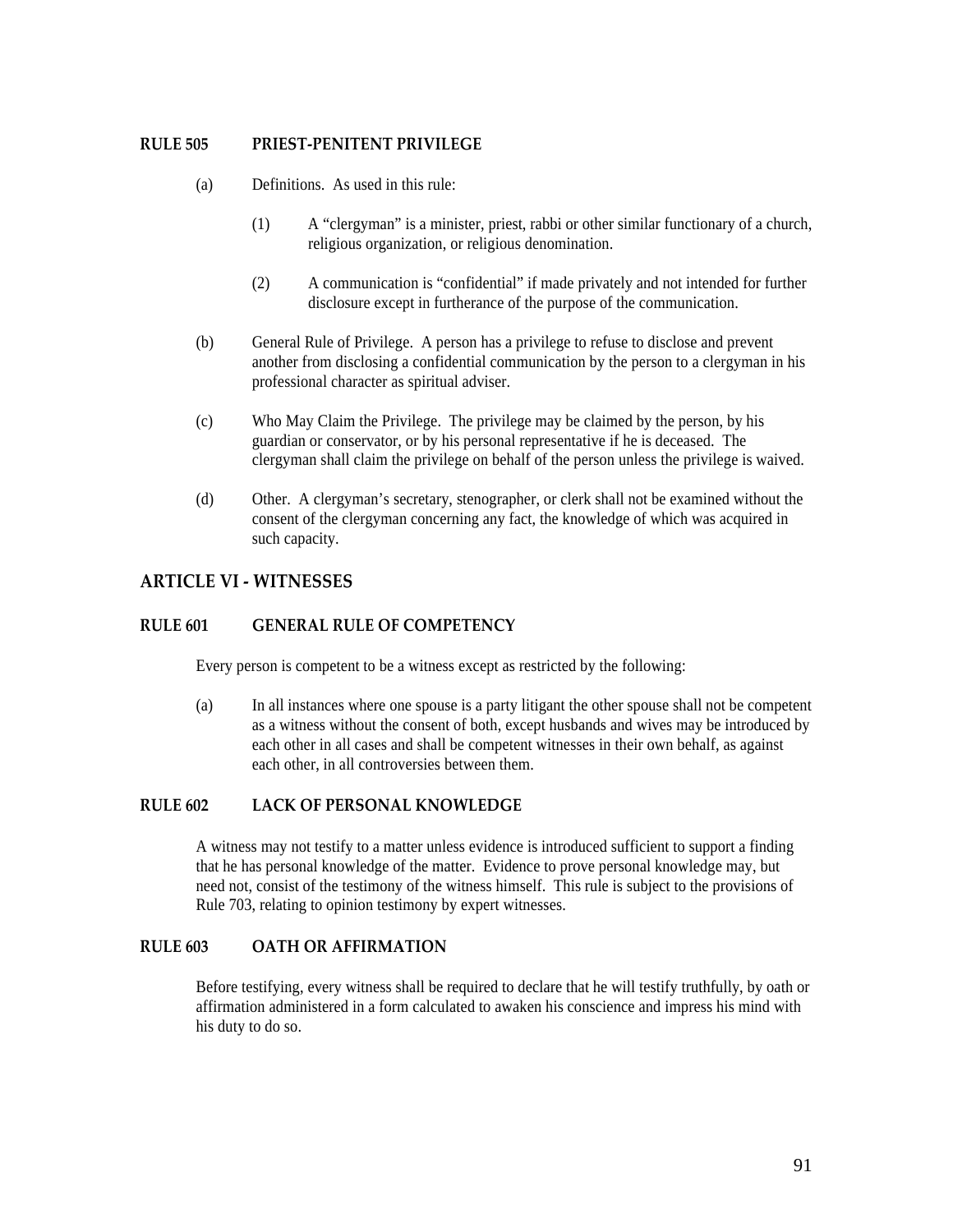#### **RULE 604 INTERPRETERS**

An interpreter is subject to the provisions of these rules relating to qualification as an expert and the administration of an oath or affirmation that he will make a true translation.

#### **RULE 605 COMPETENCY OF JUDGE AS WITNESS**

The judge presiding at the trial may not testify in that trial as a witness. No objection need be made in order to preserve the point.

### **RULE 606 COMPETENCY OF JUROR AS WITNESS**

- (a) At the Trial. A member of the jury may not testify as a witness before that jury in the trial of the case in which he is sitting as a juror. If he is called so to testify, the opposing party shall be afforded an opportunity to object out of the presence of the jury.
- (b) Inquiry Into Validity of Verdict or Indictment. Upon an inquiry into the validity of a verdict or indictment, a juror may not testify as to any matter or statement occurring during the course of the jury's deliberations or to the effect of anything upon his or any other juror's mind or emotions as influencing him to absent to or dissent from the verdict or indictment or concerning his mental processes in connection therewith, except that a juror may testify on the question whether extraneous prejudicial information was improperly brought to the jury's attention or whether any outside influence was improperly brought to the jury's attention or whether any outside influence was improperly brought to bear upon any juror. Nor may his affidavit or evidence of any statement by him concerning a matter about which he would be precluded from testifying be received for these purposes.

#### **RULE 607 WHO MAY IMPEACH**

The credibility of a witness may be attacked by any party, including the party calling him.

#### **RULE 608 EVIDENCE OF CHARACTER AND CONDUCT OF WITNESS**

- (a) Opinion and Reputation Evidence of Character. The credibility of a witness may be attacked or supported by evidence in the form of opinion or reputation, but subject to these limitations:
	- (1) the evidence may refer only to character for truthfulness or untruthfulness, and
	- (2) evidence of truthful character is admissible only after the character of the witness for truthfulness has been attacked by opinion or reputation evidence or otherwise.
- (b) Specific Instances of Conduct. Specific instances of the conduct of a witness, for the purpose of attacking or supporting his credibility, other than conviction of crime as provided in Rule 609, may not be proved by extrinsic evidence. They may, however, in the discretion of the court, if probative of truthfulness or untruthfulness, be inquired into on cross-examination of the witness
	- (1) concerning his character for truthfulness or untruthfulness, or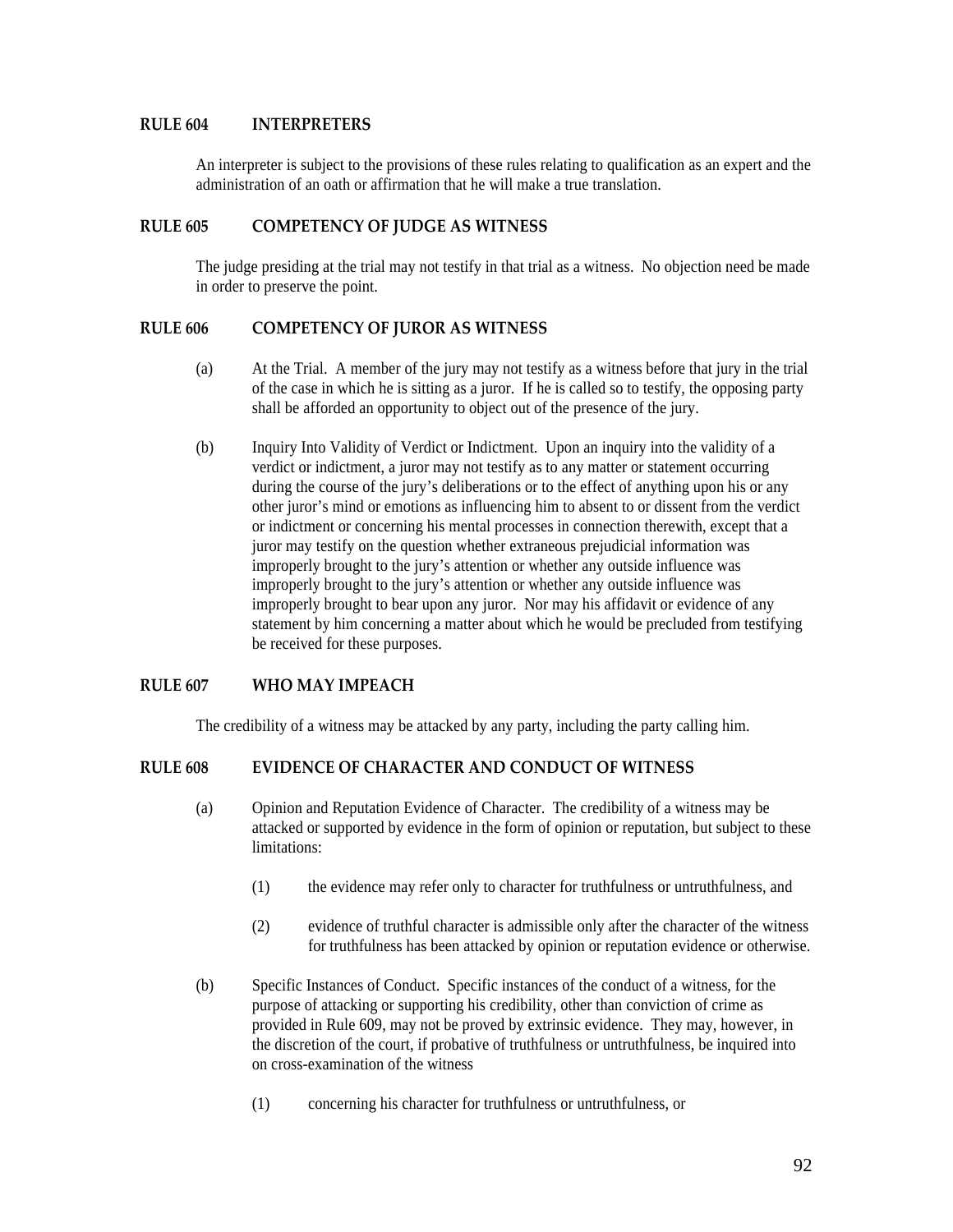(2) concerning the character for truthfulness or untruthfulness of another witness as to which character the witness being cross-examined has testified.

The giving of testimony, whether by an accused or by any other witness, does not operate as a waiver of his privilege against self-incrimination when examined with respect to matters which relate only to credibility.

## **RULE 609 IMPEACHMENT BY EVIDENCE OF CONVICTION OF CRIME**

- (a) General Rule. For the purpose of attacking the credibility of a witness, evidence that he has been convicted of a crime shall be admitted if elicited from him or established by public record during cross-examination but only if the crime
	- (1) was punishable by death or imprisonment in excess of one year under the law under which he was convicted, and the court determines that the probative value of admitting this evidence outweighs its prejudicial effect on a party or
	- (2) involved dishonesty or false statement, regardless of the punishment.
- (b) Time Limit. Evidence of a conviction under this rule is not admissible if a period of more than ten years has elapsed since the date of the conviction or of the release of the witness from the confinement imposed for that conviction, whichever is the later date, unless the court determines, in the interests of justice, that the probative value of the conviction supported by the specific facts and circumstances substantially outweighs its prejudicial effect. However, evidence of a conviction more than ten years old as calculated herein is not admissible unless the proponent gives to the adverse party sufficient advance written notice of intent to use such evidence to provide the adverse party with a fair opportunity to contest the use of such evidence.
- (c) Effect of Pardon, Annulment, Expungement or Certificate of Rehabilitation. Evidence of a conviction is not admissible under this rule if
	- (1) the conviction has been the subject of a pardon, annulment, expungement, certificate of rehabilitation, or other equivalent procedure based on a finding of the rehabilitation of the person convicted, and that person has not been convicted of a subsequent crime which was punishable by death or imprisonment in excess of one year, or
	- (2) the conviction has been the subject of a pardon, annulment, or other equivalent procedure based on a finding of innocence.
- (d) Juvenile Adjudications. Evidence of juvenile adjudications is not admissible under this rule.
- (e) Pendency of Appeal. The pendency of an appeal therefrom does not render evidence of a conviction inadmissible. Evidence of the pendency of an appeal is admissible.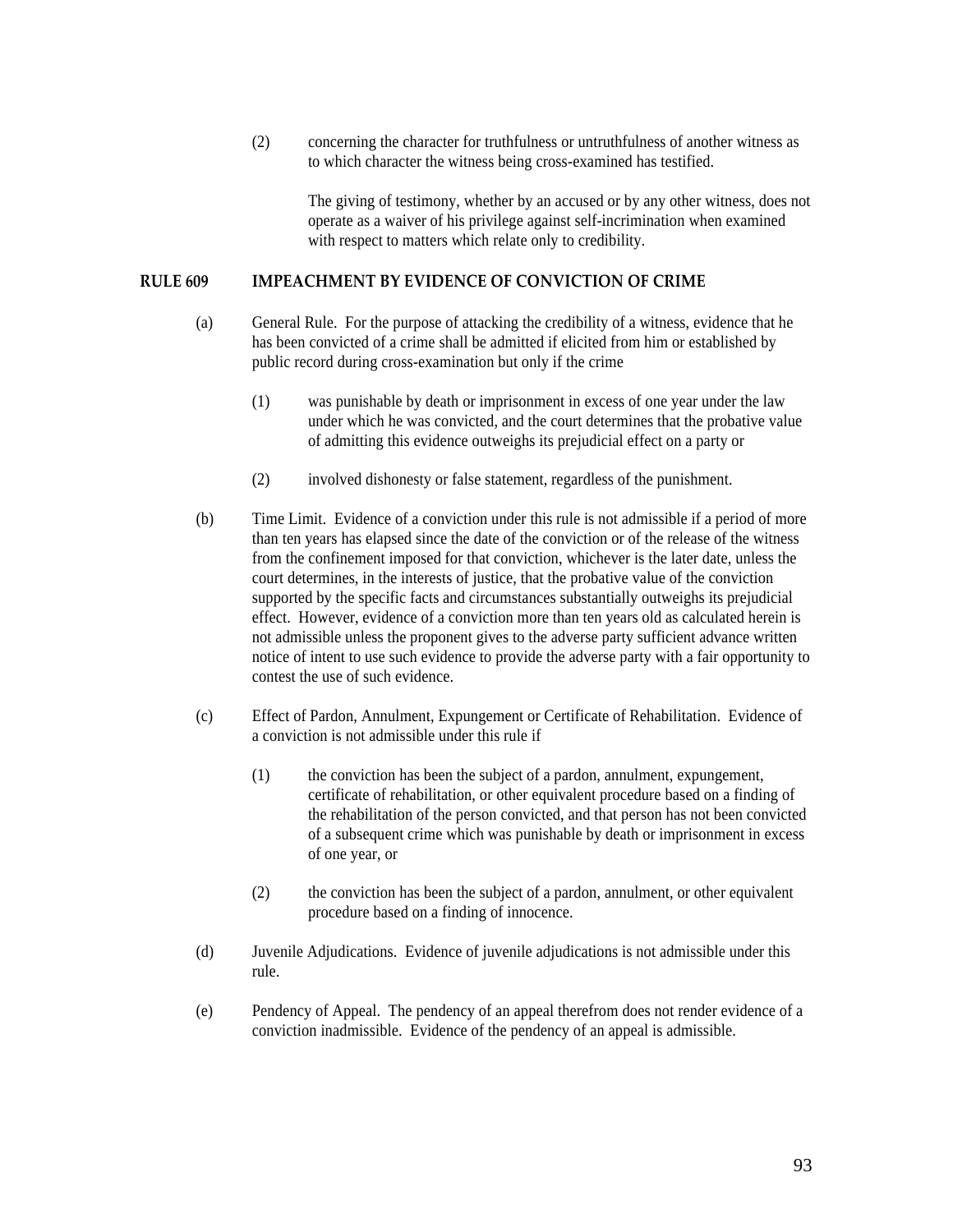#### **RULE 610 RELIGIOUS BELIEFS OR OPINIONS**

Evidence of the beliefs or opinions of a witness on matters of religion is not admissible for the purpose of showing that by reason of their nature his credibility is impaired or enhanced.

### **RULE 611 MODE AND ORDER OF INTERROGATION AND PRESENTATION**

- (a) Control by Court. The court shall exercise reasonable control over the mode and order of interrogating witnesses and presenting evidence so as to
	- (1) make the interrogation and presentation effective for the ascertainment of the truth,
	- (2) avoid needless consumption of time, and
	- (3) protect witnesses from harassment or undue embarrassment.
- (b) Scope of Cross-Examination. Cross-examination shall not be limited to the subject matter of the direct examination and matters affecting the credibility of the witness.
- (c) Leading Questions. Leading questions should not be used on the direct examination of a witness except as may be necessary to develop his testimony. Ordinarily, leading questions should be permitted on cross-examination. When a party calls a hostile witness, an adverse party, or a witness identified with an adverse party, interrogation may be by leading questions.

#### **RULE 612 REFRESHING THE MEMORY OF A WITNESS**

If a witness uses a writing, recording or object to refresh his memory for the purpose of testifying, either (a) while testifying, or (b) before testifying, if the court in its discretion determines it is necessary in the interests of justice, an adverse party is entitled to have the writing, recording or object produced at the hearing, to inspect it, to cross-examine the witness thereon, and to introduce into evidence those portions which relate to the testimony of the witness. If it is claimed that the writing, recording or object contains matters not related to the subject matter of the testimony, the court shall examine the writing, recording or object in camera, excise any portions not related, and order delivery of the remainder to the party entitled thereto. Any portion withheld over objections shall be preserved and made available to the appellate court in the event of an appeal. If a writing, recording or object is not produced or delivered pursuant to order under this rule, the court shall make any order justice requires.

#### **RULE 613 PRIOR STATEMENTS OF WITNESSES**

- (a) Examining Witness Concerning Prior Statement. In examining a witness concerning a prior statement made by him, whether written or not, the statement need not be shown nor its contents disclosed to him at that time, but on request the same shall be shown or disclosed to opposing counsel.
- (b) Extrinsic Evidence of Prior Inconsistent Statement of Witness. Extrinsic evidence of a prior inconsistent statement by a witness is not admissible unless the witness is afforded an opportunity to explain or deny the same and the opposite party is afforded an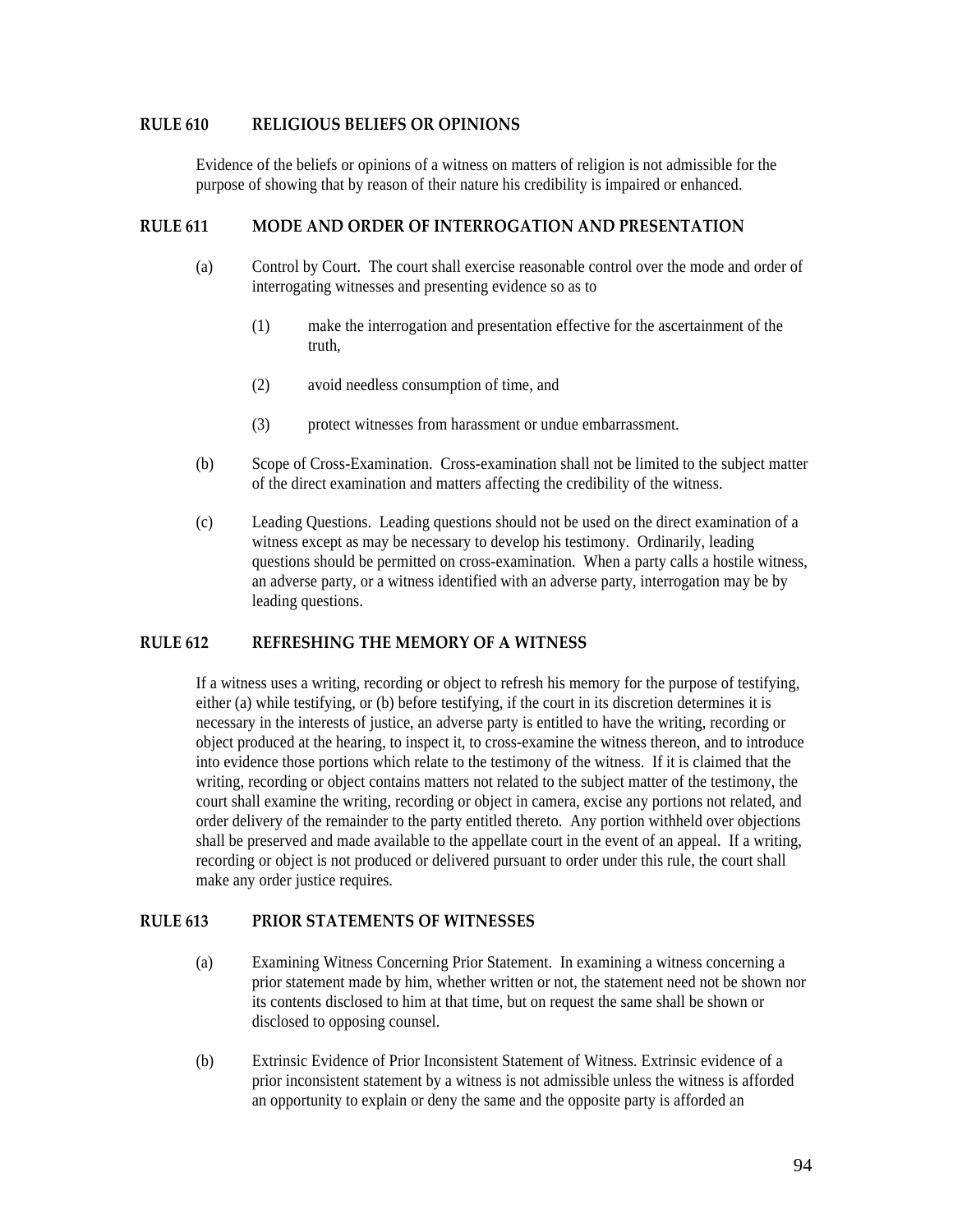opportunity to explain or deny the same and the opposite party is afforded an opportunity to interrogate him thereon, or the interests of justice otherwise require. This provision does not apply to admissions of a party-opponent as defined in Rule 801(d)(2).

#### **RULE 614 CALLING AND INTERROGATION OF WITNESSES BY COURT**

- (a) Calling by Court. The court may, on its own motion or at the suggestion of a party, call witnesses, and all parties are entitled to cross-examine witnesses thus called.
- (b) Interrogation by Court. The court may interrogate witnesses, whether called by itself or by a party.
- (c) Objections. Objections to the calling of witnesses by the court or to interrogation by it may be made at the time or at the next available opportunity when the jury is not present.

#### **RULE 615 EXCLUSION OF WITNESSES**

At the request of a party the court shall order witnesses excluded so that they cannot hear the testimony of other witnesses, and it may make the order of its own motion. This rule does not authorize exclusion of:

- (a) a party who is a natural person, or
- (b) an officer of employee of a party which is not a natural person designated as its representative by its attorney, or
- (c) a person whose presence is shown by a party to be essential to the presentation of his cause.

#### **RULE 616 BIAS OF WITNESS**

For the purpose of attacking the credibility of a witness, evidence of bias, prejudice, or interest of the witness for or against any party to the case is admissible.

### **RULE 617 USE OF CLOSED CIRCUIT TELEVISION TO SHOW CHILD'S TESTIMONY**

- (a) Upon motion and hearing in camera, the trial court may order that the testimony of a child under the age of sixteen (16) years, that an unlawful sexual act, contact, intrusion, penetration or other sexual offense was committed upon him or her be taken outside of the courtroom and shown in the courtroom by means of closed-circuit television upon a finding that there is a substantial likelihood that the child will suffer traumatic emotional or mental distress if compelled to testify in open court.
- (b) The motion may be filed by the child, his attorney, parent, legal guardian or guardian ad litem, the prosecuting attorney, or any party to the case. In addition, the court may act upon its own motion.
- (c) Upon stipulation of the parties, the court may appoint a person, who is qualified as an expert in the field of child sexual abuse and who has dealt with the child in a therapeutic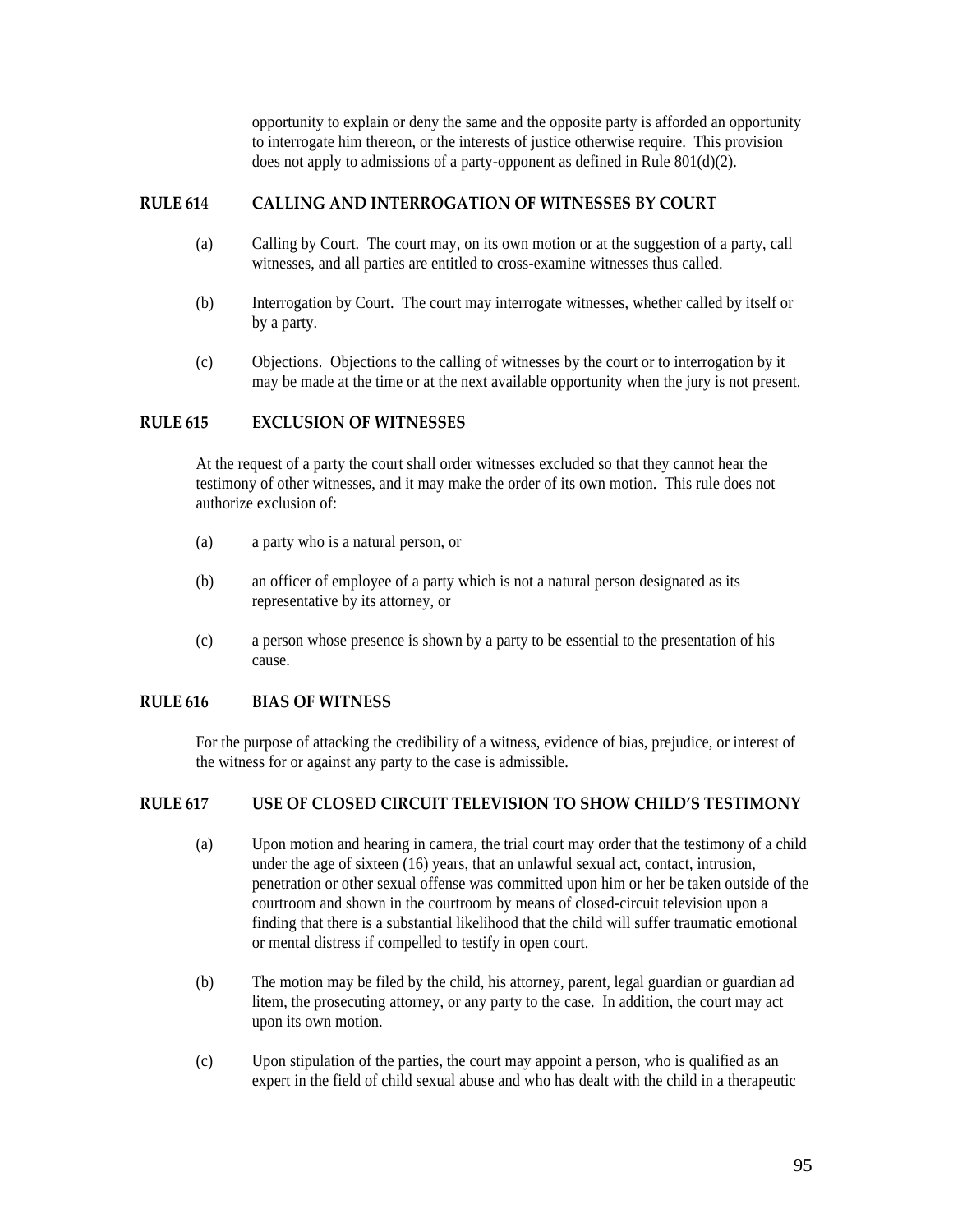setting concerning the offense or act, to aid in formulating methods of questioning the child and to assist the court in interpreting the answers of the child.

- (d) Closed circuit television testimony may be taken by any method not inconsistent with the Confrontation Clauses of the Constitution of the United States, the Mississippi Band of Choctaw Indians' Rules of Civil Procedure and these rules. After a determination that the Defendant's presence would cause a substantial likelihood of serious traumatic emotional or mental distress to the child, the trial court may exclude the Defendant from the room where the testimony is taken. In any such case in which the Defendant is so excluded, arrangements must be made for the defense attorney to be in continual contact with the defendant by any appropriate private electronic or telephonic method throughout the questioning. The Defendant, the court and the jury must be able to observe the demeanor of the child witness at all times during the questioning.
- (e) The court shall make specific findings of fact, on the record, as to the basis for its rulings under this rule.
- (f) All parties must be represented by counsel at any taking of any testimony under this rule.
- (g) This rule does not preclude, for purposes of identification of a defendant, the presence of both the victim and the Defendant in the courtroom at the same time.

## **ARTICLE VII ‐ OPINIONS AND EXPERT TESTIMONY**

#### **RULE 701 OPINION TESTIMONY BY LAY WITNESSES**

If the witness is not testifying as an expert, his testimony in the form of opinions or inferences is limited to those opinions or inferences which are (a) rationally based on the perception of the witness and (b) helpful to clear understanding of his testimony or the determination of a fact in issue.

#### **RULE 702 TESTIMONY BY EXPERTS**

If scientific, technical, or other specialized knowledge will assist the trier of fact to understand the evidence or to determine a fact in issue, a witness qualified as an expert by knowledge, skill, experience, training, or education, may testify thereto in the form of an opinion or otherwise.

#### **RULE 703 BASES OF OPINION TESTIMONY BY EXPERTS**

The facts or data in the particular case upon which an expert bases an opinion or inference may be those perceived by or made known to him at or before the hearing. If of a type reasonably relied upon by experts in the particular field in forming opinions or inferences upon the subject, the facts or data need not be admissible in evidence.

### **RULE 704 OPINION ON ULTIMATE ISSUE**

Testimony in the form of an opinion or inference otherwise admissible is not objectionable because it embraces an ultimate issue to be decided by the trier of fact.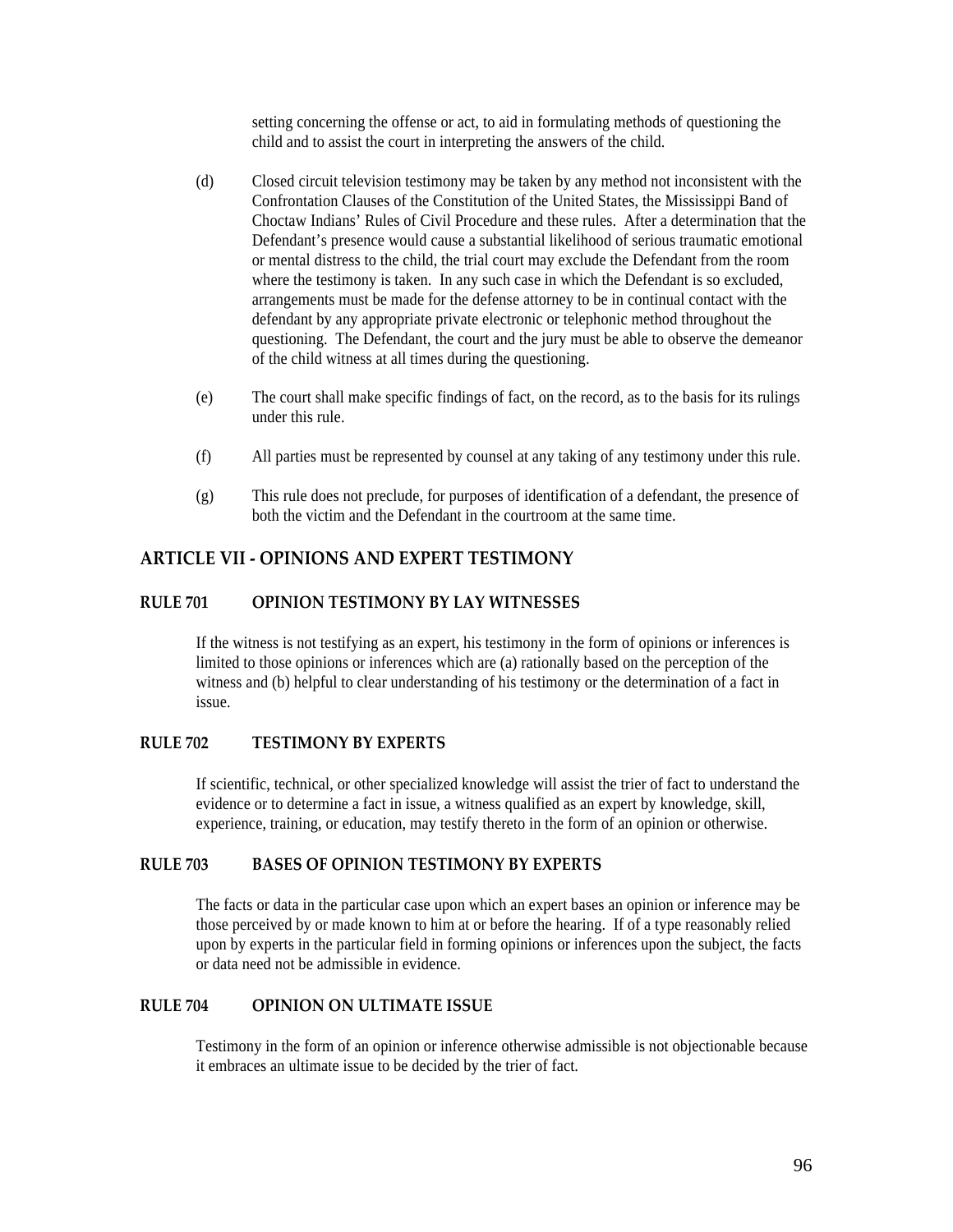### **RULE 705 DISCLOSURE OF FACTS OR DATA UNDERLYING EXPERT OPINION**

The expert may testify in terms of opinion or inferences and give his reasons therefore without prior disclosure of the underlying facts or data, unless the court requires otherwise. The expert may in any event be required to disclose the underlying facts or data on cross-examination.

#### **RULE 706 COURT APPOINTED EXPERTS**

- (a) Appointment. The court may on its own motion or on the motion of any party enter an order to show cause why expert witnesses should not be appointed, and may request the parties to submit nominations. The court may appoint any expert witnesses agreed upon by the parties, and may appoint expert witnesses of its own selection. An expert witness shall not be appointed by the court unless he consents to act. A witness so appointed shall be informed of his duties by the court in writing, a copy of which shall be filed with the clerk, or at a conference in which the parties shall have the opportunity to participate. A witness so appointed shall advise the parties of his findings, if any; his deposition may be taken by any party; and he may be called to testify by the court or any party. He shall be subject to cross-examination by each party, including a party calling him as a witness.
- (b) Compensation. Expert witnesses so appointed are entitled to reasonable compensation in whatever sum the court may allow. The compensation thus fixed is payable from funds which may be provided by law in civil actions and proceedings involving just compensation under the Fifth Amendment. In other civil actions and proceedings the compensation shall be paid by the parties in such proportion and at such time as the court directs, and thereafter charged in like manner as other costs.
- (c) Disclosure of Appointment. In the exercise of its discretion, the court may authorize the disclosure to the jury of the fact that the court appointed the expert witness.
- (d) Parties' Experts of Own Selection. Nothing in this rule limits the parties in calling expert witnesses of their own selection.

## **ARTICLE VIII ‐ HEARSAY**

#### **RULE 801 DEFINITIONS**

The following definitions apply under this article:

- (a) Statement. A "statement" is (1) an oral or written assertion or (2) nonverbal conduct of a person, if it is intended by him as an assertion.
- (b) Declarant. A "declarant" is a person who makes a statement.
- (c) Hearsay. "Hearsay" is a statement, other than one made by the declarant while testifying at the trial or hearing, offered in evidence to prove the truth of the matter asserted.
- (d) Statements Which Are Not Hearsay. A statement is not hearsay if:
	- (1) Prior Statement By Witness. The declarant testifies at the trial or hearing and is subject to cross-examination concerning the statement, and the statement is: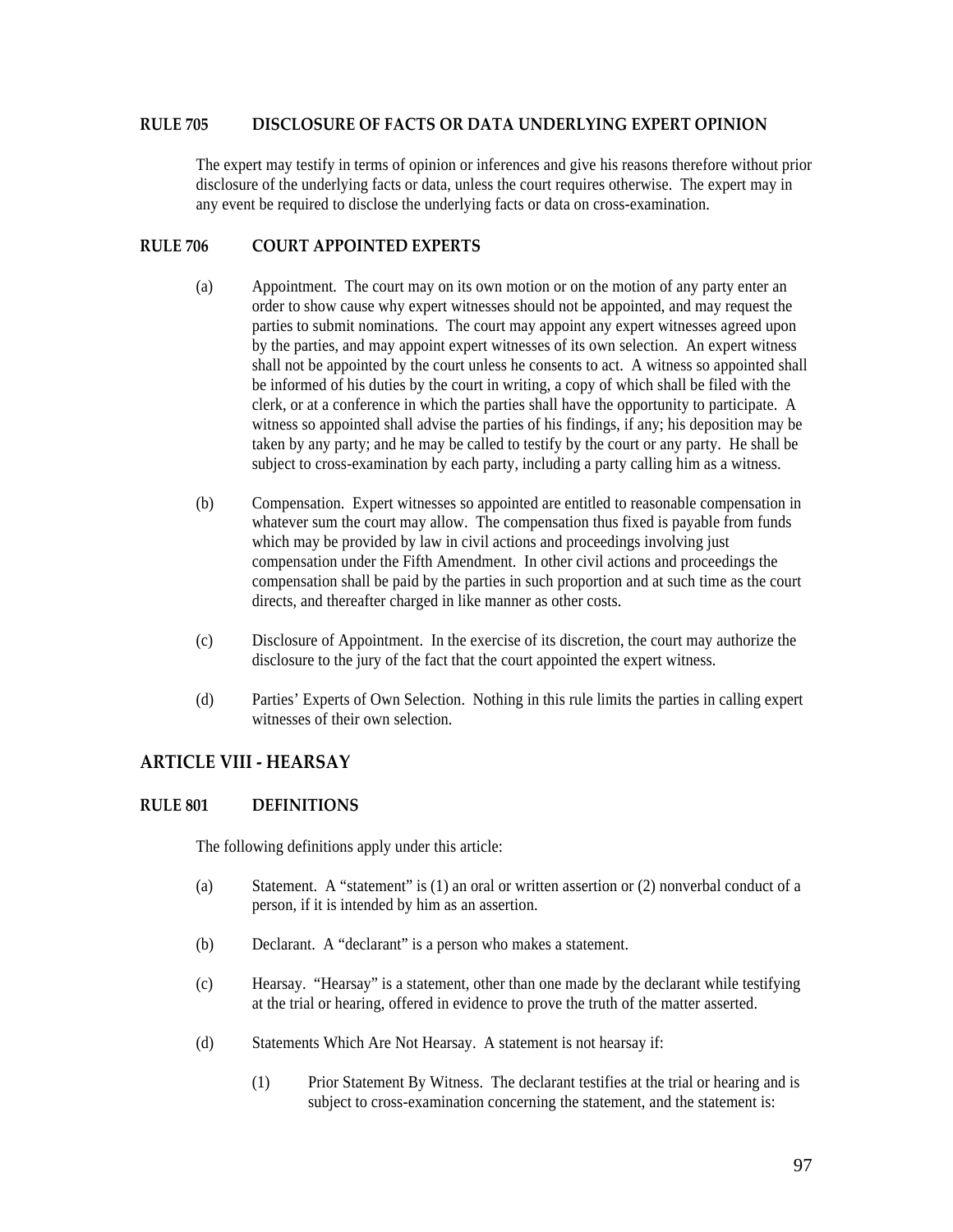- (A) inconsistent with his testimony, and was given under oath subject to the penalty of perjury at a trial, hearing or other proceeding, or in a deposition, or
- (B) consistent with his testimony and is offered to rebut an express or implied charge against him of recent fabrication or improper influence or motive, or
- (C) one of identification of a person made after perceiving him.
- (2) Admission By Party-Opponent. The statement is offered against a party and is:
	- (A) his own statement, in either his individual or a representative capacity, or
	- (B) a statement of which he has manifested his adoption or belief in its truth, or
	- (C) a statement by a person authorized by him to make a statement concerning the subject, or
	- (D) a statement by his agent or servant concerning a matter within the scope of his agency or employment made during the existence of the relationship, or
	- (E) a statement by a co-conspirator of a party during the course and in furtherance of the conspiracy.

#### **RULE 802 HEARSAY RULE**

Hearsay is not admissible except as provided by law.

#### **RULE 803 HEARSAY EXCEPTIONS; AVAILABILITY OF DECLARANT IMMATERIAL**

The following are not excluded by the hearsay rule, even though the declarant is available as a witness:

- (a) Present Sense Impression. A statement describing or explaining an event or condition made while the declarant was perceiving the event or condition or immediately thereafter.
- (b) Excited Utterance. A statement relating to a startling event or condition made while the declarant was under the stress of excitement caused by the event or condition.
- (c) Then Existing Mental, Emotional, or Physical Condition. A statement of the declarant's then existing state of mind, emotion, sensation, or physical condition (such as intent, plan, motive, design, mental feeling, pain, and bodily health), but not include a statement of memory or belief to prove the fact remembered or believed unless it relates to the execution, revocation, identification, or terms of declarant's will.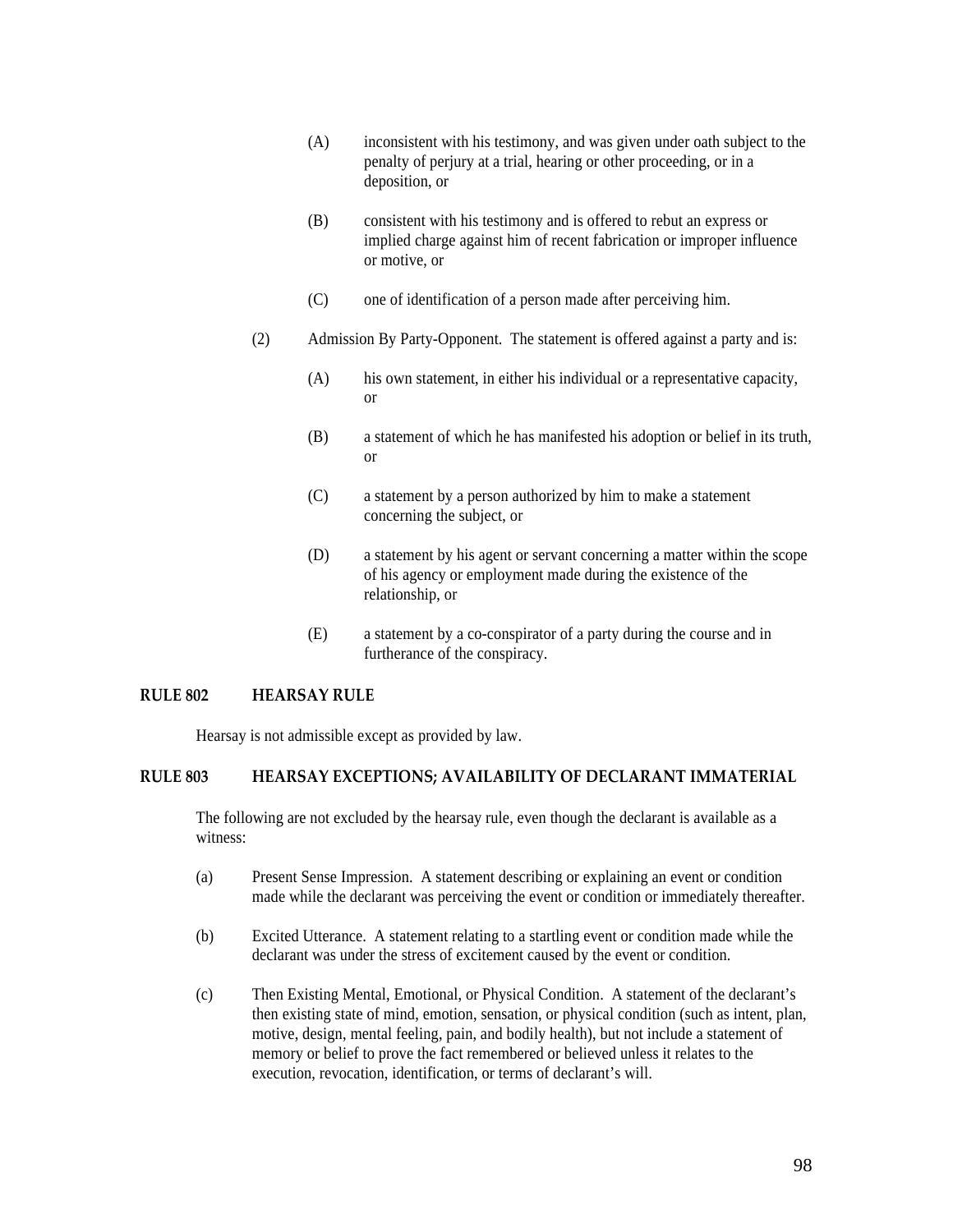- (d) Statements For Purposes of Medical Diagnosis or Treatment. Statements made for purposes of medical diagnosis or treatment and describing medical history, or past or present symptoms, pain, or sensations, or the inception or general character of the cause or external source thereof insofar as reasonably pertinent to diagnosis or treatment, regardless of to whom the statements are made, or when the statements are made, if the court, in its discretion, affirmatively finds that the proffered statements were made under circumstances substantially indicating their trustworthiness. For purposes of this rule, the term "medical" refers to emotional and mental health as well as physical health.
- (e) Recorded Recollection. A memorandum or record concerning a matter about which a witness once had knowledge but now has insufficient recollection to enable him to testify fully and accurately, shown to have been made or adopted by the witness when the matter was fresh in his memory and to reflect that knowledge correctly. If admitted, the memorandum or record may be read into evidence but may not itself be received as an exhibit unless offered by an adverse party.
- (f) Records of Regularly Conducted Activity. A memorandum, report, record, or data compilation, in any form, of acts, events, conditions, opinions or diagnosis, made at or near the time by, or from information transmitted by, a person with knowledge, if kept in the course of a regularly conducted business activity, and if it was the regular practice of that business activity to make the memorandum, report, record, or data compilation, all as shown by the testimony of the custodian or other qualified witness or self-authenticated pursuant to Rule 902(k), unless the source of information or the method or circumstances of preparation indicate lack of trustworthiness. The term "business as used in this paragraph includes business, institution, association, profession, occupation, and calling of every kind, whether or not conducted for profit.
- (g) Absence of Entry in Records kept in Accordance with the Provision of Paragraph (F). Evidence that a matter is not included in the memoranda, reports, records, or data compilations, in any form, kept in accordance with the provisions of Paragraph (F), to prove the nonoccurrence of nonexistence of the matter, if the matter was of a kind of which a memorandum, report, record, or data compilation was regularly made and preserved, unless the source of information or other circumstances indicate lack of trustworthiness.
- (h) Public Records and Reports. Records, reports, statements, or data compilations, in any form, of public offices or agencies, setting forth:
	- (1) the activities of the office or agency, or
	- (2) matters observed pursuant to duty imposed by law as to which matters there was a duty to report, or
	- (3) factual findings resulting from an investigation made pursuant to authority granted by law, unless the sources of information or other circumstances indicate lack of trustworthiness.
- (i) Records of Vital Statistics. Records or data compilations of vital statistics, in any form, if the report thereof was made to a public officer pursuant to requirements of law.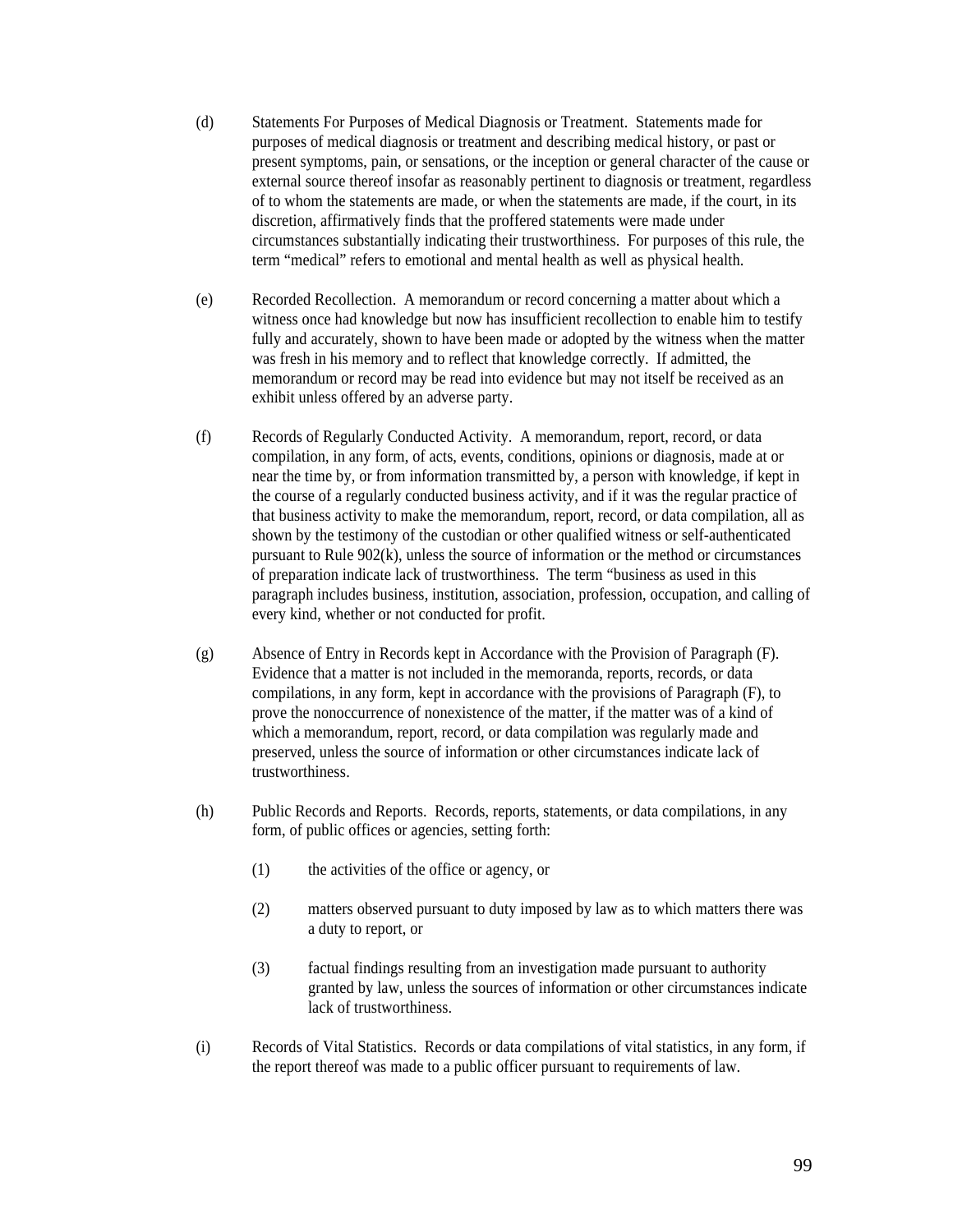- (j) Absence of Public Record or Entry. To prove the absence of a record, report, statement, or data compilation, in any form, or the nonoccurrence or nonexistence of a matter of which a record, report, statement or data compilation, in any form, was regularly made and preserved by a public office or agency, evidence in the form of a certification in accordance with Rule 902, or testimony, that diligent search failed to disclose the record, report, statement, or data compilation, or entry.
- (k) Records of Religious Organizations. Statements of birth, marriages, divorces, deaths, legitimacy, ancestry, relationship by blood or marriage, or other similar facts of personal or family history, contained in a regularly kept record of a religious organization.
- (l) Marriage, Baptismal, and Similar Certificates. Statements of fact contained in a certificate that the maker performed a marriage or other ceremony or administered a sacrament, made by a clergyman, public official, or other person authorized by the rules or practices of a religious organization or by law to perform the act certified, and purporting to have been issued at the time of the act or within a reasonable time thereafter.
- (m) Family Records. Statements of fact concerning personal or family history contained in family Bibles, genealogies, charts, engravings on rights, inscriptions on family portraits, engravings on urns, crypts, or tombstones or the like.
- (n) Records of Documents Affecting An Interest In Property. The record of a document purporting to establish or affect an interest in property, as proof of the content of the original recorded document and its execution and delivery by each person by whom it purports to have been executed, if the record is a record of a public office and an applicable statute authorizes the recording of documents of that kind in that office.
- (o) Statements In Documents Affecting An Interest In Property. A statement contained in a document purporting to establish or affect an interest in property if the matter stated was relevant to the purpose of the document, unless dealings with the property since the document was made have been inconsistent with the truth of the statement or the purport of the document.
- (p) Statements In Ancient Documents. Statements in a document in existence twenty years or more, the authenticity of which is established.
- (q) Market Reports, Commercial Publications. Market quotations, tabulations, lists, directories, or other published compilations, generally used and relied upon by the public or by persons in particular occupations.
- (r) Learned Treatises. To the extent called to the attention of an expert witness upon crossexamination or relied upon by him in direct examination, statements contained in published treatises, periodicals, or pamphlets on a subject of history, medicine, or other science or art, established as a reliable authority by the testimony or admission of the witness or by other expert testimony or by judicial notice. If admitted, the statements may be read into evidence but may not be received as exhibits. Treatises used in direct examination must be disclosed to opposing party without charge pursuant to discovery.
- (s) Reputation Concerning Personal or Family History. Reputation among members of his family by blood, adoption, or marriage, or among his associates, or in the community, concerning a person's birth, adoption, marriage, divorce, death, legitimacy, relationship by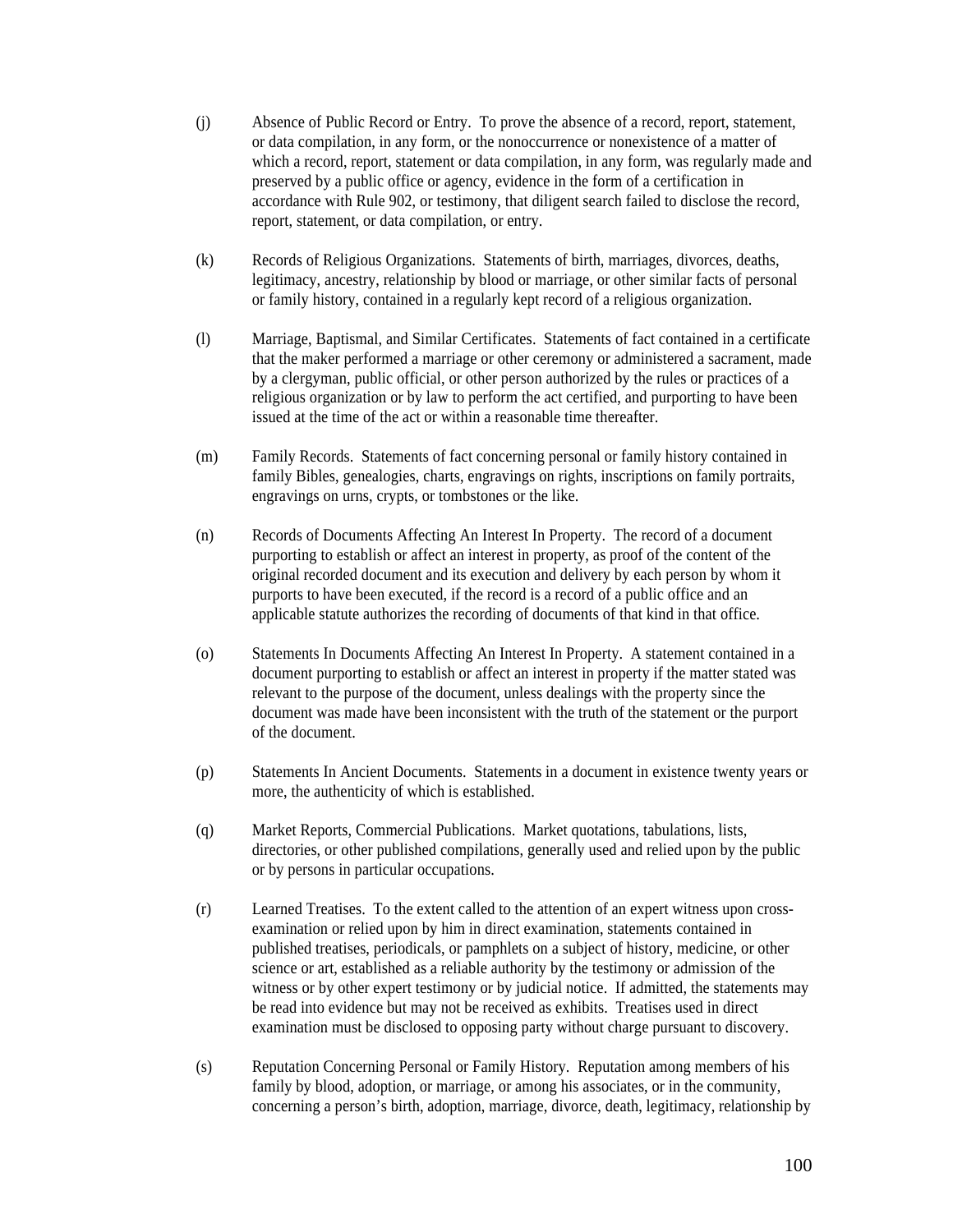blood, adoption, or marriage, ancestry, or other similar fact of his personal or family history.

- (t) Reputation Concerning Boundaries or General History. Reputation in a community arising before the controversy, as to boundaries of or customs affecting lands in the community, and reputation as to events of general history important to the community, state or nation in which located.
- (u) Reputation As To Character. Reputation of a person's character among his associates or in the community.
- (v) Judgment of Previous Conviction. Evidence of a final judgment, entered after a trial or upon a plea of guilty (but not upon a plea of nolo contendere), adjudging a person guilty of a crime punishable by death or imprisonment in excess of one year, to prove any fact essential to sustain the judgment, but not including, when offered by the state in a criminal prosecution for purposes other than impeachment, judgments against persons other than the accused. The pendency of an appeal may be shown but does not affect admissibility.
- (w) Judgment As To Personal, Family or General History, or Boundaries. Judgments as proof of matters of personal, family or general history, or boundaries, essential to the judgment, if the same would be provable by evidence of reputation.
- (x) Other Exceptions. A statement not specifically covered by any of the foregoing exceptions but having equivalent circumstantial guarantees of trustworthiness, if the court determines that:
	- (1) the statement is offered as evidence of a material fact;
	- (2) the statement is more probative on the point for which it is offered than any other evidence which the proponent can procure through reasonable efforts; and
	- (3) the general purposes of these rules and the interests of justice will best be served by admission of the statement into evidence. However, a statement may not be admitted under this exception unless the proponent of it makes known to the adverse party sufficiently in advance of the trial or hearing to provide the adverse party with a fair opportunity to prepare to meet it, his intention to offer the statement and the particulars of it, including the name and address of the declarant.
- (y) Tender Years Exception. A statement made by a child of tender years describing any act of sexual contact performed with or on the child by another is admissible in evidence if:
	- (1) the court finds, in a hearing conducted outside the presence of the jury, that the time, content, and circumstances of the statement provide substantial indicia of reliability; and
	- (2) the child either:
		- (A) testifies at the proceedings or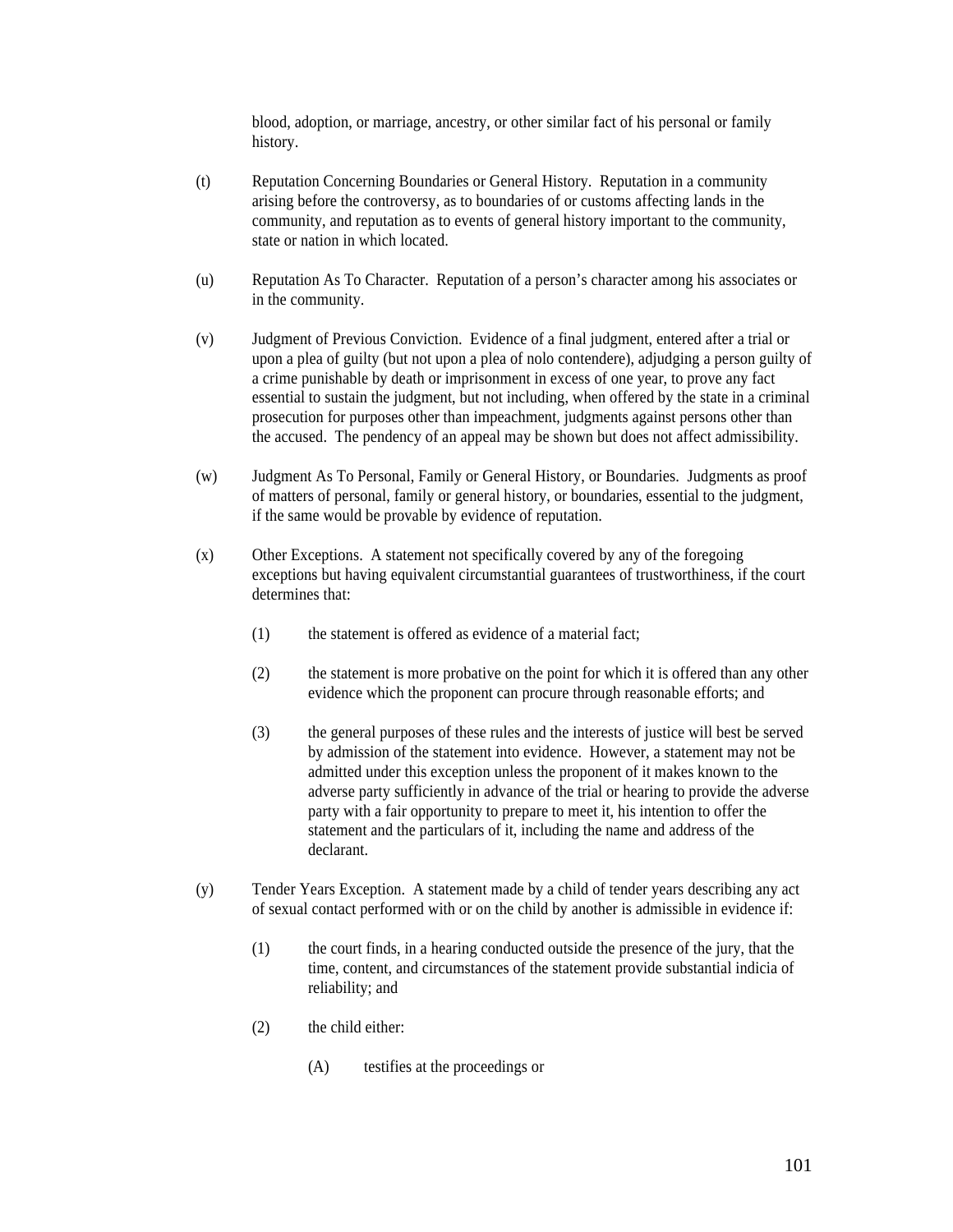(B) is unavailable as a witness; provided, that when the child is unavailable as a witness, such statement may be admitted only if there is corroborative evidence of the act.

## **RULE 804 HEARSAY EXCEPTIONS; DECLARANT UNAVAILABLE**

- (a) Definition of Unavailability. "Unavailabilty as a witness" includes situations in which the declarant:
	- (1) is exempted by ruling of the court on the ground of privilege from testifying concerning the subject matter of his statement; or
	- (2) persists in refusing to testify concerning the subject matter of his statement despite an order of the court to do so; or
	- (3) testifies to a lack of memory of the subject matter of his statement; or
	- (4) is unable to be present or to testify at the hearing because of death or then existing physical or mental illness or infirmity; or
	- (5) is absent from the hearing and the proponent of his statement has been unable to procure his attendance (or in the case of a hearsay exception under subsection(b) $(2)$ ,  $(3)$ , or  $(4)$ , his attendance or testimony) by process or other reasonable means; or
	- (6) in the case of a child, because of the substantial likelihood that the emotional or psychological health of the witness would be substantially impaired if the child had to testify in the physical presence of the accused.

A declarant is not unavailable as a witness if his exemption, refusal, claim of lack of memory, inability, or absence is due to the procurement or wrongdoing of the proponent of his statement for the purpose of preventing the witness from attending or testifying.

- (b) Hearsay Exceptions. The following are not excluded by the hearsay rule if the declarant is unavailable as a witness:
	- (1) Former Testimony. Testimony given as a witness at another hearing of the same or different proceeding, or in a deposition taken in compliance with law in the course of the same or another proceeding, if the party against whom the testimony is now offered, or, in a civil action or proceeding, a predecessor in interest, had an opportunity and similar motive to develop the testimony by direct, cross, or redirect examination.
	- (2) Statement Under Belief of Impending Death. In a prosecution for homicide or in a civil action or proceeding, a statement made by a declarant while believing that his death was imminent, concerning the cause or circumstances of what he believed to be his impending death.
	- (3) Statement Against Interest. A statement which was at the time of its making so far contrary to the declarant's pecuniary or proprietary interest, or so far tended to subject him to civil or criminal liability, or to render invalid a claim by him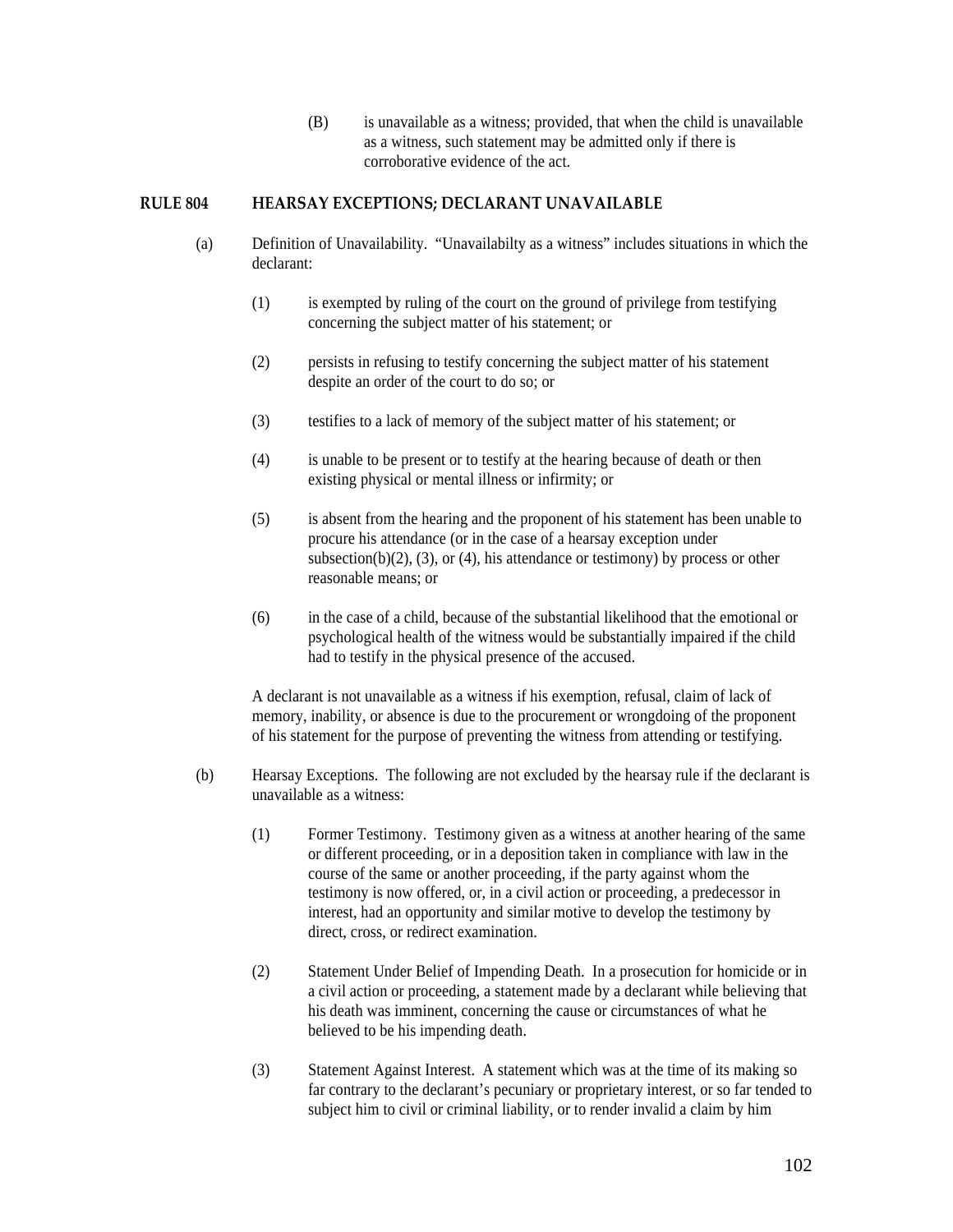against another, that a reasonable man in his position would not have made the statement unless he believed it to be true. A statement tending to expose the declarant to criminal liability and offered to exculpate the accused is not admissible unless corroborating circumstances clearly indicate the trustworthiness of the statement.

- (4) Statement of Personal or Family History.
	- (A) a statement concerning the declarant's own birth, adoption, marriage, divorce, legitimacy, relationship by blood, adoption, or marriage, ancestry, or other similar fact of person or family history, even though declarant had no means of acquiring personal knowledge of the matter stated; or
	- (B) a statement concerning the foregoing matters, and death also of another person, if the declarant was related to the other by blood, adoption, or marriage or was so intimately associated with the other's family as to be likely to have accurate information concerning the matter declared.
- (5) Other Exceptions. A statement not specifically covered by any of the foregoing exceptions but having equivalent circumstantial guarantees of trustworthiness, if the court determines that:
	- (A) the statement is offered as evidence of a material fact;
	- (B) the statement is more probative on the point for which it is offered than any other evidence which the proponent can procure through reasonable efforts; and
	- (C) the general purposes of these rules and the interests of justice will best be served by admission of the statement into evidence. However, a statement may not be admitted under this exception unless the proponent of it makes known to the adverse party sufficiently in advance of the trial or hearing to provide the adverse party with a fair opportunity to prepare to meet it, his intention to offer the statement and the particulars of it, including the name and address of the declarant.

### **RULE 805 HEARSAY WITHIN HEARSAY**

Hearsay included within hearsay is not excluded under the hearsay rule if each part of the combined statements conforms with an exception to the hearsay rule provided in these rules.

#### **RULE 806 ATTACKING AND SUPPORTING CREDIBILITY OF DECLARANT**

When a hearsay statement, or a statement defined in Rule  $801(d)(2)$ , (C), (D), or (E), has been admitted in evidence, the credibility of the declarant may be attacked, and if attacked may be supported, by any evidence which would be admissible for those purposes if the declarant had testified as a witness. Evidence of a statement or conduct by the declarant at any time, inconsistent with his hearsay statement, is not subject to any requirement that he may have been afforded an opportunity to deny or explain. If the party against whom a hearsay statement has been admitted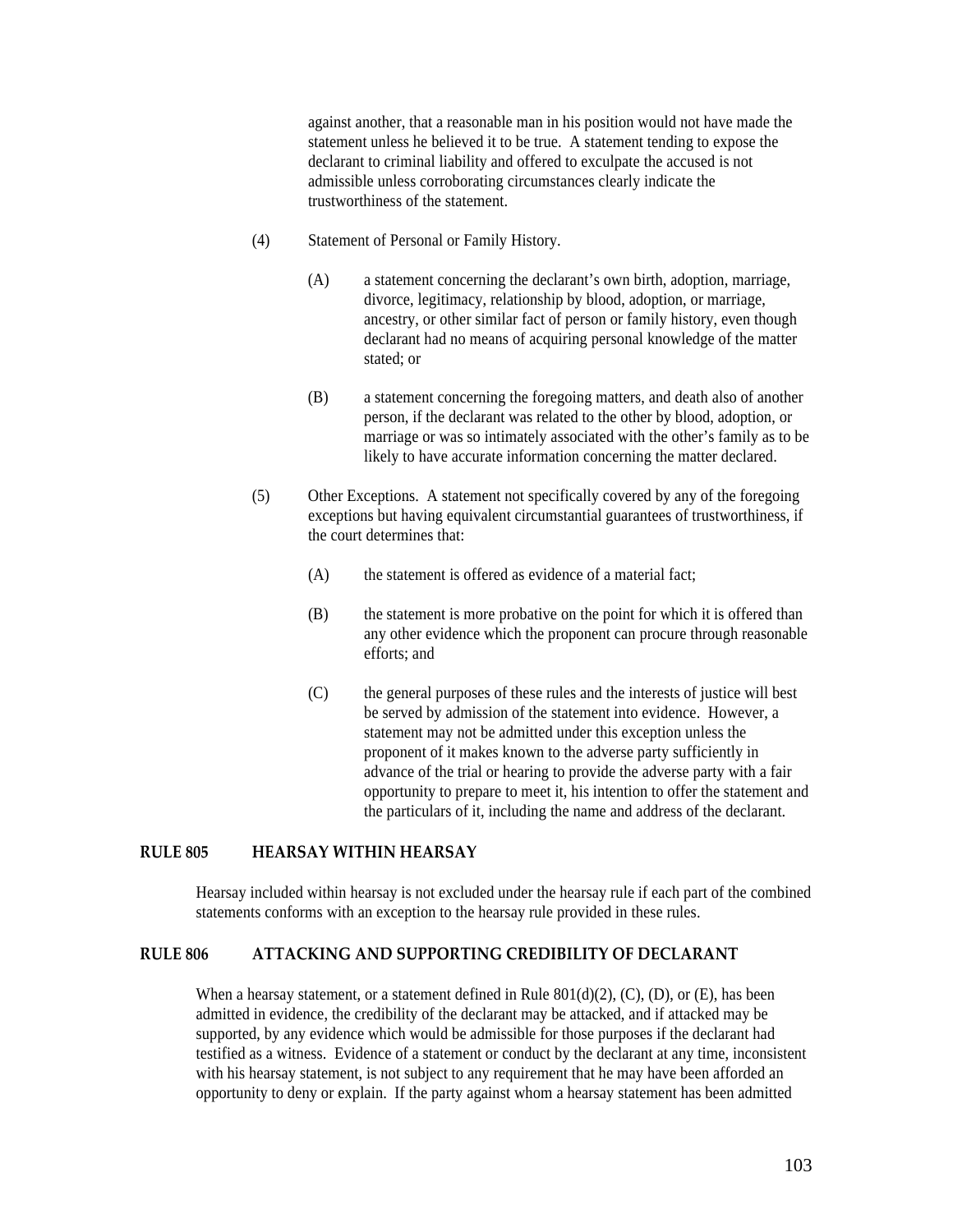calls the declarant as a witness, the party is entitled to examine him on the statement as if under cross-examination.

## **ARTICLE IX ‐ AUTHENTICATION AND IDENTIFICATION**

### **RULE 901 REQUIREMENT OF AUTHENTICATION OR IDENTIFICATION**

- (a) General Provision. The requirement of authentication or identification as a condition precedent to admissibility is satisfied by evidence sufficient to support a finding that the matter in question is what its proponent claims.
- (b) Illustrations. By way of illustration only, and not by way of limitation, the following are examples of authentication or identification conforming to the requirements of this rule:
	- (1) Testimony of Witness with Knowledge. Testimony that a matter is what it is claimed to be.
	- (2) Non-Expert Opinion on Handwriting. Non-expert opinion as to the genuineness of handwriting, based upon familiarity not acquired for purposes of the litigation.
	- (3) Comparison by Trier or Expert Witness. Comparison by the trier of fact or by expert witnesses with specimens that have been authenticated.
	- (4) Distinctive Characteristics and the Like. Appearance, content, substance, internal patterns, or other distinctive characteristics, taken in conjunction with circumstances.
	- (5) Voice Identification. Identification of a voice, whether heard firsthand or through mechanical or electronic transmission or recording, by opinion based upon hearing the voice at any time under circumstances connecting it with the alleged speaker.
	- (6) Telephone Conversations. Telephone conversations, by evidence that a call was made to the number assigned at the time by the telephone company to a particular person or business, if:
		- (A) in the case of the person, circumstances, including self-identification, show the person answering to be the one called, or
		- (B) in the case of a business, the call was made to a place of business and the conversation related to business reasonably transacted over the telephone.
	- (7) Public Records or Reports. Evidence that a writing authorized by law to be recorded or filed and in fact recorded or filed in a public office, or a purported public record, report, statement, or data compilation, in any form, is from the public office where items of this nature are kept.
	- (8) Ancient Documents or Data Compilation. Evidence that a document or data compilation, in any form: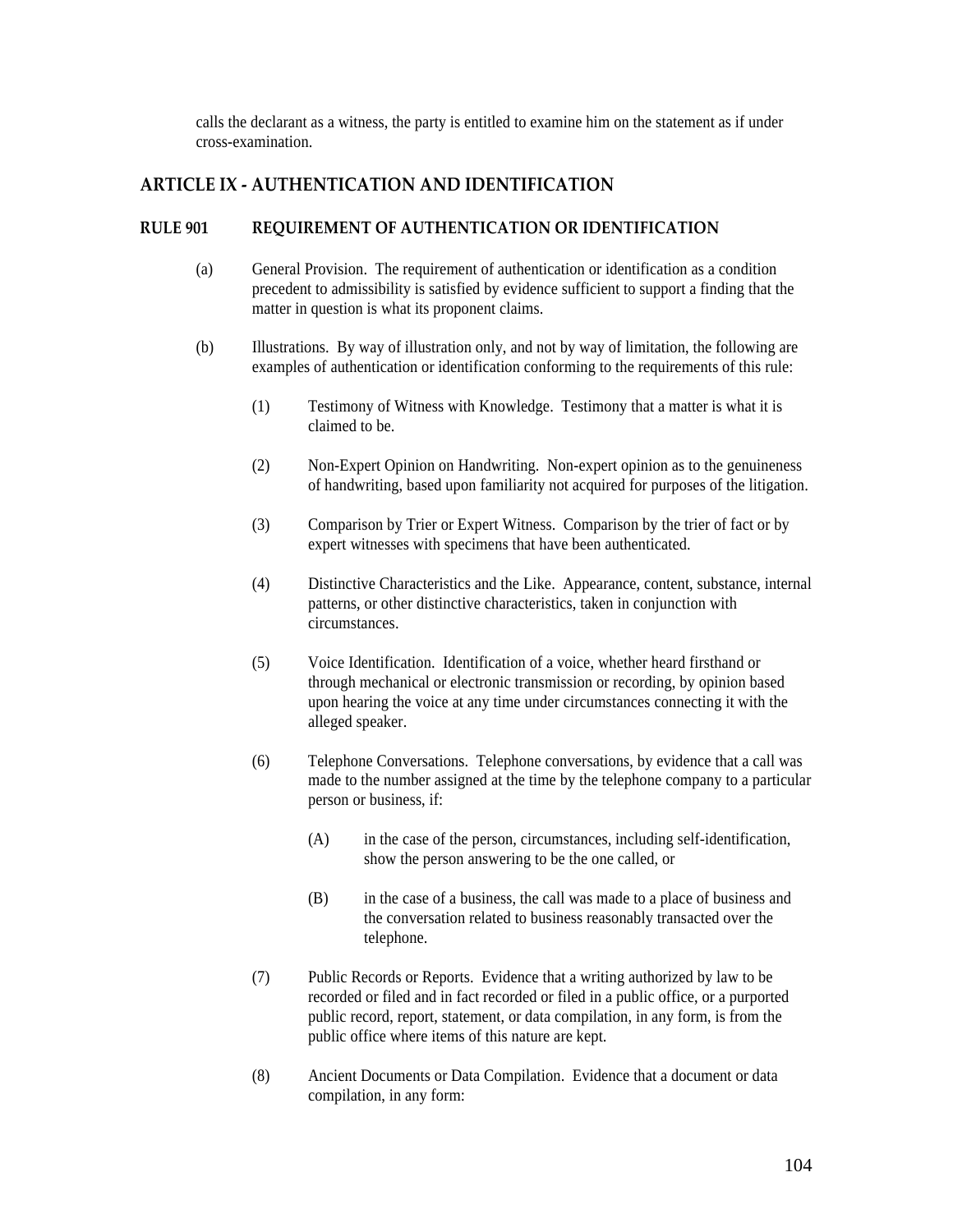- (A) is in such condition as to create no suspicion concerning its authenticity,
- (B) was in a place where it, if authentic, would likely be, and
- (C) has been in existence twenty years or more at the time it is offered.
- (9) Process or System. Evidence describing a process or system used to produce a result and showing that the process or system produces an accurate result.

### **RULE 902 SELF‐AUTHENTICATION**

Extrinsic evidence of authenticity as a condition precedent to admissibility is not required with respect to the following:

- (a) Domestic Public Documents Under Seal. A document bearing a seal purporting to be that of the Mississippi Band of Choctaw Indians, the United States, or of any state, district, commonwealth, territory, or insular possession thereof, or of the Panama Canal Zone, or Trust Territory of the Pacific Islands, or of a political subdivision, department, officer, or agency thereof, and a signature purporting to be an attestation or execution.
- (b) Domestic Public Documents Not Under Seal. A document purporting to bear the signature in his official capacity of an officer or employee of any entity included in Paragraph (a) hereof, having no seal, if a public officer having a seal and having official duties in the district or political subdivision of the officer or employee certifies under seal that the signer has the official capacity and that the signature is genuine.
- (c) Foreign Public Documents. A document purporting to be executed or attested in his official capacity by a person authorized by the laws of a foreign country to make the execution or attestation, and accompanied by a final certification as to the genuineness of the signature and official position:
	- (1) of the executing or attesting person, or
	- (2) of any foreign official whose certificate of genuineness of signature and official position relates to the execution or attestation or is in a chain of certificates of genuineness of signature and official position relating to the execution or attestation. A final certification may be made by a secretary of an embassy or legation, consul general, consul, vice consul, or consular agent of the United States, or a diplomatic or consular official of the foreign country assigned or accredited to the United States. If reasonable opportunity has been given to all parties to investigate the authenticity and accuracy of official documents, the court may, for good cause shown, order that they be treated as presumptively authentic without final certification or permit them to be evidenced by an attested summary with or without final certification.
- (d) Certified Copies of Public Records. A copy of an official record or report or entry therein, or of a document authorized by law to be recorded or filed and actually recorded or filed in a public office, including data compilations in any form, certified as correct by the custodian or other person authorized to make the certification, by certificate complying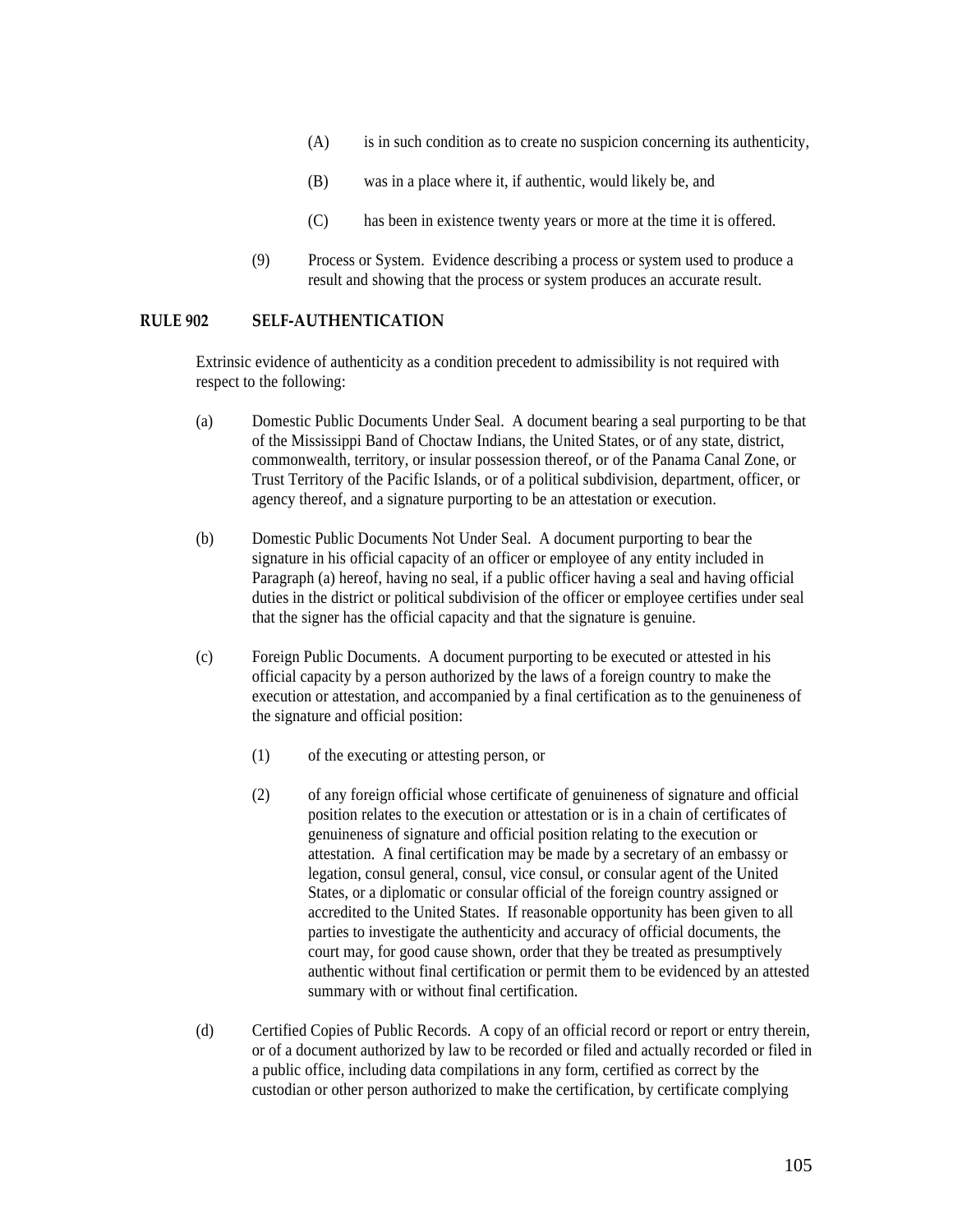with Paragraph (a), (b), or (c) of this rule or complying with any Act of Congress or rule prescribed by the Supreme Court pursuant to statutory authority.

- (e) Official Publications. Books pamphlets, or other publications purporting to be issued by public authority.
- (f) Newspapers and Periodicals. Printed materials purporting to be newspapers or periodicals.
- (g) Trade Inscriptions and the Like. Inscriptions, signs, tags or labels purporting to have been affixed in the course of business and indicating ownership, control or origin.
- (h) Acknowledged Documents. Documents accompanied by a certificate of acknowledgment executed in the manner provided by law by a notary public or other officer authorized by law to take acknowledgments.
- (i) Commercial Paper and Related Documents. Commercial paper, signatures thereon, and documents relating thereto to the extent provided by general commercial law.
- (j) Presumptions Created by Law. Any signature, document, or other matter declared by any law of the United States or of the Mississippi Band of Choctaw Indians to be presumptively or prima facie genuine or authentic.
- (k) Certified Records of Regularly Conducted Activities.
	- (1) The records of a regularly conducted activity, within the scope of Rule 803(f), about which a certificate of the custodian or other qualified witness shows:
		- (A) the first hand knowledge of that person about the making, maintenance and storage of the records;
		- $(B)$  evidence that the records are authentic as required by Rule 901(a) and comply with Article X; and
		- (C) that the records were:

(i) made at or near the time of the occurrence of the matters set forth by, or from information transmitted by, a person with knowledge of those matters;

- (ii) kept in the course of the regularly conducted activity; and
- (iii) made by the regularly conducted activity as a regular practice.

Such records are not self-authenticating if the sources of information or the method or circumstances of preparation indicate lack of trustworthiness.

- (2) As used in this subsection, "certificate" means,
	- (A) with respect to a domestic record, a written declaration under oath or attestation subject to the penalty of perjury; and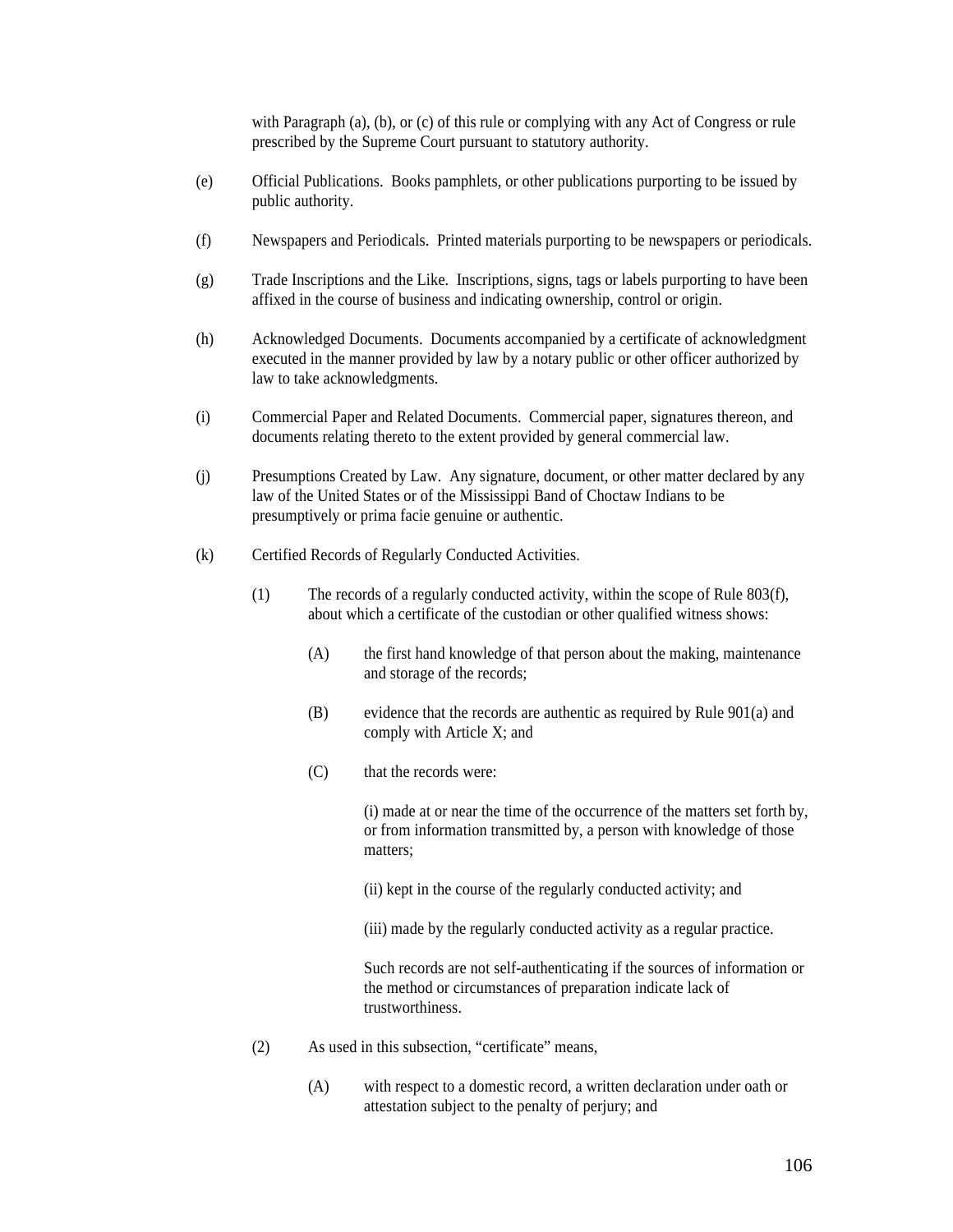- (B) with respect to records maintained or located in a foreign country, a written declaration signed in a foreign country which, if falsely made, would subject the maker to criminal penalty under the laws of that country. A certificate relating to a foreign record must be accompanied by a final certification as to the genuineness of the signature and the position in the regularly conducted activity of the executing individual as is required for certification of Foreign Public Documents by subsection (3) of this rule.
- (3) Records so certified will be self-authenticating only if the proponent gives notice to adverse parties of the intent to offer the records as self-authenticating under this rule and provides a copy of the records and of the authenticating certificate. Such notice must be given sufficiently in advance of the trial or hearing at which they will be offered to provide the adverse party a fair opportunity to consider the offer and state any objections.
- (4) Objections will be waived unless, within fifteen days after receiving the notice, the objector serves written specific objections or obtains agreement of the proponent or moves the court to enlarge the time.
- (5) The proponent will be responsible for scheduling a hearing on any objections and the court should hear and decide such objections before the trial or hearing at which they will be offered. If the court cannot rule on the objections before the trial or hearing, the records will not be self-authenticating.
- (6) If in a civil case, on motion by the proponent after the trial or hearing, the court determines that the objections raised no genuine questions and were made without arguable good cause, the expenses incurred by the proponent in presenting the evidence necessary to secure admission of the records shall be assessed against the objecting party and attorney.

## **RULE 903 SUBSCRIBING WITNESS' TESTIMONY UNNECESSARY**

The testimony of a subscribing witness is not necessary to authenticate writing unless required by the laws of the jurisdiction whose laws govern the validity of the writing.

## **ARTICLE X ‐ CONTENTS OF WRITINGS, RECORDINGS, AND PHOTOGRAPHS**

#### **RULE 1001 DEFINITIONS**

For purposes of this article the following definitions are applicable:

- (a) Writings and Recordings. "Writings" and "recordings" consist of letters words, or numbers, or their equivalent set down by handwriting, typewriting, printing, photostating, photographing, magnetic impulse, mechanical or electronic recording, or other form of data compilation.
- (b) Photographs. "Photographs" include still photographs, x-ray films, videotapes, and motion pictures.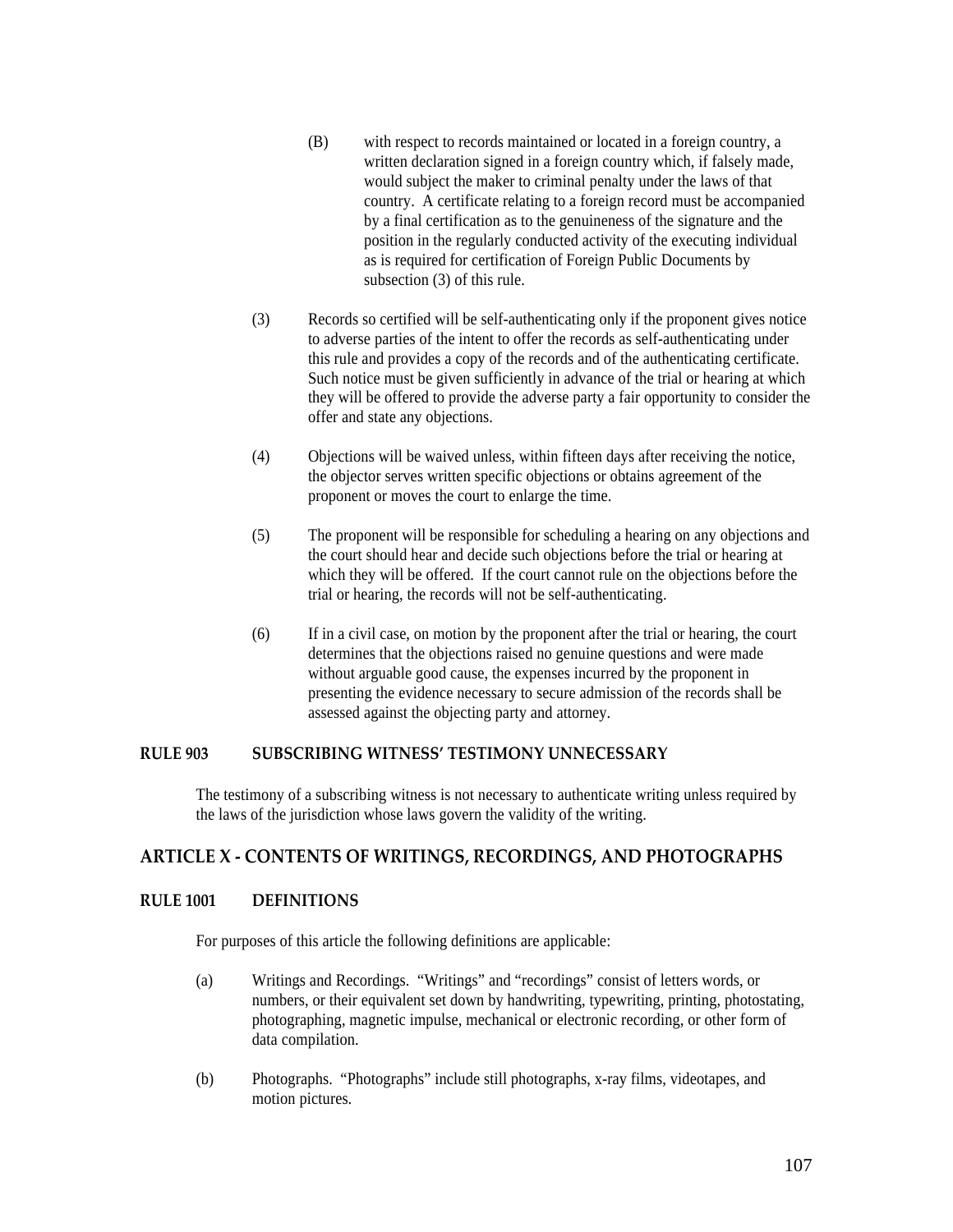- (c) Original. An "original" of a writing or recording is the writing or recording itself or any counterpart intended to have the same effect by a person executing or issuing it. An "original" of a photograph includes the negative or any print therefrom. If data is stored in a computer or similar device, any printout or other output readable by sight, shown to reflect the data accurately, is an "original."
- (d) Duplicate. A "duplicate" is a counterpart produced by the same impression as the original, or from the same matrix, or by means of photography, including enlargements and miniatures, or by mechanical or electronic re-recording, or by chemical reproduction or by other equivalent techniques which accurately reproduce the original.

#### **RULE 1002 REQUIREMENT OF ORIGINAL**

To prove the content of a writing, recording, or photograph, the original writing, recording, or photograph is required, except as otherwise provided by law.

## **RULE 1003 ADMISSIBILITY OF DUPLICATES**

A duplicate is admissible to the same extent as an original unless:

- (a) a genuine question is raised as to the authenticity of the original or
- (b) in the circumstances it would be unfair to admit the duplicate in lieu of the original.

#### **RULE 1004 ADMISSIBILITY OF OTHER EVIDENCE OR CONTENTS**

The original is not required, and other evidence of the contents of a writing, recording, or photograph is admissible if:

- (a) Originals Lost or Destroyed. All originals are lost or have been destroyed, unless the proponent lost or destroyed them in bad faith; or
- (b) Original Not Obtainable. No original can be obtained by any available judicial process or procedure; or
- (c) Original In Possession of Opponent. At a time when an original was under the control of the party against whom offered, he was put on notice, by the pleadings or otherwise, that the contents would be subject of proof at the hearing, and he does not produce the original at the hearing; or
- (d) Collateral Matters. The writing, recording, or photograph is not closely related to a controlling issue.

#### **RULE 1005 PUBLIC RECORDS**

The contents of an official record, or of a document authorized to be recorded or filed and actually recorded or filed, including data compilations in any form, if otherwise admissible, may be proved by copy, certified as correct in accordance with Rule 902 or testified to be correct by a witness who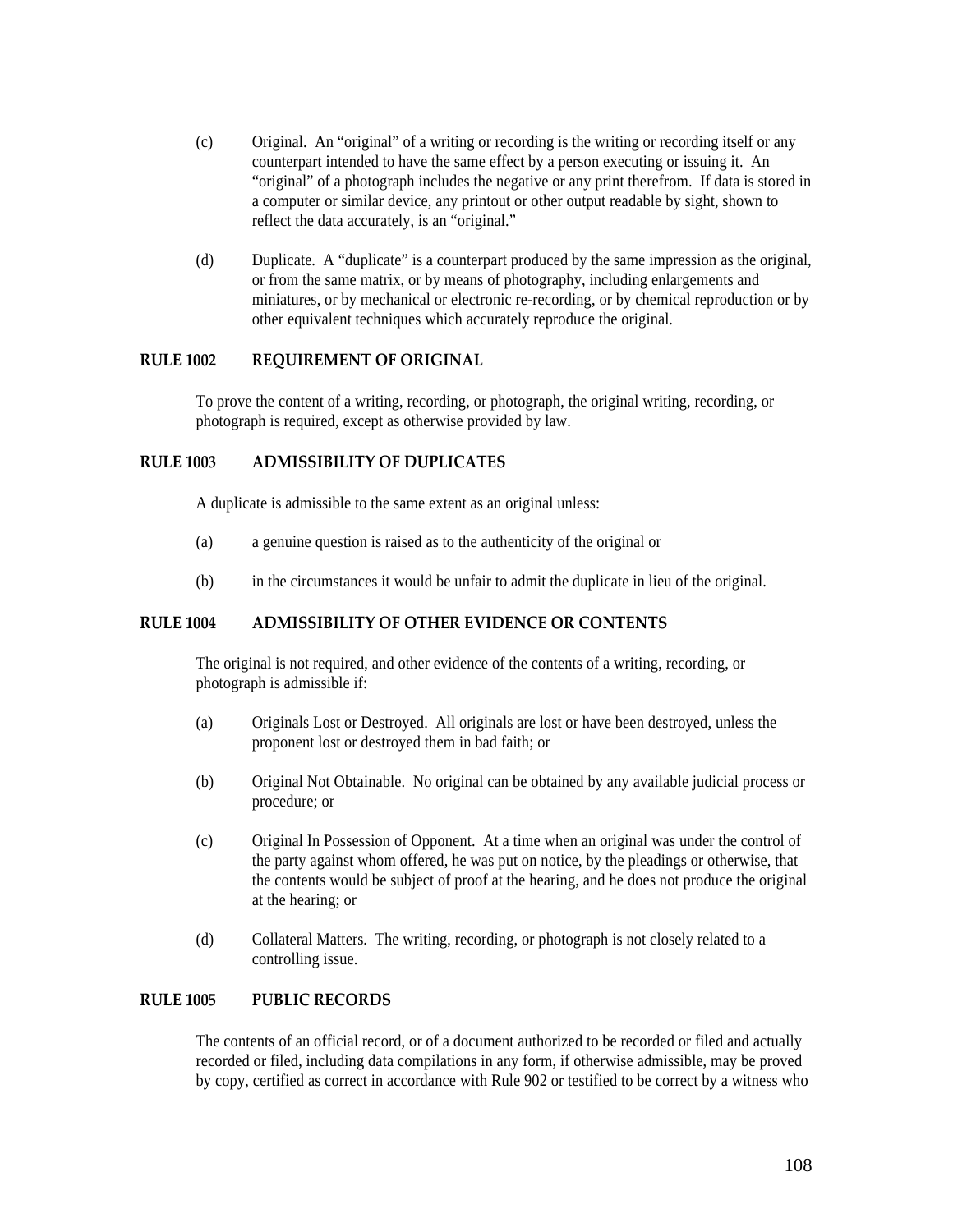has compared it with the original. If a copy which complies with the foregoing cannot be obtained by the exercise of reasonable diligence, then other evidence of the contents may be given.

### **RULE 1006 SUMMARIES**

The contents of voluminous writings, recordings, or photographs which cannot conveniently be examined in court may be presented in the form of a chart, summary, or calculation. The originals, or duplicates, shall be made available for examination or copying, or both, by other parties at a reasonable time and place. The court may order that they be produced in court.

### **RULE 1007 TESTIMONY OR WRITTEN ADMISSION OF PARTY**

Contents of writings, recordings, or photographs may be proved by the testimony or deposition of the party against whom offered or by his written admission, without accounting for the nonproduction of the original.

### **RULE 1008 FUNCTIONS OF COURT AND JURY**

When the admissibility of other evidence of contents of writings, recordings, or photographs under these rules depends upon the fulfillment of a condition of fact, the questions whether the condition has been fulfilled is ordinarily for the court to determine in accordance with the provisions of Rule 104. However, when an issue is raised:

- (a) whether the asserted writing ever existed, or
- (b) whether another writing, recording, or photograph produced at the trial is the original, or
- (c) whether other evidence of contents correctly reflects the contents, the issue is for the trier of fact to determine as in the case of other issues of fact.

## **ARTICLE XI ‐ MISCELLANEOUS RULES**

#### **RULE 1101 APPLICABILITY OF RULES**

- (a) Courts and Proceedings. Except as otherwise provided by subsection (b), these rules apply to all actions and proceedings in the Courts of the Mississippi Band of Choctaw Indians.
- (b) Rules Inapplicable. Except for the rules pertaining to privileges, these rules do not apply in the following situations:
	- (1) Preliminary Questions of Fact. The determination of questions of fact preliminary to admissibility of evidence when the issue is to be determined by the court under Rule 104(a).
	- (2) Grand Jury. Proceedings before grand juries.
	- (3) Contempt Proceedings. Contempt proceedings in which the court may act summarily.

### **RULE 1102 BEST EVIDENCE RULE [OMITTED]**